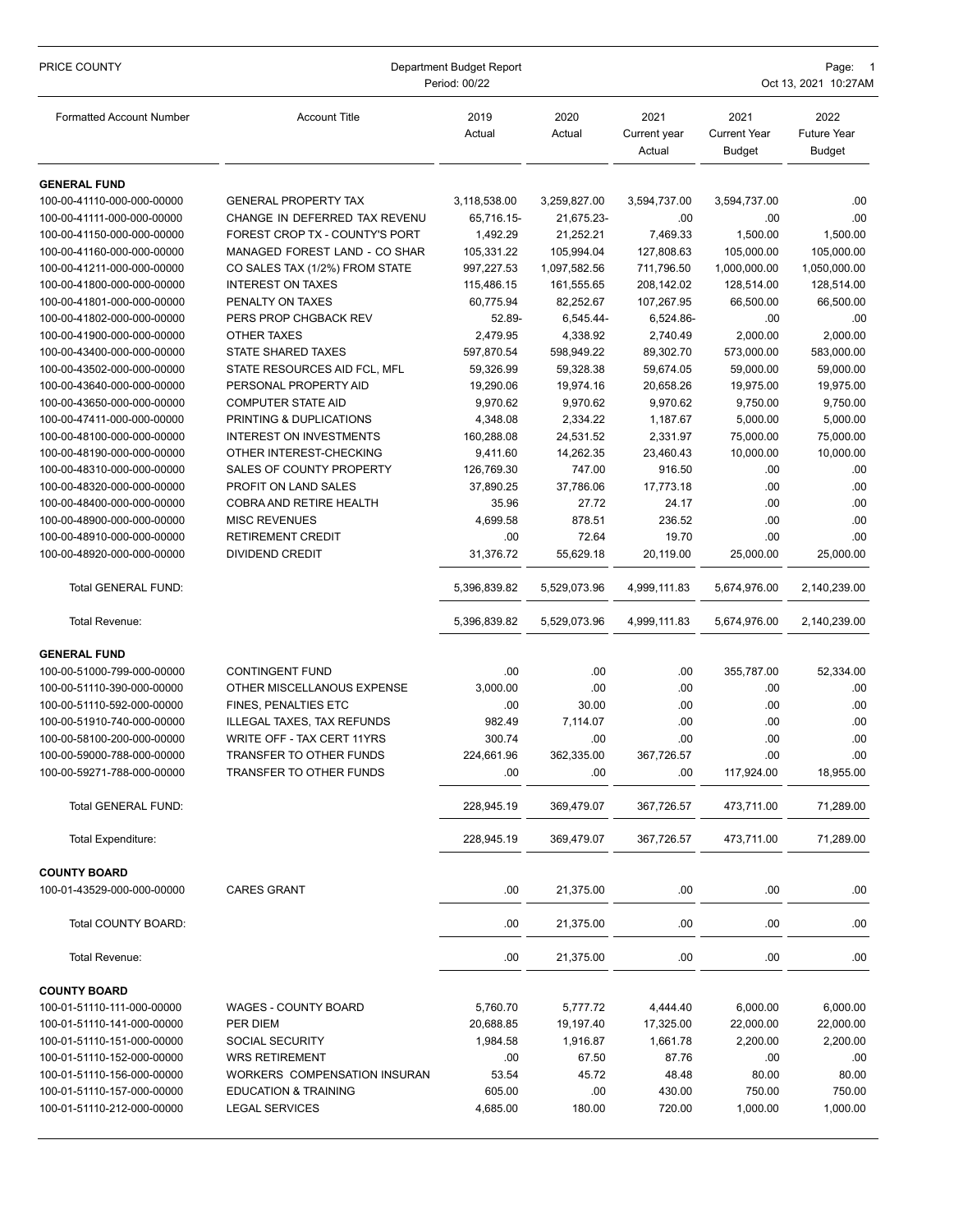| PRICE COUNTY                                             | Department Budget Report<br>Period: 00/22    |                      |                      |                                | Page: 2<br>Oct 13, 2021 10:27AM              |                                             |  |
|----------------------------------------------------------|----------------------------------------------|----------------------|----------------------|--------------------------------|----------------------------------------------|---------------------------------------------|--|
| <b>Formatted Account Number</b>                          | <b>Account Title</b>                         | 2019<br>Actual       | 2020<br>Actual       | 2021<br>Current year<br>Actual | 2021<br><b>Current Year</b><br><b>Budget</b> | 2022<br><b>Future Year</b><br><b>Budget</b> |  |
| 100-01-51110-219-000-00000                               | CONTRACT/PROFESSIONAL SERVICE                | 1,023.75             | 22,828.03            | 1,091.79                       | 1,000.00                                     | 1,000.00                                    |  |
| 100-01-51110-225-000-00000                               | TELEPHONE                                    | 143.16               | 213.63               | 196.00                         | 200.00                                       | 300.00                                      |  |
| 100-01-51110-311-000-00000                               | <b>POSTAGE</b>                               | 46.31                | 17.30                | 25.62                          | 100.00                                       | 100.00                                      |  |
| 100-01-51110-312-000-00000                               | OFFICE SUPPLIES                              | 267.39               | 400.27               | 398.96                         | 200.00                                       | 200.00                                      |  |
| 100-01-51110-313-000-00000                               | PRINTING & DUPLICATIONS                      | 2,098.31             | 761.70               | 1,343.81                       | 1,000.00                                     | 1,000.00                                    |  |
| 100-01-51110-321-000-00000                               | PUBLICATIONS - LEGAL NOTICES                 | 3,576.52             | 2,440.21             | 2,837.57                       | 3,000.00                                     | 3,400.00                                    |  |
| 100-01-51110-324-000-00000                               | <b>MEMBERSHIP DUES</b>                       | 4,806.00             | 4.856.00             | 4,806.00                       | 5,000.00                                     | 5,000.00                                    |  |
| 100-01-51110-339-000-00000                               | MILEAGE/MEALS/LODGING                        | 8,817.68             | 6,494.14             | 6,196.12                       | 10,000.00                                    | 10,000.00                                   |  |
| 100-01-51110-513-000-00000                               | PUBLIC LIABILITY INSURANCE                   | 426.99               | 489.40               | 437.95                         | 490.00                                       | 490.00                                      |  |
| 100-01-51110-520-000-00000                               | PREMIUMS ON SURETY BONDS                     | 4.96                 | 7.71                 | 12.50                          | 10.00                                        | 15.00                                       |  |
| Total COUNTY BOARD:                                      |                                              | 54,988.74            | 65,693.60            | 42,063.74                      | 53,030.00                                    | 53,535.00                                   |  |
| <b>Total Expenditure:</b>                                |                                              | 54,988.74            | 65,693.60            | 42,063.74                      | 53,030.00                                    | 53,535.00                                   |  |
| <b>EXECUTIVE/FINANCE</b>                                 |                                              |                      |                      |                                |                                              |                                             |  |
| 100-02-43588-000-000-00000                               | NATL FOREST - TITLE III                      | 27,233.57            | .00                  | .00                            | .00                                          | .00                                         |  |
| 100-02-44420-000-000-00000                               | BRD OF ADJUSTMENT FEES                       | .00                  | .00                  | 500.00                         | .00                                          | .00                                         |  |
| 100-02-46120-000-000-00000                               | NSF BANK FEE REVENUE                         | 783.35               | 345.00               | 130.00                         | .00                                          | .00                                         |  |
| Total EXECUTIVE/FINANCE:                                 |                                              | 28,016.92            | 345.00               | 630.00                         | .00                                          | .00                                         |  |
| Total Revenue:                                           |                                              | 28,016.92            | 345.00               | 630.00                         | .00                                          | .00                                         |  |
| <b>EXECUTIVE/FINANCE</b>                                 |                                              |                      |                      |                                |                                              |                                             |  |
| 100-02-51120-151-000-00000                               | SOCIAL SECURITY                              | .00                  | 22.98                | 26.81                          | .00                                          | .00                                         |  |
| 100-02-51120-206-000-00000                               | INDEPENDENT AUDITING                         | 61,535.00            | 62,495.00            | 47,980.00                      | 69,100.00                                    | 71,200.00                                   |  |
| 100-02-51120-336-000-00000                               | <b>BOARD OF ADJUSTMENTS</b>                  | 80.00                | 431.67               | 632.99                         | 1,000.00                                     | 1,000.00                                    |  |
| 100-02-51120-338-000-00000                               | <b>GASB</b>                                  | .00                  | 885.63               | .00                            | .00                                          | .00                                         |  |
| 100-02-51120-387-000-00000                               | CENTRAL DUPLICATIONS EXP                     | 1,405.62             | 789.78               | 209.94                         | 2,500.00                                     | 2,500.00                                    |  |
| 100-02-51120-388-000-00000                               | POSTAGE METER                                | 7,477.56             | 3,266.89             | 3,205.08                       | 3,550.00                                     | 3,550.00                                    |  |
| 100-02-51120-575-000-00000                               | <b>BANK FEES</b>                             | 522.60               | 450.00               | 213.04                         | 300.00                                       | 500.00                                      |  |
| 100-02-51120-584-000-00000                               | FIRE SUPPRESSION                             | .00                  | 87.50                | 235.75                         | .00                                          | .00                                         |  |
| 100-02-51120-721-000-00000                               | <b>FUNDING TO AIRPORTS</b>                   | 9,000.00             | 9.000.00             | .00                            | .00                                          | .00                                         |  |
| 100-02-51120-722-000-00000                               | DONATION TO FAIR COMMISSION                  | 20,000.00            | 20,000.00            | 12,500.00                      | 12,500.00                                    | 12,500.00                                   |  |
| 100-02-51120-723-000-00000                               | DONATION TO ECONOMIC DEV ORG                 | 12,500.00            | 15,000.00            | 15,000.00                      | 15,000.00                                    | 15,000.00                                   |  |
| 100-02-51120-724-000-00000                               | CONTRIBUTION TO FOFS                         | 5,000.00             | 5,000.00             | 5,000.00                       | 5,000.00                                     | 5,000.00                                    |  |
| 100-02-51120-725-000-00000                               | NORTHWEST REGIONAL PLAN COMM<br><b>ITBEC</b> | 14,030.00            | 14,019.00            | 13,863.00                      | 13,900.00                                    | 13,918.00                                   |  |
| 100-02-51120-726-000-00000<br>100-02-51120-727-000-00000 | DONATION TO HIST SOCIETY                     | 3,000.00<br>1,000.00 | 3,000.00<br>1,000.00 | 3,000.00<br>1,000.00           | 3,000.00<br>1,000.00                         | 3,000.00<br>1,000.00                        |  |
| 100-02-51120-728-000-00000                               | <b>RAIL TRAIL</b>                            | .00                  | .00                  | 500.00                         | .00                                          | .00                                         |  |
| 100-02-51120-731-000-00000                               | DONATION TO EMBRACE                          | 5,000.00             | .00                  | .00                            | .00                                          | .00                                         |  |
| 100-02-51120-732-000-00000                               | CONTRIBUTION TO CHAMBERS                     | 30,000.00            | 30,000.00            | 30,000.00                      | 30,000.00                                    | 30,000.00                                   |  |
| 100-02-51120-905-000-00000                               | <b>COST ALLOCATION AUDIT</b>                 | 4,520.00             | 4,520.00             | 4,520.00                       | 4,520.00                                     | 4,520.00                                    |  |
| Total EXECUTIVE/FINANCE:                                 |                                              | 175,070.78           | 169,968.45           | 137,886.61                     | 161,370.00                                   | 163,688.00                                  |  |
| Total Expenditure:                                       |                                              | 175,070.78           | 169,968.45           | 137,886.61                     | 161,370.00                                   | 163,688.00                                  |  |
| <b>CIRCUIT COURT</b>                                     |                                              |                      |                      |                                |                                              |                                             |  |
| 100-03-43511-000-000-00000                               | STATE AID-CS COOP AGREEMENT                  | 1,307.91             | 600.71               | 262.18                         | 1,500.00                                     | 500.00                                      |  |
| 100-03-43515-000-000-00000                               | <b>GUARDIAN AD LITEM GRANT</b>               | 21,011.00            | 23,707.00            | 24,236.00                      | 23,700.00                                    | 23,700.00                                   |  |
| 100-03-43516-000-000-00000                               | JUDICIAL ASST REIMBURSE GRANT                | 52,275.00            | 52,275.00            | 52,275.00                      | 52,275.00                                    | 52,275.00                                   |  |
| 100-03-43517-000-000-00000                               | <b>INTERPRETER GRANT</b>                     | 1,000.00             | 2,750.00             | 2,750.00                       | 2,750.00                                     | 2,750.00                                    |  |
| 100-03-43529-000-000-00000                               | ROUTES TO RECOVERY GRANT                     | .00                  | 5,821.27             | .00                            | .00                                          | .00                                         |  |
| 100-03-45110-000-000-00000                               | CO ORD FORFEITURES                           | 27,729.88            | 26,893.17            | 22,888.37                      | 30,000.00                                    | 30,000.00                                   |  |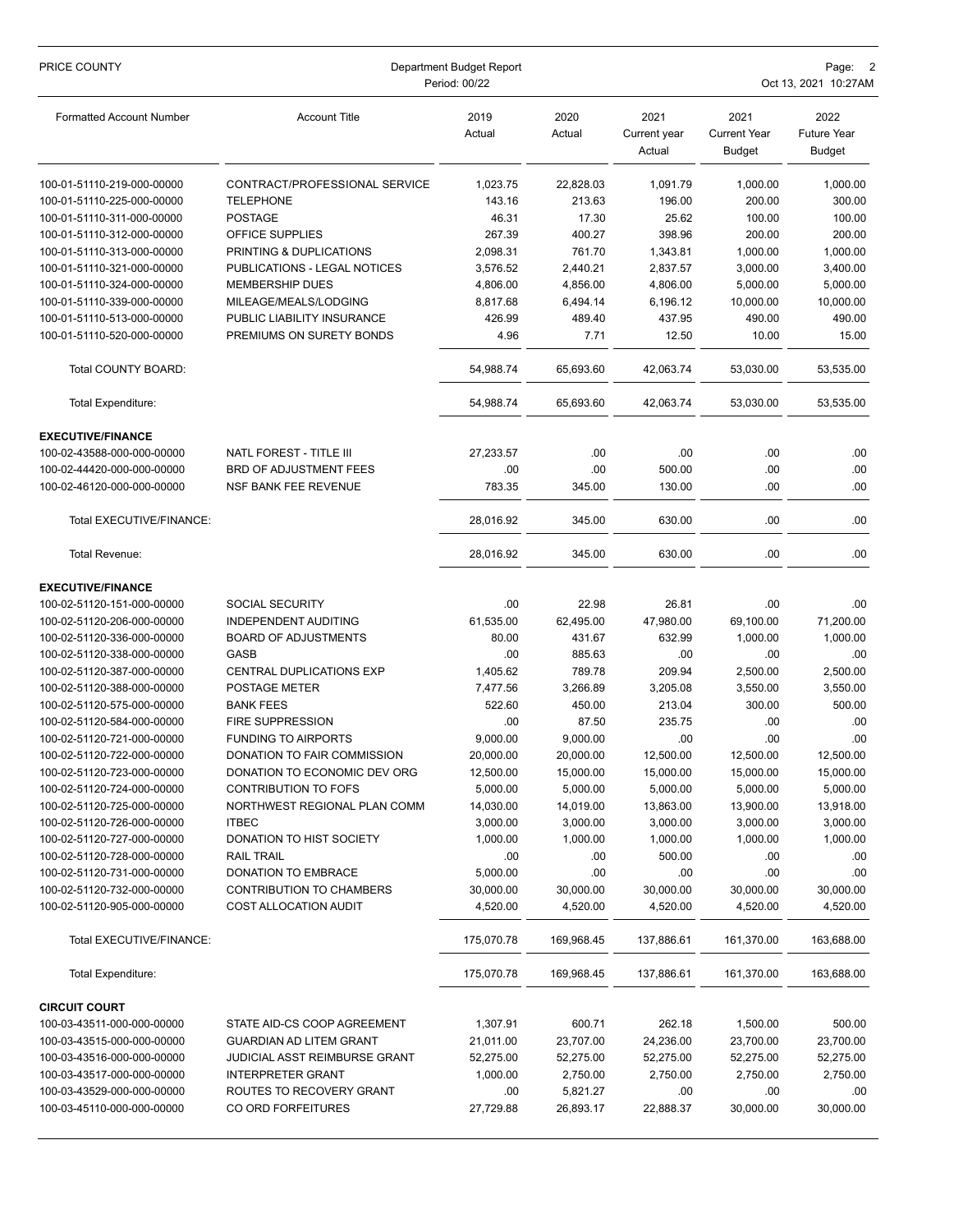| PRICE COUNTY                                             | Department Budget Report<br>Period: 00/22             |                        |                        |                                | Page:<br>Oct 13, 2021 10:27AM                |                                             |  |
|----------------------------------------------------------|-------------------------------------------------------|------------------------|------------------------|--------------------------------|----------------------------------------------|---------------------------------------------|--|
| <b>Formatted Account Number</b>                          | <b>Account Title</b>                                  | 2019<br>Actual         | 2020<br>Actual         | 2021<br>Current year<br>Actual | 2021<br><b>Current Year</b><br><b>Budget</b> | 2022<br><b>Future Year</b><br><b>Budget</b> |  |
| 100-03-45120-000-000-00000                               | CO'S SHRE-ST FINES & SUIT TAX                         | 41,681.03              | 38,443.86              | 32,246.53                      | 40,000.00                                    | 40,000.00                                   |  |
| 100-03-45140-000-000-00000                               | <b>CO'S SHARE IIDS</b>                                | 1,326.42               | 1,618.13               | 1,348.45                       | 1,200.00                                     | 1,200.00                                    |  |
| 100-03-45180-000-000-00000                               | <b>FAMILY COUNSELING</b>                              | 1,015.00               | 1,025.00               | 650.00                         | 1,250.00                                     | 1,250.00                                    |  |
| 100-03-45300-000-000-00000                               | <b>GAL-PRIVATE PAYMENTS</b>                           | 35,948.39              | 41,882.14              | 33,843.36                      | 40,000.00                                    | 40,000.00                                   |  |
| 100-03-45350-000-000-00000                               | JUVENILE REIMBURSE - PRIV PAY                         | 130.89                 | 132.10                 | 204.87                         | 200.00                                       | 200.00                                      |  |
| 100-03-46140-000-000-00000                               | <b>CLERK'S FEES &amp; COURT COSTS</b>                 | 15,917.36              | 22,638.94              | 20,433.33                      | 20,000.00                                    | 20,000.00                                   |  |
| 100-03-46451-000-000-00000                               | <b>REGISTER IN PROBATE FEES</b>                       | 5,959.20               | 5,055.78               | 3,034.85                       | 5,000.00                                     | 5,000.00                                    |  |
| 100-03-48190-000-000-00000                               | OTHER INTEREST-CHECKING                               | 495.55                 | 842.75                 | 448.39                         | .00                                          | 575.00                                      |  |
| Total CIRCUIT COURT:                                     |                                                       | 205,797.63             | 223,685.85             | 194,621.33                     | 217,875.00                                   | 217,450.00                                  |  |
| Total Revenue:                                           |                                                       | 205,797.63             | 223,685.85             | 194,621.33                     | 217,875.00                                   | 217,450.00                                  |  |
| <b>CIRCUIT COURT</b>                                     |                                                       |                        |                        |                                |                                              |                                             |  |
| 100-03-51210-111-000-00000                               | <b>WAGES - CIRCUIT COURT</b>                          | 206,136.52             | 214,776.44             | 152,823.11                     | 220,085.00                                   | 225,245.00                                  |  |
| 100-03-51210-112-000-00000                               | <b>SALARIES - OVERTIME</b>                            | 70.49                  | .00                    | 70.96                          | .00                                          | .00                                         |  |
| 100-03-51210-125-000-00000                               | <b>COMP TIME</b>                                      | .00                    | 40.79                  | .00                            | .00                                          | .00                                         |  |
| 100-03-51210-129-000-00000                               | <b>CASUAL EMPLOYEE</b>                                | 324.51                 | 207.02                 | 240.40                         | 1,000.00                                     | 1,000.00                                    |  |
| 100-03-51210-135-000-00000                               | VACATION - CIRCUIT COURT                              | 12,796.28              | 7,609.07               | 15,061.58                      | 9,332.00                                     | 8,805.00                                    |  |
| 100-03-51210-136-000-00000                               | <b>SICK LEAVE</b>                                     | 5,891.85               | 6,804.73               | 13,798.62                      | 6,503.00                                     | 5,555.00                                    |  |
| 100-03-51210-142-000-00000                               | JURY PER DIEM/MEALS/MILEAGE                           | 3,818.24               | 1,023.38               | 2,102.80                       | 2,500.00                                     | 2,500.00                                    |  |
| 100-03-51210-151-000-00000                               | SOCIAL SECURITY                                       | 15,641.79              | 15,615.76              | 12,075.24                      | 18,048.00                                    | 18,330.00                                   |  |
| 100-03-51210-152-000-00000<br>100-03-51210-154-000-00000 | <b>WRS RETIREMENT</b><br>HOSPITAL & HEALTH INSURANCE  | 13,583.75              | 14, 134.53             | 10,041.35                      | 14,503.00                                    | 15,575.00                                   |  |
| 100-03-51210-155-000-00000                               | <b>HEALTH REIMBURSEMENT ACCOUNT</b>                   | 79,332.96<br>14,500.00 | 83,300.40<br>12,500.40 | 50,934.99<br>10,220.00         | 70,881.00<br>10,220.00                       | 69,535.00<br>9,310.00                       |  |
| 100-03-51210-156-000-00000                               | WORKERS COMPENSATION INSURAN                          | 365.65                 | 325.57                 | 377.03                         | 400.00                                       | 400.00                                      |  |
| 100-03-51210-157-000-00000                               | <b>EDUCATION &amp; TRAINING</b>                       | 220.00                 | 158.00                 | 270.00                         | 400.00                                       | 400.00                                      |  |
| 100-03-51210-193-000-00000                               | RELATED EMPLOYMENT EXPENSES                           | 2,261.05               | 10.00                  | 5,347.37                       | .00                                          | .00                                         |  |
| 100-03-51210-211-000-00000                               | MISCELLANEOUS MEDICAL                                 | 22,612.00              | 21,264.00              | 13,750.25                      | 25,000.00                                    | 25,000.00                                   |  |
| 100-03-51210-213-000-00000                               | <b>COURT COMMISSIONER</b>                             | 879.00                 | 1,592.22               | 1,650.00                       | 750.00                                       | 750.00                                      |  |
| 100-03-51210-219-000-00000                               | CONTRACT/PROFESSIONAL SERVICE                         | 3,013.23               | 2,691.83               | 2,652.09                       | 600.00                                       | 600.00                                      |  |
| 100-03-51210-225-000-00000                               | <b>TELEPHONE</b>                                      | 2,757.30               | 2,451.26               | 2,136.30                       | 3,200.00                                     | 3,200.00                                    |  |
| 100-03-51210-251-000-00000                               | <b>TRANSCRIPTION FEES</b>                             | 362.00                 | 548.00                 | 210.00                         | 600.00                                       | 600.00                                      |  |
| 100-03-51210-311-000-00000                               | <b>POSTAGE</b>                                        | 4,201.04               | 3,690.65               | 2,902.75                       | 4,500.00                                     | 4,500.00                                    |  |
| 100-03-51210-312-000-00000                               | OFFICE SUPPLIES                                       | 1,404.09               | 4,120.14               | 1,414.77                       | 1,700.00                                     | 1,700.00                                    |  |
| 100-03-51210-313-000-00000                               | PRINTING & DUPLICATIONS                               | 1,167.53               | 981.74                 | 885.79                         | 1,000.00                                     | 1,000.00                                    |  |
| 100-03-51210-314-000-00000                               | SMALL ITEMS OF EQUIPMENT                              | 449.35                 | 2,654.20               | .00                            | 500.00                                       | 500.00                                      |  |
| 100-03-51210-329-000-00000                               | <b>DUES &amp; SUBSCRIPTIONS</b>                       | 1,526.90               | 1,576.90               | 375.95                         | 1,900.00                                     | 1,900.00                                    |  |
| 100-03-51210-339-000-00000<br>100-03-51210-513-000-00000 | MILEAGE/MEALS/LODGING                                 | 1,793.90               | 534.53                 | 658.02                         | 1,500.00                                     | 1,500.00                                    |  |
| 100-03-51210-520-000-00000                               | PUBLIC LIABILITY INSURANCE<br>PREMIUM ON SURETY BONDS | 2,916.21<br>288.06     | 3,342.44<br>302.30     | 3,406.24<br>340.32             | 3,510.00<br>310.00                           | 3,510.00<br>350.00                          |  |
| 100-03-51250-325-000-00000                               | LAW LIBRARY                                           | 323.70                 | 323.70                 | 147.60                         | 2,000.00                                     | 2,000.00                                    |  |
| 100-03-51260-201-000-00000                               | <b>GAL FEES-FAMILY</b>                                | 24,059.22              | 23,263.69              | 21,455.49                      | 27,000.00                                    | 27,000.00                                   |  |
| 100-03-51260-202-000-00000                               | COURT APPT COUNSEL-INDIGENT                           | 593.44                 | 1,610.00               | 1,963.80                       | 1,700.00                                     | 1,700.00                                    |  |
| 100-03-51260-203-000-00000                               | <b>GAL FEES-JUVENILE</b>                              | 4,872.70               | 10,264.81              | 3,879.92                       | 9,000.00                                     | 9,000.00                                    |  |
| 100-03-51260-204-000-00000                               | <b>GAL FEES-PROTECTIVE</b>                            | 16,730.47              | 21,092.31              | 16,294.38                      | 17,000.00                                    | 17,000.00                                   |  |
| 100-03-51260-730-000-00000                               | <b>INTERPRETER</b>                                    | 252.00                 | .00                    | .00                            | 1,000.00                                     | 1,000.00                                    |  |
| Total CIRCUIT COURT:                                     |                                                       | 445, 145. 23           | 458,810.81             | 347,487.12                     | 456,642.00                                   | 459,465.00                                  |  |
| Total Expenditure:                                       |                                                       | 445, 145. 23           | 458,810.81             | 347,487.12                     | 456,642.00                                   | 459,465.00                                  |  |
| <b>FAMILY COURT COMMISSIONER</b>                         |                                                       |                        |                        |                                |                                              |                                             |  |
| 100-05-45180-000-000-00000                               | <b>FAMILY COUNSELING</b>                              | 1,380.00               | 1,420.00               | 1,020.00                       | 1,300.00                                     | 1,300.00                                    |  |
| 100-05-48600-000-000-00000                               | WAGE OVERPAYMENT RECOVERY                             | 2,080.00               | 1,188.80               | .00.                           | .00.                                         | .00.                                        |  |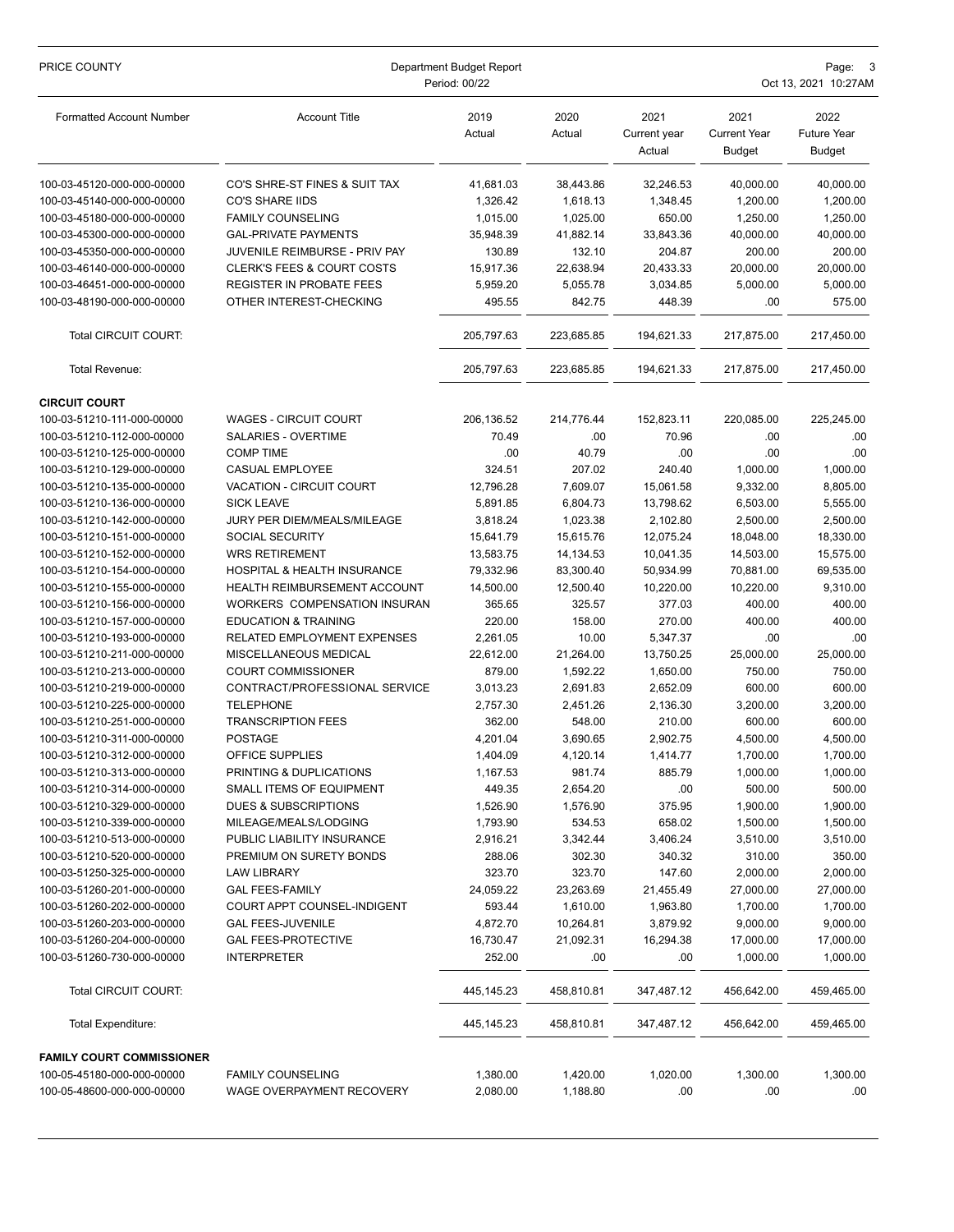| PRICE COUNTY                     | Department Budget Report<br>Period: 00/22<br>Oct 13, 2021 10:27AM |                |                |                                |                                       |                                             |
|----------------------------------|-------------------------------------------------------------------|----------------|----------------|--------------------------------|---------------------------------------|---------------------------------------------|
| <b>Formatted Account Number</b>  | <b>Account Title</b>                                              | 2019<br>Actual | 2020<br>Actual | 2021<br>Current year<br>Actual | 2021<br><b>Current Year</b><br>Budget | 2022<br><b>Future Year</b><br><b>Budget</b> |
| Total FAMILY COURT COMMISSIONER: |                                                                   | 3,460.00       | 2,608.80       | 1,020.00                       | 1,300.00                              | 1,300.00                                    |
| Total Revenue:                   |                                                                   | 3,460.00       | 2,608.80       | 1,020.00                       | 1,300.00                              | 1,300.00                                    |
| <b>FAMILY COURT COMMISSIONER</b> |                                                                   |                |                |                                |                                       |                                             |
| 100-05-51240-111-000-00000       | <b>WAGES - FAMILY COURT</b>                                       | 16,671.20      | 17,478.57      | 13,259.56                      | 17,500.00                             | 17,500.00                                   |
| 100-05-51240-151-000-00000       | SOCIAL SECURITY                                                   | 1,116.18       | 1,246.15       | 1,014.36                       | 1,339.00                              | 1,339.00                                    |
| 100-05-51240-156-000-00000       | WORKERS COMPENSATION INSURAN                                      | 24.70          | 21.04          | 26.54                          | 50.00                                 | 50.00                                       |
| 100-05-51240-513-000-00000       | PUBLIC LIABILITY INSURANCE                                        | 197.00         | 225.80         | 239.77                         | 250.00                                | 250.00                                      |
| 100-05-51240-520-000-00000       | PREMIUMS ON SURETY BONDS                                          | 2.29           | 3.55           | 6.85                           | 4.00                                  | 4.00                                        |
| 100-05-51245-396-000-00000       | <b>FAMILY COUNSELING</b>                                          | .00            | .00            | .00                            | 2,000.00                              | 2,000.00                                    |
| Total FAMILY COURT COMMISSIONER: |                                                                   | 18,011.37      | 18,975.11      | 14,547.08                      | 21,143.00                             | 21,143.00                                   |
| Total Expenditure:               |                                                                   | 18,011.37      | 18,975.11      | 14,547.08                      | 21,143.00                             | 21,143.00                                   |
| <b>CORONER</b>                   |                                                                   |                |                |                                |                                       |                                             |
| 100-09-46100-000-000-00000       | <b>CREMATION FEES</b>                                             | 9,840.00       | 9,630.00       | 8,290.00                       | 10,000.00                             | 10,000.00                                   |
| 100-09-46103-000-000-00000       | <b>DC SIGNING FEES</b>                                            | 2,030.00       | 2.540.00       | 1,600.00                       | 1,750.00                              | 1,750.00                                    |
| Total CORONER:                   |                                                                   | 11,870.00      | 12,170.00      | 9,890.00                       | 11,750.00                             | 11,750.00                                   |
| Total Revenue:                   |                                                                   | 11,870.00      | 12,170.00      | 9,890.00                       | 11,750.00                             | 11,750.00                                   |
| <b>CORONER</b>                   |                                                                   |                |                |                                |                                       |                                             |
| 100-09-51270-111-000-00000       | <b>WAGES - CORONER</b>                                            | 21,311.57      | 20,944.44      | 14,015.04                      | 21,000.00                             | 21,000.00                                   |
| 100-09-51270-129-000-00000       | CASUAL EMPLOYEE                                                   | .00            | 540.00         | 180.00                         | 1,000.00                              | 1,000.00                                    |
| 100-09-51270-151-000-00000       | SOCIAL SECURITY                                                   | 2,609.18       | 2,623.39       | 1,750.42                       | 2,665.00                              | 2,665.00                                    |
| 100-09-51270-156-000-00000       | WORKERS COMPENSATION INSURAN                                      | 1,107.97       | 1,087.26       | 1,130.10                       | 1,300.00                              | 1,300.00                                    |
| 100-09-51270-157-000-00000       | <b>EDUCATION &amp; TRAINING</b>                                   | .00            | .00            | .00                            | 350.00                                | 350.00                                      |
| 100-09-51270-214-000-00000       | SOFTWARE MAINTENANCE                                              | 72.00          | 96.02          | 72.00                          | .00                                   | .00                                         |
| 100-09-51270-225-000-00000       | TELEPHONE                                                         | 1,684.29       | 1,745.45       | 1,160.38                       | 1,750.00                              | 1,750.00                                    |
| 100-09-51270-252-000-00000       | <b>PATHOLOGY</b>                                                  | 18,547.17      | 15,077.80      | 9,245.25                       | 18,000.00                             | 18,000.00                                   |
| 100-09-51270-260-000-00000       | <b>CREMATION</b>                                                  | 13,300.00      | 12,200.00      | 9,000.00                       | 12,000.00                             | 12,000.00                                   |
| 100-09-51270-311-000-00000       | <b>POSTAGE</b>                                                    | 11.91          | 9.50           | 5.59                           | 10.00                                 | 10.00                                       |
| 100-09-51270-314-000-00000       | SMALL ITEMS OF EQUIPMENT                                          | 43.23          | 164.42         | 86.49                          | 250.00                                | 250.00                                      |
| 100-09-51270-319-000-00000       | SUPPLIES/PROFESSIONAL                                             | .00            | .00            | 35.01                          | 50.00                                 | 50.00                                       |
| 100-09-51270-329-000-00000       | DUES & SUBSCRIPTIONS                                              | .00            | .00            | .00                            | 50.00                                 | 50.00                                       |
| 100-09-51270-339-000-00000       | MILEAGE/MEALS/LODGING                                             | 6,094.64       | 6,883.98       | 3,524.64                       | 8,000.00                              | 8,000.00                                    |
| 100-09-51270-513-000-00000       | PUBLIC LIABILITY INSURANCE                                        | 393.98         | 451.56         | 493.60                         | 455.00                                | 500.00                                      |
| 100-09-51270-520-000-00000       | PREMIUM ON SURETY BONDS                                           | 13.13          | 13.14          | 13.63                          | 20.00                                 | 20.00                                       |
| Total CORONER:                   |                                                                   | 65,189.07      | 61,836.96      | 40,712.15                      | 66,900.00                             | 66,945.00                                   |
| <b>Total Expenditure:</b>        |                                                                   | 65,189.07      | 61,836.96      | 40,712.15                      | 66,900.00                             | 66,945.00                                   |
| <b>COUNTY CLERK</b>              |                                                                   |                |                |                                |                                       |                                             |
| 100-11-43529-000-000-00000       | ROUTES TO RECOVERY GRANT                                          | .00            | 201.72         | .00                            | .00                                   | .00.                                        |
| 100-11-44200-000-000-00000       | MARRIAGE LICENSES-CO'S SHARE                                      | 1,415.00       | 1,420.00       | 1,035.00                       | 1,200.00                              | 1,200.00                                    |
| 100-11-46110-000-000-00000       | <b>COUNTY CLERK'S FEES</b>                                        | 9,538.38       | 3,899.52       | 3,093.24                       | 8,000.00                              | 8,000.00                                    |
| 100-11-46910-000-000-00000       | DMV AGENT FEES                                                    | 2,409.65       | .00            | .00                            | .00                                   | .00.                                        |
| Total COUNTY CLERK:              |                                                                   | 13,363.03      | 5,521.24       | 4,128.24                       | 9,200.00                              | 9,200.00                                    |
|                                  |                                                                   |                |                |                                |                                       |                                             |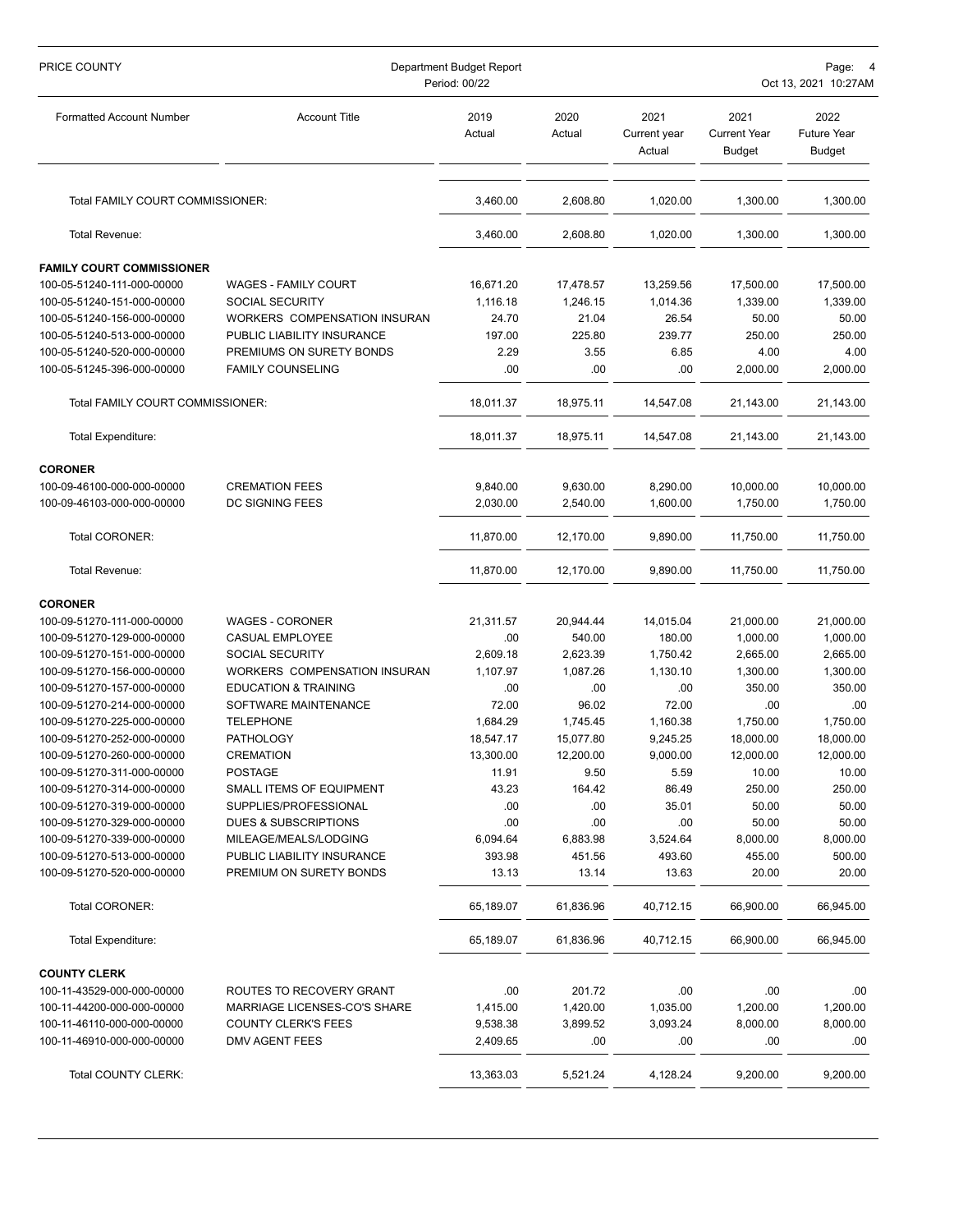| PRICE COUNTY                                             | Department Budget Report<br>Period: 00/22   |                    |                   |                                | Page:<br>Oct 13, 2021 10:27AM                |                                             |  |
|----------------------------------------------------------|---------------------------------------------|--------------------|-------------------|--------------------------------|----------------------------------------------|---------------------------------------------|--|
| <b>Formatted Account Number</b>                          | <b>Account Title</b>                        | 2019<br>Actual     | 2020<br>Actual    | 2021<br>Current year<br>Actual | 2021<br><b>Current Year</b><br><b>Budget</b> | 2022<br><b>Future Year</b><br><b>Budget</b> |  |
| Total Revenue:                                           |                                             | 13,363.03          | 5,521.24          | 4,128.24                       | 9,200.00                                     | 9,200.00                                    |  |
| <b>COUNTY CLERK</b>                                      |                                             |                    |                   |                                |                                              |                                             |  |
| 100-11-51420-111-000-00000                               | WAGES - COUNTY CLERK                        | 52,369.16          | 51,545.19         | 42,534.52                      | 55,687.00                                    | 57,230.00                                   |  |
| 100-11-51420-151-000-00000                               | <b>SOCIAL SECURITY</b>                      | 3,673.31           | 3,571.39          | 2,923.64                       | 4,260.00                                     | 4,380.00                                    |  |
| 100-11-51420-152-000-00000                               | <b>WRS RETIREMENT</b>                       | 3.434.48           | 3,479.35          | 2.871.05                       | 3,760.00                                     | 3,720.00                                    |  |
| 100-11-51420-154-000-00000                               | HOSPITAL & HEALTH INSURANCE                 | 18,419.04          | 19,339.92         | 15,586.27                      | 19,017.00                                    | 20,672.00                                   |  |
| 100-11-51420-155-000-00000                               | HEALTH REIMBURSEMENT ACCOUNT                | 6,550.00           | 6,000.00          | 2,800.00                       | 2,800.00                                     | 2,800.00                                    |  |
| 100-11-51420-156-000-00000                               | WORKERS COMPENSATION INSURAN                | 85.53              | 75.28             | 84.60                          | 100.00                                       | 100.00                                      |  |
| 100-11-51420-157-000-00000                               | <b>EDUCATION &amp; TRAINING</b>             | 280.00             | 75.00             | 205.00                         | 400.00                                       | 400.00                                      |  |
| 100-11-51420-193-000-00000                               | RELATED EMPLOYMENT EXPENSES                 | .00                | 5.00              | .00                            | .00                                          | .00                                         |  |
| 100-11-51420-219-000-00000                               | CONTRACT/PROFESSIONAL SERVICE               | 1,956.05           | 2,027.47          | 1,799.35                       | 3,000.00                                     | 3,000.00                                    |  |
| 100-11-51420-225-000-00000                               | <b>TELEPHONE</b>                            | 505.24             | 493.81            | 237.56                         | 500.00                                       | 500.00                                      |  |
| 100-11-51420-311-000-00000                               | <b>POSTAGE</b>                              | 698.39             | 390.95            | 388.25                         | 750.00                                       | 750.00                                      |  |
| 100-11-51420-312-000-00000                               | OFFICE SUPPLIES                             | 873.98             | 1,921.07          | 356.15                         | 1,300.00                                     | 1,300.00                                    |  |
| 100-11-51420-314-000-00000                               | <b>SMALL ITEMS OF EQUIPMENT</b>             | .00                | 35.87             | .00                            | .00                                          | .00.                                        |  |
| 100-11-51420-316-000-00000                               | ASSESSMENTS EXPENSES                        | 321.77             | 130.00            | .00                            | 300.00                                       | 300.00                                      |  |
| 100-11-51420-321-000-00000                               | PUBLICATIONS - LEGAL NOTICES                | .00                | 925.84            | .00                            | .00                                          | .00                                         |  |
| 100-11-51420-329-000-00000                               | <b>DUES &amp; SUBSCRIPTIONS</b>             | 190.00             | 240.00            | 262.00                         | 250.00                                       | 250.00                                      |  |
| 100-11-51420-339-000-00000                               | MILEAGE/MEALS/LODGING                       | 2,128.77           | 393.37            | 627.30                         | 1,500.00                                     | 1,500.00                                    |  |
| 100-11-51420-513-000-00000                               | PUBLIC LIABILITY INSURANCE                  | 682.12             | 821.82            | 764.33                         | 865.00                                       | 865.00                                      |  |
| 100-11-51420-520-000-00000                               | PREMIUMS ON SURETY BONDS                    | 66.17              | 56.17             | 26.48                          | 30.00                                        | 30.00                                       |  |
| Total COUNTY CLERK:                                      |                                             | 92,234.01          | 91,527.50         | 71,466.50                      | 94,519.00                                    | 97,797.00                                   |  |
| <b>Total Expenditure:</b>                                |                                             | 92,234.01          | 91,527.50         | 71,466.50                      | 94,519.00                                    | 97,797.00                                   |  |
| <b>INFORMATION TECHNOLOGY</b>                            |                                             |                    |                   |                                |                                              |                                             |  |
| 100-12-43529-000-000-00000                               | ROUTES TO RECOVERY GRANT                    | .00                | 201,209.23        | .00                            | .00                                          | .00.                                        |  |
| 100-12-48900-000-000-00000                               | <b>MISC REVENUES</b>                        | 4,175.24           | 2,337.84          | .00                            | .00                                          | .00                                         |  |
| Total INFORMATION TECHNOLOGY:                            |                                             | 4,175.24           | 203,547.07        | .00                            | .00                                          | .00                                         |  |
| Total Revenue:                                           |                                             | 4,175.24           | 203,547.07        | .00                            | .00                                          | .00                                         |  |
| <b>INFORMATION TECHNOLOGY</b>                            |                                             |                    |                   |                                |                                              |                                             |  |
| 100-12-51450-111-000-00000                               | WAGES - INFORMATION TECHNOLOG               | 106,473.06         | 109,397.71        | 77,216.71                      | 108,560.00                                   | 111,605.00                                  |  |
| 100-12-51450-112-000-00000                               | SALARIES - OVERTIME                         | 513.93             | 1,209.60          | 1,687.33                       | .00                                          | .00                                         |  |
| 100-12-51450-125-000-00000                               | <b>COMP TIME</b>                            | 973.06             | 1,016.74          | .00                            | .00                                          | .00.                                        |  |
| 100-12-51450-135-000-00000                               | <b>VACATION - INFORMATION TECH</b>          | 6,861.72           | 7,846.89          | 11,392.90                      | 8,700.00                                     | 10,030.00                                   |  |
| 100-12-51450-136-000-00000                               | <b>SICK LEAVE</b>                           | 1,946.89           | 1,957.69          | 4,380.91                       | 4,624.00                                     | 4,850.00                                    |  |
| 100-12-51450-151-000-00000                               | <b>SOCIAL SECURITY</b>                      | 8,627.63           | 8,990.35          | 6,918.24                       | 9,325.00                                     | 9,050.00                                    |  |
| 100-12-51450-152-000-00000                               | <b>WRS RETIREMENT</b>                       | 7,659.27           | 8,196.48          | 6,390.76                       | 8,230.00                                     | 8,220.00                                    |  |
| 100-12-51450-154-000-00000                               | HOSPITAL & HEALTH INSURANCE                 | 18,419.04          | 19,339.92         | 15,586.27                      | 19,017.00                                    | 20,675.00                                   |  |
| 100-12-51450-155-000-00000                               | <b>HEALTH REIMBURSEMENT ACCOUNT</b>         | 6,550.00           | 6,000.00          | 2,800.00                       | 2,800.00                                     | 3,780.00                                    |  |
| 100-12-51450-156-000-00000                               | WORKERS COMPENSATION INSURAN                | 187.08             | 167.60            | 199.26                         | 200.00                                       | 250.00                                      |  |
| 100-12-51450-157-000-00000                               | <b>EDUCATION &amp; TRAINING</b>             | 210.00             | .00               | 60.00                          | 500.00                                       | 500.00                                      |  |
| 100-12-51450-214-000-00000                               | SOFTWARE MAINTENANCE                        | 11,081.17          | 11,598.71         | 13,279.21                      | 7,300.00                                     | 12,500.00                                   |  |
| 100-12-51450-219-000-00000                               | CONTRACT/PROFESSIONAL SERVICE               | 123,776.69         | 117,167.96        | 105,823.76                     | 130,000.00                                   | 150,000.00                                  |  |
| 100-12-51450-225-000-00000                               | <b>TELEPHONE</b>                            | 2,939.06           | 2,474.44          | 1,482.10                       | 3,500.00                                     | 2,000.00                                    |  |
| 100-12-51450-226-000-00000                               | <b>INTERNET CHARGES</b><br><b>POSTAGE</b>   | 15,933.70          | 14,232.19         | 9,688.24                       | 15,500.00                                    | 14,500.00                                   |  |
| 100-12-51450-311-000-00000                               |                                             | 43.30              | 33.60             | 49.52                          | .00                                          | .00                                         |  |
| 100-12-51450-312-000-00000<br>100-12-51450-314-000-00000 | OFFICE SUPPLIES<br>SMALL ITEMS OF EQUIPMENT | 83.19<br>10,382.97 | .00<br>180,450.46 | .00<br>61,388.06               | 150.00<br>10,500.00                          | 150.00<br>10,500.00                         |  |
| 100-12-51450-329-000-00000                               | DUES & SUBSCRIPTIONS                        | .00                | 50.00             | 299.99                         | 50.00                                        | 50.00                                       |  |
| 100-12-51450-339-000-00000                               | MILEAGE/MEALS/LODGING                       | 2,104.61           | 1,185.20          | 248.54                         | 2,000.00                                     | 2,000.00                                    |  |
|                                                          |                                             |                    |                   |                                |                                              |                                             |  |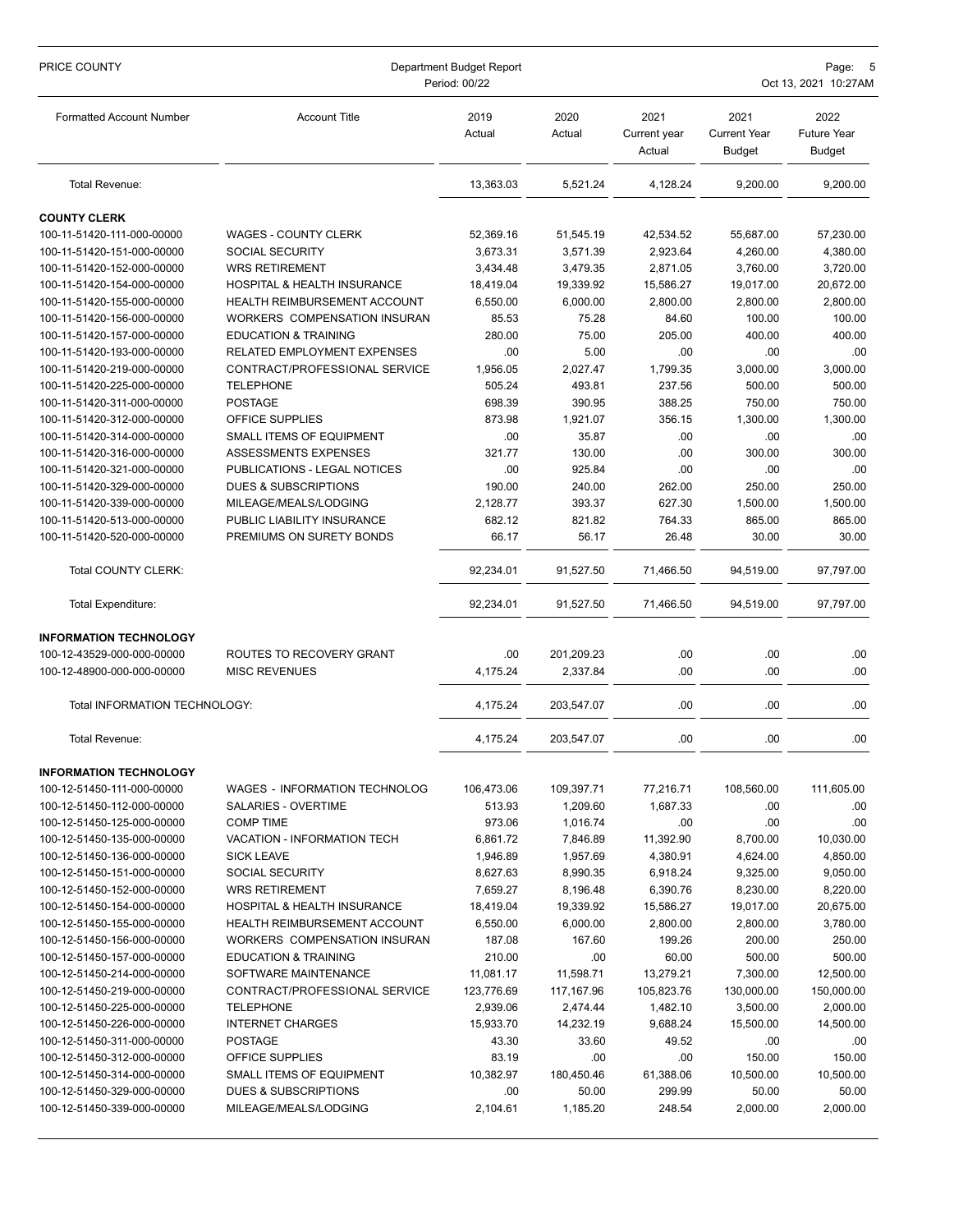| PRICE COUNTY                    | Department Budget Report<br>Period: 00/22 |                |                |                                | Page:<br>Oct 13, 2021 10:27AM                |                                             |  |
|---------------------------------|-------------------------------------------|----------------|----------------|--------------------------------|----------------------------------------------|---------------------------------------------|--|
| <b>Formatted Account Number</b> | <b>Account Title</b>                      | 2019<br>Actual | 2020<br>Actual | 2021<br>Current year<br>Actual | 2021<br><b>Current Year</b><br><b>Budget</b> | 2022<br><b>Future Year</b><br><b>Budget</b> |  |
| 100-12-51450-511-000-00000      | <b>INSURANCE - PROPERTY</b>               | 8.49           | .00            | 13.38                          | 9.00                                         | 9.00                                        |  |
| 100-12-51450-513-000-00000      | PUBLIC LIABILITY INSURANCE                | 1,492.04       | 1,710.12       | 1,800.17                       | 1,795.00                                     | 1,890.00                                    |  |
| 100-12-51450-520-000-00000      | PREMIUMS ON SURETY BONDS                  | 17.35          | 28.30          | 51.43                          | 30.00                                        | 55.00                                       |  |
| 100-12-51450-828-000-00000      | CAP OUTLAY - COMP HARDWARE                | 17,101.89      | 14,019.82      | .00                            | 10,000.00                                    | 10,000.00                                   |  |
| 100-12-51450-834-000-00000      | CAP OUTLAY - SPECIAL PROJECT              | .00            | 35,967.81      | 7,744.80                       | .00                                          | .00                                         |  |
| Total INFORMATION TECHNOLOGY:   |                                           | 343,386.14     | 543,041.59     | 328,501.58                     | 342,790.00                                   | 372,614.00                                  |  |
| <b>Total Expenditure:</b>       |                                           | 343,386.14     | 543,041.59     | 328,501.58                     | 342,790.00                                   | 372,614.00                                  |  |
| <b>ELECTIONS</b>                |                                           |                |                |                                |                                              |                                             |  |
| 100-15-43529-000-000-00000      | CARES - ELECTIONS SUBGRANT                | .00            | 46,939.80      | .00                            | .00                                          | .00.                                        |  |
| 100-15-46105-000-000-00000      | <b>MUNICIPAL FEES</b>                     | 9,101.41       | 15,570.00      | 8,340.50                       | 9,000.00                                     | 12,000.00                                   |  |
| <b>Total ELECTIONS:</b>         |                                           | 9,101.41       | 62,509.80      | 8,340.50                       | 9,000.00                                     | 12,000.00                                   |  |
| Total Revenue:                  |                                           | 9,101.41       | 62,509.80      | 8,340.50                       | 9,000.00                                     | 12,000.00                                   |  |
| <b>ELECTIONS</b>                |                                           |                |                |                                |                                              |                                             |  |
| 100-15-51440-143-000-00000      | ELECTIONS - BD OF CANV. PER DIEM          | 100.00         | 772.50         | 200.00                         | 500.00                                       | 500.00                                      |  |
| 100-15-51440-151-000-00000      | <b>SOCIAL SECURITY</b>                    | 7.66           | 45.94          | 15.32                          | 100.00                                       | 100.00                                      |  |
| 100-15-51440-311-000-00000      | <b>POSTAGE</b>                            | 100.45         | 51.05          | 63.60                          | 300.00                                       | 300.00                                      |  |
| 100-15-51440-313-000-00000      | PRINTING & DUPLICATIONS                   | 7,667.16       | 71,765.09      | 29,816.21                      | 21,000.00                                    | 27,000.00                                   |  |
| 100-15-51440-314-000-00000      | SMALL ITEMS OF EQUIPMENT                  | .00            | 41,266.56      | .00                            | .00                                          | .00                                         |  |
| 100-15-51440-321-000-00000      | PUBLICATIONS - LEGAL NOTICES              | 2,585.19       | 7,241.99       | 2,531.93                       | 5,000.00                                     | 5,000.00                                    |  |
| 100-15-51440-339-000-00000      | MILEAGE/MEALS/LODGING                     | 1,115.75       | 392.67         | 56.00                          | 700.00                                       | 700.00                                      |  |
| Total ELECTIONS:                |                                           | 11,576.21      | 121,535.80     | 32,683.06                      | 27,600.00                                    | 33,600.00                                   |  |
| <b>Total Expenditure:</b>       |                                           | 11,576.21      | 121,535.80     | 32,683.06                      | 27,600.00                                    | 33,600.00                                   |  |
| <b>COUNTY TREASURER</b>         |                                           |                |                |                                |                                              |                                             |  |
| 100-17-46120-000-000-00000      | <b>TREASURER'S FEES</b>                   | 2,578.20       | 2,174.16       | 3,507.00                       | 2,000.00                                     | 3,500.00                                    |  |
| Total COUNTY TREASURER:         |                                           | 2,578.20       | 2,174.16       | 3,507.00                       | 2,000.00                                     | 3,500.00                                    |  |
| Total Revenue:                  |                                           | 2,578.20       | 2,174.16       | 3,507.00                       | 2,000.00                                     | 3,500.00                                    |  |
| <b>COUNTY TREASURER</b>         |                                           |                |                |                                |                                              |                                             |  |
| 100-17-51520-111-000-00000      | <b>WAGES - COUNTY TREASURER</b>           | 52,369.16      | 51,545.19      | 42,534.52                      | 55,687.00                                    | 57,230.00                                   |  |
| 100-17-51520-151-000-00000      | <b>SOCIAL SECURITY</b>                    | 3,970.50       | 3,740.38       | 3,231.62                       | 4,260.00                                     | 4,380.00                                    |  |
| 100-17-51520-152-000-00000      | <b>WRS RETIREMENT</b>                     | 3,434.48       | 3,479.35       | 2,871.05                       | 3,760.00                                     | 3,720.00                                    |  |
| 100-17-51520-156-000-00000      | WORKERS COMPENSATION INSURAN              | 85.53          | 125.12         | 84.60                          | 130.00                                       | 130.00                                      |  |
| 100-17-51520-157-000-00000      | <b>EDUCATION &amp; TRAINING</b>           | 200.00         | .00            | 489.00                         | 350.00                                       | 500.00                                      |  |
| 100-17-51520-212-000-00000      | <b>LEGAL SERVICES</b>                     | 72.00          | 1,854.00       | .00                            | .00                                          | .00                                         |  |
| 100-17-51520-219-000-00000      | CONTRACT/PROFESSIONAL SERVICE             | 615.01         | 761.03         | 553.40                         | 1,100.00                                     | 1,000.00                                    |  |
| 100-17-51520-225-000-00000      | <b>TELEPHONE</b>                          | 452.42         | 475.52         | 290.92                         | 450.00                                       | 450.00                                      |  |
| 100-17-51520-311-000-00000      | <b>POSTAGE</b>                            | 503.78         | 1,849.25       | 316.65                         | 750.00                                       | 1,100.00                                    |  |
| 100-17-51520-312-000-00000      | OFFICE SUPPLIES                           | 2,070.25       | 2,026.30       | 215.00                         | 1,500.00                                     | 1,500.00                                    |  |
| 100-17-51520-321-000-00000      | PUBLICATIONS - LEGAL NOTICES              | 80.75          | .00            | 438.00                         | .00                                          | .00.                                        |  |
| 100-17-51520-329-000-00000      | DUES & SUBSCRIPTIONS                      | 120.00         | 100.00         | 100.00                         | 120.00                                       | 120.00                                      |  |
| 100-17-51520-339-000-00000      | MILEAGE/MEALS/LODGING                     | 1,008.03       | 136.85         | 125.00                         | 1,230.00                                     | 1,100.00                                    |  |
| 100-17-51520-513-000-00000      | PUBLIC LIABILITY INSURANCE                | 682.12         | 781.82         | 764.33                         | 820.00                                       | 820.00                                      |  |
| 100-17-51520-520-000-00000      | PREMIUM ON SURETY BONDS                   | 1,308.59       | 1,317.01       | 1,339.40                       | 1,320.00                                     | 1,350.00                                    |  |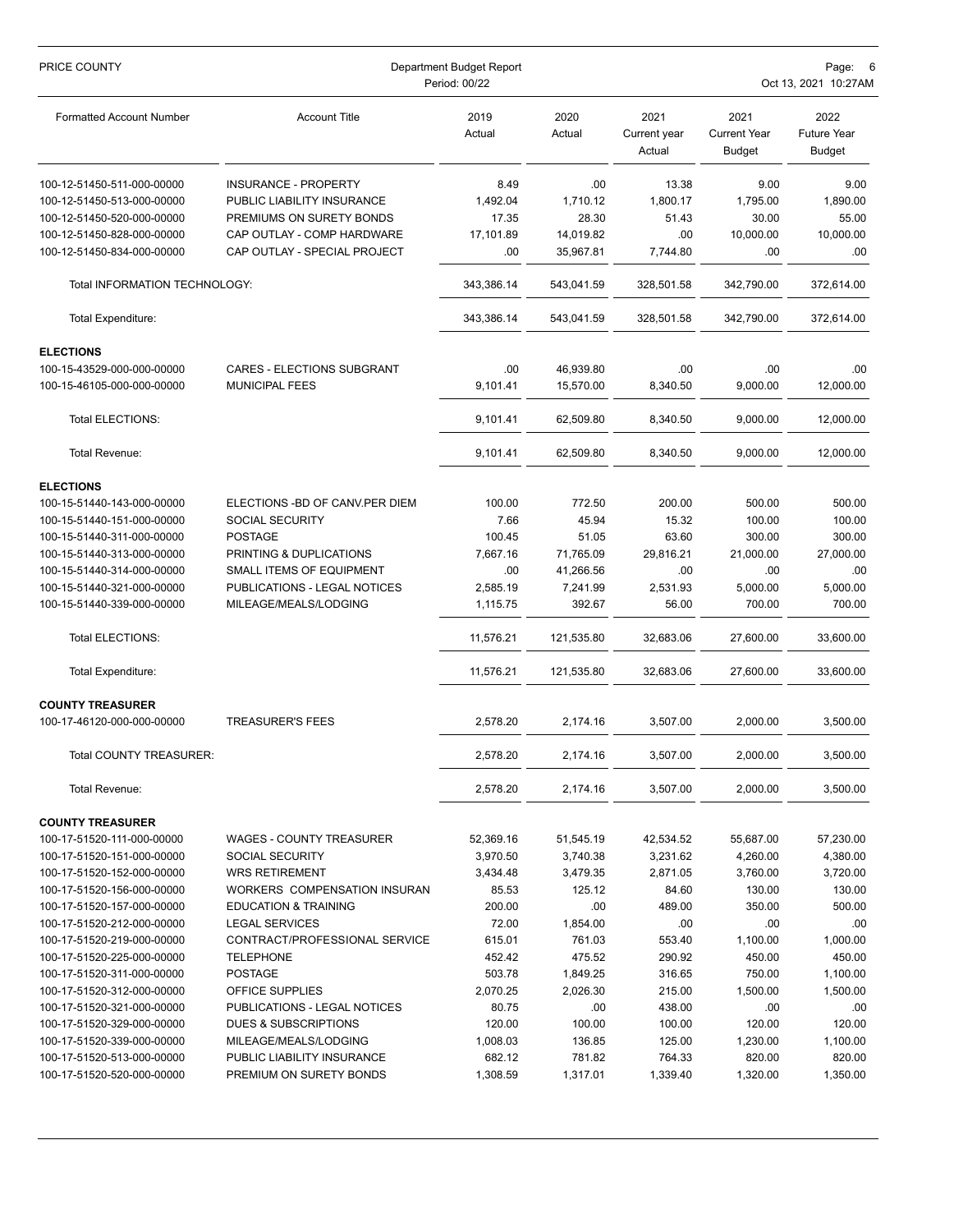| PRICE COUNTY                                             | Department Budget Report<br>Period: 00/22                 |                |                |                                | Page:<br>Oct 13, 2021 10:27AM                |                                             |  |  |
|----------------------------------------------------------|-----------------------------------------------------------|----------------|----------------|--------------------------------|----------------------------------------------|---------------------------------------------|--|--|
| <b>Formatted Account Number</b>                          | <b>Account Title</b>                                      | 2019<br>Actual | 2020<br>Actual | 2021<br>Current year<br>Actual | 2021<br><b>Current Year</b><br><b>Budget</b> | 2022<br><b>Future Year</b><br><b>Budget</b> |  |  |
| Total COUNTY TREASURER:                                  |                                                           | 66,972.62      | 68,191.82      | 53,353.49                      | 71,477.00                                    | 73,400.00                                   |  |  |
| Total Expenditure:                                       |                                                           | 66,972.62      | 68,191.82      | 53,353.49                      | 71,477.00                                    | 73,400.00                                   |  |  |
| <b>DISTRICT ATTORNEY</b>                                 |                                                           |                |                |                                |                                              |                                             |  |  |
| 100-19-43511-000-000-00000                               | STATE AID-CS COOP AGREEMENT                               | .00            | .00            | .00                            | 3,000.00                                     | .00                                         |  |  |
| 100-19-43512-000-000-00000                               | ST AID-DA VICTIM/WITNESS PROG                             | 16,558.05      | 13,638.40      | 8,581.34                       | 16,500.00                                    | 16,500.00                                   |  |  |
| 100-19-43529-000-000-00000                               | ROUTES TO RECOVERY GRANT                                  | .00            | 3,924.36       | .00                            | .00                                          | .00                                         |  |  |
| 100-19-46705-000-000-00000                               | PROCESS SERVICE REIMBURSEMEN                              | 3,264.93       | 3,943.98       | 4,016.35                       | 3,500.00                                     | 3,500.00                                    |  |  |
| 100-19-46710-000-000-00000                               | WITNESS FEE REIMBURSEMENT                                 | 26.87          | 195.37         | 281.68                         | 300.00                                       | 300.00                                      |  |  |
| 100-19-47411-000-000-00000                               | <b>DUPLICATIONS REVENUES</b>                              | 585.50         | 435.15         | 35.00                          | 300.00                                       | 300.00                                      |  |  |
| 100-19-47412-000-000-00000                               | DUP REV/CD'S                                              | 2,255.00       | 2,630.00       | 1,316.40                       | 1,300.00                                     | 1,300.00                                    |  |  |
| 100-19-48900-000-000-00000                               | <b>MISC REVENUES</b>                                      | 9.25           | .00            | .00                            | 100.00                                       | 100.00                                      |  |  |
|                                                          |                                                           |                |                |                                |                                              |                                             |  |  |
| Total DISTRICT ATTORNEY:                                 |                                                           | 22,699.60      | 24,767.26      | 14,230.77                      | 25,000.00                                    | 22,000.00                                   |  |  |
| Total Revenue:                                           |                                                           | 22,699.60      | 24,767.26      | 14,230.77                      | 25,000.00                                    | 22,000.00                                   |  |  |
| <b>DISTRICT ATTORNEY</b>                                 |                                                           |                |                |                                |                                              |                                             |  |  |
| 100-19-51310-111-000-00000                               | <b>WAGES - DISTRICT ATTORNEY</b>                          | 93,029.26      | 100,424.10     | 68,162.74                      | 93,785.00                                    | 109,290.00                                  |  |  |
| 100-19-51310-112-000-00000                               | SALARIES - OVERTIME                                       | 427.24         | 298.03         | 1,150.64                       | .00                                          | .00                                         |  |  |
| 100-19-51310-115-000-00000                               | PREMIUM PAY                                               | .00            | .00            | 90.72                          | .00                                          | .00                                         |  |  |
| 100-19-51310-125-000-00000                               | <b>COMP TIME</b>                                          | 77.67          | 130.41         | .00                            | .00                                          | .00                                         |  |  |
| 100-19-51310-135-000-00000                               | VACATION - DISTRICT ATTORNEY                              | 8,371.84       | 6,584.20       | 11,692.56                      | 9,070.00                                     | 8,115.00                                    |  |  |
| 100-19-51310-136-000-00000                               | <b>SICK LEAVE</b>                                         | 5,086.93       | 3,625.66       | 5,103.49                       | 3,820.00                                     | 4,645.00                                    |  |  |
| 100-19-51310-149-000-00000                               | PER DIEM - WITNESS FEES                                   | 299.60         | 16.00          | 54.00                          | 500.00                                       | 500.00                                      |  |  |
| 100-19-51310-151-000-00000                               | SOCIAL SECURITY                                           | 7,644.47       | 8,002.87       | 5,856.78                       | 7,200.00                                     | 9,335.00                                    |  |  |
| 100-19-51310-152-000-00000                               | <b>WRS RETIREMENT</b>                                     | 7,018.17       | 7,496.69       | 5,499.47                       | 7,290.00                                     | 7,935.00                                    |  |  |
| 100-19-51310-154-000-00000                               | HOSPITAL & HEALTH INSURANCE                               | 18,951.20      | 19,945.94      | 26,984.88                      | 17,980.00                                    | 48,865.00                                   |  |  |
| 100-19-51310-155-000-00000                               | <b>HEALTH REIMBURSEMENT ACCOUNT</b>                       | 5,975.27       | 5,357.07       | 4,290.12                       | 2,366.00                                     | 6,510.00                                    |  |  |
| 100-19-51310-156-000-00000                               | WORKERS COMPENSATION INSURAN                              | 170.15         | 174.36         | 207.09                         | 200.00                                       | 240.00                                      |  |  |
| 100-19-51310-157-000-00000                               | <b>EDUCATION &amp; TRAINING</b>                           | 145.96         | 140.00         | 50.00                          | 500.00                                       | 500.00                                      |  |  |
| 100-19-51310-193-000-00000                               | RELATED EMPLOYMENT EXPENSES                               | .00            | .00            | 2,446.27                       | .00                                          | .00                                         |  |  |
| 100-19-51310-219-000-00000                               | CONTRACT/PROFESSIONAL SERVICE                             | 1,687.03       | 1,479.65       | 1,297.15                       | 800.00                                       | 800.00                                      |  |  |
| 100-19-51310-225-000-00000                               | <b>TELEPHONE</b>                                          | 1,720.14       | 1,698.73       | 1,071.93                       | 1,800.00                                     | 1,800.00                                    |  |  |
| 100-19-51310-251-000-00000                               | <b>TRANSCRIPTION FEES</b>                                 | 53.50          | 111.50         | 149.50                         | 200.00                                       | 200.00                                      |  |  |
| 100-19-51310-255-000-00000                               | PAPER SERVICE                                             | 3,973.79       | 8,554.75       | 2,578.08                       | 5,000.00                                     | 5,000.00                                    |  |  |
| 100-19-51310-311-000-00000                               | <b>POSTAGE</b>                                            | 1,085.56       | 1,643.10       | 989.65                         | 1,200.00                                     | 1,200.00                                    |  |  |
| 100-19-51310-312-000-00000                               | OFFICE SUPPLIES                                           | 1,906.94       | 1,407.26       | 1,446.42                       | 1,600.00                                     | 1,600.00                                    |  |  |
| 100-19-51310-313-000-00000                               | PRINTING & DUPLICATIONS                                   | .00            | 32.75          | .00                            | 175.00                                       | 175.00                                      |  |  |
| 100-19-51310-314-000-00000                               | SMALL ITEMS OF EQUIPMENT                                  | 487.82         | 4,396.98       | 1,214.00                       | 700.00                                       | 700.00                                      |  |  |
| 100-19-51310-329-000-00000                               | DUES & SUBSCRIPTIONS                                      | 1,549.47       | 1,725.62       | 1,726.50                       | 2,000.00                                     | 2,000.00                                    |  |  |
| 100-19-51310-339-000-00000                               | MILEAGE/MEALS/LODGING                                     | 1,150.03       | .00            | 263.65                         | 1,200.00                                     | 1,200.00                                    |  |  |
| 100-19-51310-513-000-00000<br>100-19-51310-520-000-00000 | PUBLIC LIABILITY INSURANCE<br>PREMIUMS ON SURETY BONDS    | 1,357.07       | 1,555.41       | 1,870.97                       | 1,635.00                                     | 1,900.00                                    |  |  |
|                                                          |                                                           | 18.16          | 29.44          | 53.45                          | 30.00                                        | 60.00                                       |  |  |
| 100-19-51310-590-000-00000                               | <b>FIXED CHARGES &amp; FEES</b><br><b>EVIDENCE CD/DVD</b> | 114.00         | 71.62          | 20.00                          | 50.00                                        | 50.00                                       |  |  |
| 100-19-51310-593-000-00000                               |                                                           | 5.00           | .00            | 94.98                          | .00                                          | .00.                                        |  |  |
| Total DISTRICT ATTORNEY:                                 |                                                           | 162,306.27     | 174,902.14     | 144,365.04                     | 159,101.00                                   | 212,620.00                                  |  |  |
| Total Expenditure:                                       |                                                           | 162,306.27     | 174,902.14     | 144,365.04                     | 159,101.00                                   | 212,620.00                                  |  |  |
| <b>LAND INFORMATION</b>                                  |                                                           |                |                |                                |                                              |                                             |  |  |
| 100-22-41235-000-000-00000                               | CO RECORDING FEES RETAINED                                | 28,120.00      | 33,920.00      | 30,872.00                      | 27,000.00                                    | 27,000.00                                   |  |  |
| 100-22-43513-000-000-00000                               | STATE AID - WLIP GRANT                                    | 281,800.00     | 115,368.00     | 120,296.00                     | 50,000.00                                    | 50,000.00                                   |  |  |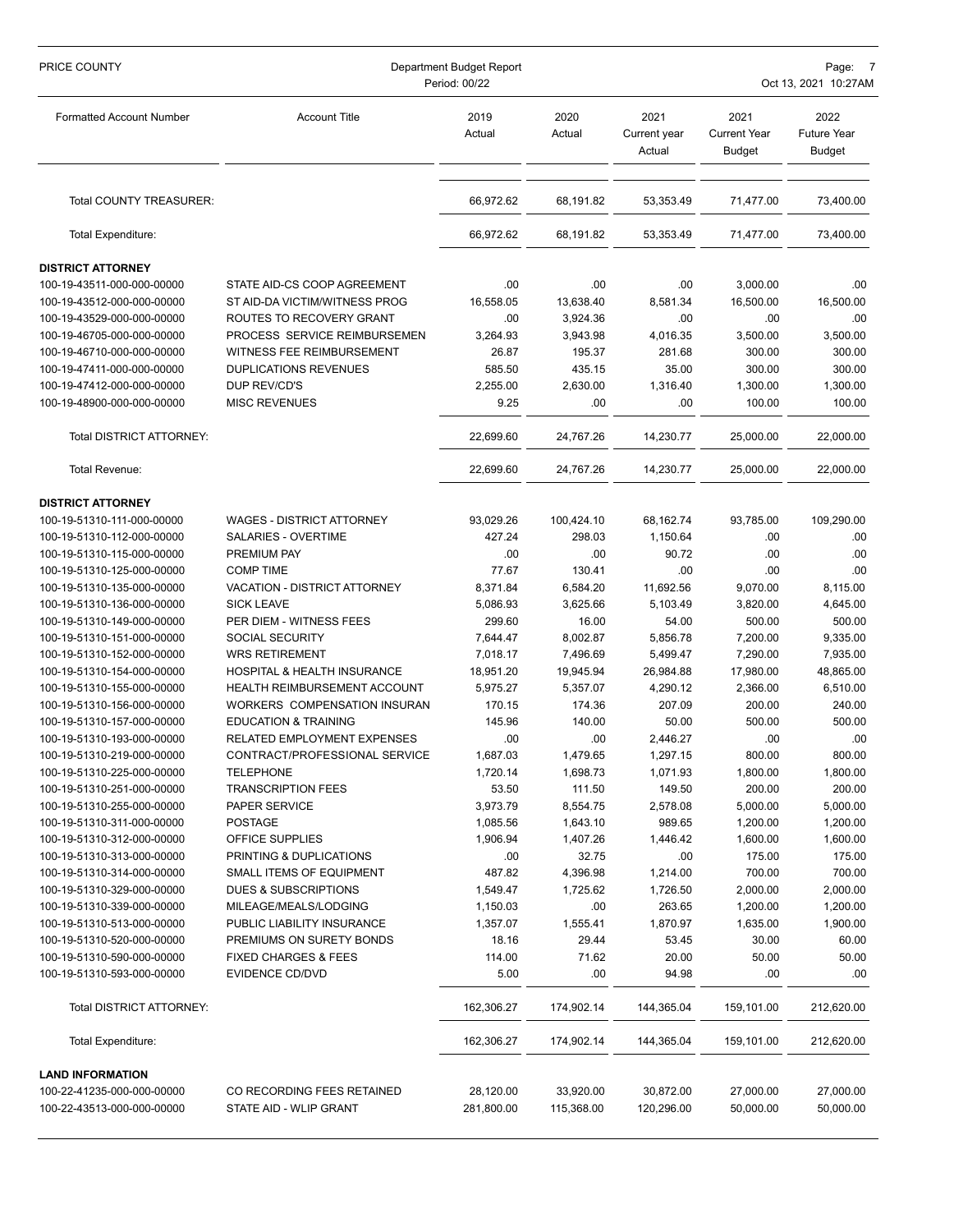| PRICE COUNTY                    | Department Budget Report<br>Period: 00/22 |                |                |                                |                                              | Page:<br>Oct 13, 2021 10:27AM               |  |  |
|---------------------------------|-------------------------------------------|----------------|----------------|--------------------------------|----------------------------------------------|---------------------------------------------|--|--|
| <b>Formatted Account Number</b> | <b>Account Title</b>                      | 2019<br>Actual | 2020<br>Actual | 2021<br>Current year<br>Actual | 2021<br><b>Current Year</b><br><b>Budget</b> | 2022<br><b>Future Year</b><br><b>Budget</b> |  |  |
| 100-22-46170-000-000-00000      | <b>SALE OF MAPS</b>                       | 810.60         | 602.00         | 444.00                         | 1,000.00                                     | 1,000.00                                    |  |  |
| 100-22-46175-000-000-00000      | PLAT BOOK REVENUE                         | 5,949.90       | 3,656.70       | 2,698.80                       | 5,000.00                                     | 5,000.00                                    |  |  |
| 100-22-48900-000-000-00000      | <b>MISC REVENUES</b>                      | 800.00         | .00            | 12,529.00                      | .00                                          | .00                                         |  |  |
| Total LAND INFORMATION:         |                                           | 317,480.50     | 153,546.70     | 166,839.80                     | 83,000.00                                    | 83,000.00                                   |  |  |
| Total Revenue:                  |                                           | 317,480.50     | 153,546.70     | 166,839.80                     | 83,000.00                                    | 83,000.00                                   |  |  |
| <b>LAND INFORMATION</b>         |                                           |                |                |                                |                                              |                                             |  |  |
| 100-22-51709-141-000-00000      | PER DIEM                                  | .00            | 50.00          | 100.00                         | .00                                          | .00                                         |  |  |
| 100-22-51709-151-000-00000      | SOCIAL SECURITY                           | .00            | .00            | 11.49                          | .00                                          | .00                                         |  |  |
| 100-22-51709-214-000-00000      | SOFTWARE MAINTENANCE                      | 8,162.29       | 25,083.46      | 5,873.60                       | 10,000.00                                    | 10,000.00                                   |  |  |
| 100-22-51709-219-000-00000      | CONTRACT/PROFESSIONAL SERVICE             | .00            | .00            | .00                            | 15,000.00                                    | 6,850.00                                    |  |  |
| 100-22-51709-311-000-00000      | <b>POSTAGE</b>                            | 28.41-         | 13.19          | 35.87-                         | 50.00                                        | 50.00                                       |  |  |
| 100-22-51709-312-000-00000      | OFFICE SUPPLIES                           | .00            | .00            | .00                            | 500.00                                       | 500.00                                      |  |  |
| 100-22-51709-329-000-00000      | <b>DUES &amp; SUBSCRIPTIONS</b>           | .00            | .00            | .00                            | 100.00                                       | 100.00                                      |  |  |
| 100-22-51709-339-000-00000      | MILEAGE/MEALS/LODGING                     | 315.76         | .00            | 19.04                          | 500.00                                       | 500.00                                      |  |  |
| 100-22-51709-382-000-00000      | PLAT BOOK PROJECT                         | .00            | .00            | .00                            | 10,000.00                                    | 10,000.00                                   |  |  |
| 100-22-51709-595-000-00000      | RECORDING FEE \$2 DOLLAR                  | 12,604.59      | 3,588.00       | 3,995.44                       | 15,000.00                                    | 15,000.00                                   |  |  |
| 100-22-51709-759-002-00000      | 2013 GRANT AD139753                       | .00            | 15,684.95      | .00                            | .00                                          | .00                                         |  |  |
| 100-22-51709-759-003-00000      | 2011 GRANT AD119539                       | 3,200.00       | 5,946.00       | .00                            | 2,000.00                                     | .00                                         |  |  |
| 100-22-51709-759-004-00000      | 2014 GRANT AD 149846                      | 575.00         | 5,546.49       | .00                            | .00                                          | .00                                         |  |  |
| 100-22-51709-759-005-00000      | 2015 GRANT AD159961                       | .00            | 706.72         | .00                            | .00                                          | .00                                         |  |  |
| 100-22-51709-759-006-00000      | 2016 GRANT AD169040                       | 10,638.69      | 19,444.50      | 2,455.76                       | .00                                          | .00                                         |  |  |
| 100-22-51709-759-008-00000      | 2017 SURVEY GRANT AD179039                | 20,610.20      | 12,339.87      | 12,516.75                      | .00                                          | .00                                         |  |  |
| 100-22-51709-759-009-00000      | 2017 STRATEGIC INITV 1790102              | 800.00         | 200.00         | .00                            | .00                                          | .00                                         |  |  |
| 100-22-51709-759-010-00000      | 2018 BASE BUDGET AD189038                 | 16,258.46      | 100.00         | .00                            | .00                                          | .00                                         |  |  |
| 100-22-51709-759-011-00000      | 2019 GRANT AD 199038                      | 13,913.46      | 47,597.79      | .00                            | .00                                          | .00                                         |  |  |
| 100-22-51709-759-012-00000      | 2019 STRATEGIC INITIATIVE                 | 173,020.00     | 20,449.05      | 17,675.25                      | .00                                          | .00                                         |  |  |
| 100-22-51709-759-013-00000      | 2020 GRANT AD117366                       | .00            | 64,090.93      | 5,386.46                       | 9,000.00                                     | .00                                         |  |  |
| 100-22-51709-759-014-00000      | 2020 STRATEGIC INITIATIVE GRAN            | .00            | 29,180.00      | 9,500.00                       | 9.000.00                                     | 10,000.00                                   |  |  |
| 100-22-51709-759-016-00000      | 2021 GRANT STRATGIC INITIATIV             | .00            | .00            | 14,400.00                      | .00                                          | 10,000.00                                   |  |  |
| 100-22-51709-837-000-00000      | CAP OUTLAY - WLIP DOLLAR                  | 11,055.94      | 20,420.42      | 26,318.75                      | 11,850.00                                    | 20,000.00                                   |  |  |
| Total LAND INFORMATION:         |                                           | 271,125.98     | 270,441.37     | 98,216.67                      | 83,000.00                                    | 83,000.00                                   |  |  |
| Total Expenditure:              |                                           | 271,125.98     | 270,441.37     | 98,216.67                      | 83,000.00                                    | 83,000.00                                   |  |  |
| <b>REGISTER OF DEEDS</b>        |                                           |                |                |                                |                                              |                                             |  |  |
| 100-23-41230-000-000-00000      | <b>TRANSFER FEES - CO'S PORTION</b>       | 35,517.43      | 45,133.44      | 53,668.50                      | 35,000.00                                    | 35,000.00                                   |  |  |
| 100-23-44220-000-000-00000      | ROD FEES - CERT COPIES & MISC             | 33,995.65      | 42,244.61      | 41,875.05                      | 30,000.00                                    | 30,000.00                                   |  |  |
| 100-23-46130-000-000-00000      | ROD FEES - RECORDING                      | 52,750.00      | 63,700.00      | 58,185.00                      | 50,000.00                                    | 51,000.00                                   |  |  |
| 100-23-48900-000-000-00000      | <b>MISC REVENUE</b>                       | .00            | 91.00          | .00                            | .00                                          | .00                                         |  |  |
| Total REGISTER OF DEEDS:        |                                           | 122,263.08     | 151,169.05     | 153,728.55                     | 115,000.00                                   | 116,000.00                                  |  |  |
| Total Revenue:                  |                                           | 122,263.08     | 151,169.05     | 153,728.55                     | 115,000.00                                   | 116,000.00                                  |  |  |
| <b>REGISTER OF DEEDS</b>        |                                           |                |                |                                |                                              |                                             |  |  |
| 100-23-51710-111-000-00000      | WAGES - REGISTER OF DEEDS                 | 89,371.55      | 91,289.58      | 67,969.83                      | 92,606.00                                    | 90,860.00                                   |  |  |
| 100-23-51710-129-000-00000      | CASUAL EMPLOYEE                           | .00            | 1,788.25       | .00                            | .00                                          | .00.                                        |  |  |
| 100-23-51710-135-000-00000      | VACATION - REGISTER OF DEEDS              | 8,270.82       | 3,940.97       | 3,984.12                       | 3,330.00                                     | 1,500.00                                    |  |  |
| 100-23-51710-136-000-00000      | <b>SICK LEAVE</b>                         | 7,145.91       | 2,828.92       | 7,452.38                       | .00                                          | 740.00                                      |  |  |
| 100-23-51710-151-000-00000      | SOCIAL SECURITY                           | 7,362.67       | 7,097.35       | 5,432.79                       | 7,335.00                                     | 6,660.00                                    |  |  |
| 100-23-51710-152-000-00000      | <b>WRS RETIREMENT</b>                     | 6,250.62       | 6,468.43       | 4,683.26                       | 6,470.00                                     | 6,470.00                                    |  |  |
| 100-23-51710-154-000-00000      | HOSPITAL & HEALTH INSURANCE               | 31,674.96      | 26,372.88      | 15,586.27                      | 25,932.00                                    | 20,675.00                                   |  |  |
|                                 |                                           |                |                |                                |                                              |                                             |  |  |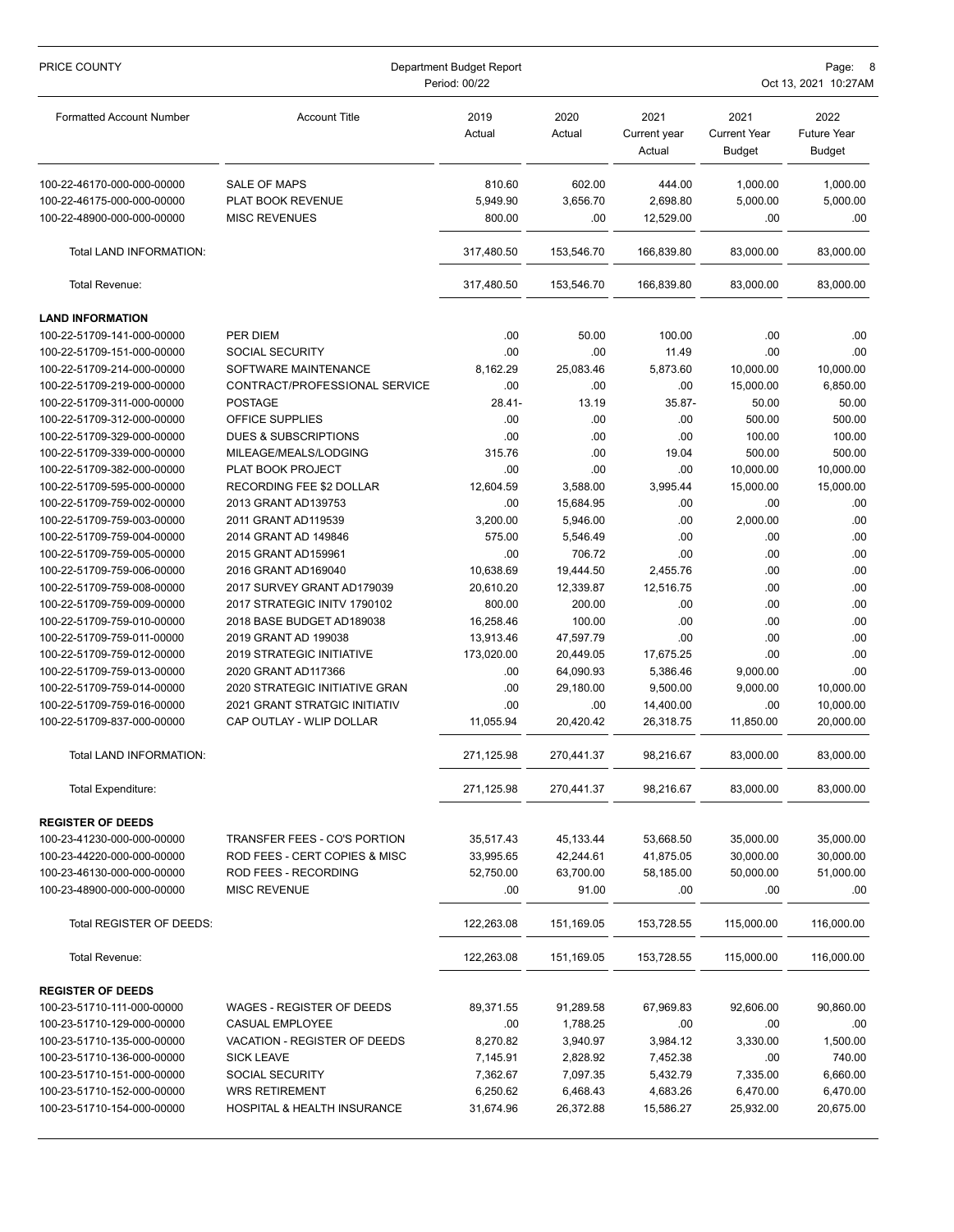| PRICE COUNTY                                             | Department Budget Report<br>Period: 00/22 |                |                |                                | Page:<br>Oct 13, 2021 10:27AM                |                                             |  |
|----------------------------------------------------------|-------------------------------------------|----------------|----------------|--------------------------------|----------------------------------------------|---------------------------------------------|--|
| <b>Formatted Account Number</b>                          | <b>Account Title</b>                      | 2019<br>Actual | 2020<br>Actual | 2021<br>Current year<br>Actual | 2021<br><b>Current Year</b><br><b>Budget</b> | 2022<br><b>Future Year</b><br><b>Budget</b> |  |
| 100-23-51710-155-000-00000                               | <b>HEALTH REIMBURSEMENT ACCOUNT</b>       | 10,300.00      | 8,500.08       | 2,800.00                       | 3,710.00                                     | 2,800.00                                    |  |
| 100-23-51710-156-000-00000                               | WORKERS COMPENSATION INSURAN              | 144.15         | 170.03         | 165.15                         | 200.00                                       | 200.00                                      |  |
| 100-23-51710-157-000-00000                               | <b>EDUCATION &amp; TRAINING</b>           | .00            | .00            | 150.00                         | 250.00                                       | 250.00                                      |  |
| 100-23-51710-193-000-00000                               | RELATED EMPLOYMENT EXPENSES               | .00            | 989.80         | .00                            | .00                                          | .00                                         |  |
| 100-23-51710-212-000-00000                               | <b>LEGAL SERVICES</b>                     | .00            | .00            | 144.00                         | .00                                          | .00                                         |  |
| 100-23-51710-214-000-00000                               | SOFTWARE MAINTENANCE                      | 536.65         | 53.98          | 298.42                         | 800.00                                       | 800.00                                      |  |
| 100-23-51710-219-000-00000                               | CONTRACT/PROFESSIONAL SERVICE             | 1,886.18       | 1,746.47       | 1,833.44                       | 2,800.00                                     | 2,800.00                                    |  |
| 100-23-51710-225-000-00000                               | TELEPHONE                                 | 1,038.13       | 983.02         | 371.57                         | 1,100.00                                     | 1,100.00                                    |  |
| 100-23-51710-311-000-00000                               | <b>POSTAGE</b>                            | 601.80         | 764.75         | 592.65                         | 725.00                                       | 800.00                                      |  |
| 100-23-51710-312-000-00000                               | OFFICE SUPPLIES                           | 926.85         | 841.34         | 425.72                         | 1,250.00                                     | 1,000.00                                    |  |
| 100-23-51710-329-000-00000                               | <b>DUES &amp; SUBSCRIPTIONS</b>           | 125.00         | 125.00         | 125.00                         | 125.00                                       | 125.00                                      |  |
| 100-23-51710-339-000-00000                               | MILEAGE/MEALS/LODGING                     | .00            | .00            | 289.71                         | 700.00                                       | 700.00                                      |  |
| 100-23-51710-513-000-00000<br>100-23-51710-520-000-00000 | PUBLIC LIABILITY INSURANCE                | 1,149.63       | 1,317.66       | 1,492.05                       | 1,385.00                                     | 1,570.00                                    |  |
|                                                          | PREMIUMS ON SURETY BONDS                  | 31.61          | 42.17          | 46.35                          | 45.00                                        | 50.00                                       |  |
| 100-23-51710-590-000-00000                               | <b>FIXED CHARGES &amp; FEES</b>           | 444.12         | .00            | .00                            | .00                                          | .00.                                        |  |
| Total REGISTER OF DEEDS:                                 |                                           | 167,260.65     | 155,320.68     | 113,842.71                     | 148,763.00                                   | 139,100.00                                  |  |
| Total Expenditure:                                       |                                           | 167,260.65     | 155,320.68     | 113,842.71                     | 148,763.00                                   | 139,100.00                                  |  |
| <b>TAX LISTER</b>                                        |                                           |                |                |                                |                                              |                                             |  |
| 100-24-46115-000-000-00000                               | <b>COMPUTER FEES</b>                      | 2,030.00       | 1,950.00       | 820.00                         | 1,000.00                                     | 1,400.00                                    |  |
| Total TAX LISTER:                                        |                                           | 2,030.00       | 1,950.00       | 820.00                         | 1,000.00                                     | 1,400.00                                    |  |
| Total Revenue:                                           |                                           | 2,030.00       | 1,950.00       | 820.00                         | 1,000.00                                     | 1,400.00                                    |  |
| <b>TAX LISTER</b>                                        |                                           |                |                |                                |                                              |                                             |  |
| 100-24-51713-111-000-00000                               | <b>WAGES - TAX LISTER</b>                 | 35,571.24      | 35,526.07      | 27,221.97                      | 36,655.00                                    | 38,366.00                                   |  |
| 100-24-51713-135-000-00000                               | <b>VACATION - TAX LISTER</b>              | 4,361.53       | 4,382.44       | 4,086.28                       | 4,390.00                                     | 4,601.00                                    |  |
| 100-24-51713-136-000-00000                               | <b>SICK LEAVE</b>                         | 1,010.71       | 1,605.77       | 1,294.06                       | 963.00                                       | 830.00                                      |  |
| 100-24-51713-151-000-00000                               | SOCIAL SECURITY                           | 2,826.57       | 2,831.06       | 2,124.70                       | 3,213.00                                     | 3,350.00                                    |  |
| 100-24-51713-152-000-00000                               | <b>WRS RETIREMENT</b>                     | 2,687.22       | 2,802.25       | 2,200.71                       | 2,835.00                                     | 2,850.00                                    |  |
| 100-24-51713-154-000-00000                               | HOSPITAL & HEALTH INSURANCE               | 18,419.04      | 19,339.92      | 15,586.27                      | 19,017.00                                    | 20,672.00                                   |  |
| 100-24-51713-155-000-00000                               | <b>HEALTH REIMBURSEMENT ACCOUNT</b>       | 6,550.00       | 6,000.00       | 2,800.00                       | 2,800.00                                     | 2,800.00                                    |  |
| 100-24-51713-156-000-00000                               | WORKERS COMPENSATION INSURAN              | 65.80          | 58.80          | 69.50                          | 65.00                                        | 75.00                                       |  |
| 100-24-51713-225-000-00000                               | TELEPHONE                                 | 258.07         | 261.54         | 129.01                         | 260.00                                       | 160.00                                      |  |
| 100-24-51713-311-000-00000                               | <b>POSTAGE</b>                            | 58.95          | 18.70          | 12.16                          | 120.00                                       | 120.00                                      |  |
| 100-24-51713-329-000-00000                               | DUES & SUBSCRIPTIONS                      | 60.00          | 70.00          | 80.00                          | 100.00                                       | 100.00                                      |  |
| 100-24-51713-339-000-00000                               | MILEAGE/MEALS/LODGING                     | .00            | .00            | .00                            | 90.00                                        | 90.00                                       |  |
| 100-24-51713-513-000-00000                               | PUBLIC LIABILITY INSURANCE                | 524.80         | 601.51         | 627.89                         | 632.00                                       | 660.00                                      |  |
| 100-24-51713-520-000-00000                               | PREMIUMS ON SURETY BONDS                  | 6.10           | 9.93           | 17.94                          | 10.00                                        | 20.00                                       |  |
| Total TAX LISTER:                                        |                                           | 72,400.03      | 73,507.99      | 56,250.49                      | 71,150.00                                    | 74,694.00                                   |  |
| Total Expenditure:                                       |                                           | 72,400.03      | 73,507.99      | 56,250.49                      | 71,150.00                                    | 74,694.00                                   |  |
| <b>SURVEYOR</b>                                          |                                           |                |                |                                |                                              |                                             |  |
| 100-25-46121-000-000-00000                               | <b>SURVEYORS FEES</b>                     | 10,661.69      | 11,179.87      | 30.00                          | 150.00                                       | 150.00                                      |  |
| Total SURVEYOR:                                          |                                           | 10,661.69      | 11,179.87      | 30.00                          | 150.00                                       | 150.00                                      |  |
| Total Revenue:                                           |                                           | 10,661.69      | 11,179.87      | 30.00                          | 150.00                                       | 150.00                                      |  |
| <b>SURVEYOR</b><br>100-25-51720-111-000-00000            | WAGES - SURVEYOR                          | 19,840.18      | 20,091.16      | 15,153.52                      | 9,900.00                                     | 10,000.00                                   |  |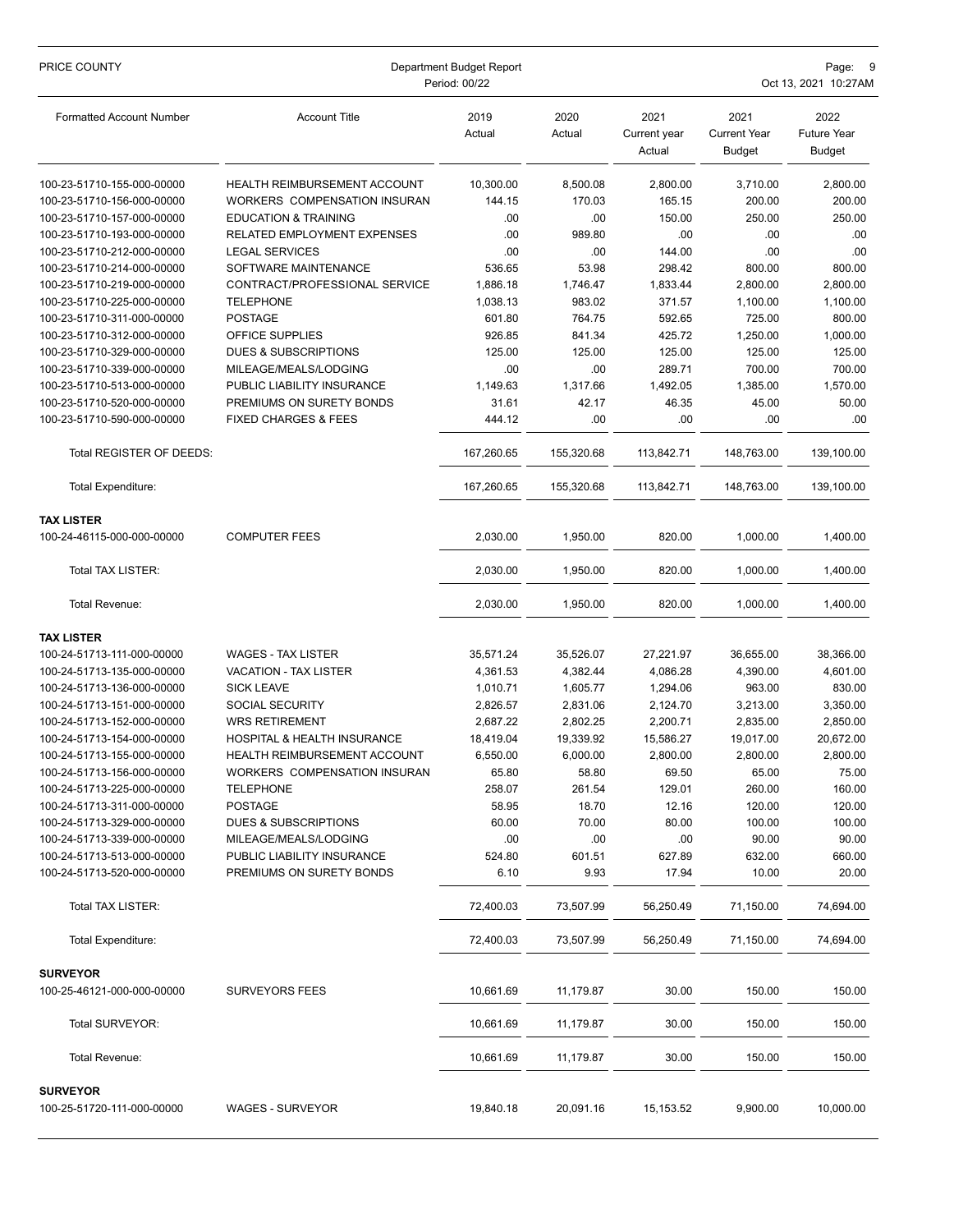| PRICE COUNTY                                             | Department Budget Report<br>Period: 00/22          |                  |                   |                                | Page:<br>-10<br>Oct 13, 2021 10:27AM         |                                             |  |
|----------------------------------------------------------|----------------------------------------------------|------------------|-------------------|--------------------------------|----------------------------------------------|---------------------------------------------|--|
| <b>Formatted Account Number</b>                          | <b>Account Title</b>                               | 2019<br>Actual   | 2020<br>Actual    | 2021<br>Current year<br>Actual | 2021<br><b>Current Year</b><br><b>Budget</b> | 2022<br><b>Future Year</b><br><b>Budget</b> |  |
| 100-25-51720-151-000-00000                               | SOCIAL SECURITY                                    | 1,517.72         | 1,536.85          | 1,159.14                       | 758.00                                       | 765.00                                      |  |
| 100-25-51720-156-000-00000                               | WORKERS COMPENSATION INSURAN                       | 738.31           | 632.71            | 682.40                         | 650.00                                       | 690.00                                      |  |
| 100-25-51720-219-000-00000                               | CONTRACT/PROFESSIONAL SERVICE                      | 335.53           | 338.30            | 341.19                         | .00                                          | .00                                         |  |
| 100-25-51720-225-000-00000                               | <b>TELEPHONE</b>                                   | 211.68           | 205.56            | 94.28                          | 200.00                                       | 200.00                                      |  |
| 100-25-51720-311-000-00000                               | <b>POSTAGE</b>                                     | .00              | .00               | 2.21                           | .00                                          | .00                                         |  |
| 100-25-51720-312-000-00000                               | OFFICE SUPPLIES                                    | .00              | .00               | .00                            | 100.00                                       | 100.00                                      |  |
| 100-25-51720-513-000-00000                               | PUBLIC LIABILITY INSURANCE                         | 262.53           | 300.90            | 298.06                         | 316.00                                       | 315.00                                      |  |
| 100-25-51720-520-000-00000                               | PREMIUM ON SURETY BONDS                            | 13.09            | 13.09             | 13.26                          | 15.00                                        | 15.00                                       |  |
| Total SURVEYOR:                                          |                                                    | 22,919.04        | 23,118.57         | 17,744.06                      | 11,939.00                                    | 12,085.00                                   |  |
| Total Expenditure:                                       |                                                    | 22,919.04        | 23,118.57         | 17,744.06                      | 11.939.00                                    | 12.085.00                                   |  |
| <b>ZONING</b>                                            |                                                    |                  |                   |                                |                                              |                                             |  |
| 100-27-44300-000-000-00000                               | ZONING FEES - CO'S SHARE                           | 71,627.81        | 75,345.66         | 83,720.95                      | 70,000.00                                    | 70,000.00                                   |  |
| 100-27-44410-000-000-00000                               | NON-METALLIC MINING                                | 14,229.00        | 14,229.00         | 15,729.00                      | 14,000.00                                    | 15,000.00                                   |  |
| Total ZONING:                                            |                                                    | 85,856.81        | 89,574.66         | 99,449.95                      | 84,000.00                                    | 85,000.00                                   |  |
| Total Revenue:                                           |                                                    | 85,856.81        | 89,574.66         | 99,449.95                      | 84,000.00                                    | 85,000.00                                   |  |
| <b>ZONING</b>                                            |                                                    |                  |                   |                                |                                              |                                             |  |
| 100-27-56400-111-000-00000                               | <b>WAGES - ZONING</b>                              | 77,174.94        | 79,664.91         | 61,903.86                      | 78,695.00                                    | 80,395.00                                   |  |
| 100-27-56400-112-000-00000                               | SALARIES - OVERTIME                                | .00              | .00               | 10.66                          | .00                                          | .00                                         |  |
| 100-27-56400-135-000-00000                               | VACATION - ZONING                                  | 6,225.23         | 4,938.61          | 6,104.56                       | 5,765.00                                     | 6,005.00                                    |  |
| 100-27-56400-136-000-00000                               | <b>SICK LEAVE</b>                                  | 3,202.94         | 5,764.26          | 2,038.88                       | 2,580.00                                     | 3,235.00                                    |  |
| 100-27-56400-151-000-00000                               | <b>SOCIAL SECURITY</b>                             | 5,990.19         | 6,295.18          | 4,699.24                       | 6,658.00                                     | 6,860.00                                    |  |
| 100-27-56400-152-000-00000                               | <b>WRS RETIREMENT</b>                              | 5,680.73         | 6,099.78          | 4,728.89                       | 5,875.00                                     | 5,830.00                                    |  |
| 100-27-56400-154-000-00000                               | HOSPITAL & HEALTH INSURANCE                        | 32,266.19        | 32,858.28         | 27,070.88                      | 34,427.00                                    | 33,075.00                                   |  |
| 100-27-56400-155-000-00000                               | <b>HEALTH REIMBURSEMENT ACCOUNT</b>                | 9,638.55         | 10,194.06         | 5,040.00                       | 4,480.00                                     | 4,480.00                                    |  |
| 100-27-56400-156-000-00000                               | WORKERS COMPENSATION INSURAN                       | 991.39           | 110.16            | 129.57                         | 300.00                                       | 300.00                                      |  |
| 100-27-56400-157-000-00000                               | <b>EDUCATION &amp; TRAINING</b>                    | 390.05           | 165.80            | 346.80                         | 500.00                                       | 500.00                                      |  |
| 100-27-56400-212-000-00000                               | <b>LEGAL SERVICES</b>                              | .00              | 4,338.69          | .00                            | 1,500.00                                     | 1,500.00                                    |  |
| 100-27-56400-219-000-00000                               | CONTRACT/PROFESSIONAL SERVICE                      | 308.95           | 256.30            | 253.35                         | 400.00                                       | 400.00                                      |  |
| 100-27-56400-225-000-00000                               | <b>TELEPHONE</b>                                   | 520.04           | 484.40            | 188.58                         | 600.00                                       | 600.00                                      |  |
| 100-27-56400-241-000-00000                               | <b>REPAIR &amp; MAINT - VEHICLES</b>               | .00              | .00               | .00                            | 500.00                                       | 500.00                                      |  |
| 100-27-56400-311-000-00000                               | <b>POSTAGE</b>                                     | 1,272.50         | 1,650.35          | 1,817.02                       | 1,400.00                                     | 1,400.00                                    |  |
| 100-27-56400-312-000-00000                               | OFFICE SUPPLIES                                    | 196.99           | 372.72            | 384.72                         | 400.00                                       | 400.00                                      |  |
| 100-27-56400-321-000-00000                               | PUBLICATIONS - LEGAL NOTICES                       | 443.48           | 380.88            | 1,459.22                       | 600.00                                       | 600.00                                      |  |
| 100-27-56400-329-000-00000                               | <b>DUES &amp; SUBSCRIPTIONS</b>                    | 100.00           | 70.00             | 100.00                         | 100.00                                       | 100.00                                      |  |
| 100-27-56400-339-000-00000                               | MILEAGE/MEALS/LODGING                              | 92.17            | 474.35            | 92.96                          | 250.00                                       | 250.00                                      |  |
| 100-27-56400-351-000-00000                               | GAS, OIL, ANTIFREEZE                               | 910.80           | 625.71            | 784.89                         | 900.00                                       | 900.00                                      |  |
| 100-27-56400-512-000-00000<br>100-27-56400-513-000-00000 | INSURANCE - VEHICLES<br>PUBLIC LIABILITY INSURANCE | 233.46           | 318.57            | 281.76<br>3,574.43             | 230.00                                       | 300.00<br>3,660.00                          |  |
| 100-27-56400-520-000-00000                               | PREMIUMS ON SURETY BONDS                           | 3,131.30<br>7.78 | 3,482.48<br>12.62 | 22.64                          | 3,660.00<br>15.00                            | 25.00                                       |  |
| 100-27-56400-811-000-00000                               | CAPITAL OUTLAY - AUTO                              | 5,000.00         | 2,600.00          | .00                            | 2,600.00                                     | 1,925.00                                    |  |
|                                                          |                                                    |                  |                   |                                |                                              |                                             |  |
| Total ZONING:                                            |                                                    | 153,777.68       | 161,158.11        | 121,032.91                     | 152,435.00                                   | 153,240.00                                  |  |
| <b>Total Expenditure:</b>                                |                                                    | 153,777.68       | 161,158.11        | 121,032.91                     | 152,435.00                                   | 153,240.00                                  |  |
| <b>BUILDING &amp; GROUNDS</b>                            |                                                    |                  |                   |                                |                                              |                                             |  |
| 100-31-43529-000-000-00000                               | ROUTES TO RECOVERY GRANT                           | .00              | 19,334.25         | .00                            | .00                                          | .00                                         |  |
| 100-31-46721-000-000-00000                               | DONATION/PLEDGES                                   | 3,000.00         | .00               | .00                            | .00                                          | .00                                         |  |
| 100-31-48210-000-000-00000                               | RENT OF CO BLDGS & OFFICES                         | 28,886.56        | 47,469.79         | 36,697.20                      | 37,085.00                                    | 45,000.00                                   |  |
| 100-31-48400-000-000-00000                               | <b>INSURANCE RECOVERIES</b>                        | .00              | 22,000.00         | .00                            | .00                                          | .00.                                        |  |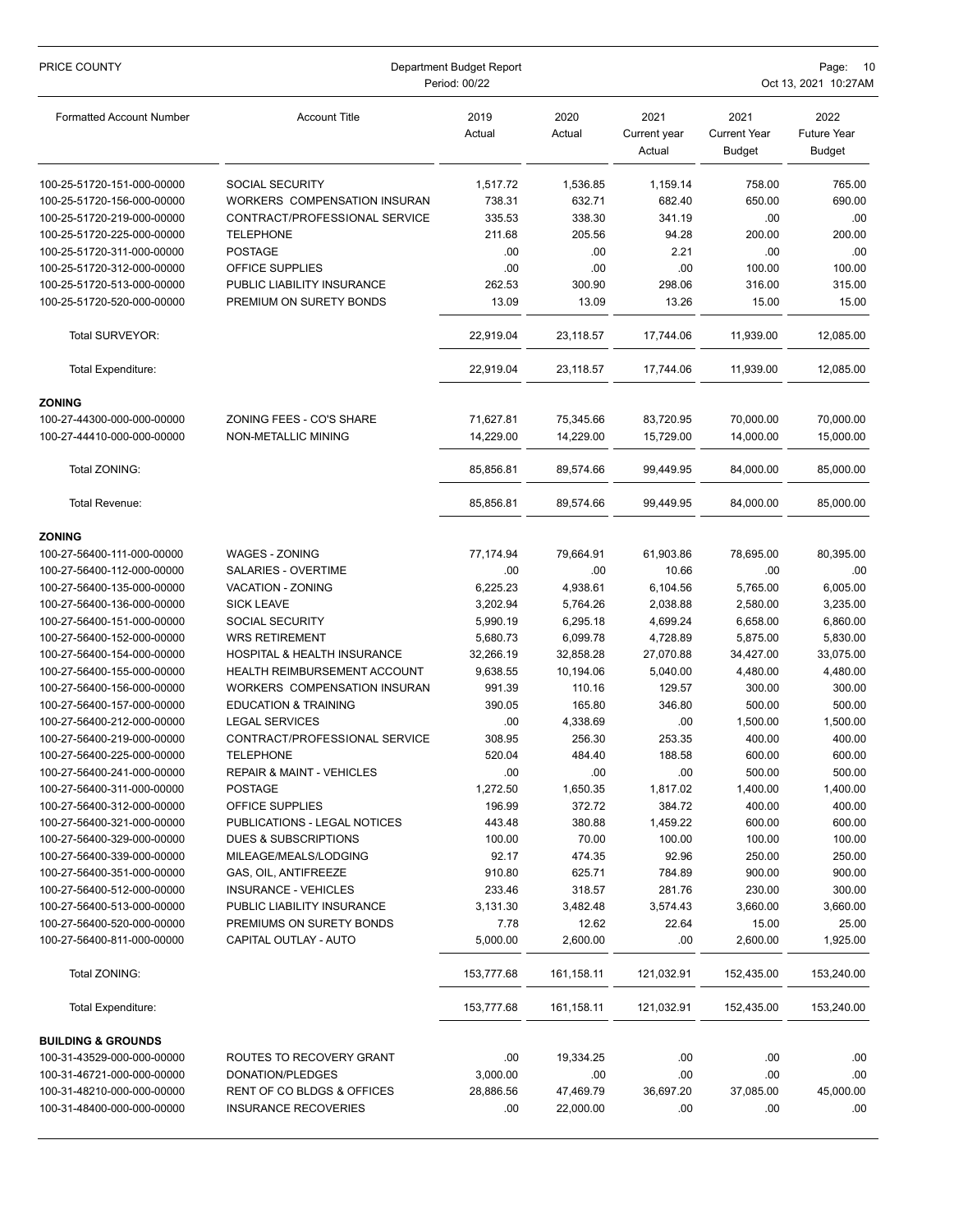| PRICE COUNTY                    | Department Budget Report<br>Period: 00/22 |                |                |                                | Page:<br>11<br>Oct 13, 2021 10:27AM          |                                      |  |  |
|---------------------------------|-------------------------------------------|----------------|----------------|--------------------------------|----------------------------------------------|--------------------------------------|--|--|
| <b>Formatted Account Number</b> | <b>Account Title</b>                      | 2019<br>Actual | 2020<br>Actual | 2021<br>Current year<br>Actual | 2021<br><b>Current Year</b><br><b>Budget</b> | 2022<br>Future Year<br><b>Budget</b> |  |  |
| 100-31-48900-000-000-00000      | <b>B&amp;G MISC REVENUES</b>              | 1,642.32       | .00            | 237.00                         | .00                                          | .00.                                 |  |  |
| 100-31-48950-000-000-00000      | UTILITY REIMBURSEMENT                     | 250.00         | 200.00         | .00                            | .00                                          | .00.                                 |  |  |
| 100-31-49270-000-000-00000      | TRANS FROM CAP IMP FUND                   | .00            | 150,000.00     | .00                            | .00                                          | 00.                                  |  |  |
| Total BUILDING & GROUNDS:       |                                           | 33,778.88      | 239,004.04     | 36,934.20                      | 37,085.00                                    | 45,000.00                            |  |  |
| Total Revenue:                  |                                           | 33,778.88      | 239,004.04     | 36,934.20                      | 37,085.00                                    | 45,000.00                            |  |  |
| <b>BUILDING &amp; GROUNDS</b>   |                                           |                |                |                                |                                              |                                      |  |  |
| 100-31-51600-111-000-00000      | WAGES - BUILDING & GROUNDS                | 172,334.84     | 171,494.27     | 134,291.10                     | 183,819.00                                   | 194,695.00                           |  |  |
| 100-31-51600-112-000-00000      | SALARIES - OVERTIME                       | 887.44         | 262.89         | 533.93                         | .00                                          | .00.                                 |  |  |
| 100-31-51600-113-000-00000      | SALARIES - RETROACTIVE                    | .00            | 1,366.60       | .00                            | .00                                          | .00.                                 |  |  |
| 100-31-51600-115-000-00000      | PREMIUM PAY                               | 69.94          | 481.89         | 460.74                         | .00                                          | .00                                  |  |  |
| 100-31-51600-125-000-00000      | <b>COMP TIME</b>                          | 675.05         | .00            | .00                            | .00                                          | .00                                  |  |  |
| 100-31-51600-129-000-00000      | <b>CASUAL EMPLOYEE</b>                    | 18,082.19      | 4,856.20       | 2,036.19                       | 8,000.00                                     | 5,000.00                             |  |  |
| 100-31-51600-135-000-00000      | <b>VACATION - BUILDING &amp; GROUNDS</b>  | 10,682.72      | 8,246.37       | 8.125.13                       | 8,926.00                                     | 11,000.00                            |  |  |
| 100-31-51600-136-000-00000      | <b>SICK LEAVE</b>                         | 13,168.85      | 5,293.32       | 2,985.54                       | 7,812.00                                     | 4,375.00                             |  |  |
| 100-31-51600-151-000-00000      | <b>SOCIAL SECURITY</b>                    | 15,019.85      | 13,248.42      | 10,217.77                      | 15,343.00                                    | 16,450.00                            |  |  |
| 100-31-51600-152-000-00000      | <b>WRS RETIREMENT</b>                     | 12,070.69      | 12,620.46      | 9,492.41                       | 13,538.00                                    | 13,655.00                            |  |  |
| 100-31-51600-154-000-00000      | HOSPITAL & HEALTH INSURANCE               | 59,640.26      | 71,892.41      | 52,786.58                      | 70,881.00                                    | 69,535.00                            |  |  |
| 100-31-51600-155-000-00000      | HEALTH REIMBURSEMENT ACCOUNT              | 20,316.66      | 15,742.13      | 9,310.00                       | 10,220.00                                    | 9,310.00                             |  |  |
| 100-31-51600-156-000-00000      | WORKERS COMPENSATION INSURAN              | 7,275.19       | 6,910.61       | 6,968.71                       | 7,500.00                                     | 7,500.00                             |  |  |
| 100-31-51600-157-000-00000      | <b>EDUCATION &amp; TRAINING</b>           | .00            | .00            | 366.90                         | .00                                          | .00                                  |  |  |
| 100-31-51600-158-000-00000      | UNEMPLOYMENT COMPENSATION                 | 5,920.00       | 1,406.00       | .00                            | .00                                          | .00                                  |  |  |
| 100-31-51600-159-000-00000      | UNIFORM ALLOWANCE                         | 843.61         | 696.71         | 548.39                         | 250.00                                       | 900.00                               |  |  |
| 100-31-51600-193-000-00000      | RELATED EMPLOYMENT EXPENSES               | 3,991.32       | 57.72          | 560.80                         | .00                                          | .00                                  |  |  |
| 100-31-51600-219-000-00000      | CONTRACT/PROFESSIONAL SERVICE             | 10,668.86      | 36,550.67      | 21,213.59                      | 21,805.00                                    | 21,805.00                            |  |  |
| 100-31-51600-221-000-00000      | WATER, SEWER, & GARBAGE                   | 22,271.63      | 22,195.47      | 14,095.35                      | 25,000.00                                    | 25,000.00                            |  |  |
| 100-31-51600-222-000-00000      | <b>UTILITIES</b>                          | 131,037.41     | 127,690.90     | 84,772.42                      | 109,000.00                                   | 117,000.00                           |  |  |
| 100-31-51600-224-000-00000      | GAS, OIL & ANTIFREEZE                     | 2,584.24       | 1,234.57       | 2,091.80                       | 4,000.00                                     | 3,000.00                             |  |  |
| 100-31-51600-225-000-00000      | TELEPHONE                                 | 2,434.67       | 2,330.70       | 1,507.68                       | 2,700.00                                     | 2,700.00                             |  |  |
| 100-31-51600-228-000-00000      | AIR CONDITION & HEATING CONTRA            | 9,521.76       | 5,857.74       | 1,315.19                       | .00                                          | .00                                  |  |  |
| 100-31-51600-229-000-00000      | PHONE SYSTEM                              | 4,320.00       | 4,320.05       | 2,880.00                       | 4,500.00                                     | 4,500.00                             |  |  |
| 100-31-51600-235-000-00000      | SNOW REMOVAL/EQUIP/LABOR/MATL             | 22,629.67      | 10,192.68      | 1,111.93                       | 13,000.00                                    | 13,000.00                            |  |  |
| 100-31-51600-241-000-00000      | REPAIR & MAINT - VEHICLES                 | 919.19         | 1,075.81       | 48.27                          | 500.00                                       | 500.00                               |  |  |
| 100-31-51600-242-000-00000      | <b>REPAIR &amp; MAINT - EQUIPMENT</b>     | 3,185.42       | 8,095.81       | 3,370.14                       | 14,000.00                                    | 14,000.00                            |  |  |
| 100-31-51600-245-000-00000      | <b>REPAIR &amp; MAINT - GROUNDS</b>       | 1,819.76       | 599.56         | 972.06                         | 8,000.00                                     | 8,000.00                             |  |  |
| 100-31-51600-247-000-00000      | <b>REPAIR &amp; MAINT - BUILDING</b>      | 37,973.01      | 35,235.89      | 12,593.20                      | 20,000.00                                    | 20,000.00                            |  |  |
| 100-31-51600-249-000-00000      | <b>REPAIR &amp; MAINT - ELEVATOR</b>      | 4,200.00       | 1,379.00       | 3,968.16                       | 3,000.00                                     | 3,000.00                             |  |  |
| 100-31-51600-311-000-00000      | <b>POSTAGE</b>                            | 80.00          | 99.35          | 83.47                          | 100.00                                       | 100.00                               |  |  |
| 100-31-51600-312-000-00000      | OFFICE SUPPLIES                           | .00            | 46.99          | .00                            | .00                                          | .00                                  |  |  |
| 100-31-51600-314-000-00000      | <b>SMALL ITEMS OF EQUIPMENT</b>           | 534.68         | 232.98         | 1,593.35                       | .00                                          | .00                                  |  |  |
| 100-31-51600-321-000-00000      | PUBLICATIONS - LEGAL NOTICES              | .00            | 152.50         | 110.94                         | 100.00                                       | 100.00                               |  |  |
| 100-31-51600-339-000-00000      | MILEAGE/MEALS/LODGING                     | 945.45         | 365.71         | .00                            | 1,000.00                                     | 1,000.00                             |  |  |
| 100-31-51600-344-000-00000      | <b>JANITORIAL SUPPLIES</b>                | 20,455.75      | 29,827.75      | 18,418.86                      | 22,500.00                                    | 22,500.00                            |  |  |
| 100-31-51600-461-000-00000      | ELECTRICAL SUPPLIES - LIGHTS              | 227.57         | .00            | .00                            | .00                                          | .00                                  |  |  |
| 100-31-51600-511-000-00000      | <b>INSURANCE - PROPERTY</b>               | 10,676.93      | 12,715.57      | 13,263.71                      | 12,000.00                                    | 13,300.00                            |  |  |
| 100-31-51600-512-000-00000      | <b>INSURANCE - VEHICLES</b>               | 169.73         | 208.33         | 220.21                         | 230.00                                       | 230.00                               |  |  |
| 100-31-51600-513-000-00000      | PUBLIC LIABILITY INSURANCE                | 2,586.96       | 2,965.10       | 3,260.94                       | 3,115.00                                     | 3,300.00                             |  |  |
| 100-31-51600-515-000-00000      | <b>INSURANCE - BOILER</b>                 | 2,658.12       | .00            | .00                            | 2,625.00                                     | 2,625.00                             |  |  |
| 100-31-51600-520-000-00000      | PREMIUMS ON SURETY BONDS                  | 30.08          | 52.56          | 92.45                          | 50.00                                        | 100.00                               |  |  |
| 100-31-51600-594-000-00000      | SAFETY INSPECTION - ELEVATOR              | .00            | .00            | 95.00                          | 3,720.00                                     | 3,720.00                             |  |  |
| 100-31-51600-811-000-00000      | CAPITAL OUTLAY - AUTO                     | .00.           | 13,500.00      | .00.                           | .00                                          | .00.                                 |  |  |
| 100-31-51600-818-000-00000      | CAPITAL OUTLAY - EQUIPMENT                | .00            | 7,274.00       | 4,835.00                       | .00                                          | .00.                                 |  |  |
| 100-31-51600-822-000-00000      | CAPITAL IMPROVEMENT - BUILDING            | .00.           | 161,452.40     | 3,925.95                       | 22,000.00                                    | .00.                                 |  |  |
| 100-31-51600-832-000-00000      | CAP OUTLAY-PROP IMPROVEMENTS              | 28,212.68      | .00            | .00                            | .00                                          | .00.                                 |  |  |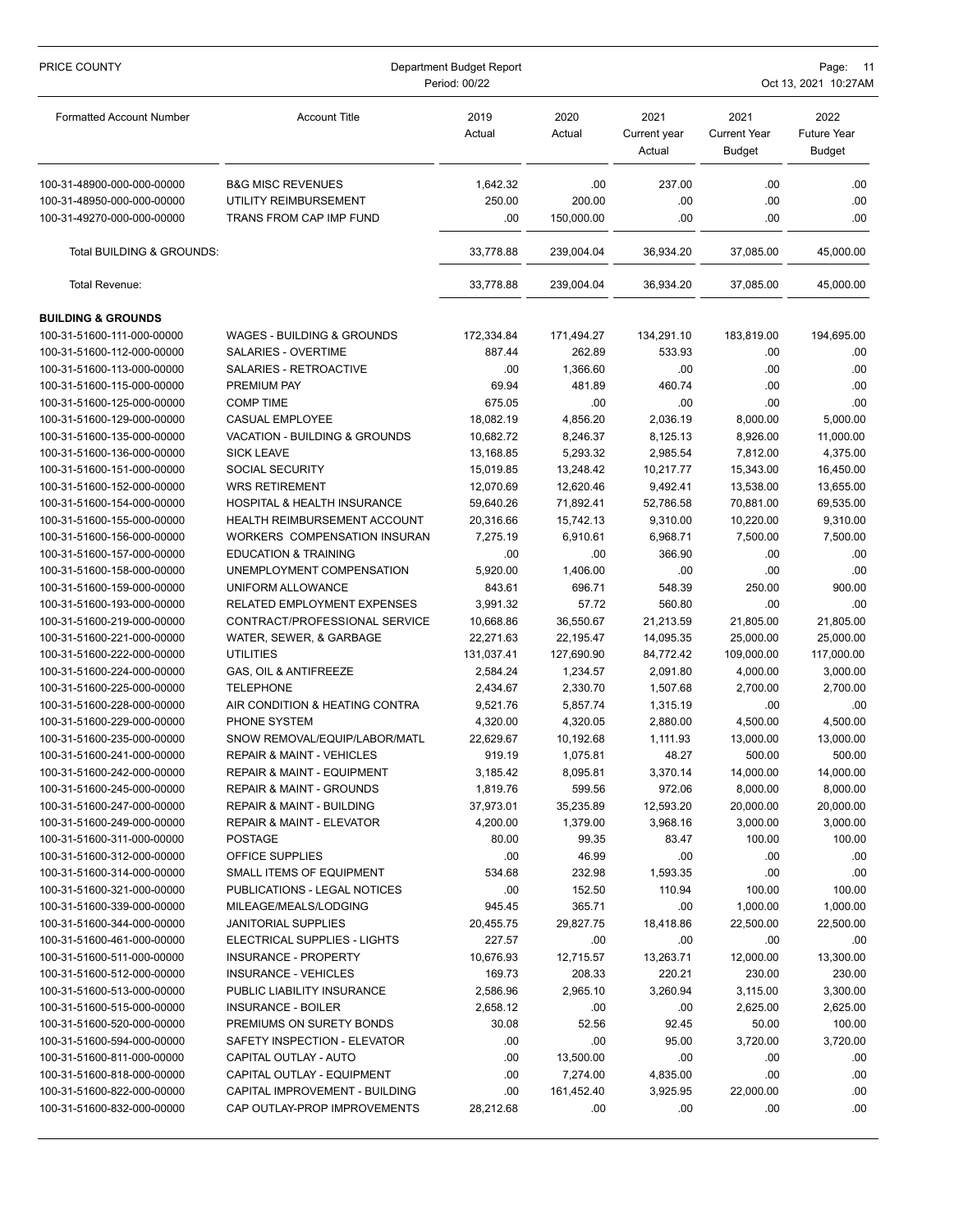| PRICE COUNTY                                             | Department Budget Report<br>Period: 00/22        |                       |                  |                                | Page:<br>12<br>Oct 13, 2021 10:27AM          |                                             |  |
|----------------------------------------------------------|--------------------------------------------------|-----------------------|------------------|--------------------------------|----------------------------------------------|---------------------------------------------|--|
| <b>Formatted Account Number</b>                          | <b>Account Title</b>                             | 2019<br>Actual        | 2020<br>Actual   | 2021<br>Current year<br>Actual | 2021<br><b>Current Year</b><br><b>Budget</b> | 2022<br><b>Future Year</b><br><b>Budget</b> |  |
| 100-31-51600-835-000-00000                               | CAP IMP-FAIRGRDS-BLDG                            | .00                   | 14,589.72        | 67,774.02                      | .00                                          | .00.                                        |  |
| Total BUILDING & GROUNDS:                                |                                                  | 661,122.18            | 814,817.81       | 502,297.88                     | 619,234.00                                   | 611,900.00                                  |  |
| Total Expenditure:                                       |                                                  | 661,122.18            | 814,817.81       | 502,297.88                     | 619,234.00                                   | 611,900.00                                  |  |
| <b>SHERIFF DEPT</b>                                      |                                                  |                       |                  |                                |                                              |                                             |  |
| 100-35-43210-000-000-00000                               | INCOMING FEDERAL REIMBURSEME                     | .00                   | 404.55           | .00                            | 1,350.00                                     | 1,350.00                                    |  |
| 100-35-43503-000-000-00000                               | STATE AID - NORDEG                               | 6,428.20              | 6,702.82         | 6,079.00                       | 6,400.00                                     | 6,400.00                                    |  |
| 100-35-43521-000-000-00000                               | PUBLIC SAFETY GRANT                              | 5,476.95              | .00              | .00                            | .00                                          | .00.                                        |  |
| 100-35-43523-000-000-00000                               | STATE AID-POLICE TRAINING                        | 3,520.00              | 2,600.00         | .00                            | 3,400.00                                     | 3,400.00                                    |  |
| 100-35-43524-000-000-00000                               | STATE AID-WATER SAFETY PATROL                    | .00                   | .00              | .00                            | .00                                          | 58,000.00                                   |  |
| 100-35-43525-000-000-00000                               | ROUTES TO RECOVERY GRANT                         | .00                   | 1,918.55         | .00                            | .00                                          | .00.                                        |  |
| 100-35-43625-000-000-00000                               | <b>CEASE</b>                                     | .00                   | 1,080.53         | 243.31                         | .00                                          | .00                                         |  |
| 100-35-43700-000-000-00000                               | <b>SCHOOL AID - DARE</b>                         | 300.00                | 5,601.00         | 20.00                          | .00                                          | .00                                         |  |
| 100-35-45150-000-000-00000                               | <b>CRIMINAL FORFEITURES</b>                      | 256.16                | 158.97           | 58.08                          | .00                                          | .00                                         |  |
| 100-35-46170-000-000-00000                               | <b>SALE OF DOCUMENTS</b>                         | 490.19                | 487.46           | 354.00                         | 500.00                                       | 500.00                                      |  |
| 100-35-46210-000-000-00000                               | SHERIFF'S FEES                                   | 19,589.85             | 14.294.84        | 9,165.00                       | 20,000.00                                    | 20,000.00                                   |  |
| 100-35-46211-000-000-00000                               | <b>JURY/WITNESS FEES</b>                         | 16.00                 | 5.00             | .00                            | .00                                          | .00                                         |  |
| 100-35-46212-000-000-00000                               | <b>WARRANT FEES</b>                              | 254.81                | 73.11            | 56.58                          | 1,000.00                                     | 1,000.00                                    |  |
| 100-35-46220-000-000-00000                               | <b>RESTITUTION</b>                               | 1,073.40              | 1,168.55         | 1,146.34                       | 750.00                                       | 750.00                                      |  |
| 100-35-48150-000-000-00000                               | INTEREST - CRIMINAL FORFEITURE                   | 21.61                 | 15.32            | 4.50                           | .00                                          | .00                                         |  |
| 100-35-48335-000-000-00000                               | <b>SALE OF VEHICLES</b>                          | .00                   | 9,729.00         | .00                            | 8,000.00                                     | 8,000.00                                    |  |
| 100-35-48400-000-000-00000                               | <b>INSURANCE RECOVERIES</b>                      | 46,149.52             | 30,616.49        | 2,011.23                       | 4,000.00                                     | 4,000.00                                    |  |
| 100-35-48555-000-000-00000                               | DONATION - RESCUE VEHICLES                       | .00                   | .00              | 5,500.00                       | .00                                          | .00                                         |  |
| 100-35-48700-000-000-00000                               | <b>DONATION K-9</b>                              | 44,198.89             | 10,850.75        | 5,043.04                       | .00                                          | .00                                         |  |
| 100-35-48900-000-000-00000                               | MISC REIMBURSEMENTS                              | 1,129.34              | 2,368.77         | 5,345.61                       | 150.00                                       | 150.00                                      |  |
| <b>Total SHERIFF DEPT:</b>                               |                                                  | 128,904.92            | 88,075.71        | 35,026.69                      | 45,550.00                                    | 103,550.00                                  |  |
| Total Revenue:                                           |                                                  | 128,904.92            | 88,075.71        | 35,026.69                      | 45,550.00                                    | 103,550.00                                  |  |
| <b>SHERIFF DEPT</b>                                      |                                                  |                       |                  |                                |                                              |                                             |  |
| 100-35-52110-111-000-00000                               | <b>WAGES - SHERIFF</b>                           | 921,439.89            | 907,974.27       | 719,279.37                     | 940,000.00                                   | 945,000.00                                  |  |
| 100-35-52110-112-000-00000                               | SALARIES - OVERTIME                              | 6,018.08              | 31,820.64        | 37,316.23                      | 35,000.00                                    | 40,000.00                                   |  |
| 100-35-52110-113-000-00000                               | SALARIES - RETROACTIVE                           | .00                   | 12,835.47        | 153.35                         | .00                                          | .00                                         |  |
| 100-35-52110-114-000-00000                               | SHIFT DIFFERENTIAL                               | 2,939.65              | 2,937.56         | 2,098.39                       | 3,000.00                                     | 3,000.00                                    |  |
| 100-35-52110-115-000-00000                               | PREMIUM PAY                                      | 6,223.18              | 38,897.59        | 50,414.54                      | 25,000.00                                    | 30,000.00                                   |  |
| 100-35-52110-116-000-00000                               | PAID ADMINISTRATIVE LEAVE                        | 5,943.96              | .00              | .00                            | .00                                          | .00                                         |  |
| 100-35-52110-125-000-00000                               | <b>COMP TIME</b>                                 | 84,780.99             | 11,362.12        | .00                            | .00                                          | .00                                         |  |
| 100-35-52110-129-000-00000                               | CASUAL EMPLOYEE                                  | 123,220.61            | 52,753.30        | 44,292.80                      | 75,000.00                                    | 75,000.00                                   |  |
| 100-35-52110-135-000-00000                               | <b>VACATION - SHERIFF</b>                        | 84,655.47             | 96,493.19        | 77,978.39                      | 80,000.00                                    | 90,000.00                                   |  |
| 100-35-52110-136-000-00000                               | <b>SICK LEAVE</b>                                | 41,377.62             | 38,257.97        | 49,544.27                      | 30,000.00                                    | 35,000.00                                   |  |
| 100-35-52110-151-000-00000                               | SOCIAL SECURITY                                  | 93,304.99             | 87,718.36        | 69,647.44                      | 91,300.00                                    | 93,180.00                                   |  |
| 100-35-52110-152-000-00000                               | <b>WRS RETIREMENT</b>                            | 126,827.26            | 130,695.48       | 105,140.39                     | 135,700.00                                   | 141,000.00                                  |  |
| 100-35-52110-154-000-00000                               | HOSPITAL & HEALTH INSURANCE                      | 219,590.41            | 256,935.93       | 204,497.14                     | 230,535.00                                   | 242,165.00                                  |  |
| 100-35-52110-155-000-00000                               | <b>HEALTH REIMBURSEMENT ACCOUNT</b>              | 70,210.98             | 67,501.68        | 37,569.88                      | 34,594.00                                    | 32,370.00                                   |  |
| 100-35-52110-156-000-00000                               | WORKERS COMPENSATION INSURAN                     | 30,278.45             | 27,182.89        | 29,578.29                      | 32,000.00                                    | 32,000.00                                   |  |
| 100-35-52110-157-000-00000                               | <b>EDUCATION &amp; TRAINING</b>                  | 8,156.55              | 4,846.42         | 7,141.11                       | 9,000.00                                     | 9,000.00                                    |  |
| 100-35-52110-158-000-00000                               | UNEMPLOYMENT COMPENSATION                        | 3,219.00              | 1,049.12         | .00                            | .00                                          | .00                                         |  |
| 100-35-52110-159-000-00000                               | UNIFORM ALLOWANCE<br>RELATED EMPLOYMENT EXPENSES | 1,280.24              | 12,043.45        | 7,931.21                       | 12,600.00                                    | 12,600.00                                   |  |
| 100-35-52110-193-000-00000<br>100-35-52110-212-000-00000 | <b>LEGAL SERVICES</b>                            | 1,519.36              | 6,235.02         | 1,458.09                       | 2,500.00                                     | 2,500.00                                    |  |
| 100-35-52110-219-000-00000                               | CONTRACT/PROFESSIONAL SERVICE                    | 4,736.28<br>64,207.76 | .00<br>85,781.02 | 486.00<br>91,238.07            | 2,000.00<br>74,550.00                        | 2,000.00<br>74,550.00                       |  |
| 100-35-52110-225-000-00000                               | <b>TELEPHONE</b>                                 | 13,281.80             | 13,843.24        | 7,276.98                       | 14,000.00                                    | 12,000.00                                   |  |
| 100-35-52110-241-000-00000                               | <b>REPAIR &amp; MAINT - VEHICLES</b>             | 19,200.70             | 27,741.07        | 20,887.58                      | 18,000.00                                    | 20,000.00                                   |  |
|                                                          |                                                  |                       |                  |                                |                                              |                                             |  |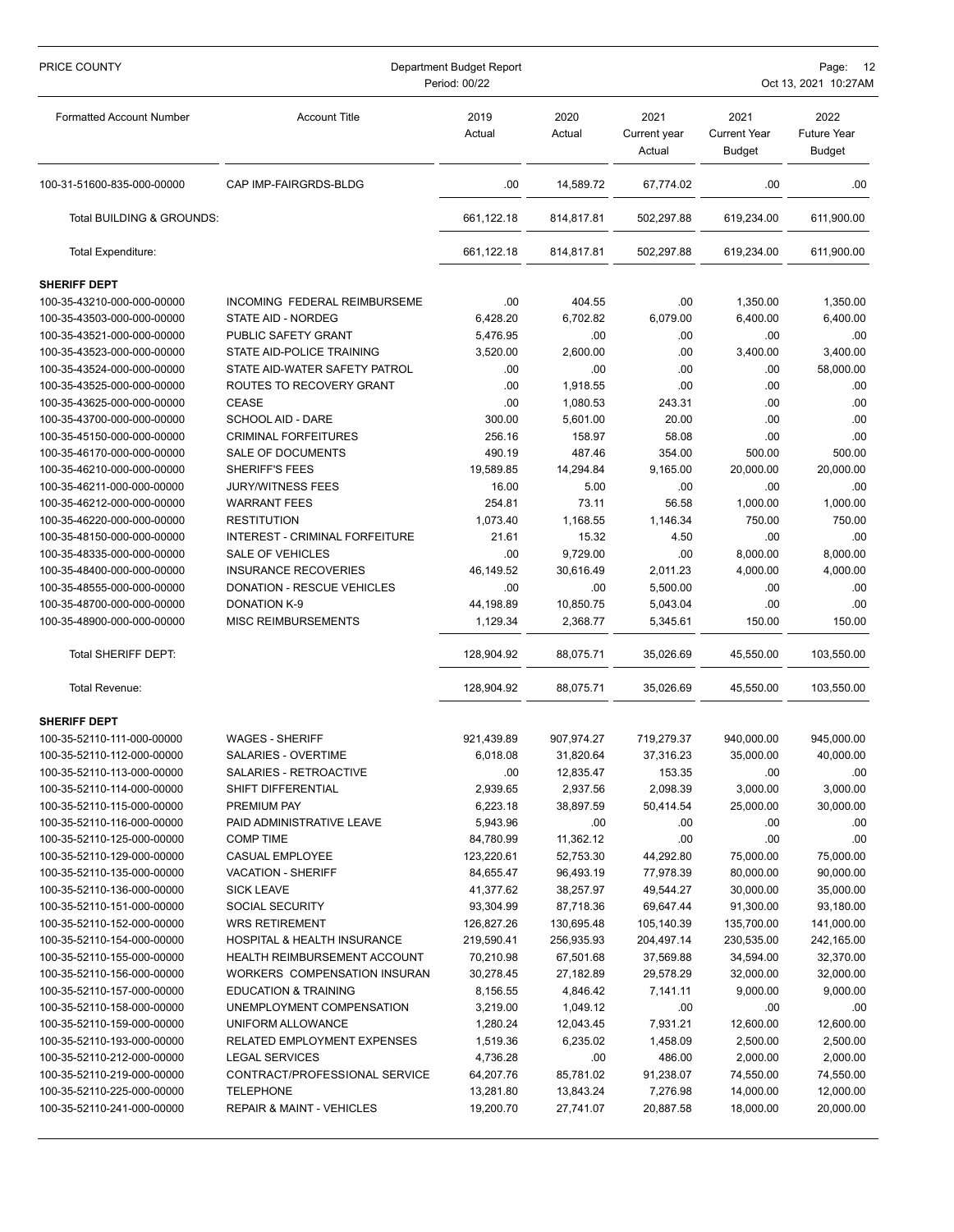| PRICE COUNTY                                             | Department Budget Report<br>Period: 00/22                          |                |                 |                                |                                              | Page: 13<br>Oct 13, 2021 10:27AM     |  |  |
|----------------------------------------------------------|--------------------------------------------------------------------|----------------|-----------------|--------------------------------|----------------------------------------------|--------------------------------------|--|--|
| <b>Formatted Account Number</b>                          | <b>Account Title</b>                                               | 2019<br>Actual | 2020<br>Actual  | 2021<br>Current year<br>Actual | 2021<br><b>Current Year</b><br><b>Budget</b> | 2022<br><b>Future Year</b><br>Budget |  |  |
| 100-35-52110-242-000-00000                               | <b>REPAIR &amp; MAINT - EQUIPMENT</b>                              | 2,173.06       | 4,454.86        | 518.00                         | 2,500.00                                     | 2,500.00                             |  |  |
| 100-35-52110-253-000-00000                               | SPECIAL INVESTIGATION                                              | 2,115.08       | 531.55          | 3,192.72                       | .00                                          | .00                                  |  |  |
| 100-35-52110-254-000-00000                               | <b>INVESTIGATION</b>                                               | 6,628.35       | 5,486.09        | 4,922.63                       | 6,000.00                                     | 6,000.00                             |  |  |
| 100-35-52110-281-000-00000                               | SHERIFF'S RADIO TOWER                                              | 900.00         | 900.00          | 900.00                         | 900.00                                       | 900.00                               |  |  |
| 100-35-52110-292-000-00000                               | RADIO - MAIN. CONTRACT                                             | 28,784.27      | 15,554.35       | 4,431.58                       | 23,000.00                                    | 25.000.00                            |  |  |
| 100-35-52110-297-000-00000                               | SERVICE FOR RECORDING MACHINE                                      | .00            | 932.28          | 3,729.24                       | 4,000.00                                     | .00.                                 |  |  |
| 100-35-52110-311-000-00000                               | <b>POSTAGE</b>                                                     | 1,066.81       | 923.41          | 120.12-                        | 2,000.00                                     | 2,000.00                             |  |  |
| 100-35-52110-312-000-00000                               | <b>OFFICE SUPPLIES</b>                                             | 4,868.12       | 3,629.33        | 2,053.84                       | 5,000.00                                     | 5,000.00                             |  |  |
| 100-35-52110-313-000-00000                               | PRINTING & DUPLICATIONS                                            | 1,385.90       | 157.44          | 1,109.94                       | 2,000.00                                     | 2,000.00                             |  |  |
| 100-35-52110-314-000-00000                               | SMALL ITEMS OF EQUIPMENT                                           | 11,290.89      | 16,992.02       | 15,537.91                      | 16,000.00                                    | 16,000.00                            |  |  |
| 100-35-52110-321-000-00000                               | PUBLICATIONS - LEGAL NOTICES                                       | .00            | .00             | .00                            | 200.00                                       | 200.00                               |  |  |
| 100-35-52110-329-000-00000                               | <b>DUES &amp; SUBSCRIPTIONS</b>                                    | 2,066.49       | 1,147.31        | 1,093.45                       | 2,400.00                                     | 2,400.00                             |  |  |
| 100-35-52110-339-000-00000                               | MILEAGE/MEALS/LODGING                                              | 9,159.57       | 1,478.63        | 5,385.52                       | 12,500.00                                    | 12,500.00                            |  |  |
| 100-35-52110-346-000-00000                               | WARRANT ENTRY TEAM SUPPLIES                                        | .00            | 2,726.21        | 3,874.89                       | 1,500.00                                     | 2,500.00                             |  |  |
| 100-35-52110-347-000-00000                               | <b>FIREARM SUPPLIES</b>                                            | 9,084.91       | 9,909.21        | 87.36                          | 9,500.00                                     | 10,500.00                            |  |  |
| 100-35-52110-348-000-00000                               | <b>INTERVIEW RECORDING</b>                                         | 57.74          | .00             | .00                            | .00                                          | .00.                                 |  |  |
| 100-35-52110-349-000-00000                               | OTHER OPERATING SUPPLIES                                           | 10,749.65      | 10,354.44       | 5,301.20                       | 11,000.00                                    | 11,000.00                            |  |  |
| 100-35-52110-351-000-00000                               | GAS, OIL & ANTIFREEZE                                              | 45,156.69      | 36,460.61       | 39,337.48                      | 40,000.00                                    | 49,000.00                            |  |  |
| 100-35-52110-399-000-00000                               | 911                                                                | 13,852.20      | 13,852.20       | 9,312.44                       | 14,000.00                                    | 14,000.00                            |  |  |
| 100-35-52110-512-000-00000                               | <b>INSURANCE - VEHICLES</b>                                        | 1,901.42       | 3,444.61        | 3,502.07                       | 3,485.00                                     | 3,600.00                             |  |  |
| 100-35-52110-513-000-00000                               | PUBLIC LIABILITY INSURANCE                                         | 19,185.21      | 20,018.45       | 18,690.83                      | 21,020.00                                    | 19,000.00                            |  |  |
| 100-35-52110-520-000-00000                               | PREMIUMS ON SURETY BONDS                                           | 215.69         | 319.04          | 639.39                         | 320.00                                       | 600.00                               |  |  |
| 100-35-52110-525-000-00000                               | PROPERTY INSURANCE CLAIMS                                          | 24, 145.57     | 38,151.49       | 3,446.83                       | 7,000.00                                     | 7,000.00                             |  |  |
| 100-35-52110-533-000-00000                               | <b>LEASE EQUIPMENT</b>                                             | 9,432.00       | 9,576.00        | 7,267.50                       | 9,800.00                                     | 9,800.00                             |  |  |
| 100-35-52110-578-000-00000                               | <b>CRIME PREVENTION</b>                                            | 1,508.25       | 611.56          | 129.88                         | 1,500.00                                     | 1,500.00                             |  |  |
| 100-35-52110-732-000-00000                               | EDUCATIONAL SUPPLIES - 911                                         | 1,716.88       | 2,092.93        | .00                            | 1,500.00                                     | 1,500.00                             |  |  |
| 100-35-52110-737-000-00000                               | PROTECTIVE EQUIPMENT                                               | 885.68         | 2,565.98        | 2,839.95                       | 4,800.00                                     | 4,800.00                             |  |  |
| 100-35-52110-740-000-00000                               | PUBLIC SAFETY GRANT                                                | 3,775.19       | .00             | .00                            | .00                                          | .00.                                 |  |  |
| 100-35-52110-790-000-00000                               | DONATION - SEARCH/RESCUE DOGS                                      | 500.00         | 1,500.00        | 500.00                         | 1,500.00                                     | 1,500.00                             |  |  |
| 100-35-52110-791-000-00000                               | NORDEG DISTRIBUTIONS                                               | 2,431.60       | 2,677.37        | 2,431.60                       | 2,400.00                                     | 2,400.00                             |  |  |
| 100-35-52110-798-000-00000                               | DONATION - LINCOLN CO. SRT                                         | 1,347.78       | .00             | .00                            | .00                                          | .00                                  |  |  |
| 100-35-52110-811-000-00000                               | CAPITAL OUTLAY - AUTO                                              | 36,220.37      | .00             | .00                            | .00                                          | .00                                  |  |  |
| 100-35-52110-818-000-00000                               | CAPITAL OUTLAY - EQUIPMENT                                         | .00            | .00             | 28,564.00                      | 12,000.00                                    | .00                                  |  |  |
| 100-35-52125-111-000-00000                               | <b>WAGES - REC OFFICER</b>                                         | .00            | .00             | .00                            | .00                                          | 60,000.00                            |  |  |
| 100-35-52125-112-000-00000                               | OVERTIME - REC OFFICER                                             | .00            | .00             | .00                            | .00                                          | 1,800.00                             |  |  |
| 100-35-52125-151-000-00000                               | <b>SOCIAL SECURITY</b>                                             | .00            | .00             | .00                            | .00                                          | 4,730.00                             |  |  |
| 100-35-52125-152-000-00000                               | <b>WRS RETIREMENT</b>                                              | .00            | .00             | .00                            | .00                                          | 7,440.00                             |  |  |
| 100-35-52125-155-000-00000                               | HEALTH REIMBURSEMENT ACCOUNT                                       | .00            | .00             | .00                            | .00                                          | 7,520.00                             |  |  |
| 100-35-52125-156-000-00000                               | WORKERS COMPENSATION INSURAN                                       | .00            | .00             | .00                            | .00                                          | 910.00                               |  |  |
| 100-35-52125-159-000-00000                               | UNIFORM ALLOWANCE                                                  | .00            | .00             | .00                            | .00                                          | 600.00                               |  |  |
| 100-35-52125-241-000-00000<br>100-35-52125-242-000-00000 | REPAIR & MAINT - VEHICLES<br><b>REPAIR &amp; MAINT - EQUIPMENT</b> | .00<br>520.05  | 237.68<br>24.44 | 150.61<br>.00                  | 1,000.00<br>500.00                           | 1,000.00<br>500.00                   |  |  |
| 100-35-52125-258-000-00000                               | WATER/ATV RESCUE/RECOVERY                                          | 176.84         | 245.16          | .00                            | 1,500.00                                     | 1,500.00                             |  |  |
| 100-35-52125-351-000-00000                               | GAS, OIL & ANTIFREEZE                                              | 90.67          | 18.27           | 122.32                         | 150.00                                       | 150.00                               |  |  |
| 100-35-52125-512-000-00000                               | <b>INSURANCE - VEHICLES</b>                                        | 96.40          | 107.32          | 111.25                         | 110.00                                       | 115.00                               |  |  |
| 100-35-52155-703-000-00000                               | <b>CRIMINAL FORFEITURES</b>                                        | 2,000.00       | .00             | .00                            | .00                                          | .00                                  |  |  |
| 100-35-52165-241-000-00000                               | REPAIR & MAINT - DARE VEHICLE                                      | 17.96          | 53.80           | 61.86                          | 500.00                                       | 500.00                               |  |  |
| 100-35-52165-309-000-00000                               | DARE SUPPLIES                                                      | 2,099.77       | 2,775.15        | 3,921.19                       | .00                                          | .00                                  |  |  |
| 100-35-52180-219-000-00000                               | K9-CONTRACT/PROFESSIONAL SVCS                                      | 13,835.00      | 1,067.49        | 594.80                         | 4,000.00                                     | 8,000.00                             |  |  |
| 100-35-52180-314-000-00000                               | K9 - SMALL ITEMS OF EQUIPMENT                                      | 1,410.50       | 287.18          | .00                            | 2,500.00                                     | 5,000.00                             |  |  |
| 100-35-52180-349-000-00000                               | K9 - OPERATIONAL SUPPLIES                                          | 865.47         | 486.77          | 494.81                         | 1,000.00                                     | 2,000.00                             |  |  |
| 100-35-52180-390-000-00000                               | K9 - FUNDRAISING EXPENSE                                           | 7,410.54       | 5,142.28        | 253.57                         | .00                                          | .00                                  |  |  |
| Total SHERIFF DEPT:                                      |                                                                    | 2,213,541.80   | 2,131,798.70    | 1,738,320.06                   | 2,073,864.00                                 | 2,206,330.00                         |  |  |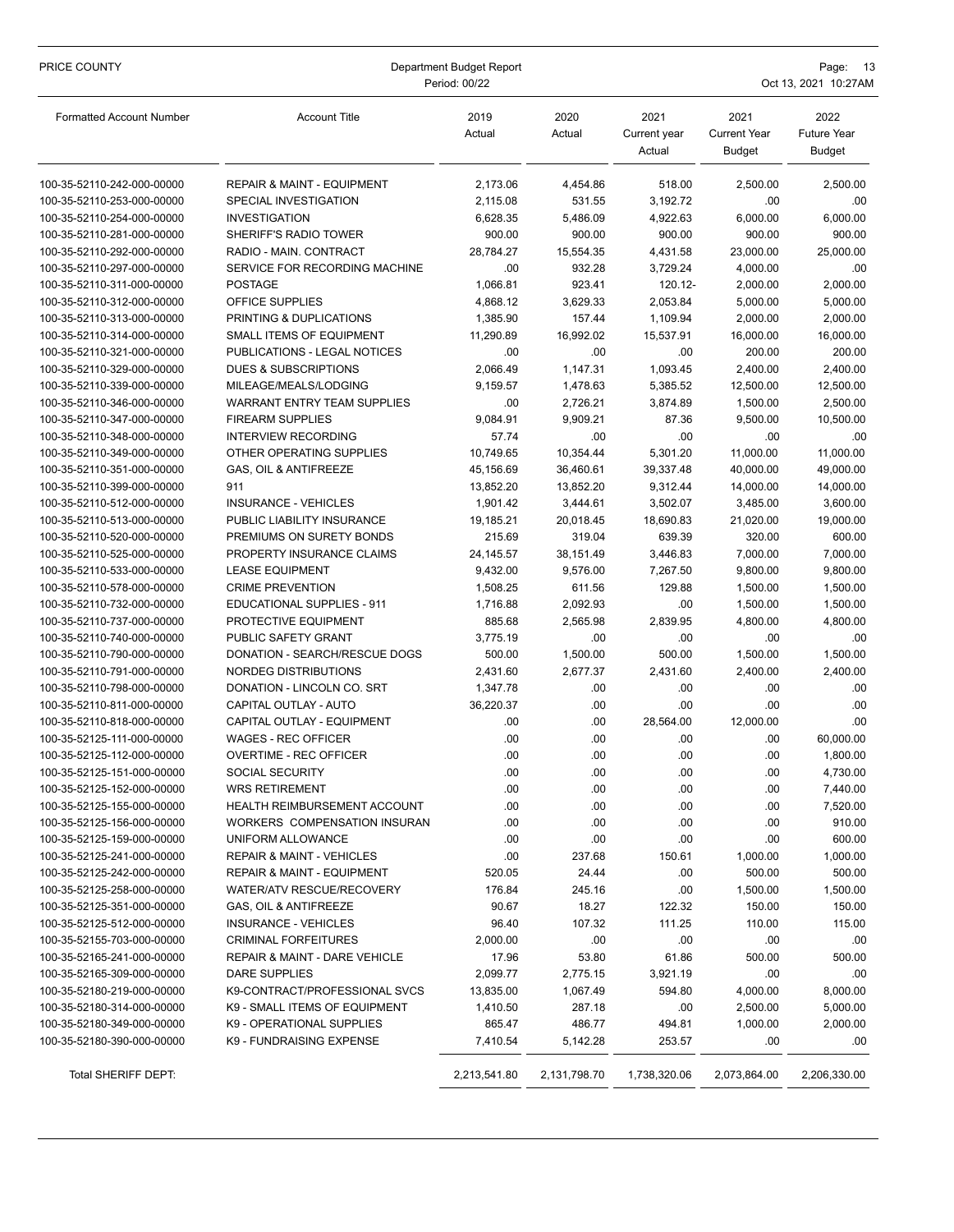| PRICE COUNTY                                             | Department Budget Report<br>Period: 00/22 |                  |                  |                                |                                              | Page:<br>- 14<br>Oct 13, 2021 10:27AM       |  |  |
|----------------------------------------------------------|-------------------------------------------|------------------|------------------|--------------------------------|----------------------------------------------|---------------------------------------------|--|--|
| <b>Formatted Account Number</b>                          | <b>Account Title</b>                      | 2019<br>Actual   | 2020<br>Actual   | 2021<br>Current year<br>Actual | 2021<br><b>Current Year</b><br><b>Budget</b> | 2022<br><b>Future Year</b><br><b>Budget</b> |  |  |
| Total Expenditure:                                       |                                           | 2,213,541.80     | 2,131,798.70     | 1,738,320.06                   | 2,073,864.00                                 | 2,206,330.00                                |  |  |
| <b>CORRECTIONS &amp; COMMUNICATION</b>                   |                                           |                  |                  |                                |                                              |                                             |  |  |
| 100-36-43210-000-000-00000                               | STATE OF WISCONSIN-JAIL                   | .00              | 1,465.50         | .00                            | 1,400.00                                     | 1,400.00                                    |  |  |
| 100-36-43211-000-000-00000                               | STATE DNA REIMBURSEMENT - JAIL            | 520.00           | 490.00           | 540.00                         | 600.00                                       | 600.00                                      |  |  |
| 100-36-43310-000-000-00000                               | SSI - LAW ENFORCEMENT                     | 2,600.00         | 1,600.00         | 1,400.00                       | 2,000.00                                     | 2,000.00                                    |  |  |
| 100-36-43523-000-000-00000                               | STATE AID-POLICE TRAINING                 | 1,120.00         | 4,744.28         | .00                            | 1,200.00                                     | 1,200.00                                    |  |  |
| 100-36-43529-000-000-00000                               | ROUTES TO RECOVERY GRANT                  | .00              | 1,934.83         | .00                            | .00                                          | .00                                         |  |  |
| 100-36-46240-000-000-00000                               | <b>BOARD OF PRISONERS</b>                 | 10,200.00        | 3,520.00         | .00                            | 2,400.00                                     | 2,400.00                                    |  |  |
| 100-36-46242-000-000-00000                               | PAY TO STAY                               | 22,911.24        | 20,222.46        | 18,586.37                      | 19,000.00                                    | 19,000.00                                   |  |  |
| 100-36-46243-000-000-00000                               | ELECTRONIC MONITORING                     | 12,076.02        | 15,667.62        | 3,785.00                       | 4,000.00                                     | 4,000.00                                    |  |  |
| 100-36-46244-000-000-00000                               | PROCESSING FEES                           | 5,128.51         | 4,886.83         | 3,804.91                       | 3,500.00                                     | 3,500.00                                    |  |  |
| 100-36-46245-000-000-00000                               | HUBER LAW REIMBURSEMENT                   | 22,051.94        | 5,816.95         | 1,780.75                       | 10,000.00                                    | 10,000.00                                   |  |  |
| 100-36-46700-000-000-00000                               | INMATE MED REIMBURSEMENT                  | 3,448.49         | 276.72           | 3,262.51                       | 2,000.00                                     | 2,000.00                                    |  |  |
| 100-36-48900-000-000-00000                               | <b>MISC REIMBURSEMENTS</b>                | .00              | 2,675.92         | 5.00                           | .00                                          | .00.                                        |  |  |
| 100-36-48925-000-000-00000                               | TELEPHONE REVENUES                        | 1,037.84         | 414.09           | 388.70                         | 1,000.00                                     | 1,000.00                                    |  |  |
| Total CORRECTIONS & COMMUNICATION:                       |                                           | 81,094.04        | 63,715.20        | 33,553.24                      | 47,100.00                                    | 47,100.00                                   |  |  |
| Total Revenue:                                           |                                           | 81,094.04        | 63,715.20        | 33,553.24                      | 47,100.00                                    | 47,100.00                                   |  |  |
| <b>CORRECTIONS &amp; COMMUNICATION</b>                   |                                           |                  |                  |                                |                                              |                                             |  |  |
| 100-36-52700-111-000-00000                               | <b>WAGES - JAIL</b>                       | 345,022.94       | 481,788.86       | 363,510.85                     | 465,000.00                                   | 500,000.00                                  |  |  |
| 100-36-52700-112-000-00000                               | SALARIES - OVERTIME                       | 874.43           | 23,768.96        | 30,172.83                      | 5,000.00                                     | 30,000.00                                   |  |  |
| 100-36-52700-113-000-00000                               | SALARIES - RETROACTIVE                    | .00              | .00              | 78.40                          | .00                                          | .00                                         |  |  |
| 100-36-52700-114-000-00000                               | SHIFT DIFFERENTIAL                        | 1,117.01         | 1,702.97         | 3,060.21                       | 1,000.00                                     | 5,000.00                                    |  |  |
| 100-36-52700-115-000-00000                               | PREMIUM PAY                               | 3,777.04         | 16,193.14        | 9,904.32                       | .00                                          | 8,000.00                                    |  |  |
| 100-36-52700-125-000-00000                               | <b>COMP TIME</b>                          | 37,038.59        | 11,659.73        | .00                            | 36,000.00                                    | .00                                         |  |  |
| 100-36-52700-129-000-00000                               | CASUAL EMPLOYEE                           | 117,878.72       | 91,016.87        | 99,600.28                      | 84,000.00                                    | 84,000.00                                   |  |  |
| 100-36-52700-135-000-00000                               | <b>VACATION - JAIL</b>                    | 15,052.15        | 13,811.50        | 14,720.22                      | 16,000.00                                    | 16,000.00                                   |  |  |
| 100-36-52700-136-000-00000                               | <b>SICK LEAVE</b>                         | 10,018.22        | 14,836.50        | 11,150.67                      | 12,000.00                                    | 12,000.00                                   |  |  |
| 100-36-52700-151-000-00000                               | <b>SOCIAL SECURITY</b>                    | 38,868.21        | 47,930.58        | 38,442.58                      | 47,890.00                                    | 50,110.00                                   |  |  |
| 100-36-52700-152-000-00000                               | <b>WRS RETIREMENT</b>                     | 33,278.93        | 42,872.02        | 33,665.96                      | 47,228.00                                    | 44,215.00                                   |  |  |
| 100-36-52700-154-000-00000                               | HOSPITAL & HEALTH INSURANCE               | 83,840.75        | 118,046.58       | 90,236.08                      | 117,267.00                                   | 135,310.00                                  |  |  |
| 100-36-52700-155-000-00000                               | HEALTH REIMBURSMENT ACCOUNT               | 27,842.90        | 33,643.38        | 16,660.00                      | 16,660.00                                    | 16,660.00                                   |  |  |
| 100-36-52700-156-000-00000                               | WORKERS COMPENSATION INSURAN              | 12,128.66        | 10,830.14        | 11,805.16                      | 12,000.00                                    | 12,300.00                                   |  |  |
| 100-36-52700-157-000-00000                               | <b>EDUCATION &amp; TRAINING</b>           | 2,255.21         | 1,938.97         | 2,545.00                       | 4,500.00                                     | 4,500.00                                    |  |  |
| 100-36-52700-159-000-00000                               | UNIFORM ALLOWANCE                         | 1,333.26         | 6,481.31         | 2,975.23                       | 5,500.00                                     | 5,500.00                                    |  |  |
| 100-36-52700-193-000-00000                               | RELATED EMPLOYMENT EXPENSES               | 8,751.57         | 9,002.56         | 14,579.02                      | 3,000.00                                     | 3,000.00                                    |  |  |
| 100-36-52700-208-000-00000                               | <b>FINGERPRINT LIVE SCAN</b>              | 3,495.00         | 3,495.00         | 3,495.00                       | 3,600.00                                     | 3,495.00                                    |  |  |
| 100-36-52700-209-000-00000                               | JAIL HEALTH PLAN                          | 54,146.09        | 53,398.32        | 50,510.89                      | 60,000.00                                    | 56,000.00                                   |  |  |
| 100-36-52700-211-000-00000                               | MISCELLANEOUS MEDICAL                     | 2,411.50         | 6,160.16         | 11,093.42                      | 10,000.00                                    | 10,000.00                                   |  |  |
| 100-36-52700-214-000-00000                               | SOFTWARE MAINTENANCE                      | .00              | .00              | 136.88                         | .00                                          | .00.                                        |  |  |
| 100-36-52700-215-000-00000                               | <b>SCBA MAINTENANCE CONTRACT</b>          | 840.08           | 660.00           | .00                            | 800.00                                       | 800.00                                      |  |  |
| 100-36-52700-219-000-00000                               | CONTRACT/PROFESSIONAL SERVICE             | 22,066.09        | 22,575.85        | 15,853.56                      | 27,300.00                                    | 25,500.00                                   |  |  |
| 100-36-52700-225-000-00000                               | <b>TELEPHONE</b>                          | 3,906.09         | 3,313.45         | 2,620.86                       | 4,500.00                                     | 4,500.00                                    |  |  |
| 100-36-52700-241-000-00000                               | <b>REPAIR &amp; MAINT - VEHICLES</b>      | 5,894.31         | 5,188.83         | 1,292.33                       | 4,500.00                                     | 4,500.00                                    |  |  |
| 100-36-52700-242-000-00000                               | <b>REPAIR &amp; MAINT - EQUIPMENT</b>     | 89.00            | 713.91           | 116.50                         | 500.00                                       | 500.00                                      |  |  |
| 100-36-52700-254-000-00000                               | <b>INVESTIGATION- SEARCH &amp; RESCUE</b> | .00              | .00              | 77.40                          | .00                                          | .00.                                        |  |  |
| 100-36-52700-257-000-00000                               | <b>SERVICE FEES</b>                       | 47.55            | 40.50            | 114.86                         | 250.00                                       | 250.00                                      |  |  |
| 100-36-52700-259-000-00000<br>100-36-52700-286-000-00000 | <b>GED PROGRAM</b>                        | 4,223.00         | 4,236.00         | 4,264.00                       | 4,500.00                                     | 5,435.00                                    |  |  |
|                                                          | ST PRISON ADMIT COST                      | 150.00           | 150.00           | .00                            | 300.00                                       | 300.00                                      |  |  |
| 100-36-52700-289-000-00000<br>100-36-52700-292-000-00000 | FOOD CONTRACT<br>RADIO - MAIN. CONTRACT   | 84,325.82<br>.00 | 65,887.14<br>.00 | 68,711.04<br>.00               | 85,000.00<br>34.00                           | 80,000.00<br>34.00                          |  |  |
| 100-36-52700-294-000-00000                               | CONTRACT-BOARD OF PRISONERS               | 23,614.00        | 16,063.00        | 25,232.00                      | 17,250.00                                    | 17,250.00                                   |  |  |
| 100-36-52700-311-000-00000                               | <b>POSTAGE</b>                            | 491.32           | 626.04           | 307.99                         | 500.00                                       | 500.00                                      |  |  |
|                                                          |                                           |                  |                  |                                |                                              |                                             |  |  |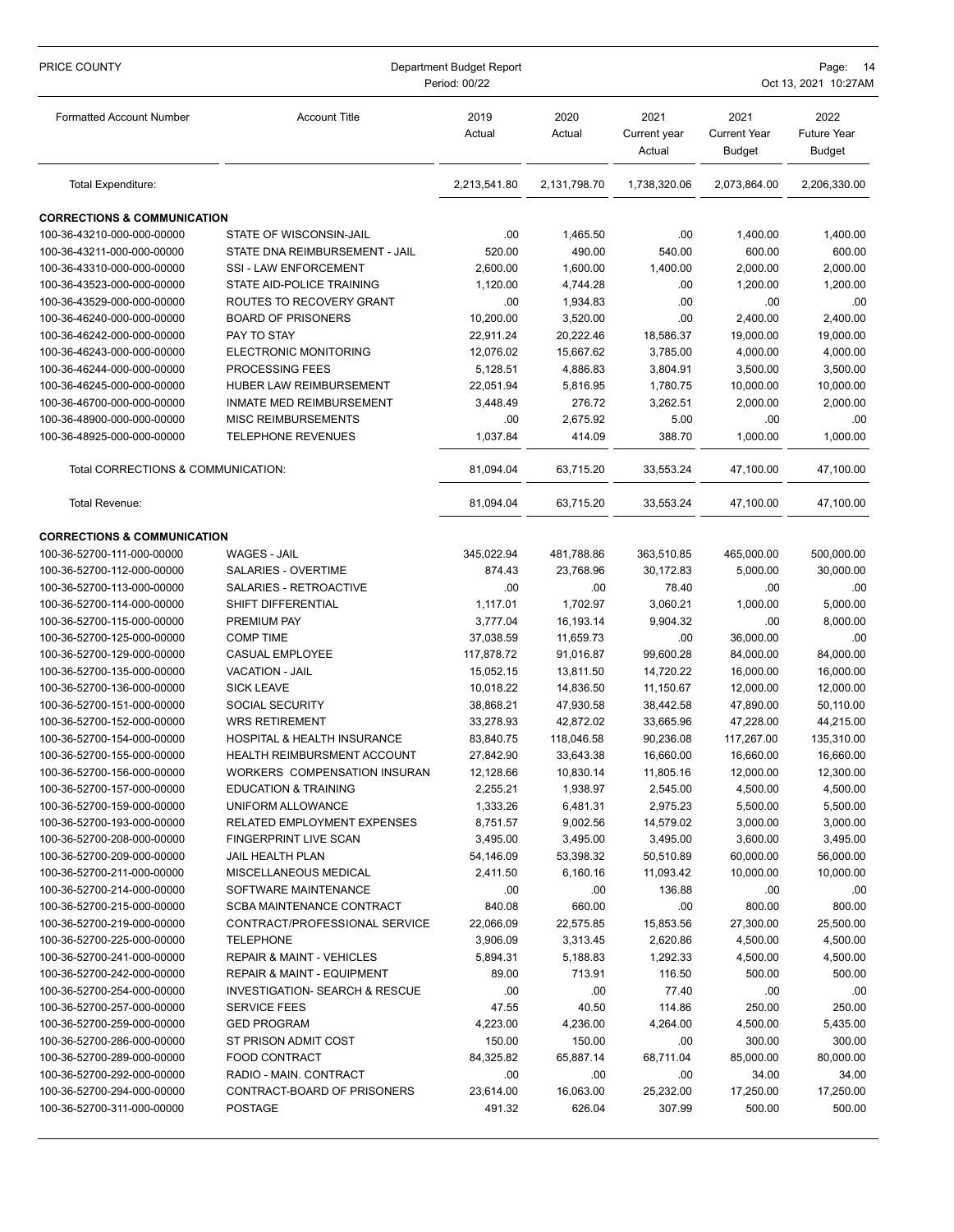| PRICE COUNTY                                                       | Department Budget Report<br>Period: 00/22 |                |                |                                | Page:<br>- 15<br>Oct 13, 2021 10:27AM        |                                             |  |
|--------------------------------------------------------------------|-------------------------------------------|----------------|----------------|--------------------------------|----------------------------------------------|---------------------------------------------|--|
| <b>Formatted Account Number</b>                                    | <b>Account Title</b>                      | 2019<br>Actual | 2020<br>Actual | 2021<br>Current year<br>Actual | 2021<br><b>Current Year</b><br><b>Budget</b> | 2022<br><b>Future Year</b><br><b>Budget</b> |  |
| 100-36-52700-312-000-00000                                         | OFFICE SUPPLIES                           | 2,857.19       | 2,076.25       | 2,863.47                       | 3,500.00                                     | 3,500.00                                    |  |
| 100-36-52700-313-000-00000                                         | PRINTING & DUPLICATIONS                   | 416.03         | .00            | 78.72                          | 500.00                                       | 500.00                                      |  |
| 100-36-52700-314-000-00000                                         | <b>SMALL ITEMS OF EQUIPMENT</b>           | 4,359.96       | 1,220.63       | 2,766.34                       | 3,500.00                                     | 3,500.00                                    |  |
| 100-36-52700-329-000-00000                                         | <b>DUES &amp; SUBSCRIPTIONS</b>           | 434.56         | 483.15         | 446.95                         | 500.00                                       | 500.00                                      |  |
| 100-36-52700-339-000-00000                                         | MILEAGE/MEALS/LODGING                     | 8,649.87       | 7,261.85       | 6,045.67                       | 8,500.00                                     | 8,500.00                                    |  |
| 100-36-52700-344-000-00000                                         | <b>JANITORIAL SUPPLIES</b>                | 878.45         | 1,545.99       | 1,459.40                       | 1,200.00                                     | 1,200.00                                    |  |
| 100-36-52700-346-000-00000                                         | <b>CLOTHING &amp; UNIFORM PRISONERS</b>   | 2,317.83       | 2,700.14       | 753.78                         | 3,000.00                                     | 3,000.00                                    |  |
| 100-36-52700-349-000-00000                                         | OTHER OPERATING SUPPLIES                  | 4,919.21       | 10,301.13      | 1,514.02                       | 5,000.00                                     | 5,000.00                                    |  |
| 100-36-52700-350-000-00000                                         | <b>EMP FEES</b>                           | 9,273.50       | 6,723.50       | 2,596.75                       | 3,500.00                                     | 3,500.00                                    |  |
| 100-36-52700-351-000-00000                                         | GAS, OIL & ANTIFREEZE                     | 3,870.59       | 2,202.76       | 3,185.13                       | 5,000.00                                     | 5,000.00                                    |  |
| 100-36-52700-511-000-00000                                         | <b>INSURANCE - PROPERTY</b>               | 1,571.30       | 2,495.30       | 2,788.76                       | 2,500.00                                     | 3,000.00                                    |  |
| 100-36-52700-512-000-00000                                         | <b>INSURANCE - VEHICLES</b>               | 443.14         | 466.54         | .00                            | 500.00                                       | 500.00                                      |  |
| 100-36-52700-513-000-00000                                         | PUBLIC LIABILITY INSURANCE                | 7,126.94       | 7,436.46       | 9,199.99                       | 7,810.00                                     | 9,500.00                                    |  |
| 100-36-52700-520-000-00000                                         | PREMIUMS ON SURETY BONDS                  | 104.40         | 245.65         | 257.73                         | 250.00                                       | 260.00                                      |  |
| 100-36-52700-737-000-00000                                         | PROTECTIVE EQUIPMENT                      | 2,931.00       | 3,569.00       | 1,194.00                       | 3,000.00                                     | 5,970.00                                    |  |
| 100-36-52700-822-000-00000                                         | CAPITAL IMPROVEMENT - BUILDING            | .00            | .00            | 759.00                         | .00                                          | .00.                                        |  |
| Total CORRECTIONS & COMMUNICATION:                                 |                                           | 994,932.41     | 1,156,760.62   | 962,843.25                     | 1,140,339.00                                 | 1,189,089.00                                |  |
| Total Expenditure:                                                 |                                           | 994,932.41     | 1,156,760.62   | 962,843.25                     | 1,140,339.00                                 | 1,189,089.00                                |  |
| <b>JAIL ASSESSMENT</b>                                             |                                           |                |                |                                |                                              |                                             |  |
| 100-38-45170-000-000-00000                                         | JAIL ASSESSMENTS REVENUE                  | 13,137.28      | 12,864.24      | 10,037.73                      | 13,500.00                                    | 13,500.00                                   |  |
| Total JAIL ASSESSMENT:                                             |                                           | 13,137.28      | 12,864.24      | 10,037.73                      | 13,500.00                                    | 13,500.00                                   |  |
| Total Revenue:                                                     |                                           | 13,137.28      | 12,864.24      | 10,037.73                      | 13,500.00                                    | 13,500.00                                   |  |
| <b>JAIL ASSESSMENT</b>                                             |                                           |                |                |                                |                                              |                                             |  |
| 100-38-52150-785-000-00000                                         | JAIL ASSESSMENTS                          | 4,827.22       | 395.00         | 1,569.48                       | 8,500.00                                     | 8,500.00                                    |  |
| 100-38-52150-787-000-00000                                         | <b>TRANSFER TO FUND BALANCE</b>           | .00            | .00            | .00                            | 5,000.00                                     | 5,000.00                                    |  |
|                                                                    |                                           |                |                |                                |                                              |                                             |  |
| Total JAIL ASSESSMENT:                                             |                                           | 4,827.22       | 395.00         | 1,569.48                       | 13,500.00                                    | 13,500.00                                   |  |
| <b>Total Expenditure:</b>                                          |                                           | 4,827.22       | 395.00         | 1,569.48                       | 13,500.00                                    | 13,500.00                                   |  |
| <b>PROJECT LIFESAVER</b>                                           |                                           |                |                |                                |                                              |                                             |  |
| 100-39-48556-000-000-00000                                         | PROJ LIFESAVER-CLIENT FEES                | 2,590.00       | 2,330.00       | 1,980.00                       | .00                                          | .00                                         |  |
| 100-39-48557-000-000-00000                                         | PROJ LIFESAVER-DONATIONS                  | 25.00          | .00            | .00                            | .00                                          | .00                                         |  |
| <b>Total PROJECT LIFESAVER:</b>                                    |                                           | 2,615.00       | 2,330.00       | 1,980.00                       | .00                                          | .00.                                        |  |
| Total Revenue:                                                     |                                           | 2,615.00       | 2,330.00       | 1,980.00                       | .00                                          | .00                                         |  |
|                                                                    |                                           |                |                |                                |                                              |                                             |  |
| <b>PROJECT LIFESAVER</b><br>100-39-52120-157-002-00000             | <b>EDUCATION &amp; TRAINING</b>           | 400.00         | .00            | .00                            | .00                                          | .00.                                        |  |
| 100-39-52120-314-002-00000                                         | SMALL ITEMS OF EQUIPMENT                  | 1,549.14       | 1,466.85       | 906.41                         | .00                                          | .00                                         |  |
| 100-39-52120-318-002-00000                                         | <b>MARKETING &amp; PROMOTION</b>          | 79.98          | .00            | .00                            | .00                                          | .00                                         |  |
| 100-39-52120-339-002-00000                                         | MILEAGE/MEALS/LODGING                     | 568.36         | .00            | .00                            | .00                                          | .00                                         |  |
|                                                                    |                                           |                |                |                                |                                              |                                             |  |
| Total PROJECT LIFESAVER:                                           |                                           | 2,597.48       | 1,466.85       | 906.41                         | .00                                          | .00                                         |  |
| Total Expenditure:                                                 |                                           | 2,597.48       | 1,466.85       | 906.41                         | .00                                          | .00.                                        |  |
| <b>LOCAL EMERGENCY PLANNING COMM</b><br>100-40-43580-000-000-00000 | EPCRA-PLAN ADMIN                          | 7,957.95       | 8,175.25       | .00                            | 8,000.00                                     | 8,000.00                                    |  |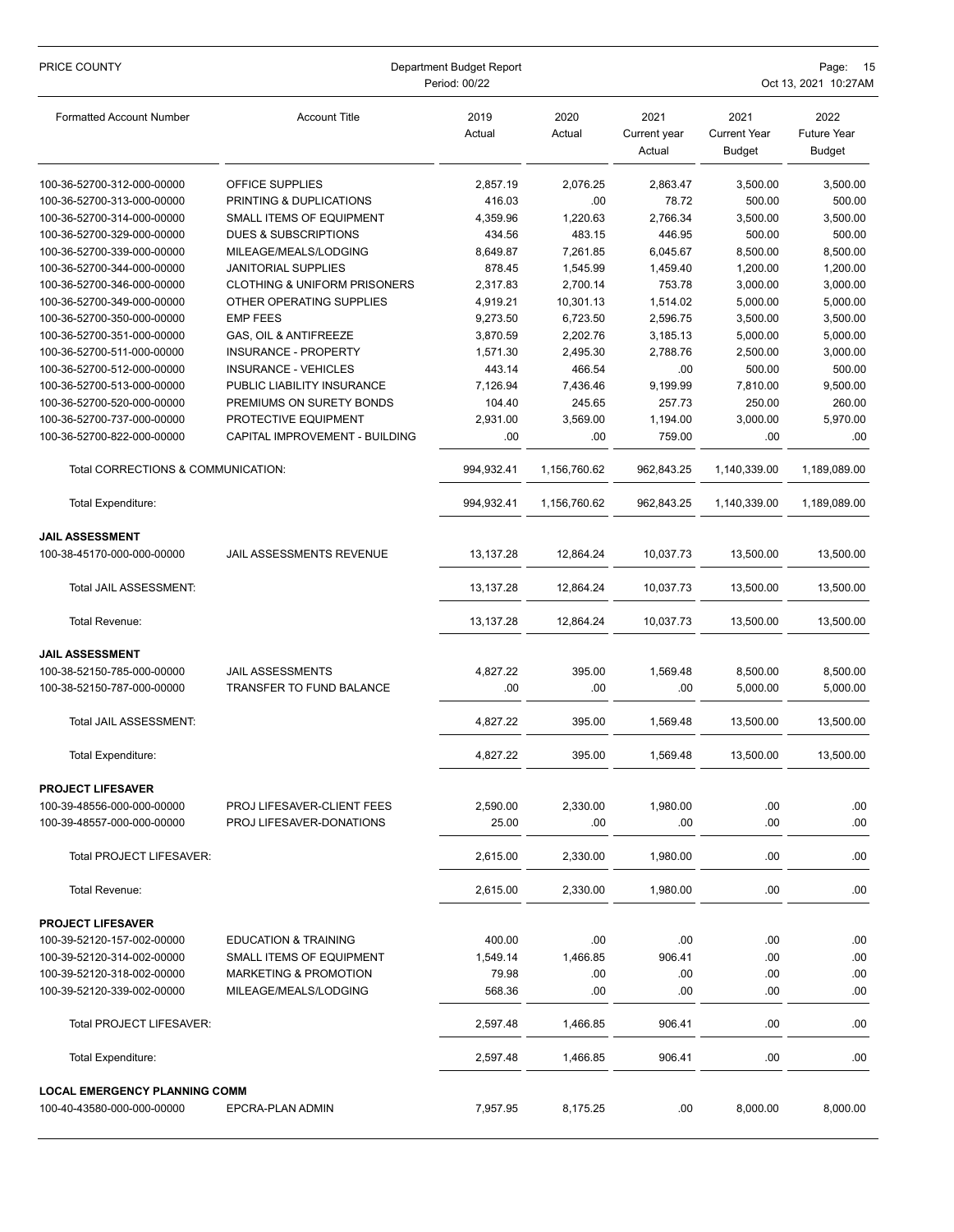| PRICE COUNTY                                             | Department Budget Report<br>Page:<br>Period: 00/22<br>Oct 13, 2021 10:27AM |                    |                |                                |                                              |                                             |
|----------------------------------------------------------|----------------------------------------------------------------------------|--------------------|----------------|--------------------------------|----------------------------------------------|---------------------------------------------|
| <b>Formatted Account Number</b>                          | <b>Account Title</b>                                                       | 2019<br>Actual     | 2020<br>Actual | 2021<br>Current year<br>Actual | 2021<br><b>Current Year</b><br><b>Budget</b> | 2022<br><b>Future Year</b><br><b>Budget</b> |
| 100-40-43582-000-000-00000                               | EPCRA-COMP/HAZ                                                             | 8,725.60           | 7,335.79       | .00                            | 10,000.00                                    | 10,000.00                                   |
| Total LOCAL EMERGENCY PLANNING COMM:                     |                                                                            | 16.683.55          | 15,511.04      | .00                            | 18.000.00                                    | 18,000.00                                   |
| Total Revenue:                                           |                                                                            | 16,683.55          | 15,511.04      | .00                            | 18,000.00                                    | 18,000.00                                   |
| <b>LOCAL EMERGENCY PLANNING COMM</b>                     |                                                                            |                    |                |                                |                                              |                                             |
| 100-40-52400-141-000-00000                               | <b>PER DIEM</b>                                                            | .00                | 61.50          | .00                            | .00                                          | .00                                         |
| 100-40-52400-145-000-00000                               | NON CO BD MEMB PER DIEM/TRAVEL                                             | 779.49             | .00            | 179.12                         | 100.00                                       | 100.00                                      |
| 100-40-52400-151-000-00000                               | <b>SOCIAL SECURITY</b>                                                     | 15.31              | 3.83           | 11.48                          | 20.00                                        | 20.00                                       |
| 100-40-52400-157-000-00000                               | <b>EDUCATION &amp; TRAINING</b>                                            | 125.00             | 25.00          | .00                            | 300.00                                       | 300.00                                      |
| 100-40-52400-219-000-00000                               | CONTRACT/PROFESSIONAL SERVICE                                              | 199.30             | .00            | .00                            | 500.00                                       | 500.00                                      |
| 100-40-52400-225-000-00000                               | <b>TELEPHONE</b>                                                           | 1,092.81           | 1,350.23       | 1,382.90                       | 1,100.00                                     | 1,700.00                                    |
| 100-40-52400-242-000-00000                               | <b>REPAIR &amp; MAINT - EQUIPMENT</b>                                      | 103.60             | 97.52          | .00                            | 500.00                                       | 500.00                                      |
| 100-40-52400-311-000-00000                               | <b>POSTAGE</b>                                                             | .00                | .00            | .01                            | .00                                          | .00                                         |
| 100-40-52400-312-000-00000                               | OFFICE SUPPLIES                                                            | 100.00             | 737.06         | .00                            | 200.00                                       | 200.00                                      |
| 100-40-52400-313-000-00000                               | PRINTING & DUPLICATIONS                                                    | 32.45              | 118.51         | 51.85                          | 30.00                                        | 30.00                                       |
| 100-40-52400-314-000-00000                               | <b>SMALL ITEMS OF EQUIPMENT</b>                                            | 676.20             | .00            | .00                            | 400.00                                       | 400.00                                      |
| 100-40-52400-319-000-00000                               | PROGRAM SUPPLIES                                                           | 1,000.00<br>222.55 | .00<br>205.85  | .00                            | 400.00                                       | 400.00                                      |
| 100-40-52400-339-000-00000<br>100-40-52400-390-000-00000 | MILEAGE/MEALS/LODGING<br><b>EXERCISES</b>                                  | .00                | .00            | .00<br>.00                     | 500.00<br>100.00                             | 500.00<br>100.00                            |
| 100-40-52400-512-000-00000                               | INSURANCE - VEHICLES                                                       | 132.96             | 126.40         | 132.63                         | 135.00                                       | 135.00                                      |
| 100-40-52400-780-000-00000                               | EPCRA-COMP/HAZ GRANT                                                       | 10,259.99          | 11,746.27      | 2,072.17                       | 10,000.00                                    | 10,000.00                                   |
|                                                          |                                                                            |                    |                |                                |                                              |                                             |
| Total LOCAL EMERGENCY PLANNING COMM:                     |                                                                            | 14,739.66          | 14,472.17      | 3,830.16                       | 14,285.00                                    | 14,885.00                                   |
| <b>Total Expenditure:</b>                                |                                                                            | 14,739.66          | 14,472.17      | 3,830.16                       | 14,285.00                                    | 14,885.00                                   |
| <b>EMERGENCY MANAGEMENT</b>                              |                                                                            |                    |                |                                |                                              |                                             |
| 100-41-43214-000-000-00000                               | <b>EMPG GRANT</b>                                                          | 36,993.50          | 37,204.57      | 2,932.44                       | 37,000.00                                    | 37.000.00                                   |
| 100-41-43218-000-000-00000                               | OTHER GRANT                                                                | .00                | 2,830.82       | 4,025.00                       | .00                                          | .00                                         |
| 100-41-43529-000-000-00000                               | ROUTES TO RECOVERY GRANT                                                   | .00                | 942.59         | .00                            | .00                                          | .00                                         |
| 100-41-47110-000-000-00000                               | HOMELAND SECURITY EQUIP                                                    | 13,458.50          | .00            | .00                            | .00                                          | .00                                         |
| 100-41-47425-000-000-00000                               | <b>ID CARDS</b>                                                            | 82.00              | .00            | .00                            | .00                                          | .00                                         |
| <b>Total EMERGENCY MANAGEMENT:</b>                       |                                                                            | 50,534.00          | 40,977.98      | 6,957.44                       | 37,000.00                                    | 37,000.00                                   |
| Total Revenue:                                           |                                                                            | 50,534.00          | 40,977.98      | 6,957.44                       | 37,000.00                                    | 37,000.00                                   |
| <b>EMERGENCY MANAGEMENT</b>                              |                                                                            |                    |                |                                |                                              |                                             |
| 100-41-52500-111-000-00000                               | <b>WAGES - EMERGENCY MANAGEMEN</b>                                         | 44,239.44          | 46,663.92      | 36,459.13                      | 46,230.00                                    | 47,955.00                                   |
| 100-41-52500-135-000-00000                               | VACATION - EMERGENCY MGMT                                                  | 2,070.24           | 3,118.80       | 1,939.90                       | 2,930.00                                     | 3,070.00                                    |
| 100-41-52500-136-000-00000                               | <b>SICK LEAVE</b>                                                          | 2,499.44           | 757.76         | 345.94                         | 2,196.00                                     | 3,200.00                                    |
| 100-41-52500-151-000-00000                               | <b>SOCIAL SECURITY</b>                                                     | 3,293.72           | 3,492.09       | 2,753.29                       | 3,930.00                                     | 4,080.00                                    |
| 100-41-52500-152-000-00000                               | <b>WRS RETIREMENT</b>                                                      | 3,201.50           | 3,411.50       | 2,615.24                       | 3,466.00                                     | 3,465.00                                    |
| 100-41-52500-154-000-00000                               | <b>HOSPITAL &amp; HEALTH INSURANCE</b>                                     | 18,419.04          | 19,339.92      | 5,667.70                       | 19,017.00                                    | 7,520.00                                    |
| 100-41-52500-155-000-00000                               | HEALTH REIMBURSEMENT ACCOUNT                                               | 6,550.00           | 6,000.00       | 910.00                         | 2,800.00                                     | 1,680.00                                    |
| 100-41-52500-156-000-00000                               | WORKERS COMPENSATION INSURAN                                               | 78.70              | 70.01          | 82.94                          | 100.00                                       | 100.00                                      |
| 100-41-52500-157-000-00000                               | <b>EDUCATION &amp; TRAINING</b>                                            | 500.00             | .00            | .00                            | 500.00                                       | 500.00                                      |
| 100-41-52500-219-000-00000                               | CONTRACT/PROFESSIONAL SERVICE                                              | 1,296.23           | 3,218.18       | 3,014.51                       | 300.00                                       | 300.00                                      |
| 100-41-52500-225-000-00000                               | <b>TELEPHONE</b>                                                           | 1,685.38           | 1,993.78       | 1,518.90                       | 1,800.00                                     | 1,700.00                                    |
| 100-41-52500-242-000-00000                               | <b>REPAIR &amp; MAINT - EQUIPMENT</b>                                      | 103.60             | 169.50         | .00                            | 500.00                                       | 500.00                                      |
| 100-41-52500-311-000-00000                               | <b>POSTAGE</b>                                                             | 9.21               | 6.10           | 2.73                           | 25.00                                        | 25.00                                       |
| 100-41-52500-312-000-00000                               | OFFICE SUPPLIES                                                            | 562.64             | .00            | .00                            | 500.00                                       | 500.00                                      |
| 100-41-52500-313-000-00000                               | PRINTING & DUPLICATIONS                                                    | .00                | 12.00          | .00                            | 200.00                                       | 200.00                                      |
| 100-41-52500-314-000-00000                               | SMALL ITEMS OF EQUIPMENT                                                   | 1,059.27           | 1,377.25       | .00                            | 1,000.00                                     | 1,000.00                                    |
|                                                          |                                                                            |                    |                |                                |                                              |                                             |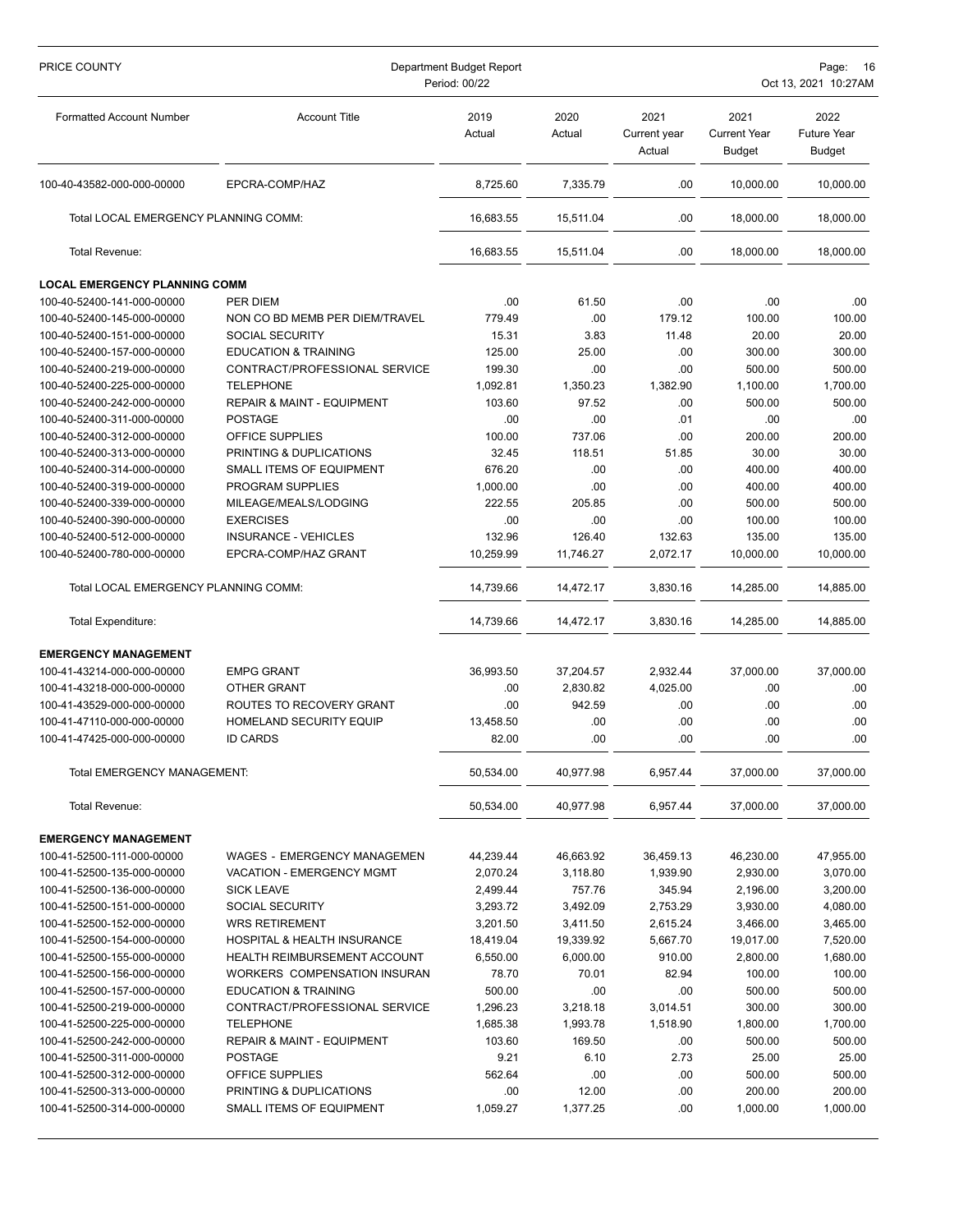| PRICE COUNTY                                             | Department Budget Report<br>Period: 00/22  |                      |                      |                                |                                              | Page:<br>- 17<br>Oct 13, 2021 10:27AM |  |  |
|----------------------------------------------------------|--------------------------------------------|----------------------|----------------------|--------------------------------|----------------------------------------------|---------------------------------------|--|--|
| <b>Formatted Account Number</b>                          | <b>Account Title</b>                       | 2019<br>Actual       | 2020<br>Actual       | 2021<br>Current year<br>Actual | 2021<br><b>Current Year</b><br><b>Budget</b> | 2022<br>Future Year<br><b>Budget</b>  |  |  |
| 100-41-52500-319-000-00000                               | PROGRAM SUPPLIES                           | 72.52                | .00                  | .00                            | 250.00                                       | 250.00                                |  |  |
| 100-41-52500-339-000-00000                               | MILEAGE/MEALS/LODGING                      | 4,526.87             | 1,008.43             | .00                            | 5,000.00                                     | 5,000.00                              |  |  |
| 100-41-52500-390-000-00000                               | OTHER OPERATING                            | 843.59               | 1,028.13             | .00                            | 800.00                                       | 800.00                                |  |  |
| 100-41-52500-391-000-00000                               | <b>AED SUPPLIES</b>                        | .00                  | 737.00               | .00                            | 1,000.00                                     | 1,000.00                              |  |  |
| 100-41-52500-512-000-00000                               | <b>INSURANCE - VEHICLES</b>                | 132.96               | 126.40               | 132.63                         | 250.00                                       | 250.00                                |  |  |
| 100-41-52500-513-000-00000                               | PUBLIC LIABILITY INSURANCE                 | 695.87               | 726.09               | 764.18                         | 765.00                                       | 785.00                                |  |  |
| 100-41-52500-520-000-00000                               | PREMIUMS ON SURETY BONDS                   | 7.30                 | 11.82                | 21.41                          | 12.00                                        | 25.00                                 |  |  |
| 100-41-52500-585-000-00000                               | <b>FIRE RADIO SYSTEM</b>                   | 7,579.03             | 25.32                | 45.77                          | 5,000.00                                     | 5,000.00                              |  |  |
| 100-41-52500-755-000-00000                               | HOMELAND SECURITY EXERCISE                 | 13,458.50            | .00                  | .00                            | .00                                          | .00                                   |  |  |
| 100-41-52500-778-000-00000                               | OTHER GRANTS                               | .00                  | 2,830.82             | 5,278.07                       | .00                                          | .00                                   |  |  |
| 100-41-52500-834-000-00000                               | CAP OUTLAY - SPECIAL PROJECT               | 911.00               | .00                  | .00                            | .00                                          | .00                                   |  |  |
| Total EMERGENCY MANAGEMENT:                              |                                            | 113,796.05           | 96,124.82            | 61,552.34                      | 98,571.00                                    | 88,905.00                             |  |  |
| <b>TRAFFIC SAFETY</b>                                    |                                            |                      |                      |                                |                                              |                                       |  |  |
| 100-42-52900-145-000-00000                               | NON CO BD MEMBERS PER DIEM                 | .00                  | .00                  | 246.84                         | 300.00                                       | 300.00                                |  |  |
| 100-42-52900-151-000-00000                               | <b>SOCIAL SECURITY</b>                     | .00                  | .00                  | 17.22                          | 35.00                                        | 35.00                                 |  |  |
| 100-42-52900-312-000-00000                               | OFFICE SUPPLIES                            | 63.30                | 40.00                | .00                            | .00                                          | .00                                   |  |  |
| 100-42-52900-339-000-00000                               | MILEAGE/MEALS/LODGING                      | .00                  | .00                  | 21.84                          | .00                                          | .00                                   |  |  |
| Total TRAFFIC SAFETY:                                    |                                            | 63.30                | 40.00                | 285.90                         | 335.00                                       | 335.00                                |  |  |
| Total Expenditure:                                       |                                            | 113,859.35           | 96,164.82            | 61,838.24                      | 98,906.00                                    | 89,240.00                             |  |  |
| <b>CHILD SUPPORT</b>                                     |                                            |                      |                      |                                |                                              |                                       |  |  |
| 100-63-43529-000-000-00000                               | ROUTES TO RECOVERY GRANT                   | .00                  | 296.35               | .00                            | .00                                          | .00                                   |  |  |
| 100-63-43564-000-000-00000                               | STATE AID - CHILD SUPPORT                  | 217,930.14           | 187,782.45           | 109,736.24                     | 225,000.00                                   | 225,000.00                            |  |  |
| 100-63-46640-000-000-00000                               | CHILD SUPPORT - PRIVATE PMTS               | 2,457.50             | 1,880.28             | 1,368.70                       | 2,000.00                                     | 2,000.00                              |  |  |
| Total CHILD SUPPORT:                                     |                                            | 220,387.64           | 189,959.08           | 111,104.94                     | 227,000.00                                   | 227,000.00                            |  |  |
| Total Revenue:                                           |                                            | 220,387.64           | 189,959.08           | 111,104.94                     | 227,000.00                                   | 227,000.00                            |  |  |
| <b>CHILD SUPPORT</b>                                     |                                            |                      |                      |                                |                                              |                                       |  |  |
| 100-63-51330-111-000-00000                               | WAGES - CHILD SUPPORT                      | 122,772.16           | 113,466.87           | 92,465.04                      | 134,391.00                                   | 137,390.00                            |  |  |
| 100-63-51330-112-000-00000                               | <b>CSA SALARIES - OVERTIME</b>             | .00                  | 2,346.40             | 4,015.90                       | .00                                          | .00                                   |  |  |
| 100-63-51330-113-000-00000                               | SALARIES - RETROACTIVE                     | .00                  | 409.08               | .00                            | .00                                          | .00.                                  |  |  |
| 100-63-51330-135-000-00000                               | VACATION - CHILD SUPPORT                   | 9,312.72             | 11,283.50            | 11,180.25                      | 8,027.00                                     | 7,200.00                              |  |  |
| 100-63-51330-136-000-00000                               | <b>SICK LEAVE</b>                          | 8,069.39             | 7,890.43             | 4,193.37                       | 5,025.00                                     | 4,410.00                              |  |  |
| 100-63-51330-151-000-00000                               | <b>SOCIAL SECURITY</b>                     | 9,826.02             | 9,162.94             | 7,598.60                       | 11,280.00                                    | 11,400.00                             |  |  |
| 100-63-51330-152-000-00000                               | <b>WRS RETIREMENT</b>                      | 6,080.15             | 5,843.02             | 5,187.50                       | 9,952.00                                     | 9,685.00                              |  |  |
| 100-63-51330-154-000-00000                               | <b>HOSPITAL &amp; HEALTH INSURANCE</b>     | 24,451.71            | 40,972.66            | 23,476.31                      | 36,651.00                                    | 45,480.00                             |  |  |
| 100-63-51330-155-000-00000                               | <b>HEALTH REIMBURSEMENT ACCOUNT</b>        | 7,350.04             | 7,241.91             | 4,270.00                       | 5,180.00                                     | 6,160.00                              |  |  |
| 100-63-51330-156-000-00000                               | WORKERS COMPENSATION INSURAN               | 222.18               | 184.92               | 223.68                         | 250.00                                       | 250.00                                |  |  |
| 100-63-51330-157-000-00000                               | <b>EDUCATION &amp; TRAINING</b>            | 535.00               | 325.00               | 390.00                         | 500.00                                       | 500.00                                |  |  |
| 100-63-51330-158-000-00000                               | UNEMPLOYMENT COMPENSATION                  | .00                  | 1,206.00             | .00                            | .00                                          | .00                                   |  |  |
| 100-63-51330-193-000-00000                               | RELATED EMPLOYMENT EXPENSES                | 1,268.55             | 314.75               | 926.05                         | .00                                          | .00                                   |  |  |
| 100-63-51330-212-000-00000                               | <b>LEGAL SERVICES</b>                      | 1,190.20             | 540.71               | 252.18                         | 1,500.00                                     | 1,000.00                              |  |  |
| 100-63-51330-219-000-00000                               | CONTRACT/PROFESSIONAL SERVICE<br>TELEPHONE | 2,353.97             | 2,562.84             | 1,569.83                       | 1,500.00                                     | 2,000.00                              |  |  |
| 100-63-51330-225-000-00000<br>100-63-51330-255-000-00000 | PAPER SERVICE                              | 1,139.76<br>5,401.92 | 1,069.80<br>1,302.03 | 755.89<br>922.00               | 1,200.00<br>4,500.00                         | 1,200.00<br>3,800.00                  |  |  |
| 100-63-51330-311-000-00000                               | POSTAGE                                    | 1,370.30             | 1,196.90             | 756.73                         | 1,500.00                                     | 1,500.00                              |  |  |
| 100-63-51330-312-000-00000                               | OFFICE SUPPLIES                            | 942.37               | 1,028.89             | 351.05                         | 1,000.00                                     | 1,000.00                              |  |  |
| 100-63-51330-313-000-00000                               | PRINTING & DUPLICATIONS                    | .00                  | .00                  | .00                            | 250.00                                       | 250.00                                |  |  |
| 100-63-51330-314-000-00000                               | SMALL ITEMS OF EQUIPMENT                   | 2,589.84             | 246.36               | .00                            | .00                                          | .00.                                  |  |  |
| 100-63-51330-329-000-00000                               | DUES & SUBSCRIPTIONS                       | 650.33               | 951.41               | 615.86                         | 700.00                                       | 700.00                                |  |  |
|                                                          |                                            |                      |                      |                                |                                              |                                       |  |  |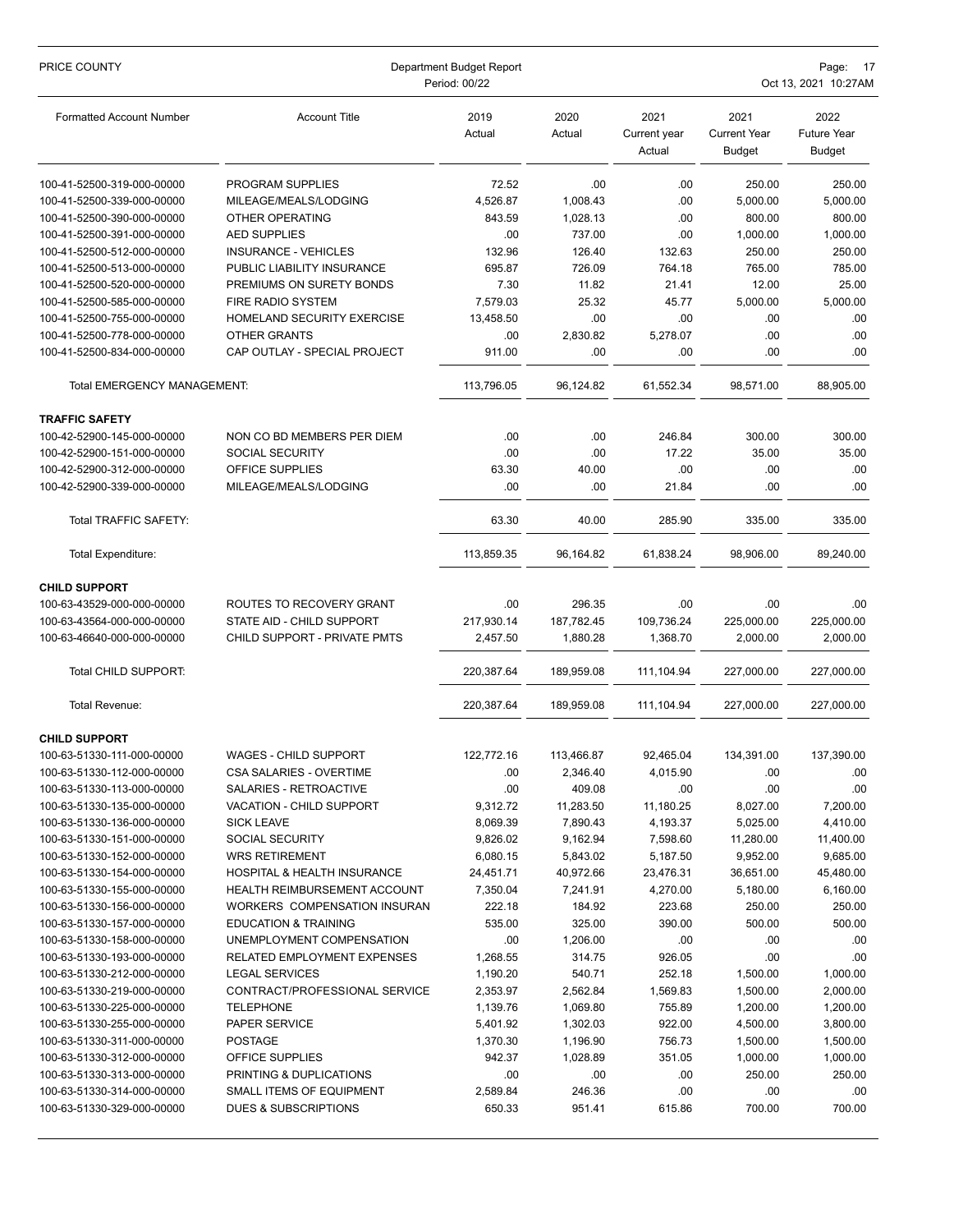| PRICE COUNTY                                                                           | Department Budget Report<br>Page: 18<br>Period: 00/22<br>Oct 13, 2021 10:27AM   |                               |                             |                                |                                              |                                      |
|----------------------------------------------------------------------------------------|---------------------------------------------------------------------------------|-------------------------------|-----------------------------|--------------------------------|----------------------------------------------|--------------------------------------|
| <b>Formatted Account Number</b>                                                        | <b>Account Title</b>                                                            | 2019<br>Actual                | 2020<br>Actual              | 2021<br>Current year<br>Actual | 2021<br><b>Current Year</b><br><b>Budget</b> | 2022<br><b>Future Year</b><br>Budget |
| 100-63-51330-339-000-00000<br>100-63-51330-513-000-00000<br>100-63-51330-520-000-00000 | MILEAGE/MEALS/LODGING<br>PUBLIC LIABILITY INSURANCE<br>PREMIUMS ON SURETY BONDS | 1,979.52<br>1,771.97<br>18.00 | 625.82<br>2,030.96<br>31.21 | 140.11<br>2,020.79<br>57.72    | 3,200.00<br>2,335.00<br>30.00                | 3,900.00<br>2,200.00<br>60.00        |
| Total CHILD SUPPORT:                                                                   |                                                                                 | 209,296.10                    | 212,234.41                  | 161,368.86                     | 228,971.00                                   | 240,085.00                           |
| <b>TOURISM</b>                                                                         |                                                                                 |                               |                             |                                |                                              |                                      |
| 100-76-55400-158-000-00000<br>100-76-55400-225-000-00000                               | UNEMPLOYMENT COMPENSATION<br><b>TELEPHONE</b>                                   | 14,093.62<br>67.76            | 3,015.64<br>.00             | .00<br>.00                     | .00<br>.00                                   | .00<br>.00                           |
| Total TOURISM:                                                                         |                                                                                 | 14,161.38                     | 3,015.64                    | .00                            | .00                                          | .00                                  |
| <b>Total Expenditure:</b>                                                              |                                                                                 | 223,457.48                    | 215,250.05                  | 161,368.86                     | 228,971.00                                   | 240,085.00                           |
| <b>UW EXTENSION</b>                                                                    |                                                                                 |                               |                             |                                |                                              |                                      |
| 100-77-43529-000-000-00000                                                             | ROUTES TO RECOVERY GRANT                                                        | .00                           | 137.94                      | .00                            | .00                                          | .00                                  |
| 100-77-46770-000-000-00000                                                             | UNIVERSITY EXTENSION FEES                                                       | .00                           | .00                         | .00                            | 50.00                                        | 50.00                                |
| 100-77-46770-001-001-00000                                                             | <b>WATER TESTING BOTTLE</b>                                                     | 48.00                         | .00                         | .00                            | .00                                          | .00                                  |
| 100-77-46770-002-000-00000                                                             | <b>HORTICULTURE</b>                                                             | 150.00                        | .00                         | .00                            | .00                                          | .00                                  |
| 100-77-46770-003-000-00000                                                             | <b>FAMILY LIVING</b>                                                            | 549.00                        | .00                         | .00                            | 250.00                                       | 250.00                               |
| 100-77-46770-003-001-00000                                                             | STRONG BONES - FAMILY LIVING                                                    | 5,360.05                      | 4,726.96                    | 2,120.00                       | 6,000.00                                     | 6,000.00                             |
| 100-77-46770-003-002-00000                                                             | <b>BABYSITTING CLINIC</b>                                                       | 90.00                         | .00                         | .00                            | 300.00                                       | 300.00                               |
| 100-77-46770-004-000-00000                                                             | $4-H$                                                                           | .00                           | 171.48                      | 192.91                         | 500.00                                       | 500.00                               |
| 100-77-47411-000-000-00000                                                             | <b>DUPLICATIONS REVENUES</b>                                                    | 1,641.50                      | 1,371.25                    | 733.27                         | 3,000.00                                     | 3,000.00                             |
| 100-77-48900-000-000-00000                                                             | <b>MISC REVENUES</b>                                                            | .00                           | .00                         | .00                            | 1,000.00                                     | 1,000.00                             |
| Total UW EXTENSION:                                                                    |                                                                                 | 7,838.55                      | 6,407.63                    | 3,046.18                       | 11,100.00                                    | 11,100.00                            |
| Total Revenue:                                                                         |                                                                                 | 7,838.55                      | 6,407.63                    | 3,046.18                       | 11,100.00                                    | 11,100.00                            |
| <b>UW EXTENSION</b>                                                                    |                                                                                 |                               |                             |                                |                                              |                                      |
| 100-77-55620-111-000-00000                                                             | WAGES - UW EXTENSTION                                                           | 12,789.40                     | 10,771.41                   | 9,599.11                       | 13,287.00                                    | 13,610.00                            |
| 100-77-55620-135-000-00000                                                             | VACATION - UW EXTENSTION                                                        | 147.70                        | 626.88                      | 487.82                         | 507.00                                       | 595.00                               |
| 100-77-55620-136-000-00000                                                             | <b>SICK LEAVE</b>                                                               | 625.07                        | 1,703.57                    | 400.71                         | 390.00                                       | 570.00                               |
| 100-77-55620-150-000-00000                                                             | UWEX SALARY/BENEFITS DUE STATE                                                  | 52,150.75                     | 41,907.49                   | 27,122.50                      | 58,728.00                                    | 57,900.00                            |
| 100-77-55620-151-000-00000                                                             | <b>SOCIAL SECURITY</b>                                                          | 1,037.48                      | 980.28                      | 802.31                         | 1,085.00                                     | 1,130.00                             |
| 100-77-55620-152-000-00000                                                             | <b>WRS RETIREMENT</b>                                                           | .22                           | $3.54 -$                    | .00                            | .00.                                         | .00.                                 |
| 100-77-55620-156-000-00000                                                             | WORKERS COMPENSATION INSURAN                                                    | 21.80                         | 19.40                       | 21.59                          | 25.00                                        | 25.00                                |
| 100-77-55620-157-000-00000                                                             | <b>EDUCATION &amp; TRAINING</b>                                                 | 90.00                         | .00                         | .00                            | .00                                          | .00                                  |
| 100-77-55620-219-000-00000                                                             | CONTRACT/PROFESSIONAL SERVICE                                                   | 2,606.35                      | 2,235.77                    | 1,805.80                       | 8,500.00                                     | 8,500.00                             |
| 100-77-55620-225-000-00000                                                             | <b>TELEPHONE</b>                                                                | 1,543.03                      | 1,288.75                    | 595.54                         | 1,600.00                                     | 1,600.00                             |
| 100-77-55620-311-000-00000                                                             | <b>POSTAGE</b>                                                                  | 921.40                        | 807.43                      | 573.03-                        | 1,500.00                                     | 1,500.00                             |
| 100-77-55620-312-000-00000                                                             | OFFICE SUPPLIES                                                                 | 755.39                        | 727.71                      | 294.75                         | 800.00                                       | 800.00                               |
| 100-77-55620-314-000-00000                                                             | SMALL ITEMS OF EQUIPMENT                                                        | .00                           | .00                         | .00                            | 225.00                                       | 225.00                               |
| 100-77-55620-333-000-00000                                                             | <b>FAMILY LIVING</b>                                                            | 858.67                        | 411.37                      | 365.91                         | 1,100.00                                     | 1,100.00                             |
| 100-77-55620-339-000-00000                                                             | MILEAGE/MEALS/LODGING                                                           | 253.69                        | 109.25                      | .00                            | .00                                          | .00.                                 |
| 100-77-55620-339-002-00000                                                             | HORTICULURE-MILES/MEALS/LODGE                                                   | 74.24                         | .00                         | .00                            | 200.00                                       | 200.00                               |
| 100-77-55620-339-003-00000                                                             | FAMILY LIVING - M/M/L                                                           | 2,170.91                      | 883.96                      | 254.24                         | 1,776.00                                     | 1,775.00                             |
| 100-77-55620-339-004-00000                                                             | 4-H MILES/MEALS/LODGING                                                         | 2,070.91                      | .00                         | 961.67                         | 1,300.00                                     | 1,300.00                             |
| 100-77-55620-393-000-00000                                                             | 4 - H PROGRAM                                                                   | 1,413.02                      | 1,688.03                    | 278.29                         | 1,000.00                                     | 1,000.00                             |
| 100-77-55620-394-000-00000                                                             | <b>EXTENSION PROGRAM</b>                                                        | 82.58                         | 69.55                       | 53.95                          | 200.00                                       | 200.00                               |
| 100-77-55620-394-002-00000                                                             | HORTICULTURE PROGRAMMING                                                        | 72.40                         | .00                         | .00                            | 200.00                                       | 200.00                               |
| 100-77-55620-394-005-00000                                                             | STRONG BONES - PROGRAM COSTS                                                    | 3,853.06                      | 4,438.37                    | 687.44                         | 5,000.00                                     | 4,500.00                             |
| 100-77-55620-394-006-00000                                                             | MASTER GARDENER- PROGRAM CO                                                     | .00                           | 330.04                      | .00                            | 400.00                                       | 400.00                               |
| 100-77-55620-394-007-00000                                                             | BABYSITTING CLINIC- PROG COST                                                   | 93.92                         | .00                         | .00                            | .00                                          | .00                                  |
| 100-77-55620-513-000-00000                                                             | PUBLIC LIABILITY INSURANCE                                                      | 313.94                        | 368.64                      | 284.95                         | 390.00                                       | 385.00                               |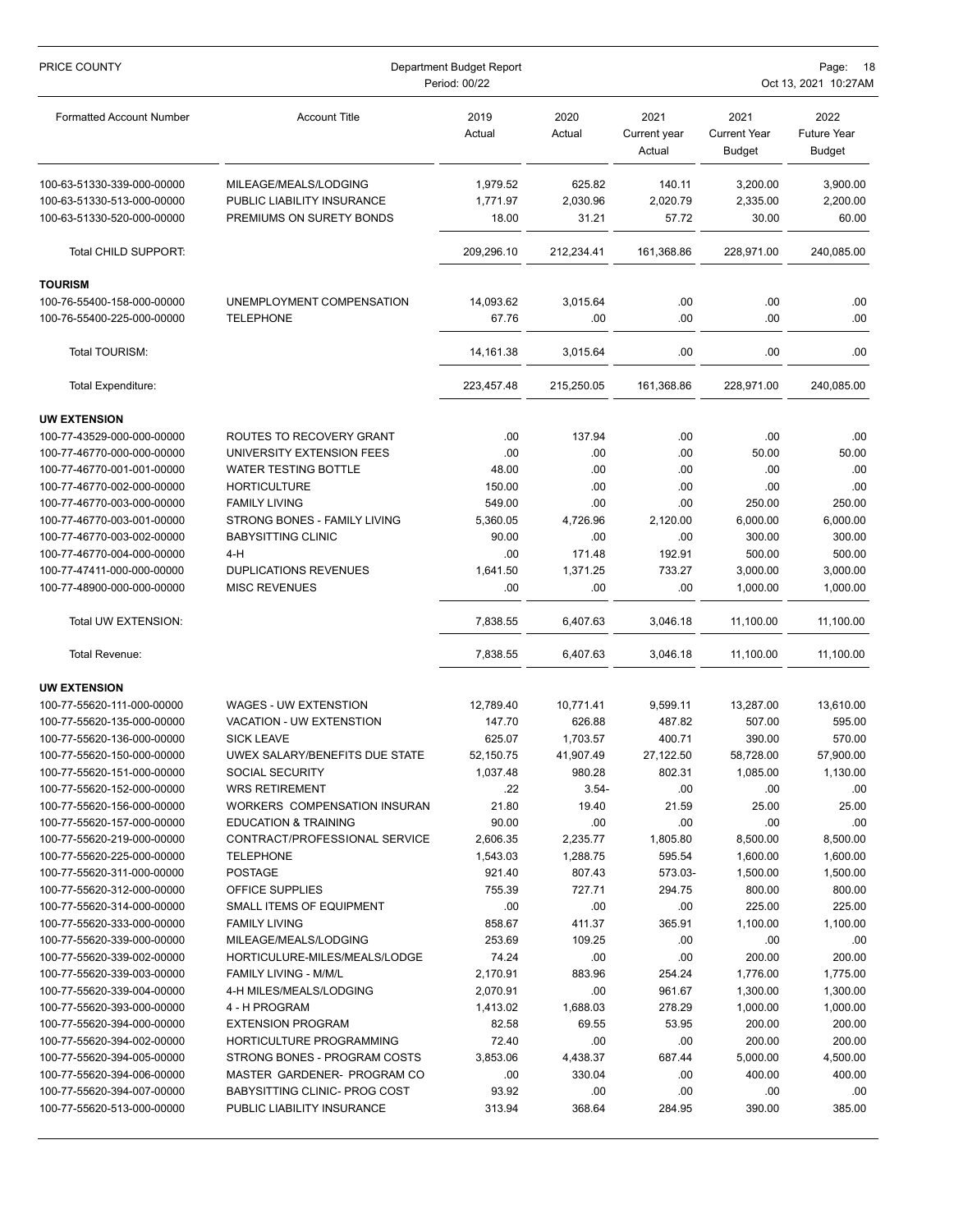| PRICE COUNTY                                             | Department Budget Report<br>Period: 00/22                      |                        |                       |                                |                                              | Page:<br>19<br>Oct 13, 2021 10:27AM         |  |  |
|----------------------------------------------------------|----------------------------------------------------------------|------------------------|-----------------------|--------------------------------|----------------------------------------------|---------------------------------------------|--|--|
| <b>Formatted Account Number</b>                          | <b>Account Title</b>                                           | 2019<br>Actual         | 2020<br>Actual        | 2021<br>Current year<br>Actual | 2021<br><b>Current Year</b><br><b>Budget</b> | 2022<br><b>Future Year</b><br><b>Budget</b> |  |  |
| 100-77-55620-520-000-00000                               | PREMIUMS ON SURETY BONDS                                       | 2.02                   | 3.28                  | 5.57                           | 5.00                                         | 10.00                                       |  |  |
| Total UW EXTENSION:                                      |                                                                | 83,947.95              | 69,367.64             | 43,449.12                      | 98.218.00                                    | 97,525.00                                   |  |  |
| Total Expenditure:                                       |                                                                | 83,947.95              | 69,367.64             | 43.449.12                      | 98,218.00                                    | 97,525.00                                   |  |  |
| <b>FORESTRY - COUNTY</b>                                 |                                                                |                        |                       |                                |                                              |                                             |  |  |
| 100-79-43270-000-100-00000                               | <b>GRANT FUNDED-NICKLE AN ACRE</b>                             | 4,323.45               | 4,313.49              | 4,311.31                       | 4,325.00                                     | 4,310.00                                    |  |  |
| 100-79-43270-000-300-00000                               | <b>GRANT FUNDED-RUFFED GROUSE</b>                              | 5,200.00               | .00                   | .00                            | .00                                          | .00                                         |  |  |
| 100-79-43529-000-000-00000                               | ROUTES TO RECOVERY GRANT                                       | .00                    | 1,395.30              | .00                            | .00                                          | .00                                         |  |  |
| 100-79-43539-000-000-00000                               | STATE AID - ATV TRAILS                                         | 117,972.93             | 12,577.50             | .00                            | 27,410.00                                    | 42,380.00                                   |  |  |
| 100-79-43539-100-000-00000                               | <b>STATE AID - UTV TRAILS</b>                                  | .00                    | 12,807.72             | .00                            | .00                                          | .00                                         |  |  |
| 100-79-43539-200-000-00000                               | STATE AID - TROUTE TRAILS                                      | 800.53                 | 801.39                | .00                            | 800.00                                       | 800.00                                      |  |  |
| 100-79-43540-000-000-00000                               | STATE AID - CO FOREST ROADS                                    | 3,198.32               | 3,601.26              | 3,596.14                       | 3.500.00                                     | 3,500.00                                    |  |  |
| 100-79-43541-000-000-00000                               | STATE - CONSERVATION AIDS                                      | 5,936.00               | 4,875.00              | 3,557.00                       | 5,000.00                                     | 5,000.00                                    |  |  |
| 100-79-43578-000-000-00000                               | SUSTAINABLE FOREST GRANT                                       | 2,332.62               | .00                   | .00                            | .00                                          | .00                                         |  |  |
| 100-79-43578-000-001-00000<br>100-79-43578-000-002-00000 | SUSTAINABLE FOREST GRANT IPAD<br>SUSTAINABLE FOREST GRANT RAHM | 20,189.68<br>45,125.00 | .00<br>.00            | .00<br>.00                     | .00<br>.00                                   | .00<br>.00                                  |  |  |
| 100-79-43578-000-003-00000                               | SUSTAINABLE FOREST GRANT WAYN                                  | 12,096.00              | 14,904.00             | .00                            | .00                                          | .00                                         |  |  |
| 100-79-43578-000-005-00000                               | SUSTAINABLE FOREST GRANT PINE                                  | .00                    | .00                   | 31,648.50                      | .00                                          | .00                                         |  |  |
| 100-79-43580-000-000-00000                               | <b>DAM GRANT</b>                                               | .00                    | 19,924.28             | .00                            | .00                                          | .00                                         |  |  |
| 100-79-43585-000-000-00000                               | NRA GRANT CRANBERRY CRK RIFLE                                  | .00                    | .00                   | 24,612.00                      | .00                                          | .00.                                        |  |  |
| 100-79-46720-100-000-00000                               | PARK FEES - SOLBERG LAKE                                       | 97,472.94              | 129,539.07            | 143,141.45                     | 117,000.00                                   | 117,000.00                                  |  |  |
| 100-79-46720-200-000-00000                               | PARK FEES - SMITH LAKE                                         | 36,912.30              | 55,726.56             | 52,663.08                      | 48,800.00                                    | 48,800.00                                   |  |  |
| 100-79-46720-300-000-00000                               | PARK FEES- TUSCOBIA TRAILHEAD                                  | 153.17                 | 104.78                | 329.35                         | 200.00                                       | 200.00                                      |  |  |
| 100-79-46720-400-000-00000                               | PARK FEES - BIG FALLS COUNTY                                   | 2,637.75               | 3,558.57              | 3,365.88                       | 2,000.00                                     | 2,000.00                                    |  |  |
| 100-79-46720-500-000-00000                               | PARK FEES - TIMM'S HILL                                        | 515.89                 | 1,339.24              | 590.96                         | 750.00                                       | 750.00                                      |  |  |
| 100-79-46721-000-000-00000                               | DONATIONS - PUBLIC PARKS                                       | .00                    | 34.00                 | .00                            | .00                                          | .00                                         |  |  |
| 100-79-46810-000-000-00000                               | COUNTY FOREST STUMPAGE                                         | 1,418,690.90           | 1,174,086.86          | 1,297,069.98                   | 1,200,000.00                                 | 1,100,000.00                                |  |  |
| 100-79-46811-000-000-00000                               | MISC FOREST REV - SCALE, TREES                                 | 3,721.92               | 5.172.26              | 1,184.82                       | 5,000.00                                     | 5,000.00                                    |  |  |
| 100-79-48179-000-000-00000                               | <b>INTEREST STUMPAGE</b>                                       | 4,600.00               | 4,784.15              | 4,850.00                       | 4,000.00                                     | 4,000.00                                    |  |  |
| 100-79-48310-000-000-00000                               | SALES OF COUNTY PROPERTY                                       | .00                    | 1,075.00              | .00                            | .00                                          | .00.                                        |  |  |
| 100-79-48400-000-000-00000<br>100-79-48900-000-000-00000 | <b>INSURANCE RECOVERIES</b><br><b>MISC REVENUE</b>             | .00                    | .00                   | 141.00                         | .00                                          | .00                                         |  |  |
|                                                          |                                                                | .00                    | 675.00                | .00                            | .00                                          | .00                                         |  |  |
| Total FORESTRY - COUNTY:                                 |                                                                | 1,781,879.40           | 1,451,295.43          | 1,571,061.47                   | 1,418,785.00                                 | 1,333,740.00                                |  |  |
| Total Revenue:                                           |                                                                | 1,781,879.40           | 1,451,295.43          | 1,571,061.47                   | 1,418,785.00                                 | 1,333,740.00                                |  |  |
| <b>FORESTRY - COUNTY</b>                                 |                                                                |                        |                       |                                |                                              |                                             |  |  |
| 100-79-55300-242-000-00000                               | <b>REPAIR &amp; MAINT - EQUIPMENT</b>                          | 51.89                  | .00                   | .00                            | .00                                          | .00                                         |  |  |
| 100-79-55350-244-000-00000                               | ATV TRAILS - REPAIR & MAINT                                    | 23,942.85              | 24,547.50             | 24,436.01                      | 27,410.00                                    | 42,380.00                                   |  |  |
| 100-79-55350-244-200-00000                               | <b>TROUTE TRAILS - REPAIR &amp; MAINT</b>                      | 1,250.00               | 351.39                | 573.47                         | 750.00                                       | 800.00                                      |  |  |
| 100-79-55350-511-000-00000                               | INSURANCE - PROPERTY                                           | 581.49                 | 837.72                | 1,581.11                       | 1,700.00                                     | 1,700.00                                    |  |  |
| 100-79-56110-111-000-00000                               | <b>WAGES - COUNTY FOREST</b>                                   | 148,229.27             | 153,493.85            | 112,602.96                     | 168,766.00                                   | 169,805.00                                  |  |  |
| 100-79-56110-112-000-00000                               | COUNTY FOREST-SALARIES OVERTI                                  | 171.18                 | 616.41                | 742.11                         | .00                                          | .00                                         |  |  |
| 100-79-56110-113-000-00000                               | SALARIES - RETROACTIVE                                         | .00                    | .00                   | 109.21                         | .00                                          | .00                                         |  |  |
| 100-79-56110-115-000-00000                               | PREMIUM PAY                                                    | 241.41                 | 9.57                  | 19.43                          | .00                                          | .00                                         |  |  |
| 100-79-56110-125-000-00000                               | <b>COMP TIME</b>                                               | 3,392.01               | 3,041.65              | .00                            | .00                                          | .00                                         |  |  |
| 100-79-56110-129-000-00000<br>100-79-56110-135-000-00000 | CASUAL EMPLOYEE<br>VACATION - COUNTY FOREST                    | 9,322.50<br>10,863.41  | 13,139.25<br>8,952.61 | 5,883.75<br>3,774.33           | 11,900.00<br>9,675.00                        | 11,900.00<br>9,150.00                       |  |  |
| 100-79-56110-136-000-00000                               | <b>SICK LEAVE</b>                                              | 4,760.76               | 9,855.46              | 15,167.48                      | 4,405.00                                     | 4,725.00                                    |  |  |
| 100-79-56110-151-000-00000                               | <b>SOCIAL SECURITY</b>                                         | 12,111.87              | 12,443.24             | 8,586.79                       | 13,990.00                                    | 14,965.00                                   |  |  |
| 100-79-56110-152-000-00000                               | <b>WRS RETIREMENT</b>                                          | 11,059.43              | 11,916.61             | 8,083.82                       | 12,345.00                                    | 11,940.00                                   |  |  |
| 100-79-56110-154-000-00000                               | HOSPITAL & HEALTH INSURANCE                                    | 59,009.90              | 61,960.47             | 39,320.14                      | 63,965.00                                    | 54,125.00                                   |  |  |
| 100-79-56110-155-000-00000                               | HEALTH REIMBURSEMENT ACCOUNT                                   | 20,495.09              | 18,650.16             | 9,030.00                       | 9,310.00                                     | 7,420.00                                    |  |  |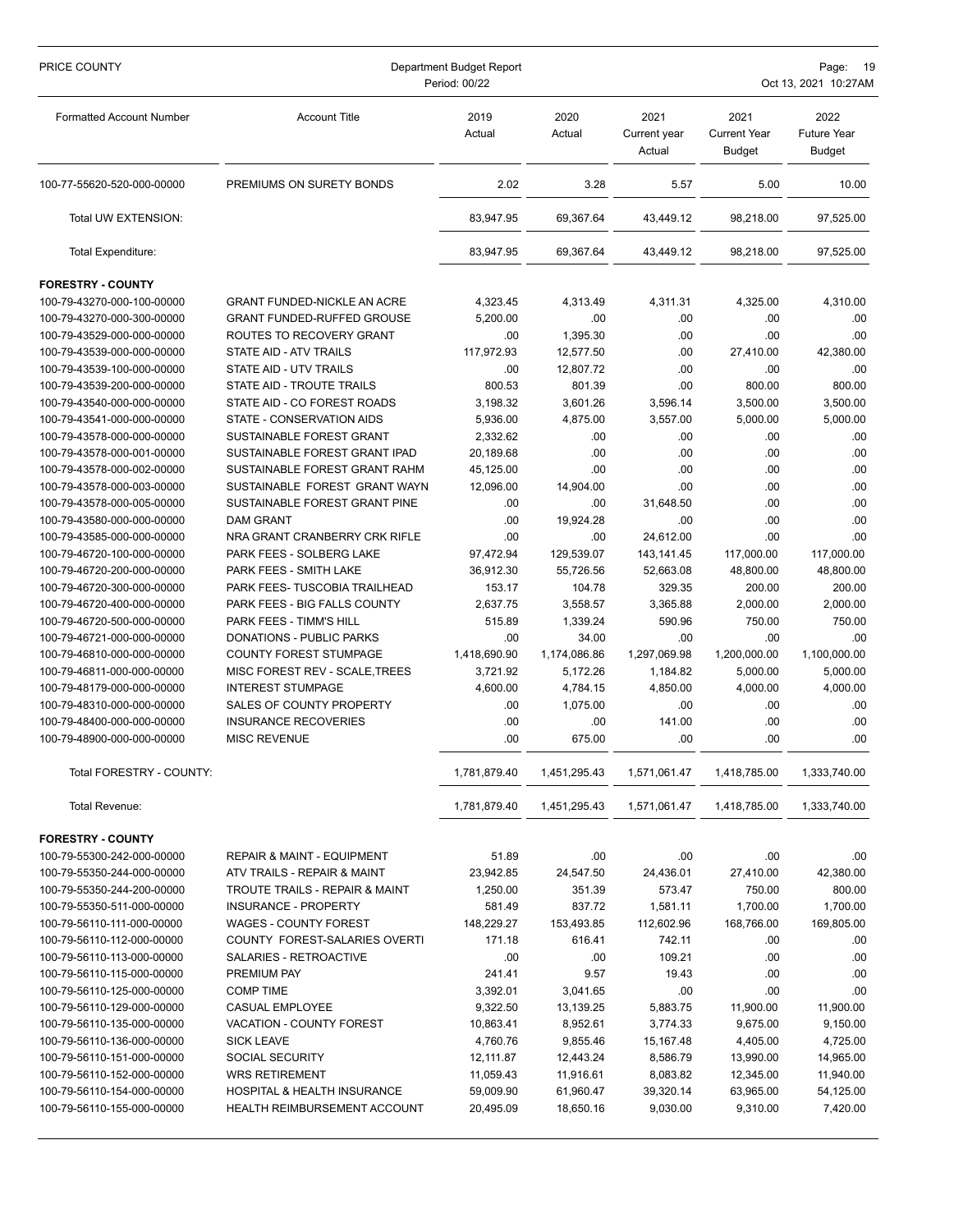| PRICE COUNTY                                             | Department Budget Report<br>Period: 00/22                 |                      |                   |                                |                                       | Page:<br>- 20<br>Oct 13, 2021 10:27AM       |  |  |
|----------------------------------------------------------|-----------------------------------------------------------|----------------------|-------------------|--------------------------------|---------------------------------------|---------------------------------------------|--|--|
| <b>Formatted Account Number</b>                          | <b>Account Title</b>                                      | 2019<br>Actual       | 2020<br>Actual    | 2021<br>Current year<br>Actual | 2021<br>Current Year<br><b>Budget</b> | 2022<br><b>Future Year</b><br><b>Budget</b> |  |  |
| 100-79-56110-156-000-00000                               | WORKERS COMPENSATION INSURAN                              | 6,211.10             | 7,452.13          | 9,429.36                       | 7,700.00                              | 9,000.00                                    |  |  |
| 100-79-56110-157-000-00000                               | <b>EDUCATION &amp; TRAINING</b>                           | 824.58               | 255.00            | 655.00                         | 650.00                                | 650.00                                      |  |  |
| 100-79-56110-159-000-00000                               | UNIFORM ALLOWANCE                                         | 844.94               | 999.95            | 704.13                         | 800.00                                | 1,200.00                                    |  |  |
| 100-79-56110-193-000-00000                               | RELATED EMPLOYMENT EXPENSES                               | 695.81               | 418.23            | 1,650.68                       | 500.00                                | 500.00                                      |  |  |
| 100-79-56110-214-000-00000                               | SOFTWARE MAINTENANCE                                      | 419.96               | .00               | .00                            | 500.00                                | 500.00                                      |  |  |
| 100-79-56110-219-000-00000                               | CONTRACT/PROFESSIONAL SERVICE                             | 231.31               | 1,100.00          | .00                            | 1,100.00                              | 1,100.00                                    |  |  |
| 100-79-56110-225-000-00000                               | <b>TELEPHONE</b>                                          | 1,949.39             | 2,617.71          | 1,717.28                       | 1,500.00                              | 2,700.00                                    |  |  |
| 100-79-56110-232-000-00000                               | <b>ROADS</b>                                              | 1,000.00             | 5,006.25          | 402.63                         | 1,000.00                              | 1,000.00                                    |  |  |
| 100-79-56110-241-000-00000                               | <b>REPAIR &amp; MAINT - VEHICLES</b>                      | 225.41               | 1,130.95          | 325.48                         | 3,000.00                              | 3,000.00                                    |  |  |
| 100-79-56110-242-000-00000                               | <b>REPAIR &amp; MAINT - EQUIPMENT</b>                     | 30,800.64            | 17,388.75         | 6,238.93                       | 12,000.00                             | 12,000.00                                   |  |  |
| 100-79-56110-247-000-00000                               | <b>REPAIR &amp; MAINT - BUILDING</b>                      | 4,095.20             | 5,838.50          | 2,658.97                       | 3,500.00                              | 3,500.00                                    |  |  |
| 100-79-56110-248-000-00000                               | REPAIR & MAINT - COUNTY PARKS                             | 4.081.68             | 2,723.76          | 6,135.97                       | 5,000.00                              | 5,000.00                                    |  |  |
| 100-79-56110-248-100-00000                               | SOLBERG LAKE COUNTY PARK                                  | 43,004.63            | 56,534.13         | 34,370.94                      | 60,000.00                             | 60,000.00                                   |  |  |
| 100-79-56110-248-200-00000                               | SMITH LAKE COUNTY PARK                                    | 20,137.08            | 13,774.27         | 13,613.15                      | 27,000.00                             | 27,000.00                                   |  |  |
| 100-79-56110-248-300-00000                               | TUSCOBIA TRAILHEAD COUNTY PAR                             | 6,104.74             | 6,231.24          | 4,725.60                       | 6,000.00                              | 6,000.00                                    |  |  |
| 100-79-56110-248-400-00000                               | <b>BIG FALLS COUNTY PARK</b>                              | 5,094.30             | 6,742.58          | 3,963.26                       | 5,000.00                              | 5,000.00                                    |  |  |
| 100-79-56110-248-500-00000                               | TIMMS HILL COUNTY PARK                                    | 10,564.03            | 8,739.81          | 5,454.73                       | 6,000.00                              | 6,000.00                                    |  |  |
| 100-79-56110-248-600-00000                               | WI CONCRETE COUNTY PARK                                   | 7,295.53             | 6,598.33          | 4,225.05                       | 7,500.00                              | 7,500.00                                    |  |  |
| 100-79-56110-311-000-00000                               | <b>POSTAGE</b>                                            | 777.23               | 889.55            | 499.41                         | 1,000.00                              | 1,000.00                                    |  |  |
| 100-79-56110-312-000-00000                               | OFFICE SUPPLIES                                           | 501.81               | 820.45            | 1,138.24                       | 1,000.00                              | 1,000.00                                    |  |  |
| 100-79-56110-329-000-00000                               | DUES & SUBSCRIPTIONS                                      | 6,405.12             | 6,265.12          | 7,289.10                       | 6,890.00                              | 7,200.00                                    |  |  |
| 100-79-56110-339-000-00000                               | MILEAGE/MEALS/LODGING                                     | 694.85               | 8.31              | 192.00                         | 1,000.00                              | 1,000.00                                    |  |  |
| 100-79-56110-351-000-00000                               | GAS, OIL, ANTIFREEZE                                      | 7,463.60             | 6,385.71          | 7,705.55                       | 7,500.00                              | 7,500.00                                    |  |  |
| 100-79-56110-392-000-00000                               | <b>TIMBER SALES</b>                                       | 9,021.41             | 9,293.73          | 2,812.20                       | 10,000.00                             | 10,000.00                                   |  |  |
| 100-79-56110-393-000-00000                               | <b>REFORESTATION</b>                                      | 11,590.28            | 12,838.12         | .00                            | .00                                   | .00.                                        |  |  |
| 100-79-56110-511-000-00000                               | INSURANCE - PROPERTY                                      | 1,593.94             | 1,996.34          | 2,969.37                       | 2,000.00                              | 3,000.00                                    |  |  |
| 100-79-56110-512-000-00000                               | <b>INSURANCE - VEHICLES</b><br>PUBLIC LIABILITY INSURANCE | 1,863.29<br>4,980.52 | 2,508.37          | 2,280.51                       | 2,550.00                              | 2,500.00                                    |  |  |
| 100-79-56110-513-000-00000                               | PREMIUMS ON SURETY BONDS                                  | 34.75                | 5,838.57<br>55.80 | 5,326.34<br>103.68             | 6,130.00                              | 6,130.00<br>105.00                          |  |  |
| 100-79-56110-520-000-00000<br>100-79-56110-700-100-00000 | <b>GRANT EXPENSE-NICKLE AN ACRE</b>                       | 81.00                | 633.68            | 1,762.32                       | 60.00<br>4,325.00                     | 4,325.00                                    |  |  |
| 100-79-56110-700-200-00000                               | <b>GRANT EXPENSE-RIFLE RANGE</b>                          | .00                  | 98.18             | 36.63                          | .00                                   | .00                                         |  |  |
| 100-79-56110-700-300-00000                               | <b>GRANT EXPENSE-RUFFED GROUSE</b>                        | 6,070.29             | 3,970.66          | 6,134.13                       | .00                                   | .00.                                        |  |  |
| 100-79-56110-700-400-00000                               | <b>GRANT EXPENSE-TURKEY</b>                               | 1,657.74             | .00               | 1,485.56                       | .00                                   | .00                                         |  |  |
| 100-79-56110-701-001-00000                               | SUSTAINABLE FOREST GRANT IPAD                             | 22,522.30            | .00               | .00                            | .00                                   | .00                                         |  |  |
| 100-79-56110-701-002-00000                               | SUSTAINABLE FOREST GRANT RAHM                             | 24,842.26            | 19,375.00         | .00                            | .00                                   | .00                                         |  |  |
| 100-79-56110-701-003-00000                               | SUSTAINABLE FOREST GRANT WAYN                             | 12,096.40            | 15,019.34         | .00                            | .00                                   | .00                                         |  |  |
| 100-79-56110-701-004-00000                               | HABITAT REST GRANT WILDLIFE                               | .00                  | 4,824.63          | 6,937.66                       | .00                                   | .00                                         |  |  |
| 100-79-56110-701-005-00000                               | SUSTAINABLE FOREST GRANT PINE                             | .00                  | 29,997.00         | 8,300.00                       | .00                                   | .00                                         |  |  |
| 100-79-56110-702-000-00000                               | ATV GRANT 3703                                            | 114,974.19           | .00               | .00                            | .00                                   | .00                                         |  |  |
| 100-79-56110-720-000-00000                               | NRA GRANT CRANBERRY CR 21WI00                             | .00                  | .00               | 1,420.00                       | .00                                   | .00                                         |  |  |
| 100-79-56110-720-001-00000                               | DNR GRANT - CRANBERRY CR RIFLE                            | .00                  | .00               | 250.00                         | .00                                   | .00                                         |  |  |
| 100-79-56110-730-000-00000                               | CAMP 5 DAM GRANT                                          | .00                  | 18,929.62         | .00                            | .00                                   | .00                                         |  |  |
| 100-79-56110-811-000-00000                               | CAPITAL OUTLAY - AUTO                                     | 15,000.00            | 12,700.00         | .00                            | 12,700.00                             | 6,230.00                                    |  |  |
| 100-79-56110-818-000-00000                               | CAPITAL OUTLAY - EQUIPMENT                                | .00                  | .00               | .00                            | 21,000.00                             | .00                                         |  |  |
| 100-79-56110-820-000-00000                               | CAPITAL IMPROVE - COUNTY PARKS                            | .00                  | 130.00            | 8,237.00                       | .00                                   | .00                                         |  |  |
| 100-79-56111-372-000-00000                               | <b>COUNTY FOREST ROADS EXPENSES</b>                       | 3,561.50             | 6,709.43          | 2,671.93                       | 3,500.00                              | 3,500.00                                    |  |  |
| 100-79-56115-239-000-00000                               | <b>CONSERVATION AIDS</b>                                  | 3,697.69             | 4,675.09          | 2,875.89                       | 5,000.00                              | 5,000.00                                    |  |  |
| Total FORESTRY - COUNTY:                                 |                                                           | 698,493.56           | 627,330.18        | 396,609.29                     | 557,621.00                            | 539,050.00                                  |  |  |
| <b>Total Expenditure:</b>                                |                                                           | 698,493.56           | 627,330.18        | 396,609.29                     | 557,621.00                            | 539,050.00                                  |  |  |
| <b>DAMS</b>                                              |                                                           |                      |                   |                                |                                       |                                             |  |  |
| 100-83-43508-000-001-00000                               | DAMS GRANT - MUSSER                                       | 15,837.77            | .00               | .00                            | .00                                   | .00                                         |  |  |
| 100-83-43508-000-004-00000                               | DAMS GRANT - SOLBERG                                      | $.36-$               | 25,818.56         | .00                            | .00                                   | .00                                         |  |  |
| 100-83-49270-000-000-00000                               | TRANS FROM CAP IMP FUND                                   | 41,108.49            | .00               | .00                            | .00                                   | .00                                         |  |  |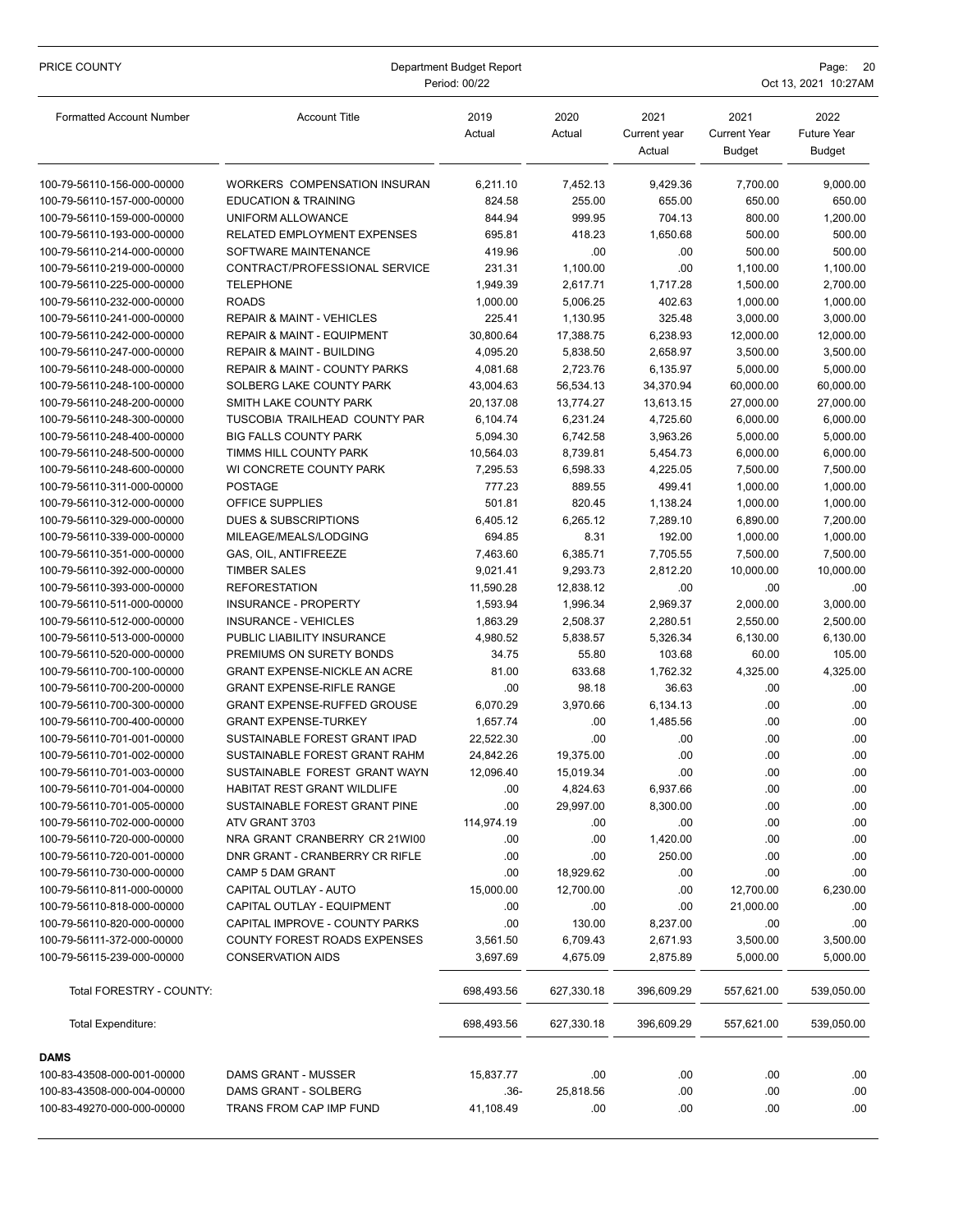| PRICE COUNTY                                             | Department Budget Report<br>Period: 00/22           |                     |                    |                                | Page: 21<br>Oct 13, 2021 10:27AM             |                                             |  |  |
|----------------------------------------------------------|-----------------------------------------------------|---------------------|--------------------|--------------------------------|----------------------------------------------|---------------------------------------------|--|--|
| <b>Formatted Account Number</b>                          | <b>Account Title</b>                                | 2019<br>Actual      | 2020<br>Actual     | 2021<br>Current year<br>Actual | 2021<br><b>Current Year</b><br><b>Budget</b> | 2022<br><b>Future Year</b><br><b>Budget</b> |  |  |
| Total DAMS:                                              |                                                     | 56,945.90           | 25,818.56          | .00                            | .00                                          | .00.                                        |  |  |
| Total Revenue:                                           |                                                     | 56,945.90           | 25,818.56          | .00                            | .00                                          | .00.                                        |  |  |
| <b>DAMS</b>                                              |                                                     |                     |                    |                                |                                              |                                             |  |  |
| 100-83-56210-111-000-00000                               | <b>WAGES - DAMS</b>                                 | 37,187.82           | 39,694.06          | 33,992.46                      | 46,686.00                                    | 33,590.00                                   |  |  |
| 100-83-56210-111-001-00000                               | WAGES - DAMS (HIGHWAY)                              | .00                 | 18,422.02          | 7,678.51                       | .00                                          | 3,750.00                                    |  |  |
| 100-83-56210-135-000-00000                               | <b>VACATION - DAMS</b>                              | .00                 | .00                | .00                            | .00                                          | 1,865.00                                    |  |  |
| 100-83-56210-136-000-00000                               | <b>SICK LEAVE</b>                                   | .00                 | .00                | .00                            | .00                                          | 935.00                                      |  |  |
| 100-83-56210-151-000-00000                               | <b>SOCIAL SECURITY</b>                              | .00                 | .00                | .00                            | .00                                          | 2,785.00                                    |  |  |
| 100-83-56210-152-000-00000                               | <b>WRS RETIREMENT</b>                               | .00                 | .00                | .00                            | .00                                          | 2,365.00                                    |  |  |
| 100-83-56210-156-000-00000                               | WORKERS COMPENSATION INSURAN                        | 1,951.63            | 1,956.16           | 1,225.86                       | 2,200.00                                     | 2,200.00                                    |  |  |
| 100-83-56210-157-000-00000                               | <b>EDUCATION &amp; TRAINING</b>                     | 58.33               | 360.08             | .00                            | 1,000.00                                     | 1,000.00                                    |  |  |
| 100-83-56210-158-000-00000                               | <b>FRINGE BENEFITS</b>                              | 28,320.36           | 19,173.88          | 4,877.43                       | 28,539.00                                    | .00.                                        |  |  |
| 100-83-56210-158-001-00000                               | <b>FRINGE BENEFITS (HIGHWAY)</b>                    | .00                 | 12,757.11          | 5,398.78                       | .00                                          | 2,600.00                                    |  |  |
| 100-83-56210-159-000-00000                               | UNIFORM ALLOWANCE                                   | .00                 | .00                | 122.36                         | .00                                          | .00                                         |  |  |
| 100-83-56210-193-000-00000                               | <b>RELATED EMPLOYMENT EXPENSES</b>                  | .00                 | 1,200.36           | .00                            | .00                                          | .00                                         |  |  |
| 100-83-56210-219-000-00000                               | CONTRACT/PROFESSIONAL SERVICE                       | 261.60              | 390.91<br>2.010.18 | 462.34                         | 1,000.00                                     | 1,000.00                                    |  |  |
| 100-83-56210-222-000-00000<br>100-83-56210-224-000-00000 | <b>ELECTRIC SERVICE</b><br>GAS, OIL, ANTIFREEZE     | 1,716.37<br>.00     | .00                | 1,551.79<br>3,066.99           | 1,500.00<br>.00                              | 2,000.00<br>2,600.00                        |  |  |
| 100-83-56210-225-000-00000                               | <b>TELEPHONE</b>                                    | 643.45              | 679.01             | 469.36                         | 700.00                                       | 700.00                                      |  |  |
| 100-83-56210-235-000-00000                               | SNOW REMOVAL/EQUIP/LABOR/MATL                       | 1,155.00            | 760.00             | 525.00                         | 1,100.00                                     | 500.00                                      |  |  |
| 100-83-56210-236-000-00000                               | <b>SMALL TOOLS</b>                                  | 1,958.13            | 1,819.82           | 396.87                         | .00                                          | 2,000.00                                    |  |  |
| 100-83-56210-237-000-00000                               | <b>EQUIPMENT CHARGES FROM HIGHW</b>                 | 15,680.75           | 23,683.99          | 4,743.43                       | .00                                          | 1,650.00                                    |  |  |
| 100-83-56210-242-000-00000                               | REPAIR & MAINT - EQUIPMENT                          | .00                 | .00                | 30.22                          | .00                                          | .00                                         |  |  |
| 100-83-56210-245-000-00000                               | <b>REPAIR &amp; MAINT - GROUNDS</b>                 | 4,467.95            | 3,522.55           | 191.60                         | 3,000.00                                     | 3,000.00                                    |  |  |
| 100-83-56210-311-000-00000                               | <b>POSTAGE</b>                                      | 2.50                | 17.65              | 2.04                           | 20.00                                        | 20.00                                       |  |  |
| 100-83-56210-312-000-00000                               | OFFICE SUPPLIES                                     | 38.65               | 92.08              | .00                            | 50.00                                        | 50.00                                       |  |  |
| 100-83-56210-314-000-00000                               | SMALL ITEMS OF EQUIPMENT                            | .00                 | .00                | .00                            | 50.00                                        | 50.00                                       |  |  |
| 100-83-56210-321-000-00000                               | PUBLICATIONS - LEGAL NOTICES                        | 170.00              | 172.72             | 68.52                          | 260.00                                       | 260.00                                      |  |  |
| 100-83-56210-339-000-00000                               | MILEAGE/MEALS/LODGING                               | 3.88                | .00                | .00                            | 500.00                                       | 500.00                                      |  |  |
| 100-83-56210-513-000-00000                               | PUBLIC LIABILITY INSURANCE                          | 693.97              | 795.40             | 481.48                         | 835.00                                       | 835.00                                      |  |  |
| 100-83-56210-520-000-00000                               | PREMIUMS ON SURETY BONDS                            | 4.42                | 9.05               | 13.76                          | 10.00                                        | 15.00                                       |  |  |
| 100-83-56210-597-000-00000                               | <b>DAMS INSPECTION</b>                              | .00                 | 2,600.00           | 00                             | 2,000.00                                     | 2,000.00                                    |  |  |
| 100-83-56210-834-001-00000                               | CAP OUTLAY - MUSSER DAM                             | 31,812.70           | .00                | .00                            | .00                                          | .00                                         |  |  |
| 100-83-56210-834-004-00000<br>100-83-56210-834-005-00000 | CAP OUTLAY - SOLBERG DAM<br>CAP OUTLAY - WEIMER DAM | 50,842.20<br>140.47 | .00<br>18,940.91   | .00<br>390.09                  | 5,000.00<br>.00                              | .00<br>.00.                                 |  |  |
|                                                          |                                                     |                     |                    |                                |                                              |                                             |  |  |
| Total DAMS:                                              |                                                     | 177,110.18          | 149,057.94         | 65,688.89                      | 94,450.00                                    | 68,270.00                                   |  |  |
| Total Expenditure:                                       |                                                     | 177,110.18          | 149,057.94         | 65,688.89                      | 94,450.00                                    | 68,270.00                                   |  |  |
| <b>LAND CONSERVATION</b>                                 |                                                     |                     |                    |                                |                                              |                                             |  |  |
| 100-91-43573-000-000-00000                               | ST AID-SNOWMOBILE TRAILS                            | 259,860.93          | 382,372.59         | 220, 158.34                    | 250,000.00                                   | 250,000.00                                  |  |  |
| 100-91-43573-000-100-00000                               | ST AID - SPECIAL PROJ/BRIDGE                        | .00                 | .00                | 30,000.00                      | .00                                          | .00                                         |  |  |
| 100-91-43585-000-000-00000                               | STATE AID - WILDLIFE ABATEMT                        | .00                 | 66,162.55          | .00                            | 31,000.00                                    | 31,000.00                                   |  |  |
| 100-91-43587-000-000-00000                               | STATE AID - LAND CONSERV PROJE                      | 128,695.42          | 137,898.51         | .00                            | 120,000.00                                   | 125,000.00                                  |  |  |
| 100-91-48900-000-000-00000                               | <b>MISC REVENUES</b>                                | 40.00               | .00                | .00                            | 500.00                                       | 500.00                                      |  |  |
| Total LAND CONSERVATION:                                 |                                                     | 388,596.35          | 586,433.65         | 250,158.34                     | 401,500.00                                   | 406,500.00                                  |  |  |
| Total Revenue:                                           |                                                     | 388,596.35          | 586,433.65         | 250,158.34                     | 401,500.00                                   | 406,500.00                                  |  |  |
| <b>LAND CONSERVATION</b><br>100-91-55300-321-000-00000   | PUBLICATIONS - LEGAL NOTICES                        | .00                 | 145.94             | .00                            | .00                                          | .00.                                        |  |  |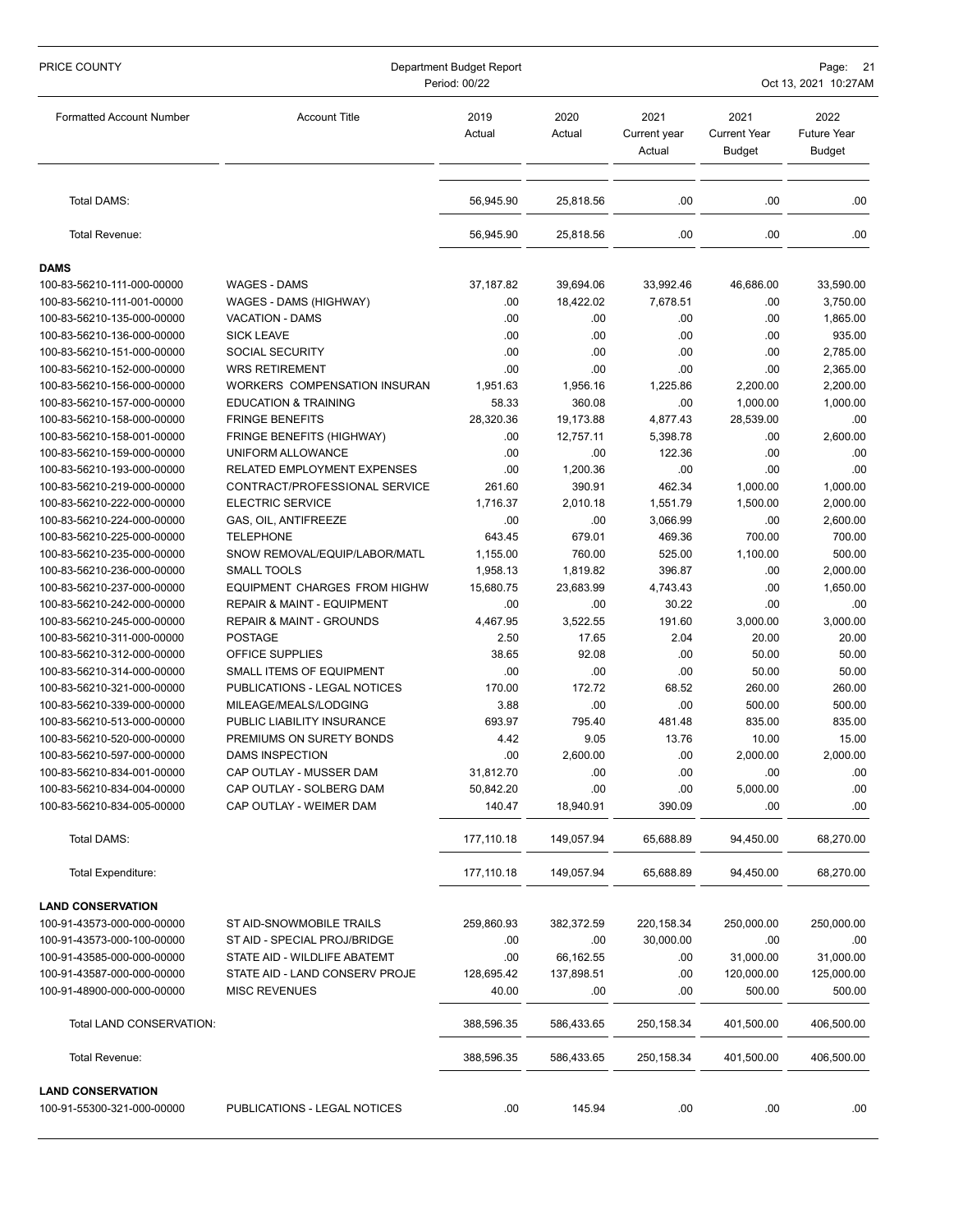| PRICE COUNTY                    | Department Budget Report<br>Period: 00/22 |                |                |                                | Page:<br>Oct 13, 2021 10:27AM                |                                             |  |  |
|---------------------------------|-------------------------------------------|----------------|----------------|--------------------------------|----------------------------------------------|---------------------------------------------|--|--|
| <b>Formatted Account Number</b> | <b>Account Title</b>                      | 2019<br>Actual | 2020<br>Actual | 2021<br>Current year<br>Actual | 2021<br><b>Current Year</b><br><b>Budget</b> | 2022<br><b>Future Year</b><br><b>Budget</b> |  |  |
| 100-91-55300-724-000-00000      | PAYMENTS TO ORGANIZATIONS                 | 259,963.45     | 319,291.00     | 83,045.00                      | 250,000.00                                   | 250,000.00                                  |  |  |
| 100-91-55300-834-000-00000      | CAP OUTLAY - SPECIAL PROJ/BRID            | .00            | 60,027.38      | 29,293.28                      | .00                                          | .00                                         |  |  |
| 100-91-56220-389-000-00000      | <b>WILDLIFE ABATEMENT-ADMIN</b>           | 31,086.03      | 35,076.52      | 20,019.25                      | 31,000.00                                    | 31,000.00                                   |  |  |
| 100-91-56230-111-000-00000      | WAGES - LAND CONSERVATION                 | 87,552.70      | 88,438.77      | 69,019.03                      | 91,855.00                                    | 96,625.00                                   |  |  |
| 100-91-56230-112-000-00000      | SALARIES - OVERTIME                       | .00            | .00            | 10.66                          | .00                                          | .00                                         |  |  |
| 100-91-56230-125-000-00000      | <b>COMP TIME</b>                          | 829.19         | 68.73          | .00                            | 200.00                                       | 200.00                                      |  |  |
| 100-91-56230-135-000-00000      | VACATION - LAND CONSERVATION              | 3,002.08       | 5,664.68       | 3,658.94                       | 4,953.00                                     | 4,260.00                                    |  |  |
| 100-91-56230-136-000-00000      | <b>SICK LEAVE</b>                         | 2,475.25       | 2,953.17       | 1,845.89                       | 1,961.00                                     | 1,800.00                                    |  |  |
| 100-91-56230-151-000-00000      | <b>SOCIAL SECURITY</b>                    | 6,511.93       | 6,651.54       | 4,998.64                       | 7,556.00                                     | 7,855.00                                    |  |  |
| 100-91-56230-152-000-00000      | <b>WRS RETIREMENT</b>                     | 6,156.97       | 6,556.00       | 5,031.07                       | 6,670.00                                     | 6,675.00                                    |  |  |
| 100-91-56230-154-000-00000      | HOSPITAL & HEALTH INSURANCE               | 26,705.98      | 25,798.13      | 19,449.30                      | 24,030.00                                    | 26,120.00                                   |  |  |
| 100-91-56230-155-000-00000      | HEALTH REIMBURSEMENT ACCOUNT              | 5.264.87       | 6,649.79       | 3,150.00                       | 3,430.00                                     | 5,085.00                                    |  |  |
| 100-91-56230-156-000-00000      | WORKERS COMPENSATION INSURAN              | 3,035.19       | 1,521.54       | 1,678.12                       | 2,000.00                                     | 2,000.00                                    |  |  |
| 100-91-56230-157-000-00000      | <b>EDUCATION &amp; TRAINING</b>           | 485.00         | 590.00         | .00                            | 500.00                                       | 500.00                                      |  |  |
| 100-91-56230-193-000-00000      | RELATED EMPLOYMENT EXPENSES               | 1.50           | .00            | .00                            | .00                                          | .00                                         |  |  |
| 100-91-56230-219-000-00000      | CONTRACT/PROFESSIONAL SERVICE             | 3,557.52       | 256.30         | 253.35                         | 350.00                                       | 350.00                                      |  |  |
| 100-91-56230-225-000-00000      | <b>TELEPHONE</b>                          | 424.19         | 412.09         | 189.22                         | 500.00                                       | 500.00                                      |  |  |
| 100-91-56230-241-000-00000      | <b>REPAIR &amp; MAINT - VEHICLES</b>      | .00            | .00            | .00                            | 600.00                                       | 600.00                                      |  |  |
| 100-91-56230-307-000-00000      | <b>CONSTRUCTION MATERIALS</b>             | .00            | .00            | .00                            | 1,000.00                                     | 1,000.00                                    |  |  |
| 100-91-56230-311-000-00000      | <b>POSTAGE</b>                            | 227.34         | 242.56         | 27.86                          | 190.00                                       | 250.00                                      |  |  |
| 100-91-56230-312-000-00000      | OFFICE SUPPLIES                           | 290.64         | 224.04         | 296.37                         | 500.00                                       | 500.00                                      |  |  |
| 100-91-56230-329-000-00000      | <b>DUES &amp; SUBSCRIPTIONS</b>           | 1,658.00       | 1,722.00       | 1,718.00                       | 1,700.00                                     | 1,700.00                                    |  |  |
| 100-91-56230-339-000-00000      | MILEAGE/MEALS/LODGING                     | 843.15         | 236.46         | 13.71                          | 750.00                                       | 750.00                                      |  |  |
| 100-91-56230-351-000-00000      | GAS, OIL, ANTIFREEZE                      | 601.96         | 410.11         | 652.57                         | 600.00                                       | 600.00                                      |  |  |
| 100-91-56230-512-000-00000      | <b>INSURANCE - VEHICLES</b>               | 257.85         | 348.68         | 310.65                         | 345.00                                       | 345.00                                      |  |  |
| 100-91-56230-513-000-00000      | PUBLIC LIABILITY INSURANCE                | 6,648.90       | 7,104.31       | 8,135.29                       | 7,460.00                                     | 8,140.00                                    |  |  |
| 100-91-56230-520-000-00000      | PREMIUMS ON SURETY BONDS                  | 16.17          | 26.12          | 47.16                          | 30.00                                        | 50.00                                       |  |  |
| 100-91-56230-751-000-00000      | DATCP C/S GRANT                           | 41,193.42      | 45,508.51      | 16,849.26                      | 40,000.00                                    | 40,000.00                                   |  |  |
| 100-91-56230-811-000-00000      | CAPITAL OUTLAY - AUTO                     | 5,000.00       | 2,500.00       | .00                            | 2,500.00                                     | 1,580.00                                    |  |  |
| 100-91-56250-705-000-00000      | <b>CLEAN SWEEP</b>                        | 9,693.12       | 9,591.28       | 9,162.03                       | 10,000.00                                    | 10,000.00                                   |  |  |
| Total LAND CONSERVATION:        |                                           | 503,482.40     | 628,015.65     | 278,854.65                     | 490,680.00                                   | 498,485.00                                  |  |  |
| Total Expenditure:              |                                           | 503,482.40     | 628,015.65     | 278,854.65                     | 490,680.00                                   | 498,485.00                                  |  |  |
| OFFICE OF CORP COUNSEL          |                                           |                |                |                                |                                              |                                             |  |  |
| 100-98-43529-000-000-00000      | ROUTES TO RECOVERY GRANT                  | .00            | 1,724.01       | .00                            | .00                                          | .00.                                        |  |  |
| Total OFFICE OF CORP COUNSEL:   |                                           | .00            | 1,724.01       | .00.                           | .00                                          | .00.                                        |  |  |
| Total Revenue:                  |                                           | .00.           | 1,724.01       | .00                            | .00                                          | .00                                         |  |  |
| OFFICE OF CORP COUNSEL          |                                           |                |                |                                |                                              |                                             |  |  |
| 100-98-51480-111-000-00000      | WAGES - LEGAL SERVICES OFFICE             | 63,669.71      | 66,075.42      | 49,651.23                      | 64,730.00                                    | 67,485.00                                   |  |  |
| 100-98-51480-135-000-00000      | VACATION-LEGAL SERVICES OFFICE            | 3,595.17       | 4,998.61       | 4,796.40                       | 5,070.00                                     | 5,360.00                                    |  |  |
| 100-98-51480-136-000-00000      | <b>SICK LEAVE</b>                         | 2,150.52       | 732.77         | 632.95                         | 3,168.00                                     | 3,350.00                                    |  |  |
| 100-98-51480-151-000-00000      | <b>SOCIAL SECURITY</b>                    | 4,805.65       | 5,018.51       | 3,771.49                       | 5,582.00                                     | 5,450.00                                    |  |  |
| 100-98-51480-152-000-00000      | <b>WRS RETIREMENT</b>                     | 4,553.27       | 4,846.93       | 3,717.97                       | 4,925.00                                     | 4,955.00                                    |  |  |
| 100-98-51480-154-000-00000      | <b>HOSPITAL &amp; HEALTH INSURANCE</b>    | 17,583.25      | 15,471.78      | 12,469.03                      | 15,213.00                                    | 16,540.00                                   |  |  |
| 100-98-51480-155-000-00000      | <b>HEALTH REIMBURSEMENT ACCOUNT</b>       | 2,399.96       | 4,799.85       | 2,240.00                       | 2,240.00                                     | 2,240.00                                    |  |  |
| 100-98-51480-156-000-00000      | WORKERS COMPENSATION INSURAN              | 111.76         | 124.35         | 117.94                         | 150.00                                       | 150.00                                      |  |  |
| 100-98-51480-157-000-00000      | <b>EDUCATION &amp; TRAINING</b>           | 1,274.00       | .00.           | 1,099.00                       | 1,250.00                                     | 1,250.00                                    |  |  |
| 100-98-51480-212-000-00000      | <b>LEGAL SERVICES</b>                     | .00            | .00            | .00                            | 1,000.00                                     | 1,000.00                                    |  |  |
| 100-98-51480-219-000-00000      | CONTRACT/PROFESSIONAL SERVICE             | 311.32         | 288.62         | 226.17                         | .00                                          | .00.                                        |  |  |
| 100-98-51480-311-000-00000      | <b>POSTAGE</b>                            | .00            | .00            | .00.                           | 10.00                                        | 10.00                                       |  |  |
| 100-98-51480-312-000-00000      | OFFICE SUPPLIES                           | .00            | 296.60         | .00                            | 250.00                                       | 250.00                                      |  |  |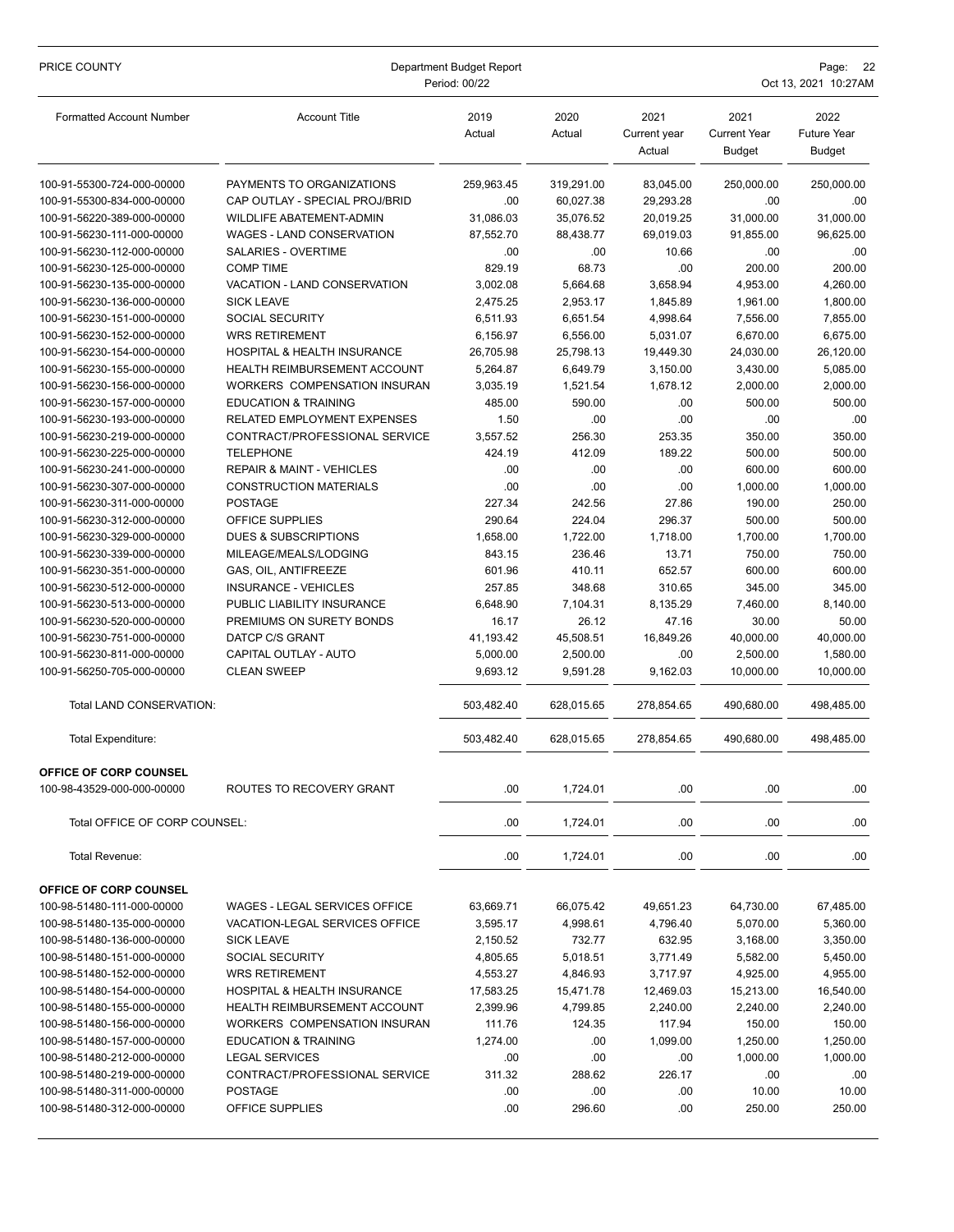| PRICE COUNTY                    | Department Budget Report<br>Period: 00/22 |                |                |                                |                                              | Page: 23<br>Oct 13, 2021 10:27AM            |  |  |
|---------------------------------|-------------------------------------------|----------------|----------------|--------------------------------|----------------------------------------------|---------------------------------------------|--|--|
| <b>Formatted Account Number</b> | <b>Account Title</b>                      | 2019<br>Actual | 2020<br>Actual | 2021<br>Current year<br>Actual | 2021<br><b>Current Year</b><br><b>Budget</b> | 2022<br><b>Future Year</b><br><b>Budget</b> |  |  |
| 100-98-51480-314-000-00000      | SMALL ITEMS OF EQUIPMENT                  | .00            | 1,724.01       | .00                            | .00                                          | .00                                         |  |  |
| 100-98-51480-321-000-00000      | PUBLICATIONS - LEGAL NOTICES              | 72.35          | 72.35          | 67.80                          | .00                                          | .00                                         |  |  |
| 100-98-51480-329-000-00000      | <b>DUES &amp; SUBSCRIPTIONS</b>           | 500.54         | 1,099.00       | 198.00                         | 750.00                                       | 750.00                                      |  |  |
| 100-98-51480-339-000-00000      | MILEAGE/MEALS/LODGING                     | 329.30         | .00            | .00                            | 500.00                                       | 500.00                                      |  |  |
| 100-98-51480-513-000-00000      | PUBLIC LIABILITY INSURANCE                | 891.31         | 1,021.58       | 1,065.50                       | 1,075.00                                     | 1,075.00                                    |  |  |
| 100-98-51480-520-000-00000      | PREMIUMS ON SURETY BONDS                  | 12.96          | 21.00          | 30.44                          | 25.00                                        | 35.00                                       |  |  |
| Total OFFICE OF CORP COUNSEL:   |                                           | 102,261.07     | 106,591.38     | 80,083.92                      | 105,938.00                                   | 110,400.00                                  |  |  |
| Total Expenditure:              |                                           | 102,261.07     | 106,591.38     | 80,083.92                      | 105,938.00                                   | 110,400.00                                  |  |  |
| <b>ADMINISTRATION OFFICE</b>    |                                           |                |                |                                |                                              |                                             |  |  |
| 100-99-43529-000-000-00000      | ROUTES TO RECOVERY GRANT                  | .00            | 30,388.00      | .00                            | .00                                          | .00                                         |  |  |
| 100-99-48900-000-000-00000      | <b>MISC REVENUES</b>                      | 159.00         | 1,338.90       | 168.00                         | .00                                          | .00                                         |  |  |
| Total ADMINISTRATION OFFICE:    |                                           | 159.00         | 31.726.90      | 168.00                         | .00                                          | .00                                         |  |  |
| Total Revenue:                  |                                           | 159.00         | 31,726.90      | 168.00                         | .00                                          | .00                                         |  |  |
| <b>ADMINISTRATION OFFICE</b>    |                                           |                |                |                                |                                              |                                             |  |  |
| 100-99-51480-111-000-00000      | <b>WAGES - ADMINISTRATIVE OFFICE</b>      | 273,036.58     | 290,012.67     | 218,180.34                     | 290,990.00                                   | 305,441.00                                  |  |  |
| 100-99-51480-112-000-00000      | <b>OVERTIME - ADMIN OFFICE</b>            | 65.21          | 1,010.36       | 976.08                         | .00                                          | .00                                         |  |  |
| 100-99-51480-115-000-00000      | PREMIUM PAY                               | .00            | 173.43         | $1.47 -$                       | .00                                          | .00                                         |  |  |
| 100-99-51480-125-000-00000      | <b>COMP TIME</b>                          | 60.13          | 322.40         | .00                            | .00                                          | .00                                         |  |  |
| 100-99-51480-135-000-00000      | VACATION-ADMINISTRATIVE OFFICE            | 14,286.76      | 12,005.95      | 10,751.06                      | 10,812.00                                    | 18,275.00                                   |  |  |
| 100-99-51480-136-000-00000      | <b>SICK LEAVE</b>                         | 4,000.37       | 832.24         | 10,674.10                      | 1,486.00                                     | 3,535.00                                    |  |  |
| 100-99-51480-151-000-00000      | <b>SOCIAL SECURITY</b>                    | 20,716.66      | 21,911.65      | 16,730.84                      | 23,200.00                                    | 25,055.00                                   |  |  |
| 100-99-51480-152-000-00000      | <b>WRS RETIREMENT</b>                     | 19,118.86      | 20,553.77      | 16,239.23                      | 20,475.00                                    | 21,290.00                                   |  |  |
| 100-99-51480-154-000-00000      | HOSPITAL & HEALTH INSURANCE               | 96,926.02      | 77,359.68      | 62,345.08                      | 76,067.00                                    | 82,690.00                                   |  |  |
| 100-99-51480-155-000-00000      | <b>HEALTH REIMBURSEMENT ACCOUNT</b>       | 25,337.50      | 24,000.00      | 11,200.00                      | 11,200.00                                    | 11,200.00                                   |  |  |
| 100-99-51480-156-000-00000      | WORKERS COMPENSATION INSURAN              | 453.96         | 337.08         | 500.83                         | 450.00                                       | 700.00                                      |  |  |
| 100-99-51480-157-000-00000      | <b>EDUCATION &amp; TRAINING</b>           | 1,215.00       | 50.00          | 450.00                         | 2,000.00                                     | 2,000.00                                    |  |  |
| 100-99-51480-193-000-00000      | RELATED EMPLOYMENT EXPENSES               | 1,291.58       | 416.00         | .00                            | .00                                          | .00                                         |  |  |
| 100-99-51480-193-001-00000      | <b>EMPLOYEE RELATIONS</b>                 | .00            | .00            | 19.15                          | .00                                          | .00                                         |  |  |
| 100-99-51480-212-000-00000      | <b>LEGAL SERVICES</b>                     | 57,403.35      | 46,513.04      | 26,753.77                      | 20,000.00                                    | 32,000.00                                   |  |  |
| 100-99-51480-214-000-00000      | SOFTWARE MAINTENANCE                      | .00            | .00            | 394.05                         | .00                                          | .00                                         |  |  |
| 100-99-51480-219-000-00000      | CONTRACT/PROFESSIONAL SERVICE             | 4,816.04       | 4,987.34       | 4,542.32                       | 5,000.00                                     | 5,000.00                                    |  |  |
| 100-99-51480-225-000-00000      | <b>TELEPHONE</b>                          | 1,774.88       | 1,891.73       | 1,643.61                       | 1,500.00                                     | 1,500.00                                    |  |  |
| 100-99-51480-311-000-00000      | <b>POSTAGE</b>                            | 757.26         | 720.80         | 355.39                         | 750.00                                       | 750.00                                      |  |  |
| 100-99-51480-312-000-00000      | <b>OFFICE SUPPLIES</b>                    | 1,798.55       | 5,405.39       | 375.15                         | 1,800.00                                     | 1,800.00                                    |  |  |
| 100-99-51480-313-000-00000      | PRINTING & DUPLICATIONS                   | 166.92         | .00            | .00                            | 200.00                                       | 200.00                                      |  |  |
| 100-99-51480-314-000-00000      | SMALL ITEMS OF EQUIPMENT                  | 195.10         | 1,108.52       | .00                            | 10,000.00                                    | 10,000.00                                   |  |  |
| 100-99-51480-329-000-00000      | DUES & SUBSCRIPTIONS                      | 125.00         | 185.00         | 20.00                          | 250.00                                       | 250.00                                      |  |  |
| 100-99-51480-339-000-00000      | MILEAGE/MEALS/LODGING                     | 6,929.92       | 2,428.01       | 2,975.77                       | 5,500.00                                     | 5,500.00                                    |  |  |
| 100-99-51480-513-000-00000      | PUBLIC LIABILITY INSURANCE                | 3,695.47       | 4,149.64       | 4,524.70                       | 4,360.00                                     | 4,750.00                                    |  |  |
| 100-99-51480-520-000-00000      | PREMIUMS ON SURETY BONDS                  | 41.96          | 83.04          | 114.08                         | 55.00                                        | 117.00                                      |  |  |
| 100-99-51480-730-000-00000      | EMPLOYEE ASSISTANCE PROGRAM               | 2,448.00       | 3,045.60       | 2,802.00                       | 3,200.00                                     | 3,200.00                                    |  |  |
| 100-99-51480-800-000-00000      | CAPITAL OPERATIONS - COUNTY               | 193.75         | .00            | .00                            | .00                                          | 105,000.00                                  |  |  |
| 100-99-51480-834-000-00000      | CAP OUTLAY - SPECIAL PROJECT              | 22,680.15      | 42,409.37      | 41,090.25                      | 70,000.00                                    | 25,000.00                                   |  |  |
| Total ADMINISTRATION OFFICE:    |                                           | 559,534.98     | 561,912.71     | 433,656.33                     | 559,295.00                                   | 665,253.00                                  |  |  |
| Total Expenditure:              |                                           | 559,534.98     | 561,912.71     | 433,656.33                     | 559,295.00                                   | 665,253.00                                  |  |  |
| <b>CAPITAL IMPROVEMENT</b>      |                                           |                |                |                                |                                              |                                             |  |  |
| 105-04-49210-000-000-00000      | TRANS FROM GENL FUND (OPER IN)            | 218,226.00     | 362,335.00     | 257,302.57                     | .00                                          | .00.                                        |  |  |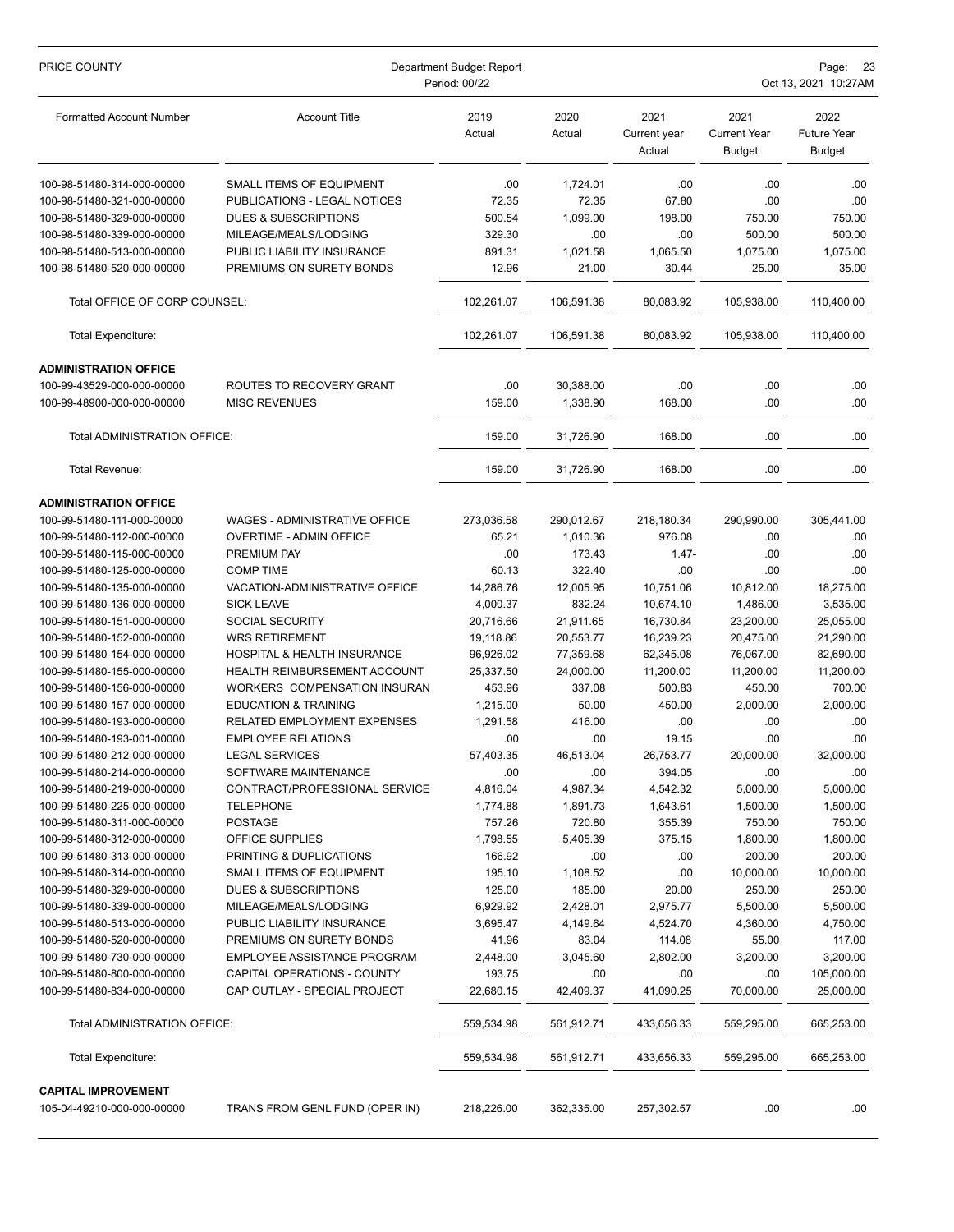| PRICE COUNTY                                             | Department Budget Report<br>Period: 00/22            |                    |                    |                                | Page: 24<br>Oct 13, 2021 10:27AM             |                                             |  |
|----------------------------------------------------------|------------------------------------------------------|--------------------|--------------------|--------------------------------|----------------------------------------------|---------------------------------------------|--|
|                                                          |                                                      |                    |                    |                                |                                              |                                             |  |
| <b>Formatted Account Number</b>                          | <b>Account Title</b>                                 | 2019<br>Actual     | 2020<br>Actual     | 2021<br>Current year<br>Actual | 2021<br><b>Current Year</b><br><b>Budget</b> | 2022<br><b>Future Year</b><br><b>Budget</b> |  |
| Total CAPITAL IMPROVEMENT:                               |                                                      | 218,226.00         | 362,335.00         | 257,302.57                     | .00                                          | .00.                                        |  |
| <b>Total Revenue:</b>                                    |                                                      | 218,226.00         | 362,335.00         | 257,302.57                     | .00                                          | .00                                         |  |
| <b>CAPITAL IMPROVEMENT</b>                               |                                                      |                    |                    |                                |                                              |                                             |  |
| 105-04-59210-789-000-00000                               | TRANSFER TO GENERAL FUND                             | 147,064.04         | 259,127.97         | .00                            | .00                                          | .00.                                        |  |
| 105-04-59270-788-000-00000                               | TRANSFER TO OTHER FUNDS                              | 153,300.00         | .00                | .00                            | .00                                          | .00                                         |  |
| Total CAPITAL IMPROVEMENT:                               |                                                      | 300,364.04         | 259,127.97         | .00                            | .00                                          | .00                                         |  |
| <b>Total Expenditure:</b>                                |                                                      | 300,364.04         | 259,127.97         | .00                            | .00                                          | .00.                                        |  |
| SENIOR SERVICES-ADMINISTRATION                           |                                                      |                    |                    |                                |                                              |                                             |  |
| 110-66-41110-000-000-00000                               | TAX LEVY COUNTY/COA ADMIN                            | 27,308.00          | 35,320.00          | 47,806.00                      | 47,806.00                                    | .00.                                        |  |
| 110-66-43529-000-000-00000                               | ROUTES TO RECOVERY GRANT                             | .00                | 1.02               | .00                            | .00                                          | .00.                                        |  |
| 110-66-43590-000-000-00000                               | III-B/COA                                            | 25,603.00          | 11,778.00          | 25,180.00                      | 25,500.00                                    | 25,500.00                                   |  |
| Total SENIOR SERVICES-ADMINISTRATION:                    |                                                      | 52,911.00          | 47,099.02          | 72,986.00                      | 73,306.00                                    | 25,500.00                                   |  |
| Total Revenue:                                           |                                                      | 52,911.00          | 47,099.02          | 72,986.00                      | 73,306.00                                    | 25,500.00                                   |  |
| <b>SENIOR SERVICES-ADMINISTRATION</b>                    |                                                      |                    |                    |                                |                                              |                                             |  |
| 110-66-54600-111-000-00000                               | WAGES- COMMISSION ON AGING AD                        | 26,460.50          | 33,835.64          | 28,420.45                      | 35,560.00                                    | 38,350.00                                   |  |
| 110-66-54600-112-000-00000                               | <b>OVERTIME</b>                                      | .00                | .58                | .00                            | .00                                          | .00                                         |  |
| 110-66-54600-129-000-00000                               | <b>CASUAL EMPLOYEE</b>                               | 22.58              | 9.24               | .00                            | .00                                          | .00                                         |  |
| 110-66-54600-135-000-00000                               | VACATION- COMM ON AGING ADM                          | 2,074.82           | 2,656.80           | 3,237.95                       | 2,000.00                                     | 2,930.00                                    |  |
| 110-66-54600-136-000-00000                               | <b>SICK LEAVE</b>                                    | 1,725.14           | 2,730.59           | 2,945.19                       | 1,500.00                                     | 825.00                                      |  |
| 110-66-54600-141-000-00000                               | PER DIEM                                             | .00                | 20.00              | .00                            | .00                                          | .00                                         |  |
| 110-66-54600-145-000-00000                               | NON CO BD MEMB PER DIEM/TRAVEL                       | 640.00             | 270.00             | 580.00                         | 800.00                                       | 800.00                                      |  |
| 110-66-54600-151-000-00000                               | <b>SOCIAL SECURITY</b>                               | 2,234.01           | 2,820.10           | 2,461.97                       | 3,220.00                                     | 3,220.00                                    |  |
| 110-66-54600-152-000-00000                               | <b>WRS RETIREMENT</b>                                | 1,983.67           | 2,629.65           | 2,200.16                       | 2,840.00                                     | 2,740.00                                    |  |
| 110-66-54600-154-000-00000                               | HOSPITAL & HEALTH INSURANCE                          | 10,262.19          | 13,694.97          | 12,074.68                      | 13,882.00                                    | 15,240.00                                   |  |
| 110-66-54600-155-000-00000                               | <b>HEALTH REIMBURSEMENT ACCOUNT</b>                  | 3,634.31           | 4,219.95           | 2,100.00                       | 2,044.00                                     | 2,065.00                                    |  |
| 110-66-54600-156-000-00000                               | WORKERS COMPENSATION INSURAN<br>EDUCATION & TRAINING | 5,208.47<br>113.75 | 3,461.31<br>603.68 | 3,752.08<br>129.00             | 3,600.00<br>250.00                           | 3,800.00<br>250.00                          |  |
| 110-66-54600-157-000-00000<br>110-66-54600-158-000-00000 | UNEMPLOYMENT COMPENSATION                            | .00                | 133.44             | .00                            | .00                                          | .00                                         |  |
| 110-66-54600-193-000-00000                               | RELATED EMPLOYMENT EXPENSES                          | 48.60              | 14.77              | 31.48                          | .00                                          | .00                                         |  |
| 110-66-54600-219-000-00000                               | CONTRACT/PROFESSIONAL SERVICE                        | 1,214.13           | 1,604.48           | 1,438.16                       | 1,000.00                                     | 1,000.00                                    |  |
| 110-66-54600-225-000-00000                               | PHONE & DUPLICATIONS                                 | 177.30             | 107.09             | 83.08                          | 300.00                                       | 300.00                                      |  |
| 110-66-54600-311-000-00000                               | <b>POSTAGE</b>                                       | .00                | 91.97              | 64.73                          | 100.00                                       | 100.00                                      |  |
| 110-66-54600-321-000-00000                               | PUBLICATIONS - LEGAL NOTICES                         | 269.17             | 19.81              | 198.37                         | 150.00                                       | 150.00                                      |  |
| 110-66-54600-339-000-00000                               | MILEAGE/MEALS/LODGING                                | 691.99             | 502.23             | 611.59                         | 550.00                                       | 550.00                                      |  |
| 110-66-54600-349-000-00000                               | OTHER OPERATING SUPPLIES                             | 59.66              | 442.31             | 547.25                         | 100.00                                       | 600.00                                      |  |
| 110-66-54600-513-000-00000                               | PUBLIC LIABILITY INSURANCE                           | 4,503.89           | 5,120.41           | 5,188.90                       | 5,380.00                                     | 5,380.00                                    |  |
| 110-66-54600-520-000-00000                               | PREMIUMS ON SURETY BONDS                             | 17.10              | 29.34              | 49.43                          | 30.00                                        | 50.00                                       |  |
| Total SENIOR SERVICES-ADMINISTRATION:                    |                                                      | 61,341.28          | 75,018.36          | 66,114.47                      | 73,306.00                                    | 78,350.00                                   |  |
| Total Expenditure:                                       |                                                      | 61,341.28          | 75,018.36          | 66,114.47                      | 73,306.00                                    | 78,350.00                                   |  |
| <b>SS-NUTRITION-CONGREGATE</b>                           |                                                      |                    |                    |                                |                                              |                                             |  |
| 110-67-41110-000-000-00000                               | TAX LEVY COUNTY/HD NUTRITION                         | 58,199.00          | 60,720.00          | 54,409.00                      | 54,409.00                                    | .00                                         |  |
| 110-67-43529-000-000-00000                               | ROUTES TO RECOVERY GRANT                             | .00                | 1.02               | .00                            | .00.                                         | .00.                                        |  |
| 110-67-43591-000-000-00000                               | C-1/CONGREGATE MEALS                                 | 63,173.00          | 6,635.00           | .00                            | 64,000.00                                    | 64,000.00                                   |  |
| 110-67-43594-000-000-00000                               | <b>USDA INCOME</b>                                   | .00                | .00                | .00                            | 7,500.00                                     | 7,500.00                                    |  |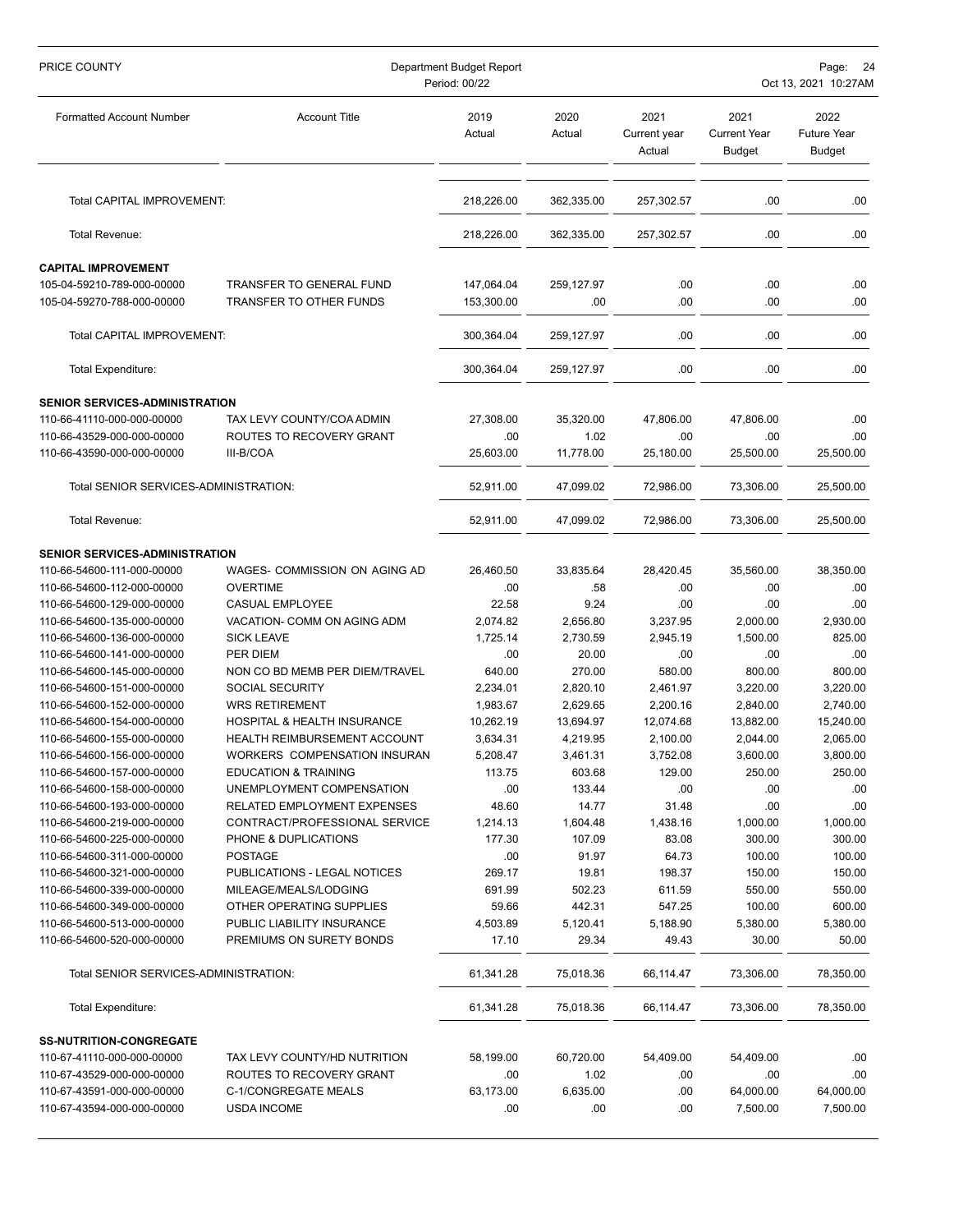| PRICE COUNTY                                             | Department Budget Report<br>Period: 00/22                  | Page:<br>-25<br>Oct 13, 2021 10:27AM |                      |                                |                                              |                                             |
|----------------------------------------------------------|------------------------------------------------------------|--------------------------------------|----------------------|--------------------------------|----------------------------------------------|---------------------------------------------|
| <b>Formatted Account Number</b>                          | <b>Account Title</b>                                       | 2019<br>Actual                       | 2020<br>Actual       | 2021<br>Current year<br>Actual | 2021<br><b>Current Year</b><br><b>Budget</b> | 2022<br><b>Future Year</b><br><b>Budget</b> |
| 110-67-46651-000-000-00000                               | PROGRAM INCOME CONGREGATE                                  | 35,436.60                            | 10,127.16            | 5,844.95                       | 35,600.00                                    | 35,600.00                                   |
| 110-67-48190-000-000-00000                               | <b>INTEREST</b>                                            | 3.15                                 | 1.92                 | 1.72                           | .00                                          | .00                                         |
| Total SS-NUTRITION-CONGREGATE:                           |                                                            | 156,811.75                           | 77.485.10            | 60,255.67                      | 161,509.00                                   | 107,100.00                                  |
| Total Revenue:                                           |                                                            | 156,811.75                           | 77,485.10            | 60.255.67                      | 161.509.00                                   | 107,100.00                                  |
| <b>SS-NUTRITION-CONGREGATE</b>                           |                                                            |                                      |                      |                                |                                              |                                             |
| 110-67-54600-111-000-00000                               | WAGES - COA CONGREGATE                                     | 58,245.52                            | 53,426.79            | 43,274.47                      | 61,400.00                                    | 73,385.00                                   |
| 110-67-54600-112-000-00000                               | <b>OVERTIME</b>                                            | .00                                  | .58                  | .00                            | .00                                          | .00.                                        |
| 110-67-54600-115-000-00000                               | PREMIUM PAY                                                | .00                                  | .00                  | 4.90                           | .00                                          | .00                                         |
| 110-67-54600-129-000-00000                               | <b>CASUAL EMPLOYEE</b>                                     | 2,401.28                             | 4.297.67             | 1,868.76                       | 2,100.00                                     | 2,100.00                                    |
| 110-67-54600-135-000-00000                               | VACATION - COA CONGREGATE                                  | 1,335.47                             | 961.37               | 1,211.63                       | 1,200.00                                     | 1,200.00                                    |
| 110-67-54600-136-000-00000                               | <b>SICK LEAVE</b>                                          | 1,055.79                             | 1,672.60             | 1,583.40                       | 1,200.00                                     | 1,200.00                                    |
| 110-67-54600-151-000-00000                               | SOCIAL SECURITY - CONGREGATE                               | 4,736.77                             | 4,519.13             | 3,586.13                       | 5,050.00                                     | 5,885.00                                    |
| 110-67-54600-152-000-00000<br>110-67-54600-154-000-00000 | WRS RETIREMENT - CONGREGATE<br>HOSPITAL & HEALTH INSURANCE | 1,300.91                             | 1,110.79<br>6,312.52 | 770.30                         | 1,075.00<br>5,325.00                         | 1,700.00<br>6,165.00                        |
| 110-67-54600-155-000-00000                               | HEALTH REIMBURSEMENT ACCOUNT                               | 6,578.25<br>2,324.27                 | 1,960.41             | 4,804.39<br>784.00             | 784.00                                       | 830.00                                      |
| 110-67-54600-158-000-00000                               | UNEMPLOYMENT COMPENSATION                                  | .00                                  | 149.20               | .00                            | .00                                          | .00                                         |
| 110-67-54600-193-000-00000                               | RELATED EMPLOYMENT EXPENSES                                | 1,212.70                             | 970.19               | 1,775.63                       | .00                                          | .00                                         |
| 110-67-54600-216-000-00000                               | CONTRACTED SERVICES - LAUNDRY                              | 204.00                               | 177.00               | 112.00                         | 200.00                                       | 200.00                                      |
| 110-67-54600-219-000-00000                               | CONTRACT/PROFESSIONAL SERVICE                              | 531.48                               | 736.98               | 789.09                         | 600.00                                       | 600.00                                      |
| 110-67-54600-225-000-00000                               | PHONE & DUPLICATIONS                                       | 199.30                               | 107.09               | 83.08                          | 300.00                                       | 300.00                                      |
| 110-67-54600-298-000-00000                               | DELIVERY - NUTRITION                                       | 18,525.70                            | 19,467.70            | 14,128.30                      | 19,500.00                                    | 29,300.00                                   |
| 110-67-54600-299-000-00000                               | CONTRACTED SERVICES - FOOD                                 | 47,385.86                            | 14,551.06            | 4,289.42                       | 50,000.00                                    | 50,000.00                                   |
| 110-67-54600-311-000-00000                               | <b>POSTAGE</b>                                             | .00                                  | 102.97               | 79.73                          | .00                                          | 50.00                                       |
| 110-67-54600-329-000-00000                               | <b>DUES &amp; SUBSCRIPTIONS</b>                            | 75.00                                | 75.00                | .00                            | 75.00                                        | 75.00                                       |
| 110-67-54600-339-000-00000                               | MILEAGE/MEALS/LODGING                                      | 1,693.37                             | 1,119.54             | 498.40                         | 1,700.00                                     | 1,700.00                                    |
| 110-67-54600-349-000-00000                               | <b>SUPPLIES &amp; MAINTENANCE</b>                          | 6,281.68                             | 12,948.91            | 9,174.84                       | 6,500.00                                     | 6,500.00                                    |
| 110-67-54600-532-000-00000                               | RENT/LEASES                                                | 3,323.00                             | 3,744.00             | 2,685.00                       | 3,700.00                                     | 4,500.00                                    |
| 110-67-54600-731-000-00000                               | <b>VOLUNTEER RECOGNITION</b>                               | 751.96                               | 802.88               | 799.88                         | 800.00                                       | 800.00                                      |
| 110-67-54600-832-000-00000                               | CAPITAL OUTLAY - PROP IMPROVEM                             | 1,254.68                             | .00                  | .00                            | .00                                          | .00                                         |
| Total SS-NUTRITION-CONGREGATE:                           |                                                            | 159,416.99                           | 129,214.38           | 92,303.35                      | 161,509.00                                   | 186,490.00                                  |
| <b>Total Expenditure:</b>                                |                                                            | 159,416.99                           | 129,214.38           | 92,303.35                      | 161,509.00                                   | 186,490.00                                  |
| <b>SS - HOME DELIVERED MEALS</b>                         |                                                            |                                      |                      |                                |                                              |                                             |
| 110-68-41110-000-000-00000                               | TAX LEVY COUNTY/HD NUTRITION                               | 5,674.00                             | .00                  | 8,976.00-                      | 8,976.00-                                    | .00.                                        |
| 110-68-43592-000-000-00000                               | C-2/HOME DELIVERED MEALS                                   | 18,698.00                            | 142,529.00           | 25,475.00                      | 27,000.00                                    | 16,500.00                                   |
| 110-68-43593-000-000-00000                               | SENIOR COMM SERVICE                                        | .00                                  | .00                  | .00                            | 6,567.00                                     | 6,567.00                                    |
| 110-68-43594-000-000-00000                               | C-2 NSIP                                                   | 12,898.00                            | 19,055.00            | 5,281.00                       | 7,500.00                                     | 7,500.00                                    |
| 110-68-46651-000-000-00000                               | PROGRAM INCOME HD NUTRITION                                | 51,034.68                            | 93,407.89            | 69,435.99                      | 50,000.00                                    | 50,000.00                                   |
| Total SS - HOME DELIVERED MEALS:                         |                                                            | 88,304.68                            | 254,991.89           | 91,215.99                      | 82,091.00                                    | 80,567.00                                   |
| Total Revenue:                                           |                                                            | 88,304.68                            | 254,991.89           | 91,215.99                      | 82,091.00                                    | 80,567.00                                   |
| <b>SS - HOME DELIVERED MEALS</b>                         |                                                            |                                      |                      |                                |                                              |                                             |
| 110-68-54600-111-000-00000                               | WAGES - COA HOME DELIVERED                                 | 4,530.29                             | 11,416.52            | 14,920.80                      | 7,922.00                                     | 18,900.00                                   |
| 110-68-54600-115-000-00000                               | PREMIUM PAY                                                | .00                                  | .00                  | .54                            | .00                                          | .00.                                        |
| 110-68-54600-129-000-00000                               | CASUAL EMPLOYEE                                            | 4,661.28                             | 5,377.64             | 2,147.63                       | 6,900.00                                     | 6,900.00                                    |
| 110-68-54600-135-000-00000                               | VACATION - COA HOME DELIVERED                              | .00                                  | 559.95               | 1,149.16                       | .00                                          | 705.00                                      |
| 110-68-54600-136-000-00000                               | <b>SICK LEAVE</b>                                          | .00                                  | 569.18               | 1,519.99                       | .00                                          | 240.00                                      |
| 110-68-54600-151-000-00000                               | SOCIAL SECURITY                                            | 702.97                               | 1,335.82             | 1,445.05                       | 1,899.00                                     | 2,225.00                                    |
| 110-68-54600-152-000-00000                               | <b>WRS RETIREMENT</b>                                      | .00                                  | 495.42               | 679.08                         | 852.00                                       | 790.00                                      |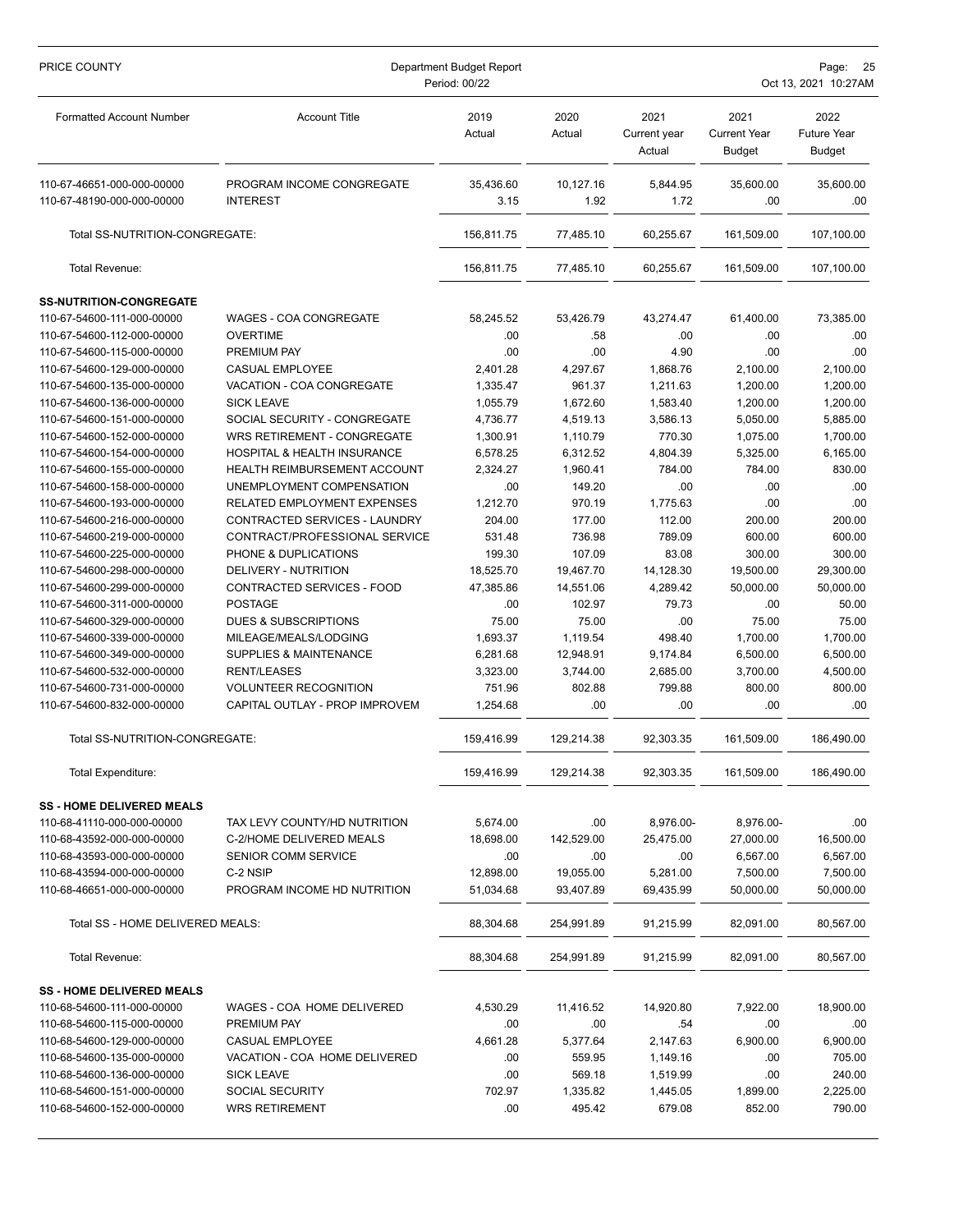| PRICE COUNTY                                             | Department Budget Report<br>Period: 00/22  |                |                   |                                | Page:<br>- 26<br>Oct 13, 2021 10:27AM        |                                             |  |  |
|----------------------------------------------------------|--------------------------------------------|----------------|-------------------|--------------------------------|----------------------------------------------|---------------------------------------------|--|--|
| <b>Formatted Account Number</b>                          | <b>Account Title</b>                       | 2019<br>Actual | 2020<br>Actual    | 2021<br>Current year<br>Actual | 2021<br><b>Current Year</b><br><b>Budget</b> | 2022<br><b>Future Year</b><br><b>Budget</b> |  |  |
| 110-68-54600-154-000-00000                               | HOSPITAL & HEALTH INSURANCE                | .00            | 2,409.55          | 3,962.58                       | 4,374.00                                     | 4,755.00                                    |  |  |
| 110-68-54600-155-000-00000                               | HEALTH REIMBURSEMENT ACCOUNT               | .00            | 747.65            | 644.00                         | 644.00                                       | 645.00                                      |  |  |
| 110-68-54600-299-000-00000                               | CONTRACTED SERVICES - FOOD                 | 42,528.85      | 83,320.55         | 59,926.15                      | 50,000.00                                    | 50,000.00                                   |  |  |
| 110-68-54600-339-000-00000                               | MILEAGE/MEALS/LODGING                      | 9,668.54       | 11,553.17         | 7,954.18                       | 9,500.00                                     | 9,500.00                                    |  |  |
| Total SS - HOME DELIVERED MEALS:                         |                                            | 62,091.93      | 117.785.45        | 94,349.16                      | 82,091.00                                    | 94,660.00                                   |  |  |
| <b>Total Expenditure:</b>                                |                                            | 62,091.93      | 117,785.45        | 94,349.16                      | 82,091.00                                    | 94,660.00                                   |  |  |
| <b>SS-TRANSPORTATION</b>                                 |                                            |                |                   |                                |                                              |                                             |  |  |
| 110-70-41110-000-000-00000                               | TAX LEVY - TRANSPORTATION                  | 10,635.00      | 9,473.00          | 22,294.00                      | 22,294.00                                    | .00                                         |  |  |
| 110-70-43529-000-000-00000                               | ROUTES TO RECOVERY GRANT                   | .00            | 1.02              | .00                            | .00                                          | .00.                                        |  |  |
| 110-70-43531-000-000-00000                               | <b>DOT INCOME</b>                          | .00            | .00               | .00                            | .00                                          | 79,900.00                                   |  |  |
| 110-70-46653-000-000-00000                               | PROGRAM INCOME TRANSPORTATIO               | 3,508.63       | 2,354.93          | 2,248.25                       | 4,000.00                                     | 24,000.00                                   |  |  |
| 110-70-46675-000-000-00000                               | OTHER INCOME                               | 1,107.39       | 808.87            | 593.40                         | 1,000.00                                     | 2,500.00                                    |  |  |
| 110-70-46676-000-000-00000                               | <b>BART BUS DONATION</b>                   | .00            | .00               | .00                            | .00                                          | 20,000.00                                   |  |  |
| 110-70-48190-000-000-00000                               | <b>INTEREST INCOME</b>                     | 964.00         | 601.00            | .00                            | .00                                          | .00                                         |  |  |
| Total SS - TRANSPORTATION:                               |                                            | 16,215.02      | 13,238.82         | 25,135.65                      | 27,294.00                                    | 126,400.00                                  |  |  |
| Total Revenue:                                           |                                            | 16,215.02      | 13,238.82         | 25,135.65                      | 27,294.00                                    | 126,400.00                                  |  |  |
| <b>SS-TRANSPORTATION</b>                                 |                                            |                |                   |                                |                                              |                                             |  |  |
| 110-70-54600-111-000-00000                               | WAGES - COA TRANSPORTATION                 | 8,458.86       | 14,585.26         | 14,146.60                      | 12,945.00                                    | 20,105.00                                   |  |  |
| 110-70-54600-112-000-00000                               | <b>OVERTIME</b>                            | .00            | .58               | .00                            | .00                                          | .00                                         |  |  |
| 110-70-54600-129-000-00000                               | CASUAL EMPLOYEE                            | 22.58          | 9.24              | .00                            | .00                                          | .00                                         |  |  |
| 110-70-54600-135-000-00000                               | VACATION - COA TRANSPORTATION              | 596.08         | 1,263.05          | 1,540.40                       | 600.00                                       | 1,515.00                                    |  |  |
| 110-70-54600-136-000-00000                               | <b>SICK LEAVE</b>                          | 386.04         | 995.17            | 1,312.45                       | 400.00                                       | 435.00                                      |  |  |
| 110-70-54600-151-000-00000                               | <b>SOCIAL SECURITY</b>                     | 683.95         | 1,198.49          | 1,183.27                       | 1,605.00                                     | 1,690.00                                    |  |  |
| 110-70-54600-152-000-00000                               | <b>WRS RETIREMENT</b>                      | 618.12         | 1,118.91          | 1,090.46                       | 1,415.00                                     | 1,435.00                                    |  |  |
| 110-70-54600-154-000-00000                               | HOSPITAL & HEALTH INSURANCE                | 2,894.44       | 5,739.89          | 5,933.28                       | 6,846.00                                     | 7,820.00                                    |  |  |
| 110-70-54600-155-000-00000                               | <b>HEALTH REIMBURSEMENT ACCOUNT</b>        | 1,014.27       | 1,782.66          | 560.00                         | 1,008.00                                     | 1,055.00                                    |  |  |
| 110-70-54600-158-000-00000                               | UNEMPLOYMENT COMPENSATION                  | .00            | 133.44            | .00                            | .00                                          | .00                                         |  |  |
| 110-70-54600-193-000-00000                               | RELATED EMPLOYMENT EXPENSES                | 68.60          | 29.21             | 31.48                          | .00                                          | .00                                         |  |  |
| 110-70-54600-219-000-00000                               | CONTRACT/PROFESSIONAL SERVICE              | 531.48         | 736.98            | 789.09                         | 600.00                                       | 600.00                                      |  |  |
| 110-70-54600-222-000-00000                               | <b>UTILITIES</b>                           | .00            | .00               | .00                            | .00                                          | 1,200.00                                    |  |  |
| 110-70-54600-225-000-00000<br>110-70-54600-311-000-00000 | PHONE & DUPLICATIONS                       | 177.30         | 107.09            | 83.08                          | 175.00                                       | 175.00                                      |  |  |
| 110-70-54600-314-000-00000                               | <b>POSTAGE</b><br>SMALL ITEMS OF EQUIPMENT | .00<br>.00     | 91.97<br>3,767.38 | 64.73<br>.00                   | 100.00<br>.00                                | 100.00<br>.00                               |  |  |
| 110-70-54600-339-000-00000                               | MILEAGE/MEALS/LODGING - VOLNTR             | .00            | .00               | .00                            | .00                                          | 53,305.00                                   |  |  |
| 110-70-54600-349-000-00000                               | <b>SUPPLIES &amp; MAINTENANCE</b>          | 575.44         | 5,017.14          | 1,424.61                       | 800.00                                       | 800.00                                      |  |  |
| 110-70-54600-351-000-00000                               | GAS, OIL & ANTIFREEZE                      | 206.77         | $.01 -$           | 773.87                         | 500.00                                       | 500.00                                      |  |  |
| 110-70-54600-397-000-00000                               | <b>TCC PROGRAM</b>                         | .00            | .00               | .00                            | .00                                          | 205.00                                      |  |  |
| 110-70-54600-398-000-00000                               | <b>BART BUS TRANSPORTATION</b>             | .00            | .00               | .00                            | .00                                          | 66,911.00                                   |  |  |
| 110-70-54600-512-000-00000                               | <b>INSURANCE - VEHICLES</b>                | 287.17         | 391.86            | 346.59                         | 300.00                                       | 350.00                                      |  |  |
| Total SS - TRANSPORTATION:                               |                                            | 16,521.10      | 36,968.31         | 29,279.91                      | 27,294.00                                    | 158,201.00                                  |  |  |
| Total Expenditure:                                       |                                            | 16,521.10      | 36,968.31         | 29,279.91                      | 27,294.00                                    | 158,201.00                                  |  |  |
| <b>SENIOR SERVICES - ESCORT</b>                          |                                            |                |                   |                                |                                              |                                             |  |  |
| 110-71-41110-000-000-00000                               | TAX LEVY TRANSPORTATION ESCOR              | 14,478.00      | .00               | .00                            | .00                                          | .00.                                        |  |  |
| 110-71-43531-000-000-00000                               | <b>DOT INCOME</b>                          | 72,388.00      | 80,240.00         | 79,889.00                      | 79,900.00                                    | .00                                         |  |  |
| 110-71-43593-000-000-00000                               | SENIOR COMM SERVICE                        | 6,567.00       | 6,567.00          | 6,567.00                       | .00                                          | .00                                         |  |  |
| 110-71-46653-000-000-00000                               | PROGRAM INCOME - ESCORT                    | 10,525.97      | 7,064.96          | 5,286.46                       | 19,045.00                                    | .00                                         |  |  |
| 110-71-46675-000-000-00000                               | OTHER INCOME - ESCORT                      | 3,322.11       | 2,426.58          | 1,780.22                       | 1,500.00                                     | .00                                         |  |  |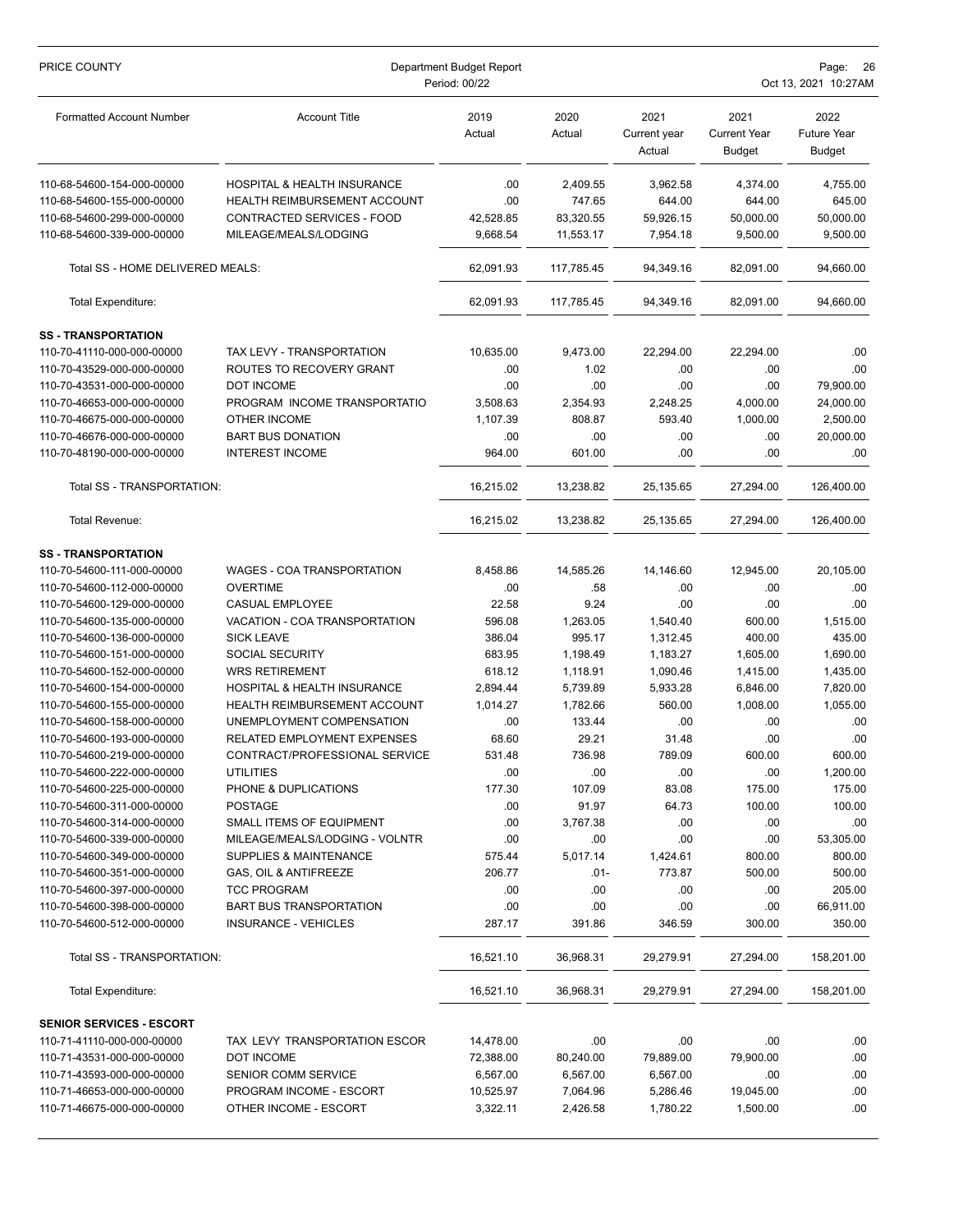| PRICE COUNTY                    | Department Budget Report<br>Period: 00/22 |                |                |                                |                                              | Page: 27<br>Oct 13, 2021 10:27AM            |  |  |
|---------------------------------|-------------------------------------------|----------------|----------------|--------------------------------|----------------------------------------------|---------------------------------------------|--|--|
| <b>Formatted Account Number</b> | <b>Account Title</b>                      | 2019<br>Actual | 2020<br>Actual | 2021<br>Current year<br>Actual | 2021<br><b>Current Year</b><br><b>Budget</b> | 2022<br><b>Future Year</b><br><b>Budget</b> |  |  |
| 110-71-46676-000-000-00000      | <b>BART BUS - DONATIONS</b>               | 20,000.00      | 20,300.00      | .00                            | 20,000.00                                    | .00                                         |  |  |
| Total SENIOR SERVICES - ESCORT: |                                           | 127,281.08     | 116,598.54     | 93,522.68                      | 120,445.00                                   | .00                                         |  |  |
| Total Revenue:                  |                                           | 127,281.08     | 116,598.54     | 93,522.68                      | 120,445.00                                   | .00.                                        |  |  |
| <b>SENIOR SERVICES - ESCORT</b> |                                           |                |                |                                |                                              |                                             |  |  |
| 110-71-54600-155-000-00000      | <b>HEALTH REIMBURSEMENT ACCOUNT</b>       | .00            | .00            | 448.00                         | .00                                          | .00                                         |  |  |
| 110-71-54600-222-000-00000      | <b>UTILITIES</b>                          | .00            | 276.97         | 785.00                         | .00                                          | .00                                         |  |  |
| 110-71-54600-339-000-00000      | MILEAGE/MEALS/LODGING - VOLNTR            | 46,821.91      | 36,200.76      | 15,790.04                      | 53,304.00                                    | .00                                         |  |  |
| 110-71-54600-397-000-00000      | <b>TCC PROGRAM</b>                        | 210.00         | 2,460.00       | 1,946.00                       | 230.00                                       | .00                                         |  |  |
| 110-71-54600-398-000-00000      | <b>BART BUS TRANSPORTATION</b>            | 45,694.00      | 59,614.00      | 72,911.14                      | 66,911.00                                    | .00                                         |  |  |
| 110-71-54600-811-000-00000      | CAPITAL OUTLAY - AUTO                     | 253.19         | 14,515.72      | .00                            | .00                                          | .00                                         |  |  |
| 110-71-54600-822-000-00000      | CAPITAL OUTLAY - GARAGE                   | .00            | 96,556.00      | .00                            | .00                                          | .00                                         |  |  |
| 110-71-54600-828-000-00000      | CAPITAL OUTLAY - COMPUTERS                | 3,511.37       | .00            | .00                            | .00                                          | .00                                         |  |  |
| Total SENIOR SERVICES - ESCORT: |                                           | 96,490.47      | 209,623.45     | 91,880.18                      | 120,445.00                                   | .00                                         |  |  |
| <b>Total Expenditure:</b>       |                                           | 96,490.47      | 209,623.45     | 91,880.18                      | 120,445.00                                   | .00                                         |  |  |
| <b>SS - BENEFIT SPECIALIST</b>  |                                           |                |                |                                |                                              |                                             |  |  |
| 110-72-41110-000-000-00000      | TAX LEVY - EBA                            | 9,651.00       | 21,389.00      | 5,254.00                       | 5,254.00                                     | .00                                         |  |  |
| 110-72-43219-000-000-00000      | <b>MEDICARE PART D</b>                    | 28,933.00      | 9,518.00       | 8,680.00                       | 30,000.00                                    | 30,000.00                                   |  |  |
| 110-72-43529-000-000-00000      | ROUTES TO RECOVERY GRANT                  | .00            | 1.02           | .00                            | .00                                          | .00                                         |  |  |
| 110-72-43597-000-000-00000      | STATE BENEFIT SPECIALIST                  | 40,326.00      | 28,441.00      | 7,477.00                       | 34,000.00                                    | 34,000.00                                   |  |  |
| 110-72-46654-000-000-00000      | ADVOCACY & DEFENSE INCOME                 | 39.84          | 35.00          | .00                            | .00                                          | .00.                                        |  |  |
| Total SS - BENEFIT SPECIALIST:  |                                           | 78,949.84      | 59,384.02      | 21,411.00                      | 69,254.00                                    | 64,000.00                                   |  |  |
| Total Revenue:                  |                                           | 78,949.84      | 59,384.02      | 21,411.00                      | 69,254.00                                    | 64,000.00                                   |  |  |
| <b>SS - BENEFIT SPECIALIST</b>  |                                           |                |                |                                |                                              |                                             |  |  |
| 110-72-54600-111-000-00000      | WAGES - COA EBA                           | 40,626.11      | 36,282.68      | 23,444.24                      | 33,837.00                                    | 36,603.00                                   |  |  |
| 110-72-54600-112-000-00000      | <b>OVERTIME</b>                           | .00            | .58            | .00                            | .00                                          | .00                                         |  |  |
| 110-72-54600-125-000-00000      | <b>COMP TIME</b>                          | 7.34           | .00            | .00                            | .00                                          | .00.                                        |  |  |
| 110-72-54600-129-000-00000      | CASUAL EMPLOYEE                           | 22.58          | 9.24           | .00                            | .00                                          | .00.                                        |  |  |
| 110-72-54600-135-000-00000      | VACATION - COA EBA                        | 4,142.62       | 3,698.51       | 1,741.11                       | 4,200.00                                     | 1,620.00                                    |  |  |
| 110-72-54600-136-000-00000      | <b>SICK LEAVE</b>                         | 2,075.26       | 2,552.08       | 909.67                         | 2,000.00                                     | 800.00                                      |  |  |
| 110-72-54600-151-000-00000      | <b>SOCIAL SECURITY</b>                    | 3,213.04       | 2,934.06       | 1,750.24                       | 3,065.00                                     | 2,985.00                                    |  |  |
| 110-72-54600-152-000-00000      | <b>WRS RETIREMENT</b>                     | 3,071.84       | 2,853.12       | 1,761.40                       | 2,700.00                                     | 2,535.00                                    |  |  |
| 110-72-54600-154-000-00000      | <b>HOSPITAL &amp; HEALTH INSURANCE</b>    | 21,313.68      | 20,825.87      | 12,155.79                      | 19,017.00                                    | 20,675.00                                   |  |  |
| 110-72-54600-155-000-00000      | <b>HEALTH REIMBURSEMENT ACCOUNT</b>       | 7,563.87       | 6,462.52       | 2,800.00                       | 2,800.00                                     | 2,800.00                                    |  |  |
| 110-72-54600-157-000-00000      | <b>EDUCATION &amp; TRAINING</b>           | 230.00         | .00            | 129.00                         | 250.00                                       | 250.00                                      |  |  |
| 110-72-54600-158-000-00000      | UNEMPLOYMENT COMPENSATION                 | .00            | 122.93         | .00                            | .00                                          | .00                                         |  |  |
| 110-72-54600-193-000-00000      | RELATED EMPLOYMENT EXPENSES               | 48.60          | 13.65          | 31.48                          | .00                                          | .00                                         |  |  |
| 110-72-54600-219-000-00000      | CONTRACT/PROFESSIONAL SERVICE             | 545.07         | 762.94         | 812.38                         | 600.00                                       | 600.00                                      |  |  |
| 110-72-54600-225-000-00000      | PHONE & DUPLICATIONS                      | 177.30         | 107.09         | 83.08                          | 100.00                                       | 100.00                                      |  |  |
| 110-72-54600-311-000-00000      | <b>POSTAGE</b>                            | .00            | 91.97          | 64.73                          | 200.00                                       | 200.00                                      |  |  |
| 110-72-54600-329-000-00000      | DUES & SUBSCRIPTIONS                      | 35.00          | 35.00          | 35.00                          | 35.00                                        | 35.00                                       |  |  |
| 110-72-54600-339-000-00000      | MILEAGE/MEALS/LODGING                     | 145.04         | 52.32          | .00                            | 250.00                                       | 250.00                                      |  |  |
| 110-72-54600-349-000-00000      | SUPPLIES & MAINTENANCE                    | 59.66          | 107.21         | 63.73                          | 200.00                                       | 200.00                                      |  |  |
| Total SS - BENEFIT SPECIALIST:  |                                           | 83,277.01      | 76,911.77      | 45,781.85                      | 69,254.00                                    | 69,653.00                                   |  |  |
| Total Expenditure:              |                                           | 83,277.01      | 76,911.77      | 45,781.85                      | 69,254.00                                    | 69,653.00                                   |  |  |
|                                 |                                           |                |                |                                |                                              |                                             |  |  |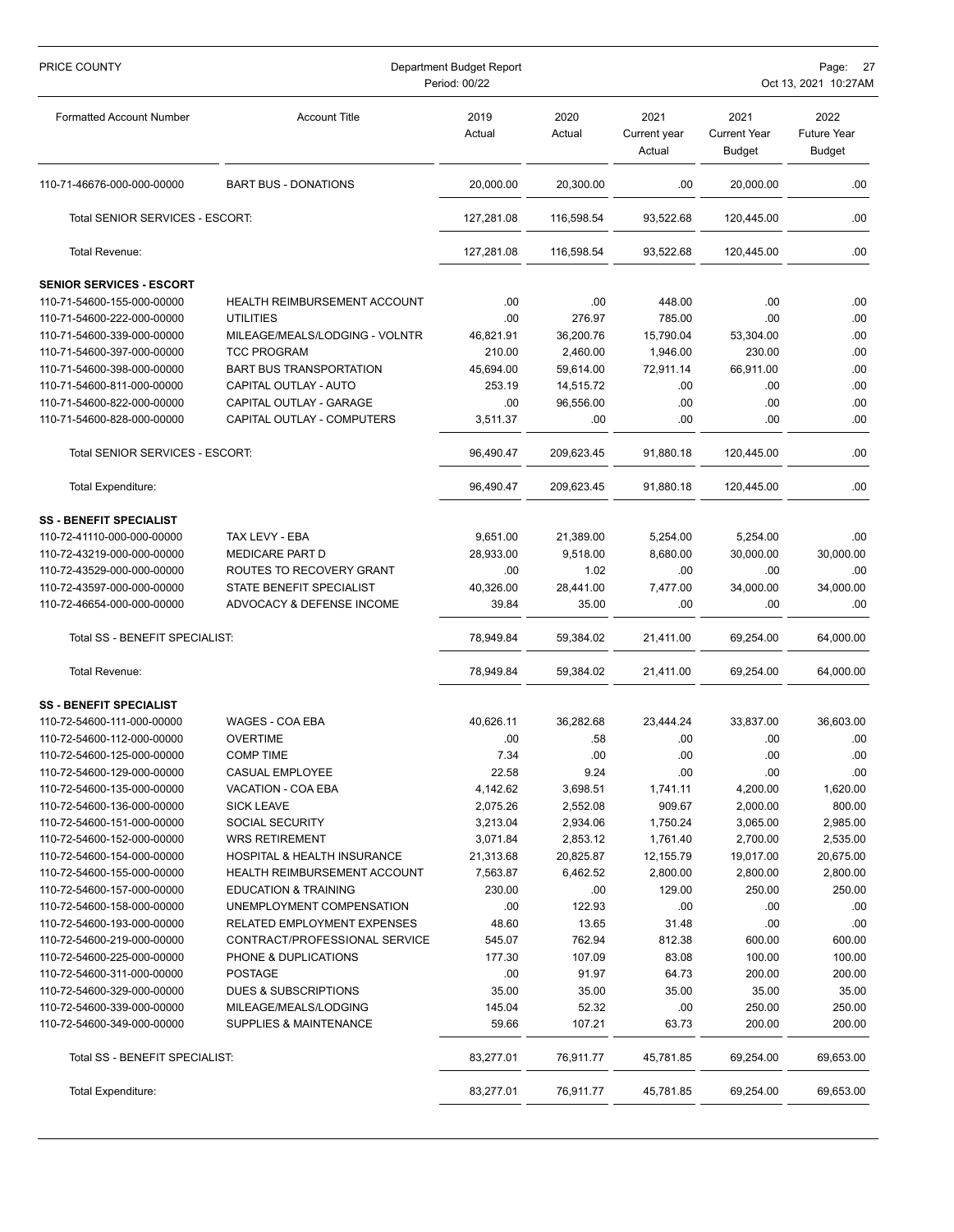| PRICE COUNTY                                                    | Department Budget Report<br>Period: 00/22 |                |                |                                |                                              | Page:<br>-28<br>Oct 13, 2021 10:27AM        |  |  |
|-----------------------------------------------------------------|-------------------------------------------|----------------|----------------|--------------------------------|----------------------------------------------|---------------------------------------------|--|--|
| <b>Formatted Account Number</b>                                 | <b>Account Title</b>                      | 2019<br>Actual | 2020<br>Actual | 2021<br>Current year<br>Actual | 2021<br><b>Current Year</b><br><b>Budget</b> | 2022<br><b>Future Year</b><br><b>Budget</b> |  |  |
| <b>SENIOR SERVICES - WELLNESS</b>                               |                                           |                |                |                                |                                              |                                             |  |  |
| 110-73-43598-000-000-00000                                      | III-D IN HOME SERVICES                    | 2,323.00       | 184.00         | 425.00                         | 2,325.00                                     | 2,325.00                                    |  |  |
| Total SENIOR SERVICES - WELLNESS:                               |                                           | 2,323.00       | 184.00         | 425.00                         | 2,325.00                                     | 2,325.00                                    |  |  |
| Total Revenue:                                                  |                                           | 2,323.00       | 184.00         | 425.00                         | 2,325.00                                     | 2,325.00                                    |  |  |
| <b>SENIOR SERVICES - WELLNESS</b><br>110-73-54600-630-000-00000 | <b>ELDER SERVICES</b>                     | 2,322.96       | 205.00         | 425.00                         | 2,325.00                                     | 2,325.00                                    |  |  |
| Total SENIOR SERVICES - WELLNESS:                               |                                           | 2,322.96       | 205.00         | 425.00                         | 2,325.00                                     | 2,325.00                                    |  |  |
| Total Expenditure:                                              |                                           | 2,322.96       | 205.00         | 425.00                         | 2,325.00                                     | 2,325.00                                    |  |  |
| <b>SENIOR SERVICES - CAREGIVERS</b>                             |                                           |                |                |                                |                                              |                                             |  |  |
| 110-74-43220-000-000-00000                                      | <b>CAREGIVERS SUPPORT</b>                 | 9,899.00       | 10,880.00      | 3.302.00                       | 8,158.00                                     | 8,158.00                                    |  |  |
| Total SENIOR SERVICES - CAREGIVERS:                             |                                           | 9,899.00       | 10,880.00      | 3,302.00                       | 8,158.00                                     | 8,158.00                                    |  |  |
| Total Revenue:                                                  |                                           | 9,899.00       | 10,880.00      | 3,302.00                       | 8,158.00                                     | 8,158.00                                    |  |  |
| <b>SENIOR SERVICES - CAREGIVERS</b>                             |                                           |                |                |                                |                                              |                                             |  |  |
| 110-74-54600-741-000-00000                                      | <b>INFORMATION OUTREACH</b>               | 249.00         | .00            | .00                            | 583.00                                       | 583.00                                      |  |  |
| 110-74-54600-745-000-00000                                      | RESPITE (III-E)                           | 9,133.35       | 14,024.45      | 4,969.44                       | 7,000.00                                     | 7,000.00                                    |  |  |
| 110-74-54600-748-000-00000                                      | SUPPLEMENTAL SERVICES                     | 804.64         | .00            | .00                            | 575.00                                       | 575.00                                      |  |  |
| Total SENIOR SERVICES - CAREGIVERS:                             |                                           | 10,186.99      | 14,024.45      | 4,969.44                       | 8,158.00                                     | 8,158.00                                    |  |  |
| Total Expenditure:                                              |                                           | 10,186.99      | 14,024.45      | 4,969.44                       | 8,158.00                                     | 8,158.00                                    |  |  |
| <b>PUBLIC HEALTH</b>                                            |                                           |                |                |                                |                                              |                                             |  |  |
| 115-51-41110-000-000-00000                                      | <b>GENERAL PROPERTY TAX</b>               | 402,479.00     | 400,781.00     | 434,068.00                     | 434,068.00                                   | .00.                                        |  |  |
| 115-51-43110-000-000-00000                                      | <b>WWWP GRANT</b>                         | .00            | .00            | 5,729.76                       | .00                                          | .00                                         |  |  |
| 115-51-43120-000-000-00000                                      | WIMCR                                     | 14,060.44      | 14,195.07      | .00                            | 14,000.00                                    | 14,000.00                                   |  |  |
| 115-51-43520-000-000-00000                                      | PREVENTATIVE HEALTH & SERVICES            | 5,612.00       | .00            | .00                            | .00                                          | .00.                                        |  |  |
| 115-51-43529-000-000-00000                                      | ROUTES TO RECOVERY GRANT                  | .00            | 3,261.24       | .00                            | .00                                          | .00                                         |  |  |
| 115-51-43544-000-000-00000                                      | TOBACCO COMM INTERVENTIONS                | .00            | 3.90           | $3.90 -$                       | .00                                          | .00.                                        |  |  |
| 115-51-43547-000-000-00000                                      | <b>BIOTERRORISM GRANT</b>                 | 33,064.00      | 36,752.00      | 19,566.00                      | 36,674.00                                    | 37,165.00                                   |  |  |
| 115-51-43549-000-000-00000                                      | <b>MA PRENATAL CASE</b>                   | 3,280.15       | 738.33         | 11.34                          | 3,500.00                                     | 1,500.00                                    |  |  |
| 115-51-43552-000-000-00000                                      | MA HEALTH CHECK                           | 2,515.31       | 1,005.53       | 64.02                          | 2,500.00                                     | 2,500.00                                    |  |  |
| 115-51-43555-000-000-00000                                      | <b>MA - CASE MANAGEMENT</b>               | 3,427.55       | 3,395.91       | 1,229.49                       | 3,500.00                                     | 3,500.00                                    |  |  |
| 115-51-43557-000-000-00000                                      | <b>IMMUNIZATION GRANT</b>                 | 5,730.00       | 5,789.00       | 3,095.00                       | 5,730.00                                     | 5,825.00                                    |  |  |
| 115-51-43558-000-000-00000                                      | STATE AID - LEAD GRANT                    | 2,567.00       | 1,050.00       | 1,064.00                       | 2,567.00                                     | 2,600.00                                    |  |  |
| 115-51-43559-000-000-00000                                      | STATE AID - HIV GRANT                     | 3,023.00       | 2,865.00       | 1,563.00                       | 4,000.00                                     | 3,000.00                                    |  |  |
| 115-51-43560-000-000-00000                                      | RURAL HEALTH CARE PROGRAM                 | .00            | .00            | .00                            | 5,000.00                                     | 5,000.00                                    |  |  |
| 115-51-43561-000-000-00000                                      | MENTAL HEALTH/AODA COALITION              | 7,650.00       | 8,670.00       | 2,000.00                       | 6,000.00                                     | 2,000.00                                    |  |  |
| 115-51-43569-000-000-00000                                      | <b>COMM DIS CTRL &amp; PREV</b>           | 4,061.00       | .00            | 1,622.00                       | 3,100.00                                     | 3,100.00                                    |  |  |
| 115-51-43606-000-000-00000                                      | <b>INFANT CHILD HEALTH</b>                | 8,490.00       | 8,317.00       | 2,093.00                       | 8,500.00                                     | 8,500.00                                    |  |  |
| 115-51-46510-000-000-00000                                      | <b>GENERAL HEALTH - PUBLIC FEES</b>       | 26,420.13      | 38,069.70      | 11,538.54                      | 35,000.00                                    | 35,000.00                                   |  |  |
| 115-51-46510-000-100-00000                                      | <b>GENERAL HEALTH- FEES COVID</b>         | .00            | .00            | 53,708.08                      | .00                                          | .00                                         |  |  |
| 115-51-46512-000-000-00000                                      | LAB SVCS                                  | 242.00         | 63.00          | 18.85                          | 300.00                                       | 100.00                                      |  |  |
| 115-51-46513-000-000-00000                                      | PRI PMYT - FAMILY PLANNING                | .00            | 99.00          | .00                            | .00                                          | .00                                         |  |  |
| 115-51-46516-000-000-00000                                      | <b>HEALTH CHECK - HMO</b>                 | 5,669.11       | 5,880.64       | 894.01                         | 8,000.00                                     | 6,000.00                                    |  |  |
| 115-51-46519-000-000-00000                                      | STRONG FAMILIES/STRONG KIDS               | 2,308.48       | 2,568.11       | 293.55                         | 1,000.00                                     | .00                                         |  |  |
| 115-51-47101-000-001-55801                                      | PHEP COVID                                | .00            | 28,026.00      | 8,337.00                       | .00                                          | .00.                                        |  |  |
| 115-51-47101-000-002-55802                                      | ELP COVID                                 | .00            | 4,279.00       | 15.00                          | .00                                          | .00.                                        |  |  |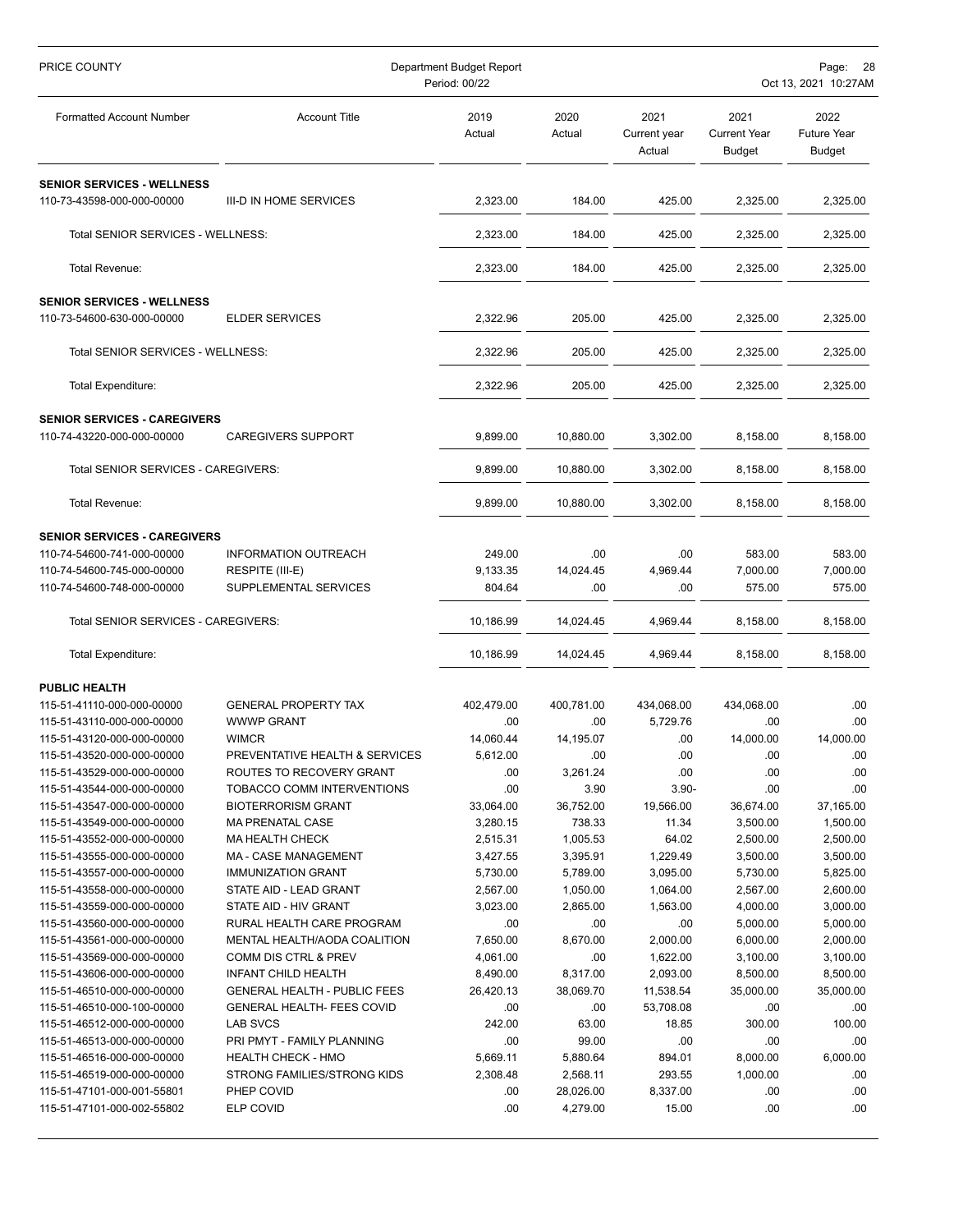| <b>Account Title</b><br>2019<br>2020<br>2021<br>2021<br>2022<br><b>Formatted Account Number</b><br>Actual<br><b>Current Year</b><br><b>Future Year</b><br>Actual<br>Current year<br>Actual<br><b>Budget</b><br><b>Budget</b><br>.00<br>115-51-47101-000-003-55803<br><b>COVID TEST CONTROL</b><br>3,808.00<br>.00<br>.00<br>.00<br><b>COVID PLAN</b><br>.00<br>.00<br>.00<br>.00<br>115-51-47101-000-004-55804<br>5,688.00<br>115-51-47101-000-005-55805<br><b>COVID TRACING</b><br>.00<br>128,643.00<br>56,662.00<br>.00<br>.00.<br>115-51-48750-000-000-00000<br><b>WELLNESS COALITION</b><br>500.00<br>.00<br>.00<br>.00<br>.00.<br>Total PUBLIC HEALTH:<br>531,099.17<br>129,790.00<br>703,948.43<br>603,568.74<br>573,439.00<br>531,099.17<br>Total Revenue:<br>703,948.43<br>603,568.74<br>573,439.00<br>129,790.00<br><b>PUBLIC HEALTH</b><br>271,520.00<br>115-51-54100-111-000-00000<br>WAGES - HEALTH DEPARTMENT<br>258,445.62<br>330,937.19<br>226,912.90<br>298,539.00<br>455.49<br>22,826.21<br>115-51-54100-112-000-00000<br>SALARIES - OVERTIME<br>3.175.41<br>.00<br>.00<br>PREMIUM PAY<br>.00<br>15,942.25<br>3,698.24<br>.00<br>.00<br>115-51-54100-115-000-00000<br>.00<br>.00<br>15,136.57<br>.00<br>.00.<br>115-51-54100-129-000-00000<br>CASUAL EMPLOYEE<br>17,046.49<br>30,322.12<br>27,950.00<br>115-51-54100-135-000-00000<br>VACATION - HEALTH DEPARTMENT<br>27,160.94<br>28,000.00<br><b>SICK LEAVE</b><br>18,539.78<br>20,000.00<br>9,200.00<br>115-51-54100-136-000-00000<br>19,038.97<br>12,165.13<br><b>LICENSE FEE</b><br>250.00<br>115-51-54100-138-000-00000<br>112.48<br>189.00<br>.00<br>250.00<br>800.00<br>650.00<br>400.00<br>800.00<br>800.00<br>115-51-54100-145-000-00000<br>NON CO BD MEMB PER DIEM/TRAVEL<br>115-51-54100-151-000-00000<br><b>SOCIAL SECURITY</b><br>20,945.84<br>28,304.32<br>20,698.67<br>26,510.00<br>23,615.00<br><b>WRS RETIREMENT</b><br>19,409.19<br>23,391.00<br>20,060.00<br>115-51-54100-152-000-00000<br>26,333.31<br>18,360.54<br>89,746.34<br>77,298.00<br>63,953.00<br>115-51-54100-154-000-00000<br>HOSPITAL & HEALTH INSURANCE<br>74,959.20<br>61,612.12<br>9,815.00<br>115-51-54100-155-000-00000<br>HEALTH REIMBURSEMENT ACCOUNT<br>29,178.03<br>23,776.88<br>19,124.00<br>10,156.00<br>115-51-54100-156-000-00000<br>WORKERS COMPENSATION INSURAN<br>8,721.92<br>10,033.13<br>10,000.00<br>10,000.00<br>9,817.65<br>500.00<br>115-51-54100-157-000-00000<br><b>EDUCATION &amp; TRAINING</b><br>145.00<br>200.00<br>315.00<br>500.00<br>UNEMPLOYMENT COMPENSATION<br>3,762.00<br>2,697.67<br>.00<br>.00<br>.00<br>115-51-54100-158-000-00000<br>RELATED EMPLOYMENT EXPENSES<br>.00<br>.00<br>115-51-54100-193-000-00000<br>3,311.85<br>861.62<br>3,270.94<br>2,500.00<br>115-51-54100-214-000-00000<br>SOFTWARE MAINTENANCE<br>1,376.40<br>2,075.53<br>2,210.49<br>2,500.00<br>CONTRACT/PROFESSIONAL SERVICE<br>6,000.00<br>115-51-54100-219-000-00000<br>7,729.87<br>6,536.16<br>6,623.67<br>5,800.00<br>115-51-54100-220-000-00000<br>COUNTY HEALTH OFFICER EXPENSE<br>25.00<br>.00<br>.00<br>250.00<br>250.00<br><b>TELEPHONE</b><br>3,720.20<br>2,856.06<br>3,011.69<br>4,000.00<br>4,000.00<br>115-51-54100-225-000-00000<br>350.00<br>350.00<br>115-51-54100-242-000-00000<br>REPAIR & MAINT - EQUIPMENT<br>410.68<br>.00<br>.00<br><b>RENT</b><br>3,500.00<br>115-51-54100-291-000-00000<br>2,580.00<br>2,580.00<br>2,150.00<br>3,000.00<br>115-51-54100-311-000-00000<br><b>POSTAGE</b><br>644.68<br>964.29<br>471.77<br>850.00<br>850.00<br>OFFICE SUPPLIES<br>838.88<br>1,200.00<br>115-51-54100-312-000-00000<br>461.42<br>1,105.29<br>1,200.00<br>1,000.00<br>115-51-54100-314-000-00000<br>SMALL ITEMS OF EQUIPMENT<br>.00<br>.00<br>.00<br>1,000.00<br>SUPPLIES/PROFESSIONAL SERVICES<br>.00<br>115-51-54100-319-000-00000<br>631.46<br>30.13<br>.00<br>.00<br>9.17<br>19.65<br>50.00<br>115-51-54100-321-000-00000<br>PUBLICATIONS - LEGAL NOTICES<br>.00<br>50.00<br>.00<br>.00<br>75.95<br>.00<br>50.00<br>115-51-54100-322-000-00000<br>SUBSCRIPT - NEWSPAPER<br>810.00<br>115-51-54100-324-000-00000<br><b>MEMBERSHIP DUES</b><br>810.00<br>810.00<br>1,500.00<br>1,500.00<br>6,966.68<br>7,000.00<br>7,000.00<br>115-51-54100-339-000-00000<br>MILEAGE/MEALS/LODGING<br>3,040.91<br>1,146.32<br><b>MEDICAL SUPPLIES</b><br>3,000.00<br>115-51-54100-342-000-00000<br>1,993.44<br>2,591.05<br>242.72<br>3,000.00<br>115-51-54100-357-000-00000<br>RADON GRANT<br>13.77<br>39.50<br>1.01<br>.00<br>.00<br>500.00<br>115-51-54100-362-000-00000<br>MCH-MATERNAL CHILD HEALTH GNT<br>660.28<br>.00<br>.00<br>.00<br>123.75<br>115-51-54100-368-000-00000<br>WOMENS HEALTH ALLIANCE EXP<br>30.45<br>.00<br>.00<br>.00<br>115-51-54100-513-000-00000<br>13,656.99<br>16,305.00<br>16,305.00<br>PUBLIC LIABILITY INSURANCE<br>15,526.46<br>16,473.62<br>PREMIUMS ON SURETY BONDS<br>115.00<br>115-51-54100-520-000-00000<br>74.53<br>112.05<br>223.18<br>115.00<br>115-51-54100-558-000-00000<br>COMM DIS CTRL & PREV<br>937.84<br>1,079.47<br>244.26<br>500.00<br>1,000.00<br>182.33<br>115-51-54100-577-000-00000<br><b>WELLNESS COALITION</b><br>.00<br>.00<br>.00<br>.00<br>MH/AODA COALITION<br>2,455.70<br>3,500.00<br>2,000.00<br>115-51-54100-578-000-00000<br>3,454.96<br>2,620.00<br>429.00<br>338.00<br>500.00<br>115-51-54100-596-000-00000<br>LAB FEES<br>.00<br>500.00<br>STRONG FAMILIES/STRONG KIDS<br>678.43<br>115-51-54100-713-000-00000<br>1,425.00<br>.00<br>1,000.00<br>.00<br>30,000.00<br>115-51-54100-746-000-00000<br><b>VACCINES</b><br>36,594.37<br>23,080.10<br>6,441.63<br>15,000.00<br>525.00<br>115-51-54100-747-000-00000<br><b>MEDICAL WASTE DISPOSAL</b><br>518.39<br>675.40<br>245.60<br>525.00<br>1,500.00<br>115-51-54100-761-000-00000<br><b>HIV/AIDS GRANT</b><br>1,825.21<br>1,296.22<br>854.84<br>1,500.00<br>700.00<br>115-51-54100-762-000-00000<br><b>IMMUNIZATION GRANT EXPENSE</b><br>90.50<br>846.33<br>729.72<br>600.00 | PRICE COUNTY               | Department Budget Report<br>Period: 00/22 |           |          |           |          | Page:<br>- 29<br>Oct 13, 2021 10:27AM |  |  |
|---------------------------------------------------------------------------------------------------------------------------------------------------------------------------------------------------------------------------------------------------------------------------------------------------------------------------------------------------------------------------------------------------------------------------------------------------------------------------------------------------------------------------------------------------------------------------------------------------------------------------------------------------------------------------------------------------------------------------------------------------------------------------------------------------------------------------------------------------------------------------------------------------------------------------------------------------------------------------------------------------------------------------------------------------------------------------------------------------------------------------------------------------------------------------------------------------------------------------------------------------------------------------------------------------------------------------------------------------------------------------------------------------------------------------------------------------------------------------------------------------------------------------------------------------------------------------------------------------------------------------------------------------------------------------------------------------------------------------------------------------------------------------------------------------------------------------------------------------------------------------------------------------------------------------------------------------------------------------------------------------------------------------------------------------------------------------------------------------------------------------------------------------------------------------------------------------------------------------------------------------------------------------------------------------------------------------------------------------------------------------------------------------------------------------------------------------------------------------------------------------------------------------------------------------------------------------------------------------------------------------------------------------------------------------------------------------------------------------------------------------------------------------------------------------------------------------------------------------------------------------------------------------------------------------------------------------------------------------------------------------------------------------------------------------------------------------------------------------------------------------------------------------------------------------------------------------------------------------------------------------------------------------------------------------------------------------------------------------------------------------------------------------------------------------------------------------------------------------------------------------------------------------------------------------------------------------------------------------------------------------------------------------------------------------------------------------------------------------------------------------------------------------------------------------------------------------------------------------------------------------------------------------------------------------------------------------------------------------------------------------------------------------------------------------------------------------------------------------------------------------------------------------------------------------------------------------------------------------------------------------------------------------------------------------------------------------------------------------------------------------------------------------------------------------------------------------------------------------------------------------------------------------------------------------------------------------------------------------------------------------------------------------------------------------------------------------------------------------------------------------------------------------------------------------------------------------------------------------------------------------------------------------------------------------------------------------------------------------------------------------------------------------------------------------------------------------------------------------------------------------------------------------------------------------------------------------------------------------------------------------------------------------------------------------------------------------------------------------------------------------------------------------------------------------------------------------------------------------------------------------------------------------------------------------------------------------------------------------------------------------------------------------------------------------------------------------------------------------------------------------------------------------------------------------------------------------------------------------------------------------------------------------------------------------------------------------------------------|----------------------------|-------------------------------------------|-----------|----------|-----------|----------|---------------------------------------|--|--|
|                                                                                                                                                                                                                                                                                                                                                                                                                                                                                                                                                                                                                                                                                                                                                                                                                                                                                                                                                                                                                                                                                                                                                                                                                                                                                                                                                                                                                                                                                                                                                                                                                                                                                                                                                                                                                                                                                                                                                                                                                                                                                                                                                                                                                                                                                                                                                                                                                                                                                                                                                                                                                                                                                                                                                                                                                                                                                                                                                                                                                                                                                                                                                                                                                                                                                                                                                                                                                                                                                                                                                                                                                                                                                                                                                                                                                                                                                                                                                                                                                                                                                                                                                                                                                                                                                                                                                                                                                                                                                                                                                                                                                                                                                                                                                                                                                                                                                                                                                                                                                                                                                                                                                                                                                                                                                                                                                                                                                                                                                                                                                                                                                                                                                                                                                                                                                                                                                                                                                                     |                            |                                           |           |          |           |          |                                       |  |  |
|                                                                                                                                                                                                                                                                                                                                                                                                                                                                                                                                                                                                                                                                                                                                                                                                                                                                                                                                                                                                                                                                                                                                                                                                                                                                                                                                                                                                                                                                                                                                                                                                                                                                                                                                                                                                                                                                                                                                                                                                                                                                                                                                                                                                                                                                                                                                                                                                                                                                                                                                                                                                                                                                                                                                                                                                                                                                                                                                                                                                                                                                                                                                                                                                                                                                                                                                                                                                                                                                                                                                                                                                                                                                                                                                                                                                                                                                                                                                                                                                                                                                                                                                                                                                                                                                                                                                                                                                                                                                                                                                                                                                                                                                                                                                                                                                                                                                                                                                                                                                                                                                                                                                                                                                                                                                                                                                                                                                                                                                                                                                                                                                                                                                                                                                                                                                                                                                                                                                                                     |                            |                                           |           |          |           |          |                                       |  |  |
|                                                                                                                                                                                                                                                                                                                                                                                                                                                                                                                                                                                                                                                                                                                                                                                                                                                                                                                                                                                                                                                                                                                                                                                                                                                                                                                                                                                                                                                                                                                                                                                                                                                                                                                                                                                                                                                                                                                                                                                                                                                                                                                                                                                                                                                                                                                                                                                                                                                                                                                                                                                                                                                                                                                                                                                                                                                                                                                                                                                                                                                                                                                                                                                                                                                                                                                                                                                                                                                                                                                                                                                                                                                                                                                                                                                                                                                                                                                                                                                                                                                                                                                                                                                                                                                                                                                                                                                                                                                                                                                                                                                                                                                                                                                                                                                                                                                                                                                                                                                                                                                                                                                                                                                                                                                                                                                                                                                                                                                                                                                                                                                                                                                                                                                                                                                                                                                                                                                                                                     |                            |                                           |           |          |           |          |                                       |  |  |
|                                                                                                                                                                                                                                                                                                                                                                                                                                                                                                                                                                                                                                                                                                                                                                                                                                                                                                                                                                                                                                                                                                                                                                                                                                                                                                                                                                                                                                                                                                                                                                                                                                                                                                                                                                                                                                                                                                                                                                                                                                                                                                                                                                                                                                                                                                                                                                                                                                                                                                                                                                                                                                                                                                                                                                                                                                                                                                                                                                                                                                                                                                                                                                                                                                                                                                                                                                                                                                                                                                                                                                                                                                                                                                                                                                                                                                                                                                                                                                                                                                                                                                                                                                                                                                                                                                                                                                                                                                                                                                                                                                                                                                                                                                                                                                                                                                                                                                                                                                                                                                                                                                                                                                                                                                                                                                                                                                                                                                                                                                                                                                                                                                                                                                                                                                                                                                                                                                                                                                     |                            |                                           |           |          |           |          |                                       |  |  |
|                                                                                                                                                                                                                                                                                                                                                                                                                                                                                                                                                                                                                                                                                                                                                                                                                                                                                                                                                                                                                                                                                                                                                                                                                                                                                                                                                                                                                                                                                                                                                                                                                                                                                                                                                                                                                                                                                                                                                                                                                                                                                                                                                                                                                                                                                                                                                                                                                                                                                                                                                                                                                                                                                                                                                                                                                                                                                                                                                                                                                                                                                                                                                                                                                                                                                                                                                                                                                                                                                                                                                                                                                                                                                                                                                                                                                                                                                                                                                                                                                                                                                                                                                                                                                                                                                                                                                                                                                                                                                                                                                                                                                                                                                                                                                                                                                                                                                                                                                                                                                                                                                                                                                                                                                                                                                                                                                                                                                                                                                                                                                                                                                                                                                                                                                                                                                                                                                                                                                                     |                            |                                           |           |          |           |          |                                       |  |  |
|                                                                                                                                                                                                                                                                                                                                                                                                                                                                                                                                                                                                                                                                                                                                                                                                                                                                                                                                                                                                                                                                                                                                                                                                                                                                                                                                                                                                                                                                                                                                                                                                                                                                                                                                                                                                                                                                                                                                                                                                                                                                                                                                                                                                                                                                                                                                                                                                                                                                                                                                                                                                                                                                                                                                                                                                                                                                                                                                                                                                                                                                                                                                                                                                                                                                                                                                                                                                                                                                                                                                                                                                                                                                                                                                                                                                                                                                                                                                                                                                                                                                                                                                                                                                                                                                                                                                                                                                                                                                                                                                                                                                                                                                                                                                                                                                                                                                                                                                                                                                                                                                                                                                                                                                                                                                                                                                                                                                                                                                                                                                                                                                                                                                                                                                                                                                                                                                                                                                                                     |                            |                                           |           |          |           |          |                                       |  |  |
|                                                                                                                                                                                                                                                                                                                                                                                                                                                                                                                                                                                                                                                                                                                                                                                                                                                                                                                                                                                                                                                                                                                                                                                                                                                                                                                                                                                                                                                                                                                                                                                                                                                                                                                                                                                                                                                                                                                                                                                                                                                                                                                                                                                                                                                                                                                                                                                                                                                                                                                                                                                                                                                                                                                                                                                                                                                                                                                                                                                                                                                                                                                                                                                                                                                                                                                                                                                                                                                                                                                                                                                                                                                                                                                                                                                                                                                                                                                                                                                                                                                                                                                                                                                                                                                                                                                                                                                                                                                                                                                                                                                                                                                                                                                                                                                                                                                                                                                                                                                                                                                                                                                                                                                                                                                                                                                                                                                                                                                                                                                                                                                                                                                                                                                                                                                                                                                                                                                                                                     |                            |                                           |           |          |           |          |                                       |  |  |
|                                                                                                                                                                                                                                                                                                                                                                                                                                                                                                                                                                                                                                                                                                                                                                                                                                                                                                                                                                                                                                                                                                                                                                                                                                                                                                                                                                                                                                                                                                                                                                                                                                                                                                                                                                                                                                                                                                                                                                                                                                                                                                                                                                                                                                                                                                                                                                                                                                                                                                                                                                                                                                                                                                                                                                                                                                                                                                                                                                                                                                                                                                                                                                                                                                                                                                                                                                                                                                                                                                                                                                                                                                                                                                                                                                                                                                                                                                                                                                                                                                                                                                                                                                                                                                                                                                                                                                                                                                                                                                                                                                                                                                                                                                                                                                                                                                                                                                                                                                                                                                                                                                                                                                                                                                                                                                                                                                                                                                                                                                                                                                                                                                                                                                                                                                                                                                                                                                                                                                     |                            |                                           |           |          |           |          |                                       |  |  |
|                                                                                                                                                                                                                                                                                                                                                                                                                                                                                                                                                                                                                                                                                                                                                                                                                                                                                                                                                                                                                                                                                                                                                                                                                                                                                                                                                                                                                                                                                                                                                                                                                                                                                                                                                                                                                                                                                                                                                                                                                                                                                                                                                                                                                                                                                                                                                                                                                                                                                                                                                                                                                                                                                                                                                                                                                                                                                                                                                                                                                                                                                                                                                                                                                                                                                                                                                                                                                                                                                                                                                                                                                                                                                                                                                                                                                                                                                                                                                                                                                                                                                                                                                                                                                                                                                                                                                                                                                                                                                                                                                                                                                                                                                                                                                                                                                                                                                                                                                                                                                                                                                                                                                                                                                                                                                                                                                                                                                                                                                                                                                                                                                                                                                                                                                                                                                                                                                                                                                                     |                            |                                           |           |          |           |          |                                       |  |  |
|                                                                                                                                                                                                                                                                                                                                                                                                                                                                                                                                                                                                                                                                                                                                                                                                                                                                                                                                                                                                                                                                                                                                                                                                                                                                                                                                                                                                                                                                                                                                                                                                                                                                                                                                                                                                                                                                                                                                                                                                                                                                                                                                                                                                                                                                                                                                                                                                                                                                                                                                                                                                                                                                                                                                                                                                                                                                                                                                                                                                                                                                                                                                                                                                                                                                                                                                                                                                                                                                                                                                                                                                                                                                                                                                                                                                                                                                                                                                                                                                                                                                                                                                                                                                                                                                                                                                                                                                                                                                                                                                                                                                                                                                                                                                                                                                                                                                                                                                                                                                                                                                                                                                                                                                                                                                                                                                                                                                                                                                                                                                                                                                                                                                                                                                                                                                                                                                                                                                                                     |                            |                                           |           |          |           |          |                                       |  |  |
|                                                                                                                                                                                                                                                                                                                                                                                                                                                                                                                                                                                                                                                                                                                                                                                                                                                                                                                                                                                                                                                                                                                                                                                                                                                                                                                                                                                                                                                                                                                                                                                                                                                                                                                                                                                                                                                                                                                                                                                                                                                                                                                                                                                                                                                                                                                                                                                                                                                                                                                                                                                                                                                                                                                                                                                                                                                                                                                                                                                                                                                                                                                                                                                                                                                                                                                                                                                                                                                                                                                                                                                                                                                                                                                                                                                                                                                                                                                                                                                                                                                                                                                                                                                                                                                                                                                                                                                                                                                                                                                                                                                                                                                                                                                                                                                                                                                                                                                                                                                                                                                                                                                                                                                                                                                                                                                                                                                                                                                                                                                                                                                                                                                                                                                                                                                                                                                                                                                                                                     |                            |                                           |           |          |           |          |                                       |  |  |
|                                                                                                                                                                                                                                                                                                                                                                                                                                                                                                                                                                                                                                                                                                                                                                                                                                                                                                                                                                                                                                                                                                                                                                                                                                                                                                                                                                                                                                                                                                                                                                                                                                                                                                                                                                                                                                                                                                                                                                                                                                                                                                                                                                                                                                                                                                                                                                                                                                                                                                                                                                                                                                                                                                                                                                                                                                                                                                                                                                                                                                                                                                                                                                                                                                                                                                                                                                                                                                                                                                                                                                                                                                                                                                                                                                                                                                                                                                                                                                                                                                                                                                                                                                                                                                                                                                                                                                                                                                                                                                                                                                                                                                                                                                                                                                                                                                                                                                                                                                                                                                                                                                                                                                                                                                                                                                                                                                                                                                                                                                                                                                                                                                                                                                                                                                                                                                                                                                                                                                     |                            |                                           |           |          |           |          |                                       |  |  |
|                                                                                                                                                                                                                                                                                                                                                                                                                                                                                                                                                                                                                                                                                                                                                                                                                                                                                                                                                                                                                                                                                                                                                                                                                                                                                                                                                                                                                                                                                                                                                                                                                                                                                                                                                                                                                                                                                                                                                                                                                                                                                                                                                                                                                                                                                                                                                                                                                                                                                                                                                                                                                                                                                                                                                                                                                                                                                                                                                                                                                                                                                                                                                                                                                                                                                                                                                                                                                                                                                                                                                                                                                                                                                                                                                                                                                                                                                                                                                                                                                                                                                                                                                                                                                                                                                                                                                                                                                                                                                                                                                                                                                                                                                                                                                                                                                                                                                                                                                                                                                                                                                                                                                                                                                                                                                                                                                                                                                                                                                                                                                                                                                                                                                                                                                                                                                                                                                                                                                                     |                            |                                           |           |          |           |          |                                       |  |  |
|                                                                                                                                                                                                                                                                                                                                                                                                                                                                                                                                                                                                                                                                                                                                                                                                                                                                                                                                                                                                                                                                                                                                                                                                                                                                                                                                                                                                                                                                                                                                                                                                                                                                                                                                                                                                                                                                                                                                                                                                                                                                                                                                                                                                                                                                                                                                                                                                                                                                                                                                                                                                                                                                                                                                                                                                                                                                                                                                                                                                                                                                                                                                                                                                                                                                                                                                                                                                                                                                                                                                                                                                                                                                                                                                                                                                                                                                                                                                                                                                                                                                                                                                                                                                                                                                                                                                                                                                                                                                                                                                                                                                                                                                                                                                                                                                                                                                                                                                                                                                                                                                                                                                                                                                                                                                                                                                                                                                                                                                                                                                                                                                                                                                                                                                                                                                                                                                                                                                                                     |                            |                                           |           |          |           |          |                                       |  |  |
|                                                                                                                                                                                                                                                                                                                                                                                                                                                                                                                                                                                                                                                                                                                                                                                                                                                                                                                                                                                                                                                                                                                                                                                                                                                                                                                                                                                                                                                                                                                                                                                                                                                                                                                                                                                                                                                                                                                                                                                                                                                                                                                                                                                                                                                                                                                                                                                                                                                                                                                                                                                                                                                                                                                                                                                                                                                                                                                                                                                                                                                                                                                                                                                                                                                                                                                                                                                                                                                                                                                                                                                                                                                                                                                                                                                                                                                                                                                                                                                                                                                                                                                                                                                                                                                                                                                                                                                                                                                                                                                                                                                                                                                                                                                                                                                                                                                                                                                                                                                                                                                                                                                                                                                                                                                                                                                                                                                                                                                                                                                                                                                                                                                                                                                                                                                                                                                                                                                                                                     |                            |                                           |           |          |           |          |                                       |  |  |
|                                                                                                                                                                                                                                                                                                                                                                                                                                                                                                                                                                                                                                                                                                                                                                                                                                                                                                                                                                                                                                                                                                                                                                                                                                                                                                                                                                                                                                                                                                                                                                                                                                                                                                                                                                                                                                                                                                                                                                                                                                                                                                                                                                                                                                                                                                                                                                                                                                                                                                                                                                                                                                                                                                                                                                                                                                                                                                                                                                                                                                                                                                                                                                                                                                                                                                                                                                                                                                                                                                                                                                                                                                                                                                                                                                                                                                                                                                                                                                                                                                                                                                                                                                                                                                                                                                                                                                                                                                                                                                                                                                                                                                                                                                                                                                                                                                                                                                                                                                                                                                                                                                                                                                                                                                                                                                                                                                                                                                                                                                                                                                                                                                                                                                                                                                                                                                                                                                                                                                     |                            |                                           |           |          |           |          |                                       |  |  |
|                                                                                                                                                                                                                                                                                                                                                                                                                                                                                                                                                                                                                                                                                                                                                                                                                                                                                                                                                                                                                                                                                                                                                                                                                                                                                                                                                                                                                                                                                                                                                                                                                                                                                                                                                                                                                                                                                                                                                                                                                                                                                                                                                                                                                                                                                                                                                                                                                                                                                                                                                                                                                                                                                                                                                                                                                                                                                                                                                                                                                                                                                                                                                                                                                                                                                                                                                                                                                                                                                                                                                                                                                                                                                                                                                                                                                                                                                                                                                                                                                                                                                                                                                                                                                                                                                                                                                                                                                                                                                                                                                                                                                                                                                                                                                                                                                                                                                                                                                                                                                                                                                                                                                                                                                                                                                                                                                                                                                                                                                                                                                                                                                                                                                                                                                                                                                                                                                                                                                                     |                            |                                           |           |          |           |          |                                       |  |  |
|                                                                                                                                                                                                                                                                                                                                                                                                                                                                                                                                                                                                                                                                                                                                                                                                                                                                                                                                                                                                                                                                                                                                                                                                                                                                                                                                                                                                                                                                                                                                                                                                                                                                                                                                                                                                                                                                                                                                                                                                                                                                                                                                                                                                                                                                                                                                                                                                                                                                                                                                                                                                                                                                                                                                                                                                                                                                                                                                                                                                                                                                                                                                                                                                                                                                                                                                                                                                                                                                                                                                                                                                                                                                                                                                                                                                                                                                                                                                                                                                                                                                                                                                                                                                                                                                                                                                                                                                                                                                                                                                                                                                                                                                                                                                                                                                                                                                                                                                                                                                                                                                                                                                                                                                                                                                                                                                                                                                                                                                                                                                                                                                                                                                                                                                                                                                                                                                                                                                                                     |                            |                                           |           |          |           |          |                                       |  |  |
|                                                                                                                                                                                                                                                                                                                                                                                                                                                                                                                                                                                                                                                                                                                                                                                                                                                                                                                                                                                                                                                                                                                                                                                                                                                                                                                                                                                                                                                                                                                                                                                                                                                                                                                                                                                                                                                                                                                                                                                                                                                                                                                                                                                                                                                                                                                                                                                                                                                                                                                                                                                                                                                                                                                                                                                                                                                                                                                                                                                                                                                                                                                                                                                                                                                                                                                                                                                                                                                                                                                                                                                                                                                                                                                                                                                                                                                                                                                                                                                                                                                                                                                                                                                                                                                                                                                                                                                                                                                                                                                                                                                                                                                                                                                                                                                                                                                                                                                                                                                                                                                                                                                                                                                                                                                                                                                                                                                                                                                                                                                                                                                                                                                                                                                                                                                                                                                                                                                                                                     |                            |                                           |           |          |           |          |                                       |  |  |
|                                                                                                                                                                                                                                                                                                                                                                                                                                                                                                                                                                                                                                                                                                                                                                                                                                                                                                                                                                                                                                                                                                                                                                                                                                                                                                                                                                                                                                                                                                                                                                                                                                                                                                                                                                                                                                                                                                                                                                                                                                                                                                                                                                                                                                                                                                                                                                                                                                                                                                                                                                                                                                                                                                                                                                                                                                                                                                                                                                                                                                                                                                                                                                                                                                                                                                                                                                                                                                                                                                                                                                                                                                                                                                                                                                                                                                                                                                                                                                                                                                                                                                                                                                                                                                                                                                                                                                                                                                                                                                                                                                                                                                                                                                                                                                                                                                                                                                                                                                                                                                                                                                                                                                                                                                                                                                                                                                                                                                                                                                                                                                                                                                                                                                                                                                                                                                                                                                                                                                     |                            |                                           |           |          |           |          |                                       |  |  |
|                                                                                                                                                                                                                                                                                                                                                                                                                                                                                                                                                                                                                                                                                                                                                                                                                                                                                                                                                                                                                                                                                                                                                                                                                                                                                                                                                                                                                                                                                                                                                                                                                                                                                                                                                                                                                                                                                                                                                                                                                                                                                                                                                                                                                                                                                                                                                                                                                                                                                                                                                                                                                                                                                                                                                                                                                                                                                                                                                                                                                                                                                                                                                                                                                                                                                                                                                                                                                                                                                                                                                                                                                                                                                                                                                                                                                                                                                                                                                                                                                                                                                                                                                                                                                                                                                                                                                                                                                                                                                                                                                                                                                                                                                                                                                                                                                                                                                                                                                                                                                                                                                                                                                                                                                                                                                                                                                                                                                                                                                                                                                                                                                                                                                                                                                                                                                                                                                                                                                                     |                            |                                           |           |          |           |          |                                       |  |  |
|                                                                                                                                                                                                                                                                                                                                                                                                                                                                                                                                                                                                                                                                                                                                                                                                                                                                                                                                                                                                                                                                                                                                                                                                                                                                                                                                                                                                                                                                                                                                                                                                                                                                                                                                                                                                                                                                                                                                                                                                                                                                                                                                                                                                                                                                                                                                                                                                                                                                                                                                                                                                                                                                                                                                                                                                                                                                                                                                                                                                                                                                                                                                                                                                                                                                                                                                                                                                                                                                                                                                                                                                                                                                                                                                                                                                                                                                                                                                                                                                                                                                                                                                                                                                                                                                                                                                                                                                                                                                                                                                                                                                                                                                                                                                                                                                                                                                                                                                                                                                                                                                                                                                                                                                                                                                                                                                                                                                                                                                                                                                                                                                                                                                                                                                                                                                                                                                                                                                                                     |                            |                                           |           |          |           |          |                                       |  |  |
|                                                                                                                                                                                                                                                                                                                                                                                                                                                                                                                                                                                                                                                                                                                                                                                                                                                                                                                                                                                                                                                                                                                                                                                                                                                                                                                                                                                                                                                                                                                                                                                                                                                                                                                                                                                                                                                                                                                                                                                                                                                                                                                                                                                                                                                                                                                                                                                                                                                                                                                                                                                                                                                                                                                                                                                                                                                                                                                                                                                                                                                                                                                                                                                                                                                                                                                                                                                                                                                                                                                                                                                                                                                                                                                                                                                                                                                                                                                                                                                                                                                                                                                                                                                                                                                                                                                                                                                                                                                                                                                                                                                                                                                                                                                                                                                                                                                                                                                                                                                                                                                                                                                                                                                                                                                                                                                                                                                                                                                                                                                                                                                                                                                                                                                                                                                                                                                                                                                                                                     |                            |                                           |           |          |           |          |                                       |  |  |
|                                                                                                                                                                                                                                                                                                                                                                                                                                                                                                                                                                                                                                                                                                                                                                                                                                                                                                                                                                                                                                                                                                                                                                                                                                                                                                                                                                                                                                                                                                                                                                                                                                                                                                                                                                                                                                                                                                                                                                                                                                                                                                                                                                                                                                                                                                                                                                                                                                                                                                                                                                                                                                                                                                                                                                                                                                                                                                                                                                                                                                                                                                                                                                                                                                                                                                                                                                                                                                                                                                                                                                                                                                                                                                                                                                                                                                                                                                                                                                                                                                                                                                                                                                                                                                                                                                                                                                                                                                                                                                                                                                                                                                                                                                                                                                                                                                                                                                                                                                                                                                                                                                                                                                                                                                                                                                                                                                                                                                                                                                                                                                                                                                                                                                                                                                                                                                                                                                                                                                     |                            |                                           |           |          |           |          |                                       |  |  |
|                                                                                                                                                                                                                                                                                                                                                                                                                                                                                                                                                                                                                                                                                                                                                                                                                                                                                                                                                                                                                                                                                                                                                                                                                                                                                                                                                                                                                                                                                                                                                                                                                                                                                                                                                                                                                                                                                                                                                                                                                                                                                                                                                                                                                                                                                                                                                                                                                                                                                                                                                                                                                                                                                                                                                                                                                                                                                                                                                                                                                                                                                                                                                                                                                                                                                                                                                                                                                                                                                                                                                                                                                                                                                                                                                                                                                                                                                                                                                                                                                                                                                                                                                                                                                                                                                                                                                                                                                                                                                                                                                                                                                                                                                                                                                                                                                                                                                                                                                                                                                                                                                                                                                                                                                                                                                                                                                                                                                                                                                                                                                                                                                                                                                                                                                                                                                                                                                                                                                                     |                            |                                           |           |          |           |          |                                       |  |  |
|                                                                                                                                                                                                                                                                                                                                                                                                                                                                                                                                                                                                                                                                                                                                                                                                                                                                                                                                                                                                                                                                                                                                                                                                                                                                                                                                                                                                                                                                                                                                                                                                                                                                                                                                                                                                                                                                                                                                                                                                                                                                                                                                                                                                                                                                                                                                                                                                                                                                                                                                                                                                                                                                                                                                                                                                                                                                                                                                                                                                                                                                                                                                                                                                                                                                                                                                                                                                                                                                                                                                                                                                                                                                                                                                                                                                                                                                                                                                                                                                                                                                                                                                                                                                                                                                                                                                                                                                                                                                                                                                                                                                                                                                                                                                                                                                                                                                                                                                                                                                                                                                                                                                                                                                                                                                                                                                                                                                                                                                                                                                                                                                                                                                                                                                                                                                                                                                                                                                                                     |                            |                                           |           |          |           |          |                                       |  |  |
|                                                                                                                                                                                                                                                                                                                                                                                                                                                                                                                                                                                                                                                                                                                                                                                                                                                                                                                                                                                                                                                                                                                                                                                                                                                                                                                                                                                                                                                                                                                                                                                                                                                                                                                                                                                                                                                                                                                                                                                                                                                                                                                                                                                                                                                                                                                                                                                                                                                                                                                                                                                                                                                                                                                                                                                                                                                                                                                                                                                                                                                                                                                                                                                                                                                                                                                                                                                                                                                                                                                                                                                                                                                                                                                                                                                                                                                                                                                                                                                                                                                                                                                                                                                                                                                                                                                                                                                                                                                                                                                                                                                                                                                                                                                                                                                                                                                                                                                                                                                                                                                                                                                                                                                                                                                                                                                                                                                                                                                                                                                                                                                                                                                                                                                                                                                                                                                                                                                                                                     |                            |                                           |           |          |           |          |                                       |  |  |
|                                                                                                                                                                                                                                                                                                                                                                                                                                                                                                                                                                                                                                                                                                                                                                                                                                                                                                                                                                                                                                                                                                                                                                                                                                                                                                                                                                                                                                                                                                                                                                                                                                                                                                                                                                                                                                                                                                                                                                                                                                                                                                                                                                                                                                                                                                                                                                                                                                                                                                                                                                                                                                                                                                                                                                                                                                                                                                                                                                                                                                                                                                                                                                                                                                                                                                                                                                                                                                                                                                                                                                                                                                                                                                                                                                                                                                                                                                                                                                                                                                                                                                                                                                                                                                                                                                                                                                                                                                                                                                                                                                                                                                                                                                                                                                                                                                                                                                                                                                                                                                                                                                                                                                                                                                                                                                                                                                                                                                                                                                                                                                                                                                                                                                                                                                                                                                                                                                                                                                     |                            |                                           |           |          |           |          |                                       |  |  |
|                                                                                                                                                                                                                                                                                                                                                                                                                                                                                                                                                                                                                                                                                                                                                                                                                                                                                                                                                                                                                                                                                                                                                                                                                                                                                                                                                                                                                                                                                                                                                                                                                                                                                                                                                                                                                                                                                                                                                                                                                                                                                                                                                                                                                                                                                                                                                                                                                                                                                                                                                                                                                                                                                                                                                                                                                                                                                                                                                                                                                                                                                                                                                                                                                                                                                                                                                                                                                                                                                                                                                                                                                                                                                                                                                                                                                                                                                                                                                                                                                                                                                                                                                                                                                                                                                                                                                                                                                                                                                                                                                                                                                                                                                                                                                                                                                                                                                                                                                                                                                                                                                                                                                                                                                                                                                                                                                                                                                                                                                                                                                                                                                                                                                                                                                                                                                                                                                                                                                                     |                            |                                           |           |          |           |          |                                       |  |  |
|                                                                                                                                                                                                                                                                                                                                                                                                                                                                                                                                                                                                                                                                                                                                                                                                                                                                                                                                                                                                                                                                                                                                                                                                                                                                                                                                                                                                                                                                                                                                                                                                                                                                                                                                                                                                                                                                                                                                                                                                                                                                                                                                                                                                                                                                                                                                                                                                                                                                                                                                                                                                                                                                                                                                                                                                                                                                                                                                                                                                                                                                                                                                                                                                                                                                                                                                                                                                                                                                                                                                                                                                                                                                                                                                                                                                                                                                                                                                                                                                                                                                                                                                                                                                                                                                                                                                                                                                                                                                                                                                                                                                                                                                                                                                                                                                                                                                                                                                                                                                                                                                                                                                                                                                                                                                                                                                                                                                                                                                                                                                                                                                                                                                                                                                                                                                                                                                                                                                                                     |                            |                                           |           |          |           |          |                                       |  |  |
|                                                                                                                                                                                                                                                                                                                                                                                                                                                                                                                                                                                                                                                                                                                                                                                                                                                                                                                                                                                                                                                                                                                                                                                                                                                                                                                                                                                                                                                                                                                                                                                                                                                                                                                                                                                                                                                                                                                                                                                                                                                                                                                                                                                                                                                                                                                                                                                                                                                                                                                                                                                                                                                                                                                                                                                                                                                                                                                                                                                                                                                                                                                                                                                                                                                                                                                                                                                                                                                                                                                                                                                                                                                                                                                                                                                                                                                                                                                                                                                                                                                                                                                                                                                                                                                                                                                                                                                                                                                                                                                                                                                                                                                                                                                                                                                                                                                                                                                                                                                                                                                                                                                                                                                                                                                                                                                                                                                                                                                                                                                                                                                                                                                                                                                                                                                                                                                                                                                                                                     |                            |                                           |           |          |           |          |                                       |  |  |
|                                                                                                                                                                                                                                                                                                                                                                                                                                                                                                                                                                                                                                                                                                                                                                                                                                                                                                                                                                                                                                                                                                                                                                                                                                                                                                                                                                                                                                                                                                                                                                                                                                                                                                                                                                                                                                                                                                                                                                                                                                                                                                                                                                                                                                                                                                                                                                                                                                                                                                                                                                                                                                                                                                                                                                                                                                                                                                                                                                                                                                                                                                                                                                                                                                                                                                                                                                                                                                                                                                                                                                                                                                                                                                                                                                                                                                                                                                                                                                                                                                                                                                                                                                                                                                                                                                                                                                                                                                                                                                                                                                                                                                                                                                                                                                                                                                                                                                                                                                                                                                                                                                                                                                                                                                                                                                                                                                                                                                                                                                                                                                                                                                                                                                                                                                                                                                                                                                                                                                     |                            |                                           |           |          |           |          |                                       |  |  |
|                                                                                                                                                                                                                                                                                                                                                                                                                                                                                                                                                                                                                                                                                                                                                                                                                                                                                                                                                                                                                                                                                                                                                                                                                                                                                                                                                                                                                                                                                                                                                                                                                                                                                                                                                                                                                                                                                                                                                                                                                                                                                                                                                                                                                                                                                                                                                                                                                                                                                                                                                                                                                                                                                                                                                                                                                                                                                                                                                                                                                                                                                                                                                                                                                                                                                                                                                                                                                                                                                                                                                                                                                                                                                                                                                                                                                                                                                                                                                                                                                                                                                                                                                                                                                                                                                                                                                                                                                                                                                                                                                                                                                                                                                                                                                                                                                                                                                                                                                                                                                                                                                                                                                                                                                                                                                                                                                                                                                                                                                                                                                                                                                                                                                                                                                                                                                                                                                                                                                                     |                            |                                           |           |          |           |          |                                       |  |  |
|                                                                                                                                                                                                                                                                                                                                                                                                                                                                                                                                                                                                                                                                                                                                                                                                                                                                                                                                                                                                                                                                                                                                                                                                                                                                                                                                                                                                                                                                                                                                                                                                                                                                                                                                                                                                                                                                                                                                                                                                                                                                                                                                                                                                                                                                                                                                                                                                                                                                                                                                                                                                                                                                                                                                                                                                                                                                                                                                                                                                                                                                                                                                                                                                                                                                                                                                                                                                                                                                                                                                                                                                                                                                                                                                                                                                                                                                                                                                                                                                                                                                                                                                                                                                                                                                                                                                                                                                                                                                                                                                                                                                                                                                                                                                                                                                                                                                                                                                                                                                                                                                                                                                                                                                                                                                                                                                                                                                                                                                                                                                                                                                                                                                                                                                                                                                                                                                                                                                                                     |                            |                                           |           |          |           |          |                                       |  |  |
|                                                                                                                                                                                                                                                                                                                                                                                                                                                                                                                                                                                                                                                                                                                                                                                                                                                                                                                                                                                                                                                                                                                                                                                                                                                                                                                                                                                                                                                                                                                                                                                                                                                                                                                                                                                                                                                                                                                                                                                                                                                                                                                                                                                                                                                                                                                                                                                                                                                                                                                                                                                                                                                                                                                                                                                                                                                                                                                                                                                                                                                                                                                                                                                                                                                                                                                                                                                                                                                                                                                                                                                                                                                                                                                                                                                                                                                                                                                                                                                                                                                                                                                                                                                                                                                                                                                                                                                                                                                                                                                                                                                                                                                                                                                                                                                                                                                                                                                                                                                                                                                                                                                                                                                                                                                                                                                                                                                                                                                                                                                                                                                                                                                                                                                                                                                                                                                                                                                                                                     |                            |                                           |           |          |           |          |                                       |  |  |
|                                                                                                                                                                                                                                                                                                                                                                                                                                                                                                                                                                                                                                                                                                                                                                                                                                                                                                                                                                                                                                                                                                                                                                                                                                                                                                                                                                                                                                                                                                                                                                                                                                                                                                                                                                                                                                                                                                                                                                                                                                                                                                                                                                                                                                                                                                                                                                                                                                                                                                                                                                                                                                                                                                                                                                                                                                                                                                                                                                                                                                                                                                                                                                                                                                                                                                                                                                                                                                                                                                                                                                                                                                                                                                                                                                                                                                                                                                                                                                                                                                                                                                                                                                                                                                                                                                                                                                                                                                                                                                                                                                                                                                                                                                                                                                                                                                                                                                                                                                                                                                                                                                                                                                                                                                                                                                                                                                                                                                                                                                                                                                                                                                                                                                                                                                                                                                                                                                                                                                     |                            |                                           |           |          |           |          |                                       |  |  |
|                                                                                                                                                                                                                                                                                                                                                                                                                                                                                                                                                                                                                                                                                                                                                                                                                                                                                                                                                                                                                                                                                                                                                                                                                                                                                                                                                                                                                                                                                                                                                                                                                                                                                                                                                                                                                                                                                                                                                                                                                                                                                                                                                                                                                                                                                                                                                                                                                                                                                                                                                                                                                                                                                                                                                                                                                                                                                                                                                                                                                                                                                                                                                                                                                                                                                                                                                                                                                                                                                                                                                                                                                                                                                                                                                                                                                                                                                                                                                                                                                                                                                                                                                                                                                                                                                                                                                                                                                                                                                                                                                                                                                                                                                                                                                                                                                                                                                                                                                                                                                                                                                                                                                                                                                                                                                                                                                                                                                                                                                                                                                                                                                                                                                                                                                                                                                                                                                                                                                                     |                            |                                           |           |          |           |          |                                       |  |  |
|                                                                                                                                                                                                                                                                                                                                                                                                                                                                                                                                                                                                                                                                                                                                                                                                                                                                                                                                                                                                                                                                                                                                                                                                                                                                                                                                                                                                                                                                                                                                                                                                                                                                                                                                                                                                                                                                                                                                                                                                                                                                                                                                                                                                                                                                                                                                                                                                                                                                                                                                                                                                                                                                                                                                                                                                                                                                                                                                                                                                                                                                                                                                                                                                                                                                                                                                                                                                                                                                                                                                                                                                                                                                                                                                                                                                                                                                                                                                                                                                                                                                                                                                                                                                                                                                                                                                                                                                                                                                                                                                                                                                                                                                                                                                                                                                                                                                                                                                                                                                                                                                                                                                                                                                                                                                                                                                                                                                                                                                                                                                                                                                                                                                                                                                                                                                                                                                                                                                                                     |                            |                                           |           |          |           |          |                                       |  |  |
|                                                                                                                                                                                                                                                                                                                                                                                                                                                                                                                                                                                                                                                                                                                                                                                                                                                                                                                                                                                                                                                                                                                                                                                                                                                                                                                                                                                                                                                                                                                                                                                                                                                                                                                                                                                                                                                                                                                                                                                                                                                                                                                                                                                                                                                                                                                                                                                                                                                                                                                                                                                                                                                                                                                                                                                                                                                                                                                                                                                                                                                                                                                                                                                                                                                                                                                                                                                                                                                                                                                                                                                                                                                                                                                                                                                                                                                                                                                                                                                                                                                                                                                                                                                                                                                                                                                                                                                                                                                                                                                                                                                                                                                                                                                                                                                                                                                                                                                                                                                                                                                                                                                                                                                                                                                                                                                                                                                                                                                                                                                                                                                                                                                                                                                                                                                                                                                                                                                                                                     |                            |                                           |           |          |           |          |                                       |  |  |
|                                                                                                                                                                                                                                                                                                                                                                                                                                                                                                                                                                                                                                                                                                                                                                                                                                                                                                                                                                                                                                                                                                                                                                                                                                                                                                                                                                                                                                                                                                                                                                                                                                                                                                                                                                                                                                                                                                                                                                                                                                                                                                                                                                                                                                                                                                                                                                                                                                                                                                                                                                                                                                                                                                                                                                                                                                                                                                                                                                                                                                                                                                                                                                                                                                                                                                                                                                                                                                                                                                                                                                                                                                                                                                                                                                                                                                                                                                                                                                                                                                                                                                                                                                                                                                                                                                                                                                                                                                                                                                                                                                                                                                                                                                                                                                                                                                                                                                                                                                                                                                                                                                                                                                                                                                                                                                                                                                                                                                                                                                                                                                                                                                                                                                                                                                                                                                                                                                                                                                     |                            |                                           |           |          |           |          |                                       |  |  |
|                                                                                                                                                                                                                                                                                                                                                                                                                                                                                                                                                                                                                                                                                                                                                                                                                                                                                                                                                                                                                                                                                                                                                                                                                                                                                                                                                                                                                                                                                                                                                                                                                                                                                                                                                                                                                                                                                                                                                                                                                                                                                                                                                                                                                                                                                                                                                                                                                                                                                                                                                                                                                                                                                                                                                                                                                                                                                                                                                                                                                                                                                                                                                                                                                                                                                                                                                                                                                                                                                                                                                                                                                                                                                                                                                                                                                                                                                                                                                                                                                                                                                                                                                                                                                                                                                                                                                                                                                                                                                                                                                                                                                                                                                                                                                                                                                                                                                                                                                                                                                                                                                                                                                                                                                                                                                                                                                                                                                                                                                                                                                                                                                                                                                                                                                                                                                                                                                                                                                                     |                            |                                           |           |          |           |          |                                       |  |  |
|                                                                                                                                                                                                                                                                                                                                                                                                                                                                                                                                                                                                                                                                                                                                                                                                                                                                                                                                                                                                                                                                                                                                                                                                                                                                                                                                                                                                                                                                                                                                                                                                                                                                                                                                                                                                                                                                                                                                                                                                                                                                                                                                                                                                                                                                                                                                                                                                                                                                                                                                                                                                                                                                                                                                                                                                                                                                                                                                                                                                                                                                                                                                                                                                                                                                                                                                                                                                                                                                                                                                                                                                                                                                                                                                                                                                                                                                                                                                                                                                                                                                                                                                                                                                                                                                                                                                                                                                                                                                                                                                                                                                                                                                                                                                                                                                                                                                                                                                                                                                                                                                                                                                                                                                                                                                                                                                                                                                                                                                                                                                                                                                                                                                                                                                                                                                                                                                                                                                                                     |                            |                                           |           |          |           |          |                                       |  |  |
|                                                                                                                                                                                                                                                                                                                                                                                                                                                                                                                                                                                                                                                                                                                                                                                                                                                                                                                                                                                                                                                                                                                                                                                                                                                                                                                                                                                                                                                                                                                                                                                                                                                                                                                                                                                                                                                                                                                                                                                                                                                                                                                                                                                                                                                                                                                                                                                                                                                                                                                                                                                                                                                                                                                                                                                                                                                                                                                                                                                                                                                                                                                                                                                                                                                                                                                                                                                                                                                                                                                                                                                                                                                                                                                                                                                                                                                                                                                                                                                                                                                                                                                                                                                                                                                                                                                                                                                                                                                                                                                                                                                                                                                                                                                                                                                                                                                                                                                                                                                                                                                                                                                                                                                                                                                                                                                                                                                                                                                                                                                                                                                                                                                                                                                                                                                                                                                                                                                                                                     |                            |                                           |           |          |           |          |                                       |  |  |
|                                                                                                                                                                                                                                                                                                                                                                                                                                                                                                                                                                                                                                                                                                                                                                                                                                                                                                                                                                                                                                                                                                                                                                                                                                                                                                                                                                                                                                                                                                                                                                                                                                                                                                                                                                                                                                                                                                                                                                                                                                                                                                                                                                                                                                                                                                                                                                                                                                                                                                                                                                                                                                                                                                                                                                                                                                                                                                                                                                                                                                                                                                                                                                                                                                                                                                                                                                                                                                                                                                                                                                                                                                                                                                                                                                                                                                                                                                                                                                                                                                                                                                                                                                                                                                                                                                                                                                                                                                                                                                                                                                                                                                                                                                                                                                                                                                                                                                                                                                                                                                                                                                                                                                                                                                                                                                                                                                                                                                                                                                                                                                                                                                                                                                                                                                                                                                                                                                                                                                     |                            |                                           |           |          |           |          |                                       |  |  |
|                                                                                                                                                                                                                                                                                                                                                                                                                                                                                                                                                                                                                                                                                                                                                                                                                                                                                                                                                                                                                                                                                                                                                                                                                                                                                                                                                                                                                                                                                                                                                                                                                                                                                                                                                                                                                                                                                                                                                                                                                                                                                                                                                                                                                                                                                                                                                                                                                                                                                                                                                                                                                                                                                                                                                                                                                                                                                                                                                                                                                                                                                                                                                                                                                                                                                                                                                                                                                                                                                                                                                                                                                                                                                                                                                                                                                                                                                                                                                                                                                                                                                                                                                                                                                                                                                                                                                                                                                                                                                                                                                                                                                                                                                                                                                                                                                                                                                                                                                                                                                                                                                                                                                                                                                                                                                                                                                                                                                                                                                                                                                                                                                                                                                                                                                                                                                                                                                                                                                                     |                            |                                           |           |          |           |          |                                       |  |  |
|                                                                                                                                                                                                                                                                                                                                                                                                                                                                                                                                                                                                                                                                                                                                                                                                                                                                                                                                                                                                                                                                                                                                                                                                                                                                                                                                                                                                                                                                                                                                                                                                                                                                                                                                                                                                                                                                                                                                                                                                                                                                                                                                                                                                                                                                                                                                                                                                                                                                                                                                                                                                                                                                                                                                                                                                                                                                                                                                                                                                                                                                                                                                                                                                                                                                                                                                                                                                                                                                                                                                                                                                                                                                                                                                                                                                                                                                                                                                                                                                                                                                                                                                                                                                                                                                                                                                                                                                                                                                                                                                                                                                                                                                                                                                                                                                                                                                                                                                                                                                                                                                                                                                                                                                                                                                                                                                                                                                                                                                                                                                                                                                                                                                                                                                                                                                                                                                                                                                                                     |                            |                                           |           |          |           |          |                                       |  |  |
|                                                                                                                                                                                                                                                                                                                                                                                                                                                                                                                                                                                                                                                                                                                                                                                                                                                                                                                                                                                                                                                                                                                                                                                                                                                                                                                                                                                                                                                                                                                                                                                                                                                                                                                                                                                                                                                                                                                                                                                                                                                                                                                                                                                                                                                                                                                                                                                                                                                                                                                                                                                                                                                                                                                                                                                                                                                                                                                                                                                                                                                                                                                                                                                                                                                                                                                                                                                                                                                                                                                                                                                                                                                                                                                                                                                                                                                                                                                                                                                                                                                                                                                                                                                                                                                                                                                                                                                                                                                                                                                                                                                                                                                                                                                                                                                                                                                                                                                                                                                                                                                                                                                                                                                                                                                                                                                                                                                                                                                                                                                                                                                                                                                                                                                                                                                                                                                                                                                                                                     |                            |                                           |           |          |           |          |                                       |  |  |
|                                                                                                                                                                                                                                                                                                                                                                                                                                                                                                                                                                                                                                                                                                                                                                                                                                                                                                                                                                                                                                                                                                                                                                                                                                                                                                                                                                                                                                                                                                                                                                                                                                                                                                                                                                                                                                                                                                                                                                                                                                                                                                                                                                                                                                                                                                                                                                                                                                                                                                                                                                                                                                                                                                                                                                                                                                                                                                                                                                                                                                                                                                                                                                                                                                                                                                                                                                                                                                                                                                                                                                                                                                                                                                                                                                                                                                                                                                                                                                                                                                                                                                                                                                                                                                                                                                                                                                                                                                                                                                                                                                                                                                                                                                                                                                                                                                                                                                                                                                                                                                                                                                                                                                                                                                                                                                                                                                                                                                                                                                                                                                                                                                                                                                                                                                                                                                                                                                                                                                     |                            |                                           |           |          |           |          |                                       |  |  |
|                                                                                                                                                                                                                                                                                                                                                                                                                                                                                                                                                                                                                                                                                                                                                                                                                                                                                                                                                                                                                                                                                                                                                                                                                                                                                                                                                                                                                                                                                                                                                                                                                                                                                                                                                                                                                                                                                                                                                                                                                                                                                                                                                                                                                                                                                                                                                                                                                                                                                                                                                                                                                                                                                                                                                                                                                                                                                                                                                                                                                                                                                                                                                                                                                                                                                                                                                                                                                                                                                                                                                                                                                                                                                                                                                                                                                                                                                                                                                                                                                                                                                                                                                                                                                                                                                                                                                                                                                                                                                                                                                                                                                                                                                                                                                                                                                                                                                                                                                                                                                                                                                                                                                                                                                                                                                                                                                                                                                                                                                                                                                                                                                                                                                                                                                                                                                                                                                                                                                                     |                            |                                           |           |          |           |          |                                       |  |  |
|                                                                                                                                                                                                                                                                                                                                                                                                                                                                                                                                                                                                                                                                                                                                                                                                                                                                                                                                                                                                                                                                                                                                                                                                                                                                                                                                                                                                                                                                                                                                                                                                                                                                                                                                                                                                                                                                                                                                                                                                                                                                                                                                                                                                                                                                                                                                                                                                                                                                                                                                                                                                                                                                                                                                                                                                                                                                                                                                                                                                                                                                                                                                                                                                                                                                                                                                                                                                                                                                                                                                                                                                                                                                                                                                                                                                                                                                                                                                                                                                                                                                                                                                                                                                                                                                                                                                                                                                                                                                                                                                                                                                                                                                                                                                                                                                                                                                                                                                                                                                                                                                                                                                                                                                                                                                                                                                                                                                                                                                                                                                                                                                                                                                                                                                                                                                                                                                                                                                                                     |                            |                                           |           |          |           |          |                                       |  |  |
|                                                                                                                                                                                                                                                                                                                                                                                                                                                                                                                                                                                                                                                                                                                                                                                                                                                                                                                                                                                                                                                                                                                                                                                                                                                                                                                                                                                                                                                                                                                                                                                                                                                                                                                                                                                                                                                                                                                                                                                                                                                                                                                                                                                                                                                                                                                                                                                                                                                                                                                                                                                                                                                                                                                                                                                                                                                                                                                                                                                                                                                                                                                                                                                                                                                                                                                                                                                                                                                                                                                                                                                                                                                                                                                                                                                                                                                                                                                                                                                                                                                                                                                                                                                                                                                                                                                                                                                                                                                                                                                                                                                                                                                                                                                                                                                                                                                                                                                                                                                                                                                                                                                                                                                                                                                                                                                                                                                                                                                                                                                                                                                                                                                                                                                                                                                                                                                                                                                                                                     |                            |                                           |           |          |           |          |                                       |  |  |
|                                                                                                                                                                                                                                                                                                                                                                                                                                                                                                                                                                                                                                                                                                                                                                                                                                                                                                                                                                                                                                                                                                                                                                                                                                                                                                                                                                                                                                                                                                                                                                                                                                                                                                                                                                                                                                                                                                                                                                                                                                                                                                                                                                                                                                                                                                                                                                                                                                                                                                                                                                                                                                                                                                                                                                                                                                                                                                                                                                                                                                                                                                                                                                                                                                                                                                                                                                                                                                                                                                                                                                                                                                                                                                                                                                                                                                                                                                                                                                                                                                                                                                                                                                                                                                                                                                                                                                                                                                                                                                                                                                                                                                                                                                                                                                                                                                                                                                                                                                                                                                                                                                                                                                                                                                                                                                                                                                                                                                                                                                                                                                                                                                                                                                                                                                                                                                                                                                                                                                     |                            |                                           |           |          |           |          |                                       |  |  |
|                                                                                                                                                                                                                                                                                                                                                                                                                                                                                                                                                                                                                                                                                                                                                                                                                                                                                                                                                                                                                                                                                                                                                                                                                                                                                                                                                                                                                                                                                                                                                                                                                                                                                                                                                                                                                                                                                                                                                                                                                                                                                                                                                                                                                                                                                                                                                                                                                                                                                                                                                                                                                                                                                                                                                                                                                                                                                                                                                                                                                                                                                                                                                                                                                                                                                                                                                                                                                                                                                                                                                                                                                                                                                                                                                                                                                                                                                                                                                                                                                                                                                                                                                                                                                                                                                                                                                                                                                                                                                                                                                                                                                                                                                                                                                                                                                                                                                                                                                                                                                                                                                                                                                                                                                                                                                                                                                                                                                                                                                                                                                                                                                                                                                                                                                                                                                                                                                                                                                                     | 115-51-54100-767-000-00000 | <b>BIOTERRORISM GRANT</b>                 | 10,177.59 | 5,578.32 | 10,448.05 | 6,750.00 | 6,750.00                              |  |  |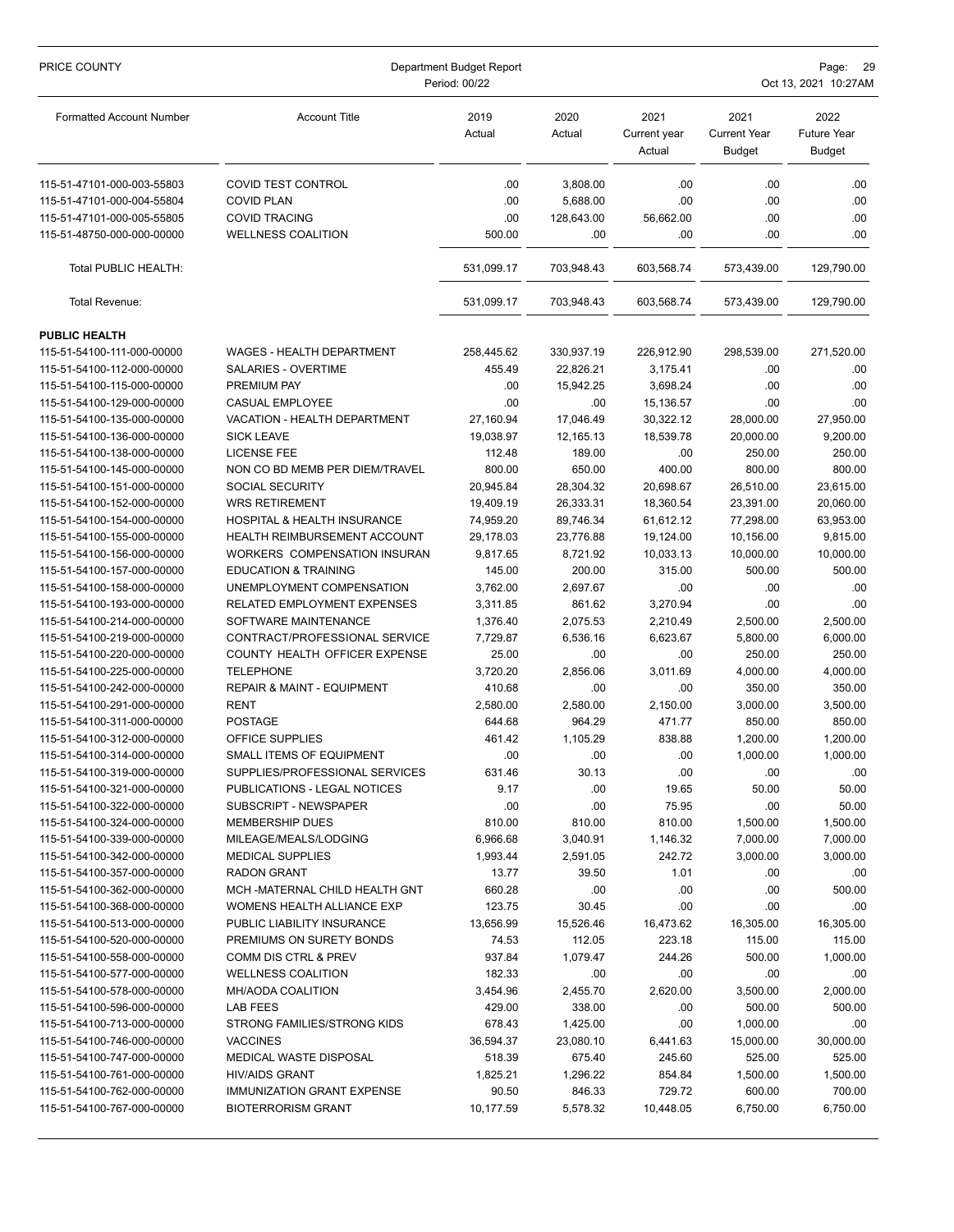| PRICE COUNTY                    | Department Budget Report<br>Period: 00/22 |                |                |                                | Page:<br>30<br>Oct 13, 2021 10:27AM          |                                             |  |
|---------------------------------|-------------------------------------------|----------------|----------------|--------------------------------|----------------------------------------------|---------------------------------------------|--|
| <b>Formatted Account Number</b> | <b>Account Title</b>                      | 2019<br>Actual | 2020<br>Actual | 2021<br>Current year<br>Actual | 2021<br><b>Current Year</b><br><b>Budget</b> | 2022<br><b>Future Year</b><br><b>Budget</b> |  |
| 115-51-54100-780-000-00000      | RURAL HEALTH CARE PROGRAM                 | .00            | 2,194.36       | .00                            | 1,200.00                                     | 1,200.00                                    |  |
| 115-51-54100-781-000-00000      | <b>LEAD GRANT</b>                         | 332.81         | 120.46         | 121.14                         | .00                                          | 100.00                                      |  |
| 115-51-54100-791-001-55801      | PHEP COVID                                | .00            | 4,586.33       | .00                            | .00                                          | .00                                         |  |
| 115-51-54100-791-003-55803      | COVID TEST CONTROL                        | .00            | 250.00         | .00                            | .00                                          | .00                                         |  |
| 115-51-54100-791-004-55804      | <b>COVID PLAN</b>                         | .00            | 326.00         | .00                            | .00                                          | .00                                         |  |
| 115-51-54100-791-005-55805      | <b>COVID TRACING</b>                      | .00            | 23.896.24      | 1,524.51                       | .00                                          | .00                                         |  |
| 115-51-54100-791-006-55806      | COVID - EIC                               | .00            | .00            | 1,056.27                       | .00                                          | .00                                         |  |
| 115-51-54100-793-000-00000      | <b>HEALTHY SMILES-SENIORS</b>             | 98.95          | 1,400.00       | .00                            | .00                                          | .00                                         |  |
| Total PUBLIC HEALTH:            |                                           | 564,750.96     | 688,244.14     | 490,184.39                     | 573,439.00                                   | 530,108.00                                  |  |
| Total Expenditure:              |                                           | 564,750.96     | 688,244.14     | 490,184.39                     | 573,439.00                                   | 530,108.00                                  |  |
| <b>PUBLIC HEALTH - WIC</b>      |                                           |                |                |                                |                                              |                                             |  |
| 115-52-41110-000-000-00000      | <b>TAX LEVY</b>                           | 12,829.00      | 23,705.00      | 18,074.00                      | 18,074.00                                    | .00.                                        |  |
| 115-52-43553-100-000-00000      | WIC TOTAL GRANTS (STATE)                  | 110,983.00     | 110,766.00     | 70.774.00                      | 110,000.00                                   | 117,025.00                                  |  |
| 115-52-43553-200-000-00000      | WIC BF PEER COUNSELOR GRANT               | 24.00          | .00            | .00                            | .00                                          | .00                                         |  |
| 115-52-43553-300-000-00000      | WIC FARMERS MARKET GRANT                  | 541.00         | 554.00         | .00                            | 1,000.00                                     | 700.00                                      |  |
| Total PUBLIC HEALTH - WIC:      |                                           | 124,377.00     | 135,025.00     | 88,848.00                      | 129,074.00                                   | 117,725.00                                  |  |
| Total Revenue:                  |                                           | 124,377.00     | 135,025.00     | 88,848.00                      | 129,074.00                                   | 117,725.00                                  |  |
| <b>PUBLIC HEALTH - WIC</b>      |                                           |                |                |                                |                                              |                                             |  |
| 115-52-54110-111-000-00000      | <b>WAGES - WIC</b>                        | 59,016.44      | 64,726.56      | 48,223.31                      | 69,880.00                                    | 64,312.00                                   |  |
| 115-52-54110-135-000-00000      | VACATION - WIC                            | .00            | 1,613.88       | 3,537.37                       | .00                                          | 4,115.00                                    |  |
| 115-52-54110-136-000-00000      | <b>SICK LEAVE</b>                         | .00            | 659.99         | 597.73                         | .00                                          | 1,455.00                                    |  |
| 115-52-54110-151-000-00000      | SOCIAL SECURITY                           | 4,514.76       | 4,712.83       | 3,488.62                       | 5,346.00                                     | 5,345.00                                    |  |
| 115-52-54110-152-000-00000      | <b>WRS RETIREMENT</b>                     | 3,865.58       | 4,522.51       | 3,534.18                       | 4,717.00                                     | 4,675.00                                    |  |
| 115-52-54110-154-000-00000      | <b>HOSPITAL &amp; HEALTH INSURANCE</b>    | 23,805.44      | 28,349.64      | 24,469.93                      | 29,856.00                                    | 31,956.00                                   |  |
| 115-52-54110-155-000-00000      | HEALTH REIMBURSEMENT ACCOUNT              | 8,462.59       | 8,795.10       | 4,396.00                       | 4,396.00                                     | 4,335.00                                    |  |
| 115-52-54110-157-000-00000      | <b>EDUCATION &amp; TRAINING</b>           | .00            | 185.00         | .00                            | .00                                          | 200.00                                      |  |
| 115-52-54110-225-000-00000      | <b>TELEPHONE</b>                          | 876.00         | 876.00         | 584.00                         | 900.00                                       | 900.00                                      |  |
| 115-52-54110-291-000-00000      | RENT                                      | 8,136.00       | 8,136.00       | 6,780.00                       | 9,300.00                                     | 9,300.00                                    |  |
| 115-52-54110-311-000-00000      | <b>POSTAGE</b>                            | 217.29         | 342.45         | 187.20                         | 250.00                                       | 250.00                                      |  |
| 115-52-54110-312-000-00000      | OFFICE SUPPLIES                           | 130.38         | 30.75          | 21.43                          | 500.00                                       | 500.00                                      |  |
| 115-52-54110-314-000-00000      | SMALL ITEMS OF EQUIPMENT                  | 2,998.55       | 573.00         | .00                            | 500.00                                       | 500.00                                      |  |
| 115-52-54110-319-000-00000      | SUPPLIES/PROFESSIONAL                     | 198.00         | 560.57         | .00                            | .00                                          | .00.                                        |  |
| 115-52-54110-322-000-00000      | DUES & SUBSCRIPTIONS                      | 1,841.00       | 1,837.00       | 1,837.00                       | 50.00                                        | 1,837.00                                    |  |
| 115-52-54110-339-000-00000      | MILEAGE/MEALS/LODGING                     | 1,036.48       | 618.05         | 314.02                         | 1,200.00                                     | 1,200.00                                    |  |
| 115-52-54110-342-000-00000      | <b>MEDICAL SUPPLIES</b>                   | 50.12          | 51.87          | .00                            | 300.00                                       | 600.00                                      |  |
| 115-52-54112-111-000-00000      | <b>WAGES - FMNP</b>                       | 409.88         | 335.24         | 126.93                         | 1,046.00                                     | 1,000.00                                    |  |
| 115-52-54112-151-000-00000      | SOCIAL SECURITY                           | 31.36          | 23.04          | 9.14                           | 80.00                                        | 80.00                                       |  |
| 115-52-54112-152-000-00000      | <b>WRS RETIREMENT</b>                     | 26.84          | 22.63          | 8.57                           | 71.00                                        | 65.00                                       |  |
| 115-52-54112-154-000-00000      | HOSPITAL & HEALTH INSURANCE               | 155.44         | 155.80         | 62.08                          | 516.00                                       | 520.00                                      |  |
| 115-52-54112-155-000-00000      | <b>HEALTH REIMBURSEMENT ACCOUNT</b>       | 56.33          | 48.34          | .00                            | 166.00                                       | 65.00                                       |  |
| Total PUBLIC HEALTH - WIC:      |                                           | 115,828.48     | 127, 176.25    | 98,177.51                      | 129,074.00                                   | 133,210.00                                  |  |
| Total Expenditure:              |                                           | 115,828.48     | 127, 176.25    | 98,177.51                      | 129,074.00                                   | 133,210.00                                  |  |
| PUBLIC HEALTH- FAMILY PLANNING  |                                           |                |                |                                |                                              |                                             |  |
| 115-53-41110-000-000-00000      | <b>TAX LEVY</b>                           | 2,660.00       | 75,003.00-     | 41,693.00-                     | 41,693.00-                                   | .00                                         |  |
| 115-53-43543-000-000-00000      | FAMILY PLANNING MEDICAL ASSIST            | 54,821.31      | 83,945.93      | 41,637.59                      | 75,000.00                                    | 75,000.00                                   |  |
| 115-53-43556-000-000-00000      | <b>FAMILY PLANNING GRANT</b>              | 690,425.00     | 643,198.00     | 229,884.00                     | 649,198.00                                   | 532,085.00                                  |  |
| 115-53-43556-000-001-00000      | TITLE TEN GRANT                           | .00            | .00            | .00                            | .00                                          | 1,289,110.00                                |  |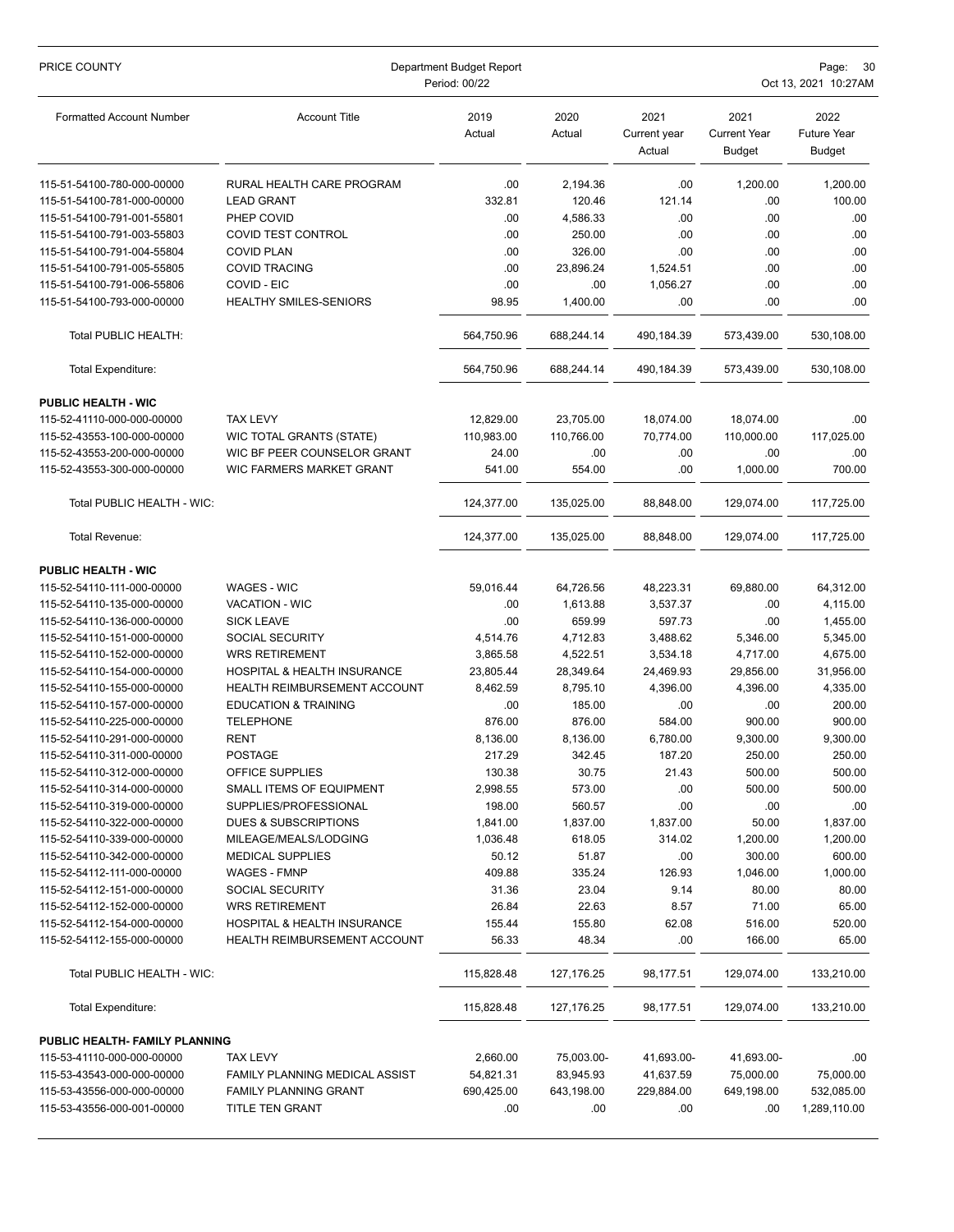| PRICE COUNTY                                              | Department Budget Report<br>Period: 00/22 |                |                |                                |                                              | Page:<br>- 31<br>Oct 13, 2021 10:27AM       |  |  |
|-----------------------------------------------------------|-------------------------------------------|----------------|----------------|--------------------------------|----------------------------------------------|---------------------------------------------|--|--|
| <b>Formatted Account Number</b>                           | <b>Account Title</b>                      | 2019<br>Actual | 2020<br>Actual | 2021<br>Current year<br>Actual | 2021<br><b>Current Year</b><br><b>Budget</b> | 2022<br><b>Future Year</b><br><b>Budget</b> |  |  |
| 115-53-46513-000-000-00000                                | <b>FAMILY PLANNING PRIVATE PAY</b>        | 13,221.53      | 2,650.91       | 752.94                         | 4,000.00                                     | 2,000.00                                    |  |  |
| Total PUBLIC HEALTH- FAMILY PLANNING:                     |                                           | 761,127.84     | 654,791.84     | 230,581.53                     | 686,505.00                                   | 1,898,195.00                                |  |  |
| Total Revenue:                                            |                                           | 761,127.84     | 654.791.84     | 230,581.53                     | 686,505.00                                   | 1,898,195.00                                |  |  |
| PUBLIC HEALTH- FAMILY PLANNING                            |                                           |                |                |                                |                                              |                                             |  |  |
| 115-53-54120-111-000-00000                                | <b>WAGES - FAMILY PLANNING</b>            | 63,952.30      | 36,671.81      | 24,644.27                      | 34,170.00                                    | 70,045.00                                   |  |  |
| 115-53-54120-151-000-00000                                | <b>SOCIAL SECURITY</b>                    | 4,892.35       | 2,598.90       | 1,792.96                       | 2,615.00                                     | 5,360.00                                    |  |  |
| 115-53-54120-152-000-00000                                | <b>WRS RETIREMENT</b>                     | 4,188.90       | 2,488.90       | 1,663.49                       | 2,306.00                                     | 4,555.00                                    |  |  |
| 115-53-54120-154-000-00000                                | HOSPITAL & HEALTH INSURANCE               | 16,080.19      | 9,164.71       | 6,389.59                       | 10,816.00                                    | 13,025.00                                   |  |  |
| 115-53-54120-155-000-00000                                | HEALTH REIMBURSEMENT ACCOUNT              | 4,637.14       | 1,791.33       | .00                            | 2,220.00                                     | 1,540.00                                    |  |  |
| 115-53-54120-157-000-00000                                | <b>EDUCATION &amp; TRAINING</b>           | 945.00         | .00            | 35.00                          | 500.00                                       | 500.00                                      |  |  |
| 115-53-54120-219-000-00000                                | CONTRACT/PROFESSIONAL SERVICE             | 22,235.53      | 6,359.81       | 6,614.20                       | 6,500.00                                     | 6,500.00                                    |  |  |
| 115-53-54120-225-000-00000                                | <b>TELEPHONE</b>                          | 1,626.95       | 1,626.72       | 1,071.77                       | 1,700.00                                     | 1,700.00                                    |  |  |
| 115-53-54120-256-000-00000                                | MEDICAL SERVICES - FAMILY PLAN            | .00            | .00            | .00                            | 1,000.00                                     | .00                                         |  |  |
| 115-53-54120-290-000-00000                                | FISCAL AGENT - FAMILY PLANNING            | 724,065.26     | 616,979.95     | 312,697.06                     | 599,128.00                                   | 580,660.00                                  |  |  |
| 115-53-54120-291-000-00000                                | <b>RENT</b>                               | 2,604.00       | 2,604.00       | 2,170.00                       | 3,000.00                                     | 3,500.00                                    |  |  |
| 115-53-54120-311-000-00000                                | <b>POSTAGE</b>                            | 948.54         | 583.37         | 359.00                         | 1,000.00                                     | 1,000.00                                    |  |  |
| 115-53-54120-312-000-00000                                | OFFICE SUPPLIES                           | 341.30         | 97.98          | 31.96                          | 750.00                                       | 500.00                                      |  |  |
| 115-53-54120-314-000-00000                                | SMALL ITEMS OF EQUIPMENT                  | 3,813.91       | .00            | .00                            | 100.00                                       | .00                                         |  |  |
| 115-53-54120-319-000-00000                                | SUPPLIES/PROFESSIONAL                     | .00            | .00            | 129.42                         | 1,700.00                                     | .00                                         |  |  |
| 115-53-54120-322-000-00000                                | <b>DUES &amp; SUBSCRIPTIONS</b>           | 716.95         | 790.90         | $50.00 -$                      | 1,000.00                                     | 800.00                                      |  |  |
| 115-53-54120-339-000-00000                                | MILEAGE/MEALS/LODGING                     | 3,292.27       | 567.51         | 208.88                         |                                              |                                             |  |  |
|                                                           | <b>MEDICAL SUPPLIES</b>                   | .00            | 152.59         | .00                            | 3,000.00<br>.00                              | 2,500.00<br>.00                             |  |  |
| 115-53-54120-342-000-00000                                | MEDICAL SUPPLIES - FAMILY PLAN            | 10,729.80      | 9,059.77       |                                |                                              |                                             |  |  |
| 115-53-54120-398-000-00000                                |                                           |                |                | 4,354.32                       | 15,000.00                                    | 13,000.00                                   |  |  |
| 115-53-54122-111-000-00000                                | <b>WAGES - TITLE TEN</b>                  | .00            | .00            | .00                            | .00                                          | 43,605.00                                   |  |  |
| 115-53-54122-151-000-00000                                | SOCIAL SECURITY                           | .00            | .00            | .00                            | .00                                          | 3,335.00                                    |  |  |
| 115-53-54122-152-000-00000                                | <b>WRS RETIREMENT</b>                     | .00            | .00            | .00                            | .00                                          | 2,835.00                                    |  |  |
| 115-53-54122-154-000-00000                                | HOSPITAL & HEALTH INSURANCE               | .00            | .00            | .00                            | .00                                          | 13,190.00                                   |  |  |
| 115-53-54122-155-000-00000                                | <b>HEALTH REIMBURSEMENT ACCOUNT</b>       | .00            | .00            | .00                            | .00                                          | 1,786.00                                    |  |  |
| 115-53-54122-219-000-00000                                | CONTRACT/PROFESSIONAL SERVICE             | .00            | .00            | .00                            | .00                                          | 2,000.00                                    |  |  |
| 115-53-54122-256-000-00000                                | <b>FISCAL AGENT-TITLE TEN</b>             | .00            | .00            | .00                            | .00                                          | 1,166,110.00                                |  |  |
| Total PUBLIC HEALTH- FAMILY PLANNING:                     |                                           | 865,070.39     | 691,538.25     | 362,111.92                     | 686,505.00                                   | 1,938,046.00                                |  |  |
| Total Expenditure:                                        |                                           | 865,070.39     | 691,538.25     | 362,111.92                     | 686,505.00                                   | 1,938,046.00                                |  |  |
| PUBLIC HEALTH - ORAL HEALTH                               |                                           |                |                |                                |                                              |                                             |  |  |
| 115-55-41110-000-000-00000                                | <b>TAX LEVY</b>                           | 18,923.00      | 6,079.00       | 23,567.00                      | 23,567.00                                    | .00.                                        |  |  |
| 115-55-43507-100-000-00000                                | FLUORIDE SUPPLEMENT GRANT                 | 3,010.00       | .00            | .00                            | .00                                          | .00                                         |  |  |
| 115-55-43507-200-000-00000                                | <b>FLUORIDE RINSE GRANT</b>               | 651.00         | .00            | .00                            | .00                                          | .00                                         |  |  |
| 115-55-43545-000-000-00000                                | NW TOBACCO FREE COALITION                 | 2,963.63       | 2,241.60       | 2,593.65                       | 2,000.00                                     | 2,000.00                                    |  |  |
| 115-55-43546-000-000-00000                                | DENTAL HEALTH - PGI                       | 3,839.33       | 207.46         | .00                            | 1,000.00                                     | 1,000.00                                    |  |  |
| 115-55-43550-000-000-00000                                | PREVENTION GRANT                          | 3,995.00       | 2,524.00       | 5,354.00                       | 4,000.00                                     | 4,000.00                                    |  |  |
| 115-55-43551-000-000-00000                                | SEAL A SMILE GRANT                        | 21,759.63      | 11,536.00      | 4,249.00                       | 22,000.00                                    | 22,000.00                                   |  |  |
| 115-55-43552-000-000-00000                                | MA HEALTH CHECK DENTAL                    | 18,071.50      | 13,221.79      | 5,628.61                       | 16,000.00                                    | 16,000.00                                   |  |  |
| 115-55-46518-000-000-00000                                | <b>MA DENTAL HYGIENIST</b>                | 6,348.60       | 2,352.17       | 2,393.43                       | 6,000.00                                     | 6,000.00                                    |  |  |
| 115-55-48525-000-000-00000                                | <b>HEALTHY SMILES FOR SENIORS PGI</b>     | 183.00         | 1,400.00       | .00                            | 500.00                                       | 500.00                                      |  |  |
| Total PUBLIC HEALTH - ORAL HEALTH:                        |                                           | 79,744.69      | 39,562.02      | 43,785.69                      | 75,067.00                                    | 51,500.00                                   |  |  |
| Total Revenue:                                            |                                           | 79,744.69      | 39,562.02      | 43,785.69                      | 75,067.00                                    | 51,500.00                                   |  |  |
| PUBLIC HEALTH - ORAL HEALTH<br>115-55-54130-111-000-00000 | WAGES - SEAL A SMILE SALARIES             | 20,705.99      | 11,370.76      | 5,970.56                       | 23,142.00                                    | 30,895.00                                   |  |  |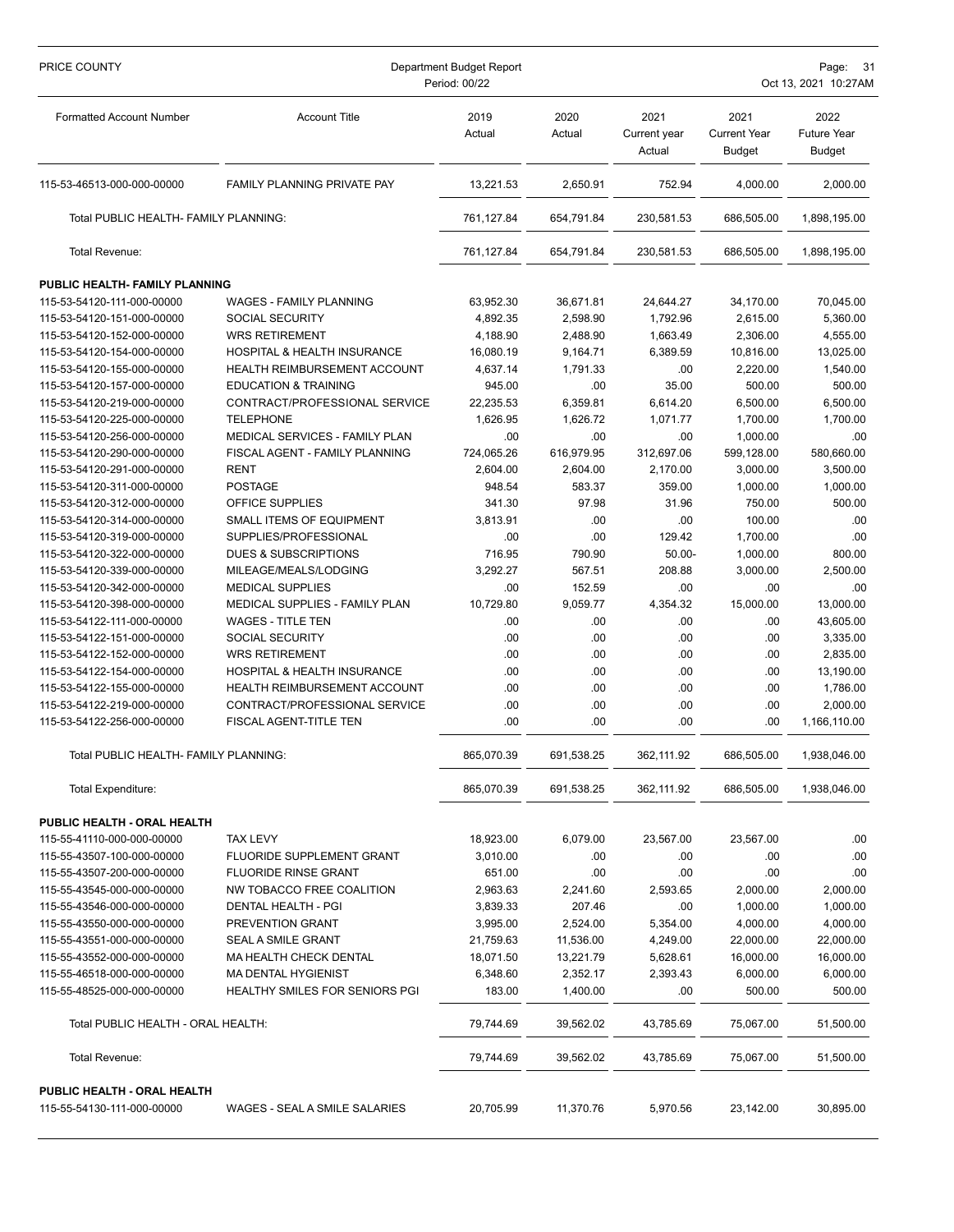| PRICE COUNTY                       | Department Budget Report<br>Period: 00/22 |                |                |                                | Page:<br>Oct 13, 2021 10:27AM                |                                             |  |  |
|------------------------------------|-------------------------------------------|----------------|----------------|--------------------------------|----------------------------------------------|---------------------------------------------|--|--|
| <b>Formatted Account Number</b>    | <b>Account Title</b>                      | 2019<br>Actual | 2020<br>Actual | 2021<br>Current year<br>Actual | 2021<br><b>Current Year</b><br><b>Budget</b> | 2022<br><b>Future Year</b><br><b>Budget</b> |  |  |
| 115-55-54130-151-000-00000         | <b>SOCIAL SECURITY</b>                    | 1,584.03       | 812.58         | 426.69                         | 1,770.00                                     | 2,360.00                                    |  |  |
| 115-55-54130-152-000-00000         | <b>WRS RETIREMENT</b>                     | 1,356.25       | 767.54         | 403.01                         | 1,562.00                                     | 2,005.00                                    |  |  |
| 115-55-54130-154-000-00000         | HOSPITAL & HEALTH INSURANCE               | 3,654.44       | 5,994.92       | 3,679.90                       | 13,121.00                                    | 17,480.00                                   |  |  |
| 115-55-54130-155-000-00000         | <b>HEALTH REIMBURSEMENT ACCOUNT</b>       | 1,324.36       | 1,859.84       | .00                            | 1,932.00                                     | 2,380.00                                    |  |  |
| 115-55-54130-157-000-00000         | <b>EDUCATION &amp; TRAINING</b>           | 75.00          | .00            | .00                            | .00                                          | .00.                                        |  |  |
| 115-55-54130-219-000-00000         | CONTRACT/PROFESSIONAL SERVICE             | 6,200.00       | 3,700.00       | .00                            | 4,400.00                                     | .00                                         |  |  |
| 115-55-54130-311-000-00000         | <b>POSTAGE</b>                            | 78.79          | 1.00           | .00                            | 100.00                                       | 100.00                                      |  |  |
| 115-55-54130-312-000-00000         | OFFICE SUPPLIES                           | 6.33           | .00            | 211.32                         | 300.00                                       | 300.00                                      |  |  |
| 115-55-54130-319-000-00000         | SUPPLIES/PROFESSIONAL                     | 7,510.31       | 715.63         | 552.51                         | 2,500.00                                     | 2,500.00                                    |  |  |
| 115-55-54130-339-000-00000         | MILEAGE/MEALS/LODGING                     | 451.00         | 257.34         | 29.83                          | 550.00                                       | 600.00                                      |  |  |
| 115-55-54131-111-000-00000         | WAGES - FLUORIDE SUPPLEMENT               | 2,885.31       | 287.50         | 40.89                          | .00                                          | .00                                         |  |  |
| 115-55-54131-151-000-00000         | <b>SOCIAL SECURITY</b>                    | 220.72         | 20.45          | 2.95                           | .00                                          | .00                                         |  |  |
| 115-55-54131-152-000-00000         | <b>WRS RETIREMENT</b>                     | 188.98         | 19.41          | 2.76                           | .00                                          | .00                                         |  |  |
| 115-55-54131-154-000-00000         | HOSPITAL & HEALTH INSURANCE               | 887.23         | 148.85         | 31.43                          | .00                                          | .00                                         |  |  |
| 115-55-54131-155-000-00000         | <b>HEALTH REIMBURSEMENT ACCOUNT</b>       | 321.53         | 46.19          | .00                            | .00                                          | .00                                         |  |  |
| 115-55-54131-311-000-00000         | <b>POSTAGE</b>                            | 156.14         | 36.20          | 22.20                          | .00                                          | .00                                         |  |  |
| 115-55-54131-319-000-00000         | SUPPLIES/PROFESSIONAL SERVICES            | 431.52         | .00            | .00                            | .00                                          | .00                                         |  |  |
| 115-55-54132-111-000-00000         | WAGES - FLUORIDE VARNISH & PRE            | 4,996.23       | 1,359.34       | 2,429.92                       | 6,070.00                                     | 3,655.00                                    |  |  |
| 115-55-54132-151-000-00000         | <b>SOCIAL SECURITY</b>                    | 382.21         | 96.11          | 175.56                         | 464.00                                       | 280.00                                      |  |  |
| 115-55-54132-152-000-00000         | <b>WRS RETIREMENT</b>                     | 327.26         | 91.76          | 164.02                         | 410.00                                       | 240.00                                      |  |  |
| 115-55-54132-154-000-00000         | HOSPITAL & HEALTH INSURANCE               | 1,114.64       | 709.57         | 1,441.21                       | 3,043.00                                     | 2,065.00                                    |  |  |
| 115-55-54132-155-000-00000         | <b>HEALTH REIMBURSEMENT ACCOUNT</b>       | 403.95         | 220.13         | .00                            | 448.00                                       | 280.00                                      |  |  |
| 115-55-54132-319-000-00000         | SUPPLIES/PROFESS SVCS VARNISH             | 1,180.68       | 485.92         | .00                            | 900.00                                       | 1,000.00                                    |  |  |
| 115-55-54132-339-000-00000         | MILEAGE/MEALS/LODGING VARNISH             | 296.38         | .00            | .00                            | 250.00                                       | 250.00                                      |  |  |
| 115-55-54133-319-000-00000         | CONTRACT/PROFESS SVCS PRENAT              | .00            | 183.00         | 91.50                          | .00                                          | .00.                                        |  |  |
| 115-55-54134-111-000-00000         | WAGES - HEALTHY SMILES SENIORS            | 2,287.65       | 449.62         | .00                            | .00                                          | .00                                         |  |  |
| 115-55-54134-151-000-00000         | SOCIAL SECURITY                           | 175.01         | 32.42          | .00                            | .00                                          | .00                                         |  |  |
| 115-55-54134-152-000-00000         | <b>WRS RETIREMENT</b>                     | 149.85         | 30.36          | .00                            | .00                                          | .00                                         |  |  |
| 115-55-54134-154-000-00000         | HOSPITAL & HEALTH INSURANCE               | 761.69         | 229.79         | .00                            | .00                                          | .00                                         |  |  |
| 115-55-54134-155-000-00000         | <b>HEALTH REIMBURSEMENT ACCOUNT</b>       | 276.03         | 71.29          | .00                            | .00                                          | .00                                         |  |  |
| 115-55-54134-311-000-00000         | POSTAGE - HEALTHY SMILE SENIOR            | 1.80           | .50            | .00                            | .00                                          | .00                                         |  |  |
| 115-55-54134-319-000-00000         | SUPPLIES/PROFFESS SVCS SENIOR             | 110.20         | .00            | .00                            | .00                                          | .00                                         |  |  |
| 115-55-54134-339-000-00000         | MILEAGE/MEALS/LODGING SENIORS             | 30.16          | .00            | .00                            | .00                                          | .00                                         |  |  |
| 115-55-54135-111-000-00000         | WAGES - TOBACCO COMMUNITY                 | 3,258.06       | 3,196.11       | 2,263.33                       | .00                                          | 2,000.00                                    |  |  |
| 115-55-54135-151-000-00000         | SOCIAL SECURITY                           | 249.23         | 228.24         | 163.86                         | .00                                          | 155.00                                      |  |  |
| 115-55-54135-152-000-00000         | <b>WRS RETIREMENT</b>                     | 213.39         | 215.73         | 152.77                         | .00                                          | 130.00                                      |  |  |
| 115-55-54135-154-000-00000         | HOSPITAL & HEALTH INSURANCE               | 1,066.57       | 1,623.95       | 955.78                         | .00                                          | 1,130.00                                    |  |  |
| 115-55-54135-155-000-00000         | HEALTH REIMBURSEMENT ACCOUNT              | 386.52         | 503.84         | .00                            | .00                                          | 140.00                                      |  |  |
| 115-55-54135-311-000-00000         | POSTAGE - TOBACCO                         | 60.00          | 54.70          | 42.76                          | .00                                          | 60.00                                       |  |  |
| 115-55-54135-339-000-00000         | MILEAGE/MEALS/LODGING TOBACCO             | 2.32           | .00            | .00                            | .00                                          | .00.                                        |  |  |
| 115-55-54136-319-000-00000         | SUPPLIES/PROFESS SVCS TOBACCO             | 17.19          | .00            | .00                            | .00                                          | .00                                         |  |  |
| 115-55-54137-111-000-00000         | WAGES - ORAL HEALTH                       | .00            | .00            | .00                            | 8,725.00                                     | .00                                         |  |  |
| 115-55-54137-151-000-00000         | <b>SOCIAL SECURITY</b>                    | .00            | .00            | .00                            | 667.00                                       | .00                                         |  |  |
| 115-55-54137-152-000-00000         | <b>WRS RETIREMENT</b>                     | .00            | .00            | .00                            | 590.00                                       | .00                                         |  |  |
| 115-55-54137-154-000-00000         | HOSPITAL & HEALTH INSURANCE               | .00            | .00            | .00                            | 2,853.00                                     | .00                                         |  |  |
| 115-55-54137-155-000-00000         | HEALTH REIMBURSEMENT ACCOUNT              | .00            | .00            | .00                            | 420.00                                       | .00                                         |  |  |
| 115-55-54137-311-000-00000         | POSTAGE - ORAL HEALTH                     | .00            | .00            | .00                            | 500.00                                       | .00                                         |  |  |
| 115-55-54137-319-000-00000         | SUPPLIE/PROFESSIONAL SERVICES             | .00            | .00            | .00                            | 200.00                                       | .00                                         |  |  |
| 115-55-54137-339-000-00000         | MILEAGE/MEALS/LOGGING ORAL HLT            | .00            | .00.           | .00.                           | 150.00                                       | .00.                                        |  |  |
| Total PUBLIC HEALTH - ORAL HEALTH: |                                           | 65,784.95      | 35,820.59      | 19,254.76                      | 75,067.00                                    | 70,005.00                                   |  |  |
| <b>Total Expenditure:</b>          |                                           | 65,784.95      | 35,820.59      | 19,254.76                      | 75,067.00                                    | 70,005.00                                   |  |  |
| PUBLIC HEALTH - TITLE TEN          |                                           |                |                |                                |                                              |                                             |  |  |
| 115-59-43556-000-000-00000         | <b>TITLE TEN GRANT</b>                    | .00            | 1,322,344.00   | 892,456.00                     | 977,780.00                                   | .00.                                        |  |  |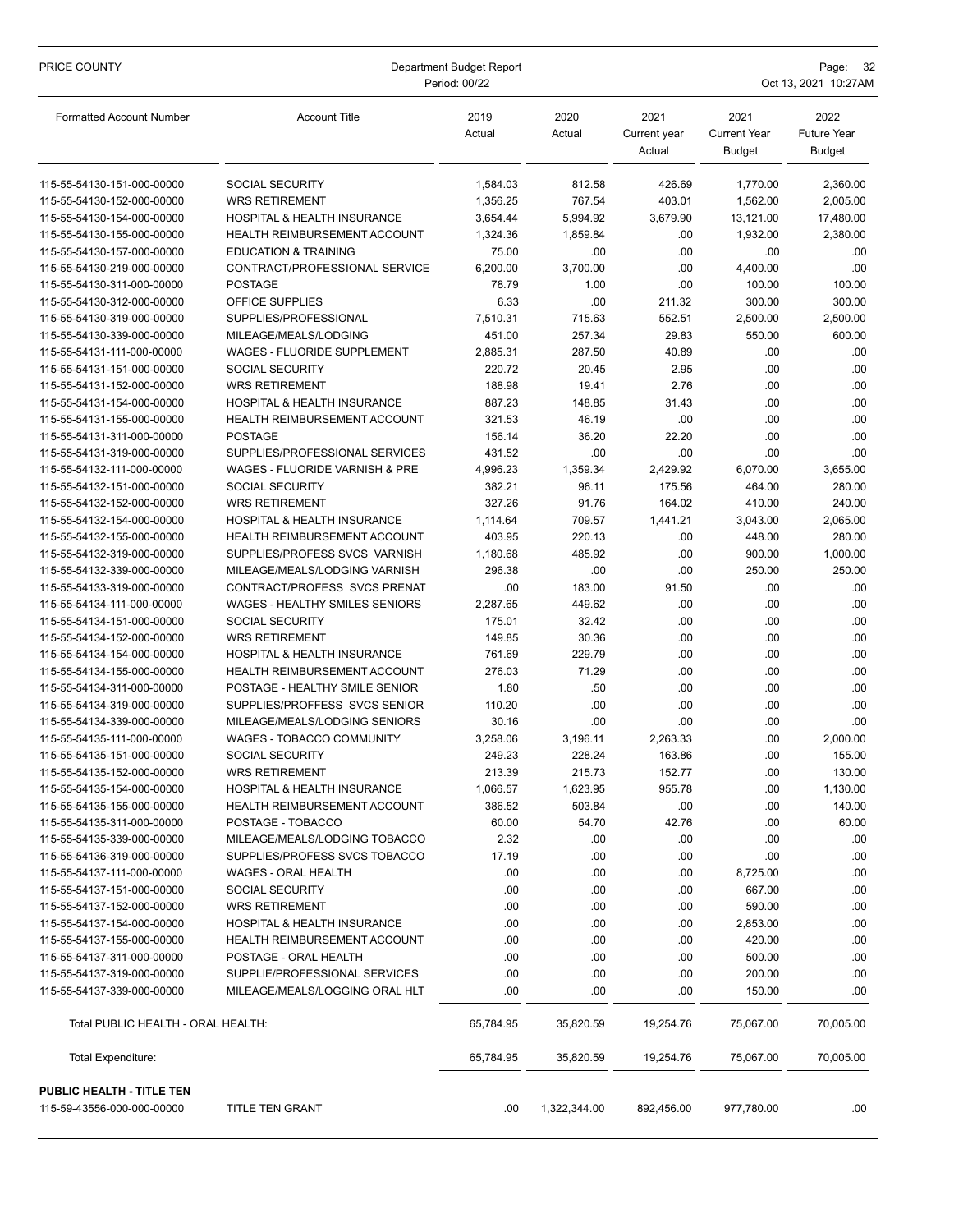| PRICE COUNTY                          | Department Budget Report<br>Period: 00/22 |                |                |                                | Page: 33<br>Oct 13, 2021 10:27AM             |                                             |  |
|---------------------------------------|-------------------------------------------|----------------|----------------|--------------------------------|----------------------------------------------|---------------------------------------------|--|
| <b>Formatted Account Number</b>       | <b>Account Title</b>                      | 2019<br>Actual | 2020<br>Actual | 2021<br>Current year<br>Actual | 2021<br><b>Current Year</b><br><b>Budget</b> | 2022<br><b>Future Year</b><br><b>Budget</b> |  |
| Total PUBLIC HEALTH - TITLE TEN:      |                                           | .00            | 1,322,344.00   | 892,456.00                     | 977,780.00                                   | .00                                         |  |
| Total Revenue:                        |                                           | .00            | 1,322,344.00   | 892,456.00                     | 977,780.00                                   | .00.                                        |  |
| PUBLIC HEALTH - TITLE TEN             |                                           |                |                |                                |                                              |                                             |  |
| 115-59-54120-111-000-00000            | WAGES                                     | .00            | 17,263.13      | 4,351.91                       | 93,000.00                                    | .00                                         |  |
| 115-59-54120-151-000-00000            | SOCIAL SECURITY                           | .00            | 1,200.23       | 297.89                         | 7,114.50                                     | .00                                         |  |
| 115-59-54120-152-000-00000            | <b>WRS RETIREMENT</b>                     | .00            | 1,165.26       | 293.76                         | 6,277.50                                     | .00                                         |  |
| 115-59-54120-154-000-00000            | HOSPITAL & HEALTH INSURANCE               | .00            | 6,046.50       | 1,339.01                       | 12,000.00                                    | .00                                         |  |
| 115-59-54120-155-000-00000            | <b>HEALTH REIMBURSEMENT ACCOUNT</b>       | .00            | 1,762.13       | .00                            | 2,000.00                                     | .00                                         |  |
| 115-59-54120-219-000-00000            | CONTRACT/PROFESSIONAL SERVICE             | .00            | .00            | 240.00                         | 2,608.00                                     | .00                                         |  |
| 115-59-54120-256-000-00000            | <b>FISCAL AGENT - TITLE TEN</b>           | .00            | 1,137,932.37   | 795,527.32                     | 854,780.00                                   | .00                                         |  |
| Total PUBLIC HEALTH - TITLE TEN:      |                                           | .00            | 1,165,369.62   | 802,049.89                     | 977,780.00                                   | .00.                                        |  |
| Total Expenditure:                    |                                           | .00            | 1,165,369.62   | 802,049.89                     | 977,780.00                                   | .00                                         |  |
| <b>VETERANS SERVICES</b>              |                                           |                |                |                                |                                              |                                             |  |
| 140-65-41110-000-000-00000            | <b>GENERAL PROPERTY TAX</b>               | 82,855.00      | 85,804.00      | 88,521.00                      | 88,521.00                                    | .00                                         |  |
| 140-65-43565-000-000-00000            | STATE AID - VETERANS SERVICE              | 8,836.05       | 8,500.00       | 8,500.00                       | 8,500.00                                     | 8,500.00                                    |  |
| 140-65-46305-000-000-00000            | <b>TRANSPORTATION FEES</b>                | 1,225.50       | 975.75         | 657.75                         | 250.00                                       | 250.00                                      |  |
| Total VETERANS SERVICES:              |                                           | 92,916.55      | 95,279.75      | 97,678.75                      | 97,271.00                                    | 8,750.00                                    |  |
| Total Revenue:                        |                                           | 92,916.55      | 95,279.75      | 97,678.75                      | 97,271.00                                    | 8,750.00                                    |  |
| <b>VETERANS SERVICES</b>              |                                           |                |                |                                |                                              |                                             |  |
| 140-65-54720-111-000-00000            | <b>WAGES - VETS SERVICES</b>              | 66,555.58      | 66,743.66      | 49,022.17                      | 68,653.00                                    | 69,250.00                                   |  |
| 140-65-54720-135-000-00000            | VACATION - VETS SERVICES                  | 1,269.60       | 2,219.82       | 3,588.50                       | 2,348.00                                     | 4,810.00                                    |  |
| 140-65-54720-136-000-00000            | <b>SICK LEAVE</b>                         | 1,476.69       | 2,899.87       | 2,607.05                       | 2,042.00                                     | 2,140.00                                    |  |
| 140-65-54720-151-000-00000            | SOCIAL SECURITY                           | 5,229.31       | 5,470.37       | 4,201.82                       | 5,588.00                                     | 5,830.00                                    |  |
| 140-65-54720-152-000-00000            | <b>WRS RETIREMENT</b>                     | 4,544.76       | 4,850.78       | 3,727.18                       | 4,930.00                                     | 4,955.00                                    |  |
| 140-65-54720-156-000-00000            | WORKERS COMPENSATION INSURAN              | 95.41          | 100.05         | 117.26                         | 120.00                                       | 145.00                                      |  |
| 140-65-54720-157-000-00000            | <b>EDUCATION &amp; TRAINING</b>           | 109.00         | 25.00          | .00                            | 300.00                                       | 300.00                                      |  |
| 140-65-54720-214-000-00000            | SOFTWARE MAINTENANCE                      | 3,400.00       | 918.00         | 936.36                         | 1,100.00                                     | 1,100.00                                    |  |
| 140-65-54720-216-000-00000            | CONTRACTED SERVICES - COMPUTE             | .00            | 89.00          | .00                            | .00                                          | .00                                         |  |
| 140-65-54720-219-000-00000            | CONTRACT/PROFESSIONAL SERVICE             | 875.01         | 1,025.01       | 900.54                         | 1,200.00                                     | 1,200.00                                    |  |
| 140-65-54720-225-000-00000            | <b>TELEPHONE</b>                          | 923.07         | 913.18         | 574.02                         | 800.00                                       | 1,000.00                                    |  |
| 140-65-54720-311-000-00000            | <b>POSTAGE</b>                            | 68.03          | 100.95         | 74.69                          | 100.00                                       | 100.00                                      |  |
| 140-65-54720-312-000-00000            | OFFICE SUPPLIES                           | .00            | 208.14         | .00                            | 200.00                                       | 200.00                                      |  |
| 140-65-54720-314-000-00000            | SMALL ITEMS OF EQUIPMENT                  | 1,882.83       | 691.17         | 191.93                         | 1,800.00                                     | 1,800.00                                    |  |
| 140-65-54720-329-000-00000            | <b>DUES &amp; SUBSCRIPTIONS</b>           | 255.00         | 695.62         | .00                            | 350.00                                       | 350.00                                      |  |
| 140-65-54720-339-000-00000            | MILEAGE/MEALS/LODGING                     | 3,127.32       | 1,219.04       | 907.04                         | 3,800.00                                     | 3,500.00                                    |  |
| 140-65-54720-513-000-00000            | PUBLIC LIABILITY INSURANCE                | 760.89         | 872.11         | 1,059.34                       | 920.00                                       | 1,100.00                                    |  |
| 140-65-54720-520-000-00000            | PREMIUMS ON SURETY BONDS                  | 8.85           | 16.89          | 30.26                          | 20.00                                        | 35.00                                       |  |
| 140-65-54720-716-000-00000            | <b>TRANSPORTATION</b>                     | 4,429.50       | 3,235.45       | 2,373.62                       | 3,000.00                                     | 3,000.00                                    |  |
| Total VETERANS SERVICES:              |                                           | 95,010.85      | 92,294.11      | 70,311.78                      | 97,271.00                                    | 100,815.00                                  |  |
| Total Expenditure:                    |                                           | 95,010.85      | 92,294.11      | 70,311.78                      | 97,271.00                                    | 100,815.00                                  |  |
| <b>LIBRARY SERVICES -PRICE COUNTY</b> |                                           |                |                |                                |                                              |                                             |  |
| 150-69-41110-000-000-00000            | <b>GENERAL PROPERTY TAX</b>               | 304,775.00     | 303,377.00     | 318,210.00                     | 318,210.00                                   | .00.                                        |  |
| 150-69-49210-000-000-00000            | TRANS FROM GENL FUND (OPER IN)            | .00            | .00            | .00                            | 4,400.00                                     | .00.                                        |  |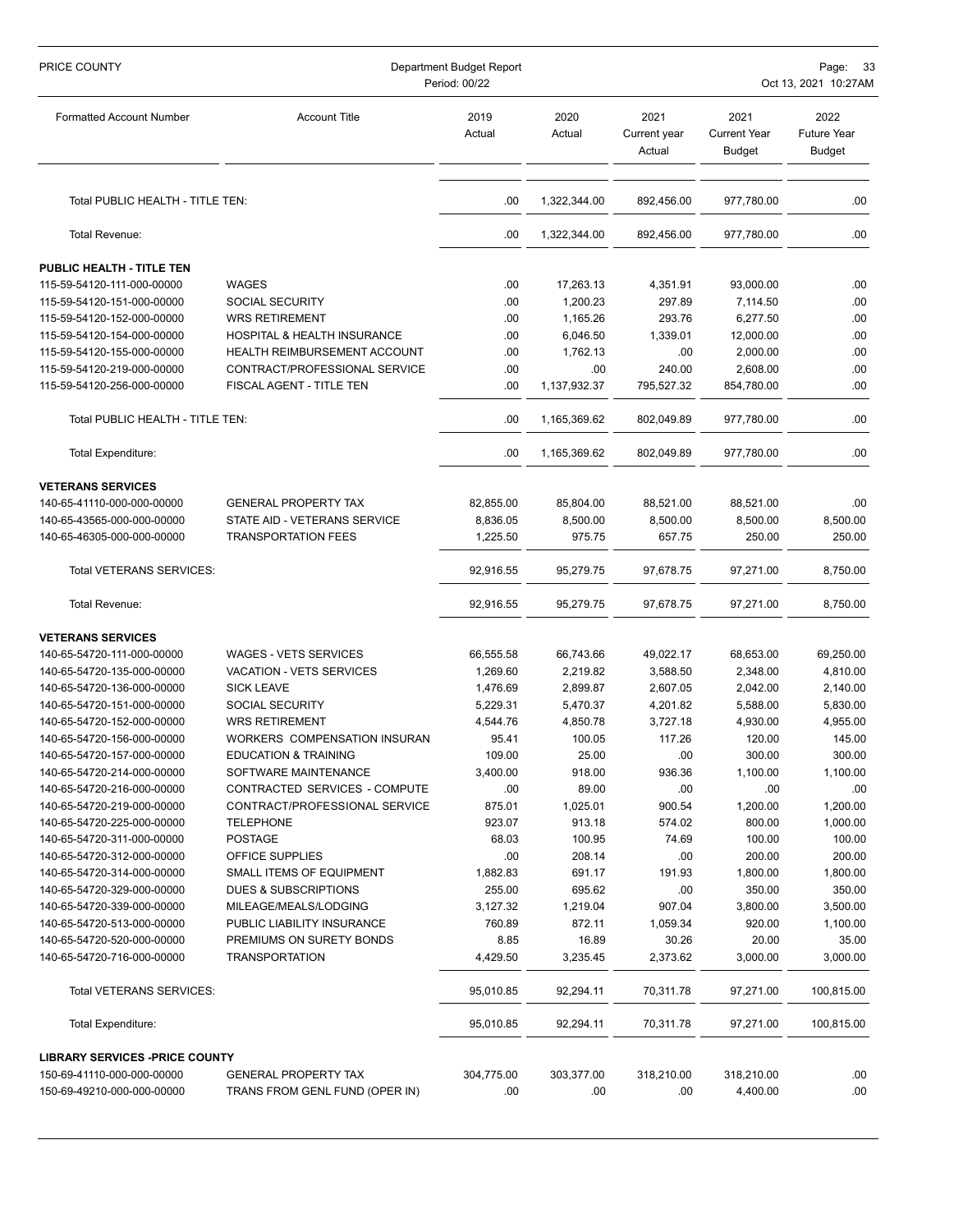| PRICE COUNTY                                             | Department Budget Report<br>Period: 00/22                                     | Page:<br>Oct 13, 2021 10:27AM |                     |                                |                                              |                                             |
|----------------------------------------------------------|-------------------------------------------------------------------------------|-------------------------------|---------------------|--------------------------------|----------------------------------------------|---------------------------------------------|
| <b>Formatted Account Number</b>                          | <b>Account Title</b>                                                          | 2019<br>Actual                | 2020<br>Actual      | 2021<br>Current year<br>Actual | 2021<br><b>Current Year</b><br><b>Budget</b> | 2022<br><b>Future Year</b><br><b>Budget</b> |
| Total LIBRARY SERVICES - PRICE COUNTY:                   |                                                                               | 304,775.00                    | 303,377.00          | 318,210.00                     | 322,610.00                                   | .00                                         |
| Total Revenue:                                           |                                                                               | 304,775.00                    | 303,377.00          | 318,210.00                     | 322,610.00                                   | .00.                                        |
| <b>LIBRARY SERVICES -PRICE COUNTY</b>                    |                                                                               |                               |                     |                                |                                              |                                             |
| 150-69-55110-219-000-00000                               | CONTRACT/PROFESSIONAL SERVICE                                                 | 35,000.00                     | 17,500.00           | 14,878.00                      | 8,900.00                                     | .00                                         |
| 150-69-55110-728-000-00000                               | <b>REIMBURSE LIBRARIES</b>                                                    | 300,274.60                    | 300,942.39          | 311,642.33                     | 313,710.00                                   | 296,480.00                                  |
| Total LIBRARY SERVICES - PRICE COUNTY:                   |                                                                               | 335,274.60                    | 318,442.39          | 326,520.33                     | 322,610.00                                   | 296,480.00                                  |
| <b>Total Expenditure:</b>                                |                                                                               | 335,274.60                    | 318,442.39          | 326,520.33                     | 322,610.00                                   | 296,480.00                                  |
| <b>AIRPORT</b>                                           |                                                                               |                               |                     |                                |                                              |                                             |
| 160-49-41110-000-000-00000                               | <b>GENERAL PROPERTY TAX</b>                                                   | 106,754.00                    | 121,119.00          | 117,829.00                     | 117,829.00                                   | .00                                         |
| 160-49-43537-000-000-00000                               | STATE GRT-OTHER TRANS                                                         | .00                           | 30,000.00           | .00                            | .00                                          | .00                                         |
| 160-49-46340-000-000-00000                               | <b>FUEL</b>                                                                   | 83,579.33                     | 51,340.08           | 70,888.51                      | 100,000.00                                   | 100,000.00                                  |
| 160-49-48220-000-000-00000                               | <b>AIRPORT LEASES</b>                                                         | 21,273.48                     | 18,763.53           | 17,476.00                      | 19,300.00                                    | 19,300.00                                   |
| 160-49-48400-000-000-00000                               | <b>INSURANCE RECOVERIES</b>                                                   | 25,502.67                     | .00                 | .00                            | .00                                          | .00                                         |
| 160-49-48800-000-000-00000                               | OIL                                                                           | 1,500.25                      | 1,592.50            | 866.25                         | 1,100.00                                     | 1,100.00                                    |
| 160-49-48900-000-000-00000                               | <b>MISC REVENUE</b>                                                           | 2,646.00                      | 105.50              | 2,013.91                       | 2,500.00                                     | 2,500.00                                    |
| Total AIRPORT:                                           |                                                                               | 241,255.73                    | 222,920.61          | 209,073.67                     | 240,729.00                                   | 122,900.00                                  |
| Total Revenue:                                           |                                                                               | 241,255.73                    | 222,920.61          | 209,073.67                     | 240,729.00                                   | 122,900.00                                  |
| <b>AIRPORT</b>                                           |                                                                               |                               |                     |                                |                                              |                                             |
| 160-49-53510-111-000-00000                               | <b>WAGES - AIRPORT</b>                                                        | 64,034.26                     | 60,449.78           | 41,056.66                      | 66,836.00                                    | 66,475.00                                   |
| 160-49-53510-112-000-00000                               | <b>OVERTIME</b>                                                               | 130.17                        | .00                 | .00                            | .00                                          | .00                                         |
| 160-49-53510-115-000-00000                               | <b>PREMIUM PAY</b>                                                            | 384.33                        | .00                 | .00                            | .00                                          | .00                                         |
| 160-49-53510-129-000-00000                               | <b>CASUAL EMPLOYEE</b>                                                        | .00                           | .00                 | 468.00                         | .00                                          | .00                                         |
| 160-49-53510-135-000-00000                               | <b>VACATION - AIRPORT</b>                                                     | 1,114.05                      | 3,291.62            | 3,527.29                       | 1,336.00                                     | 3,565.00                                    |
| 160-49-53510-136-000-00000                               | <b>SICK LEAVE</b>                                                             | 1,752.00                      | 4,518.94            | 7,874.67                       | 1,833.00                                     | 2,580.00                                    |
| 160-49-53510-151-000-00000                               | <b>SOCIAL SECURITY</b>                                                        | 4,893.35                      | 4,951.80            | 3,854.07                       | 5,355.00                                     | 5,555.00                                    |
| 160-49-53510-152-000-00000                               | WRS RETIREMENT                                                                | 4,436.14                      | 4,613.28            | 3,548.06                       | 4,725.00                                     | 4,640.00                                    |
| 160-49-53510-154-000-00000                               | HOSPITAL & HEALTH INSURANCE                                                   | 21,979.20                     | 23,078.16           | 15,586.27                      | 19,017.00                                    | 20,675.00                                   |
| 160-49-53510-155-000-00000                               | HEALTH REIMBURSEMENT ACCOUNT                                                  | 3,000.00                      | 2,500.08            | 2,800.00                       | 2,800.00                                     | 2,800.00                                    |
| 160-49-53510-156-000-00000                               | WORKERS COMPENSATION INSURAN                                                  | 3,714.19                      | 3,862.94            | 4,371.24                       | 4,000.00                                     | 4,500.00                                    |
| 160-49-53510-157-000-00000                               | <b>EDUCATION &amp; TRAINING</b>                                               | .00.                          | .00                 | .00                            | 500.00                                       | 500.00                                      |
| 160-49-53510-159-000-00000                               | UNIFORM ALLOWANCE                                                             | 221.12                        | 84.37               | 232.84                         | 500.00                                       | 500.00                                      |
| 160-49-53510-193-000-00000                               | RELATED EMPLOYMENT EXPENSES                                                   | 33.46                         | 16.91               | .00                            | .00                                          | .00                                         |
| 160-49-53510-219-000-00000                               | CONTRACT/PROFESSIONAL SERVICE                                                 | 881.04                        | 730.00              | 4,151.47                       | 1,000.00                                     | 1,000.00                                    |
| 160-49-53510-221-000-00000                               | WATER, SEWER & GARBAGE                                                        | 3,786.46                      | 3,408.68            | 1,976.95                       | 3,500.00                                     | 3,500.00                                    |
| 160-49-53510-222-000-00000                               | <b>ELECTRIC SERVICE</b>                                                       | 13,474.77                     | 11,573.52           | 8,133.73                       | 16,000.00                                    | 16,000.00                                   |
| 160-49-53510-225-000-00000                               | <b>TELEPHONE</b>                                                              | 2,378.16                      | 2,536.02            | 1,714.94                       | 2,500.00                                     | 2,500.00                                    |
| 160-49-53510-226-000-00000                               | <b>CREDIT CARD PROCESSING FEE</b><br>SNOW REMOVAL/EQUIP/LABOR/MATL            | 1,767.64                      | 1,215.57            | 1,529.72                       | 1,500.00<br>5,000.00                         | 1,500.00                                    |
| 160-49-53510-235-000-00000                               |                                                                               | 12,637.68                     | 1,878.36            | .00                            | 850.00                                       | 5,000.00<br>850.00                          |
| 160-49-53510-241-000-00000<br>160-49-53510-242-000-00000 | <b>REPAIR &amp; MAINT - VEHICLES</b><br><b>REPAIR &amp; MAINT - EQUIPMENT</b> | 364.64<br>8,558.89            | 504.29<br>12,155.04 | .00<br>2,686.21                | 6,500.00                                     | 6,500.00                                    |
| 160-49-53510-245-000-00000                               | <b>REPAIR &amp; MAINT - GROUNDS</b>                                           | 5,806.73                      | 3,458.43            | 685.78                         | 10,000.00                                    | 9,000.00                                    |
| 160-49-53510-247-000-00000                               | REPAIR & MAINT - BUILDING                                                     | 2,983.79                      | 39.45               | .00                            | 2,000.00                                     | 2,000.00                                    |
| 160-49-53510-311-000-00000                               | <b>POSTAGE</b>                                                                | 82.41                         | 61.20               | 51.39                          | 150.00                                       | 150.00                                      |
| 160-49-53510-312-000-00000                               | OFFICE SUPPLIES                                                               | .00                           | 63.69               | 75.56                          | 200.00                                       | 200.00                                      |
| 160-49-53510-314-000-00000                               | SMALL ITEMS OF EQUIPMENT                                                      | 25.98                         | .00                 | 39.98                          | 200.00                                       | 1,200.00                                    |
| 160-49-53510-321-000-00000                               | PUBLICATIONS - LEGAL NOTICES                                                  | .00                           | .00                 | .00                            | 50.00                                        | 50.00                                       |
| 160-49-53510-330-000-00000                               | AIRSHOW CONTRIBUTION                                                          | 3,275.75                      | .00                 | .00                            | 500.00                                       | 500.00                                      |
|                                                          |                                                                               |                               |                     |                                |                                              |                                             |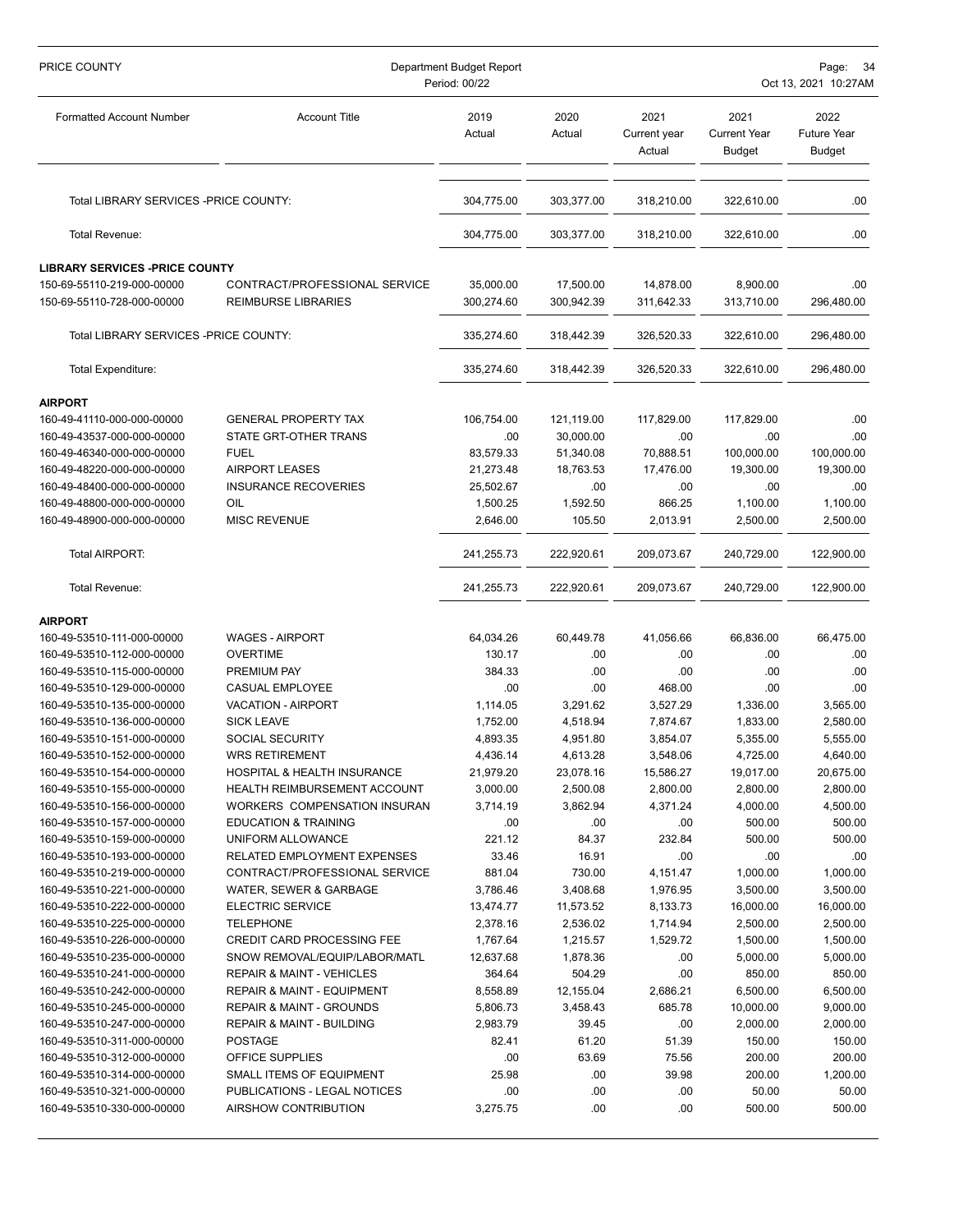| PRICE COUNTY                                        | Department Budget Report<br>Period: 00/22 |                |                |                                | Page:<br>-35<br>Oct 13, 2021 10:27AM         |                                             |  |
|-----------------------------------------------------|-------------------------------------------|----------------|----------------|--------------------------------|----------------------------------------------|---------------------------------------------|--|
| <b>Formatted Account Number</b>                     | <b>Account Title</b>                      | 2019<br>Actual | 2020<br>Actual | 2021<br>Current year<br>Actual | 2021<br><b>Current Year</b><br><b>Budget</b> | 2022<br><b>Future Year</b><br><b>Budget</b> |  |
| 160-49-53510-339-000-00000                          | MILEAGE/MEALS/LODGING                     | 981.05         | 12.00-         | 366.18                         | 750.00                                       | 750.00                                      |  |
| 160-49-53510-351-000-00000                          | GAS FUEL OIL FOR OWN EQUIPMENT            | 58,630.79      | 1,835.49       | 1,349.25                       | 3,000.00                                     | 3,000.00                                    |  |
| 160-49-53510-352-000-00000                          | <b>JET FUEL</b>                           | 17,648.23      | 12,326.98      | 44,357.44                      | 40,000.00                                    | 40,000.00                                   |  |
| 160-49-53510-352-001-00000                          | <b>AVIATION FUEL</b>                      | .00            | 24,481.07      | .00                            | 30,000.00                                    | 30,000.00                                   |  |
| 160-49-53510-352-002-00000                          | <b>AVIATION OIL PURCHASES</b>             | .00            | 936.98         | 808.82                         | 2,000.00                                     | 2,000.00                                    |  |
| 160-49-53510-461-000-00000                          | ELECTRICAL SUPPLIES - LIGHTS              | 819.57         | 2.99           | 453.16                         | 550.00                                       | 550.00                                      |  |
| 160-49-53510-511-000-00000                          | <b>INSURANCE - PROPERTY</b>               | 2,638.18       | 2,441.00       | 3,053.57                       | 2,700.00                                     | 3,100.00                                    |  |
| 160-49-53510-512-000-00000                          | <b>INSURANCE - VEHICLES</b>               | 549.82         | 1,457.91       | 1,180.90                       | 1,500.00                                     | 1,500.00                                    |  |
| 160-49-53510-513-000-00000                          | PUBLIC LIABILITY INSURANCE                | 1,582.90       | 1,770.78       | 1,743.88                       | 1,860.00                                     | 1,860.00                                    |  |
| 160-49-53510-520-000-00000                          | PREMIUMS ON SURETY BONDS                  | 10.17          | 16.35          | 28.85                          | 17.00                                        | 30.00                                       |  |
| 160-49-53510-591-000-00000                          | SALES TAX DUE STATE-GAS SALES             | 1,423.38       | 835.50         | 1,123.62                       | 1,500.00                                     | 1,500.00                                    |  |
| 160-49-53510-821-000-00000                          | CAP IMPROVE - AIRPORT PROJECT             | .00            | 5,949.42       | 2,814.26                       | .00                                          | .00                                         |  |
| <b>Total AIRPORT:</b>                               |                                           | 246,000.30     | 197,034.60     | 161,644.76                     | 240,729.00                                   | 246,030.00                                  |  |
| <b>Total Expenditure:</b>                           |                                           | 246,000.30     | 197,034.60     | 161,644.76                     | 240,729.00                                   | 246,030.00                                  |  |
| <b>HEALTH INSURANCE</b>                             |                                           |                |                |                                |                                              |                                             |  |
| 175-50-48694-000-000-00000                          | EMPLOYEE HEALTH INS PREMIUM               | .00            | .00            | .00                            | 2,095,347.00                                 | 2,225,347.00                                |  |
| 175-50-49210-000-000-00000                          | TRANS FROM GENL FUND (OPER IN)            | .00            | .00            | 253,190.00                     | .00                                          | .00.                                        |  |
| Total HEALTH INSURANCE:                             |                                           | .00            | .00            | 253,190.00                     | 2,095,347.00                                 | 2,225,347.00                                |  |
| Total Revenue:                                      |                                           | .00            | .00            | 253,190.00                     | 2,095,347.00                                 | 2,225,347.00                                |  |
| <b>HEALTH INSURANCE</b>                             |                                           |                |                |                                |                                              |                                             |  |
| 175-50-59940-516-000-00000                          | <b>INSURANCE CLAIMS</b>                   | .00            | .00            | .00                            | 2,095,347.00                                 | 2,225,347.00                                |  |
| 175-50-59940-520-000-00000                          | HSA CONTRIBUTION FUNDING                  | .00            | .00            | 216,857.49                     | .00                                          | .00.                                        |  |
| Total HEALTH INSURANCE:                             |                                           | .00            | .00            | 216,857.49                     | 2,095,347.00                                 | 2,225,347.00                                |  |
| <b>Total Expenditure:</b>                           |                                           | .00            | .00            | 216,857.49                     | 2,095,347.00                                 | 2,225,347.00                                |  |
| <b>FORESTRY - STATE</b>                             |                                           |                |                |                                |                                              |                                             |  |
| 180-79-41110-000-000-00000                          | <b>GENERAL PROPERTY TAX</b>               | 6,274.00       | 6,356.00       | 2,226.00                       | 2,226.00                                     | .00                                         |  |
| 180-79-43525-000-000-00000                          | STATE AID-FOREST ADMIN GRANT              | 44,268.90      | 45,320.13      | 44,724.51                      | 45,564.00                                    | 46,990.00                                   |  |
| Total FORESTRY - STATE:                             |                                           | 50,542.90      | 51,676.13      | 46,950.51                      | 47,790.00                                    | 46,990.00                                   |  |
| Total Revenue:                                      |                                           | 50,542.90      | 51,676.13      | 46,950.51                      | 47,790.00                                    | 46,990.00                                   |  |
| <b>FORESTRY - STATE</b>                             |                                           |                |                |                                |                                              |                                             |  |
| 180-79-56120-111-000-00000                          | <b>WAGES - STATE FORESTRY</b>             | 27,215.68      | 28,263.90      | 21,732.28                      | 28,900.00                                    | 30,440.00                                   |  |
| 180-79-56120-135-000-00000                          | VACATION - STATE FORESTRY                 | 3,274.32       | 3,320.70       | 8,370.87                       | 3,340.00                                     | 1,660.00                                    |  |
| 180-79-56120-136-000-00000                          | <b>SICK LEAVE</b>                         | 826.00         | 121.60         | 168.14                         | .00                                          | 630.00                                      |  |
| 180-79-56120-151-000-00000                          | SOCIAL SECURITY                           | 2,229.28       | 2,239.47       | 1,911.90                       | 2,466.00                                     | 2,505.00                                    |  |
| 180-79-56120-152-000-00000                          | <b>WRS RETIREMENT</b>                     | 2,055.38       | 2,140.06       | 1,520.01                       | 2,176.00                                     | 2,130.00                                    |  |
| 180-79-56120-154-000-00000                          | HOSPITAL & HEALTH INSURANCE               | 9,209.27       | 9,669.70       | 9,183.87                       | 9,508.00                                     | 10,340.00                                   |  |
| 180-79-56120-155-000-00000                          | HEALTH REIMBURSEMENT ACCOUNT              | 3,274.94       | 2,999.83       | 1,400.00                       | 1,400.00                                     | 1,400.00                                    |  |
| Total FORESTRY - STATE:                             |                                           | 48,084.87      | 48,755.26      | 44,287.07                      | 47,790.00                                    | 49,105.00                                   |  |
| Total Expenditure:                                  |                                           | 48,084.87      | 48,755.26      | 44,287.07                      | 47,790.00                                    | 49,105.00                                   |  |
| <b>ANIMAL CONTROL</b><br>183-10-41110-000-000-00000 | <b>GENERAL PROPERTY TAX</b>               | 31,303.00      | 43,092.00      | 89,807.00                      | 89,807.00                                    | .00.                                        |  |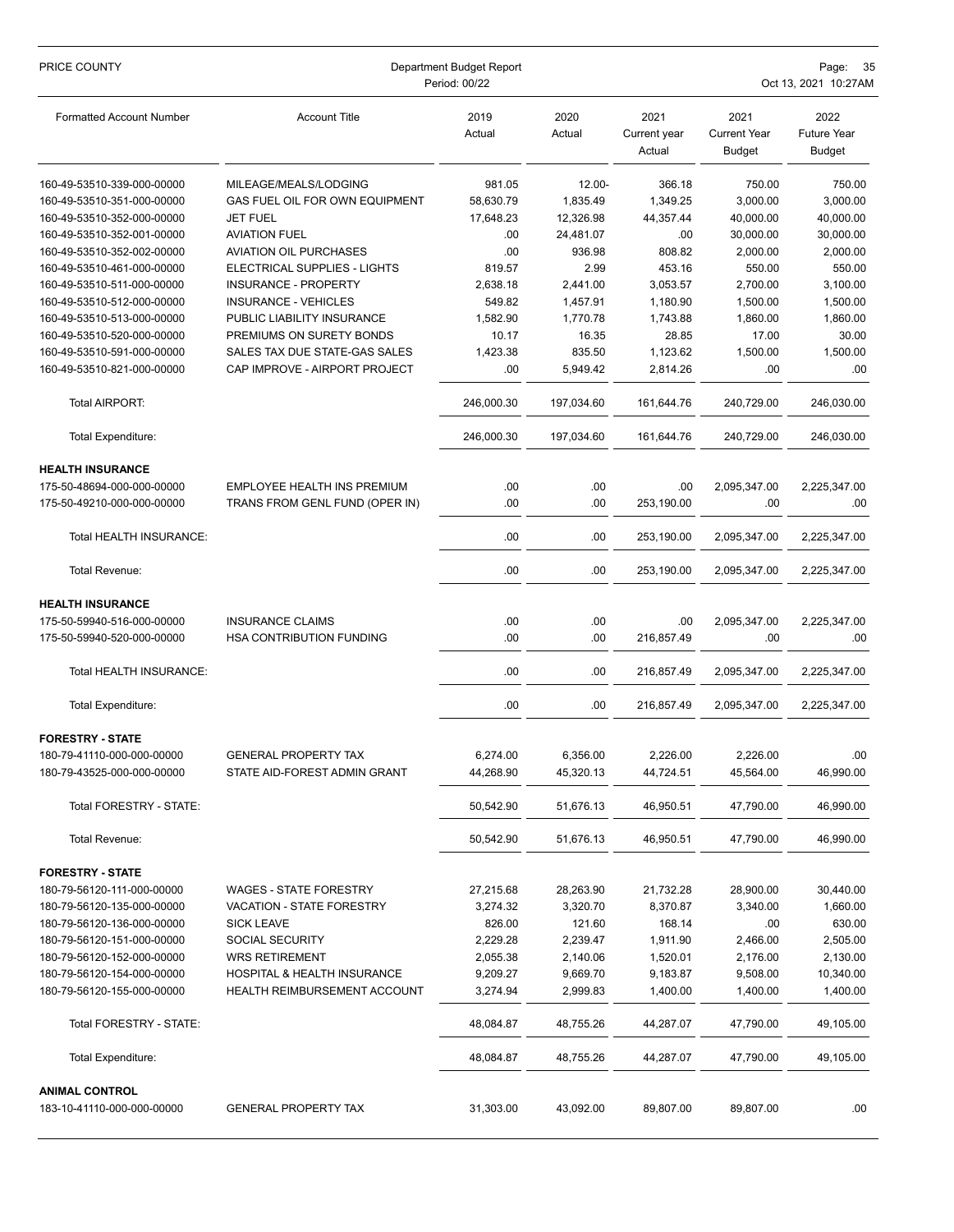| PRICE COUNTY                              | Department Budget Report<br>Period: 00/22 |                |                |                                |                                       | Page:<br>36<br>Oct 13, 2021 10:27AM         |  |
|-------------------------------------------|-------------------------------------------|----------------|----------------|--------------------------------|---------------------------------------|---------------------------------------------|--|
| <b>Formatted Account Number</b>           | <b>Account Title</b>                      | 2019<br>Actual | 2020<br>Actual | 2021<br>Current year<br>Actual | 2021<br><b>Current Year</b><br>Budget | 2022<br><b>Future Year</b><br><b>Budget</b> |  |
| 183-10-44211-000-000-00000                | DOG LICENSES CO SHARE                     | 6,843.80       | 19,033.20      | 21,786.20                      | 20,023.00                             | 23,000.00                                   |  |
| 183-10-48500-000-000-00000                | <b>DONATIONS</b>                          | 9,000.00       | .00            | .00                            | .00                                   | .00                                         |  |
| 183-10-48900-000-000-00000                | <b>MISC REVENUE</b>                       | .00            | 72.00          | .00                            | .00                                   | .00                                         |  |
| Total ANIMAL CONTROL:                     |                                           | 47,146.80      | 62,197.20      | 111,593.20                     | 109,830.00                            | 23,000.00                                   |  |
| Total Revenue:                            |                                           | 47,146.80      | 62,197.20      | 111,593.20                     | 109,830.00                            | 23,000.00                                   |  |
| <b>ANIMAL CONTROL</b>                     |                                           |                |                |                                |                                       |                                             |  |
| 183-10-51940-111-000-00000                | WAGES - DOG                               | 2,185.89       | 12,360.00      | .00.                           | 42,251.00                             | 42,775.00                                   |  |
| 183-10-51940-151-000-00000                | <b>SOCIAL SECURITY</b>                    | 167.22         | 946.00         | .00                            | 3,232.00                              | 3,275.00                                    |  |
| 183-10-51940-152-000-00000                | <b>WRS RETIREMENT</b>                     | 143.17         | 835.00         | .00                            | 4,964.00                              | 5,150.00                                    |  |
| 183-10-51940-154-000-00000                | <b>HOSPITAL &amp; HEALTH INSURANCE</b>    | .00            | 4,448.00       | .00                            | 14,263.00                             | 15,300.00                                   |  |
| 183-10-51940-155-000-00000                | HEALTH REIMBURSEMENT ACCOUNT              | .00            | 1,506.00       | .00                            | 2,100.00                              | 2,075.00                                    |  |
| 183-10-51940-157-000-00000                | <b>EDUCATION &amp; TRAINING</b>           | .00            | .00            | .00                            | .00                                   | 500.00                                      |  |
| 183-10-51940-219-000-00000                | CONTRACT/PROFESSIONAL SERVICE             | 37,018.60      | 42,375.49      | 44,904.90                      | 42,000.00                             | 43,475.00                                   |  |
| 183-10-51940-225-000-00000                | <b>TELEPHONE</b>                          | 65.57          | 546.62         | 424.50                         | 200.00                                | 550.00                                      |  |
| 183-10-51940-339-000-00000                | MILEAGE/MEALS/LODGING                     | .00            | .00            | .00                            | 120.00                                | 120.00                                      |  |
| 183-10-51940-390-000-00000                | OTHER OPERATING                           | 24,359.40      | 1,853.39       | 271.16                         | 350.00                                | 1,000.00                                    |  |
| 183-10-51940-397-000-00000                | <b>DOG LICENSES EXPENSES</b>              | 342.31         | 709.86         | 699.65                         | 350.00                                | 700.00                                      |  |
| Total ANIMAL CONTROL:                     |                                           | 64,282.16      | 65,580.36      | 46,300.21                      | 109,830.00                            | 114,920.00                                  |  |
| <b>Total Expenditure:</b>                 |                                           | 64,282.16      | 65,580.36      | 46,300.21                      | 109,830.00                            | 114,920.00                                  |  |
| <b>HUMAN SVCS - SAFE &amp; STABLE FAM</b> |                                           |                |                |                                |                                       |                                             |  |
| 220-54-43561-000-350-00000                | PROMOTING SAFE & STABLE FAMILY            | 33,310.00      | 33,310.00      | 16,325.00                      | 33,310.00                             | 33,310.00                                   |  |
| 220-54-46610-000-350-00306                | <b>FAMILY PRESERVATION</b>                | 40.55          | .00            | 870.66                         | .00                                   | .00                                         |  |
| Total HUMAN SVCS - SAFE & STABLE FAM:     |                                           | 33,350.55      | 33,310.00      | 17,195.66                      | 33.310.00                             | 33,310.00                                   |  |
| Total Revenue:                            |                                           | 33,350.55      | 33,310.00      | 17,195.66                      | 33,310.00                             | 33,310.00                                   |  |
| <b>HUMAN SVCS - SAFE &amp; STABLE FAM</b> |                                           |                |                |                                |                                       |                                             |  |
| 220-54-54420-111-000-00306                | <b>WAGES - GIFT</b>                       | 16,539.67      | 6,693.21       | 9,005.29                       | 17,886.00                             | 16,135.00                                   |  |
| 220-54-54420-129-000-00306                | CASUAL EMPLOYEE                           | 5,009.89       | 6,545.53       | 3,465.76                       | .00                                   | .00                                         |  |
| 220-54-54420-135-000-00306                | <b>VACATION - GIFT</b>                    | 365.99         | 540.45         | 400.58                         | 700.00                                | 665.00                                      |  |
| 220-54-54420-136-000-00306                | SICK LEAVE - GIFT                         | 573.77         | 401.12         | 384.23                         | 800.00                                | 680.00                                      |  |
| 220-54-54420-151-000-00306                | <b>SOCIAL SECURITY</b>                    | 1,720.47       | 1,084.80       | 984.83                         | 1,483.00                              | 1,340.00                                    |  |
| 220-54-54420-152-000-00306                | <b>WRS RETIREMENT</b>                     | 4.57           | $4.57 -$       | .00                            | 1,309.00                              | .00.                                        |  |
| 220-54-54420-157-300-00306                | <b>EDUCATION - GIFT</b>                   | .00            | .00            | .00                            | 125.00                                | 125.00                                      |  |
| 220-54-54420-160-300-00306                | MILEAGE - ADMIN                           | 3,212.04       | 1,286.85       | 521.36                         | 2,000.00                              | 1,400.00                                    |  |
| 220-54-54420-193-000-00306                | RELATED EMPLOYMENT EXPENSES               | .00            | 2,458.10       | 515.00                         | .00                                   | .00                                         |  |
| 220-54-54420-919-350-00306                | PROMOTING SAFE & STABLE FAMILY            | 5,924.15       | 14,304.51      | 4,491.97                       | 9,007.00                              | 12,965.00                                   |  |
| Total HUMAN SVCS - SAFE & STABLE FAM:     |                                           | 33,350.55      | 33,310.00      | 19,769.02                      | 33,310.00                             | 33,310.00                                   |  |
| <b>Total Expenditure:</b>                 |                                           | 33,350.55      | 33,310.00      | 19,769.02                      | 33,310.00                             | 33,310.00                                   |  |
| <b>HUMAN SVCS - C&amp;Y</b>               |                                           |                |                |                                |                                       |                                             |  |
| 220-56-41110-000-000-00000                | <b>TAX LEVY</b>                           | 1,666,011.00   | 1,638,289.00   | 1,445,667.00                   | 1,445,667.00                          | .00.                                        |  |
| 220-56-43529-000-000-00000                | ROUTES TO RECOVERY GRANT                  | .00            | 2,522.37       | .00                            | .00                                   | .00                                         |  |
| 220-56-43561-000-000-03411                | JJ YOUTH AIDS- AODA                       | 1,267.00       | 1,867.00       | 1,399.00                       | 1,263.00                              | 1,263.00                                    |  |
| 220-56-43561-000-000-03413                | JJ YOUTH AIDS                             | 123,146.00     | 150,733.00     | 170,410.00                     | 125,000.00                            | 125,000.00                                  |  |
| 220-56-43561-000-314-00000                | JJ COMM SUPERVISION SVCS 3414             | 30,459.00      | .00.           | .00.                           | .00                                   | .00.                                        |  |
| 220-56-43561-000-319-00000                | COVID-19 RELATED                          | .00            | 30,457.60      | 10,985.00                      | .00                                   | .00                                         |  |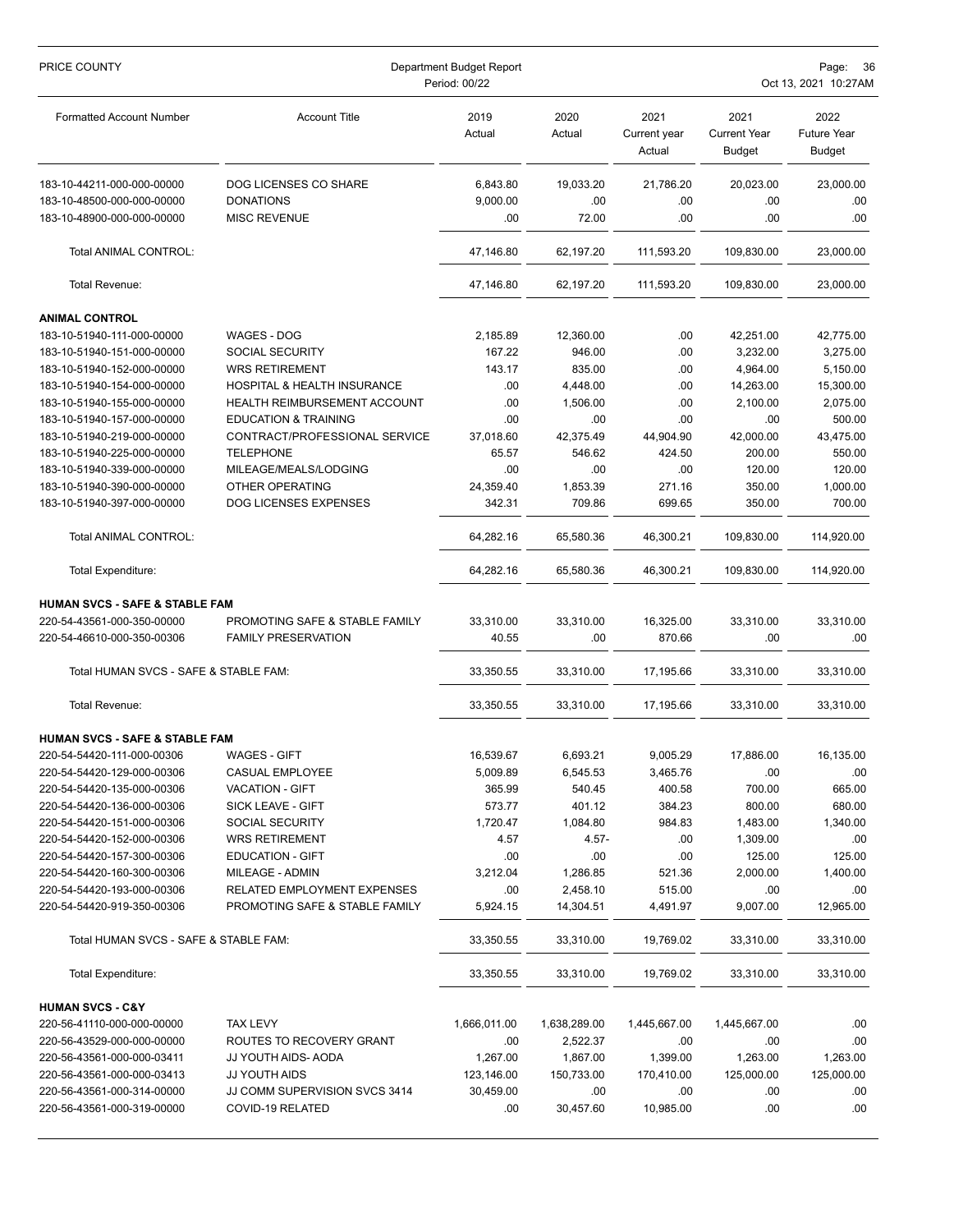| PRICE COUNTY                                             | Department Budget Report<br>Period: 00/22         |                      |                      |                                | Page:<br>- 37<br>Oct 13, 2021 10:27AM        |                                             |  |
|----------------------------------------------------------|---------------------------------------------------|----------------------|----------------------|--------------------------------|----------------------------------------------|---------------------------------------------|--|
| <b>Formatted Account Number</b>                          | <b>Account Title</b>                              | 2019<br>Actual       | 2020<br>Actual       | 2021<br>Current year<br>Actual | 2021<br><b>Current Year</b><br><b>Budget</b> | 2022<br><b>Future Year</b><br><b>Budget</b> |  |
| 220-56-43561-000-377-00000                               | KINSHIP CARE BASE BENEFIT 377                     | 10,504.00            | 30,578.00            | 14,988.00                      | 15,000.00                                    | 26,300.00                                   |  |
| 220-56-43561-000-380-00000                               | KINSHIP CARE-ASSESSMENTS 374                      | 5,103.00             | 2,478.00             | 4,024.00                       | 4,000.00                                     | 2,500.00                                    |  |
| 220-56-43561-000-397-00000                               | COMMUNITY INTERVEN PROG 83026                     | 5,335.00             | 3,255.00             | 7,095.00                       | 5,000.00                                     | 8,400.00                                    |  |
| 220-56-43561-000-632-00000                               | <b>TSSF</b>                                       | .00                  | 19,268.00            | 10,691.00                      | 18,000.00                                    | 18,500.00                                   |  |
| 220-56-43561-000-681-00000                               | STATE/COUNTY MATCH                                | 21,493.00            | 29,744.00            | 30,146.00                      | 19,500.00                                    | 19,500.00                                   |  |
| 220-56-43561-000-725-00000                               | <b>BASE ALLOCATION</b><br>561                     | 270,986.35           | 370,230.00           | 376,266.00                     | 400,000.00                                   | 400,000.00                                  |  |
| 220-56-46610-000-300-00300                               | <b>REFUNDS - AGENCY ADMIN</b>                     | 34.00                | 58.55                | 11.75                          | .00                                          | .00                                         |  |
| 220-56-46610-000-323-00561                               | SUBSTITUTE CARE/CCI/GH/FC                         | 39,037.60            | 30,868.44            | 18,980.17                      | 40,000.00                                    | 40,000.00                                   |  |
| 220-56-46610-000-325-00325                               | YOUTH AIDS/CCI/FH/FC                              | 14,147.62            | 23,907.91            | 27,565.05                      | 20,000.00                                    | 20,000.00                                   |  |
| 220-56-46610-000-331-00366                               | <b>JUVENILE SHELTER</b>                           | .00                  | .00                  | 75.00                          | .00                                          | .00                                         |  |
| 220-56-46610-000-359-00366                               | YA RESTITUTION                                    | 3,503.36             | 4,942.91             | 1,539.08                       | 2,000.00                                     | 2,000.00                                    |  |
| 220-56-46610-000-397-83026                               | CAPACITY BLDG EARLY INTRVNTIO                     | .00                  | .00                  | 18.00                          | .00                                          | .00                                         |  |
| 220-56-46610-000-502-00366                               | <b>SECURE DETENTION</b><br><b>BASE ALLOCATION</b> | 30.00                | .00                  | 950.00<br>672.80               | .00                                          | .00                                         |  |
| 220-56-46610-000-725-00561                               |                                                   | 6,213.72             | 241.00               |                                | 1,250.00                                     | 1,250.00                                    |  |
| Total HUMAN SVCS - C&Y:                                  |                                                   | 2,197,270.65         | 2,339,440.78         | 2,121,482.85                   | 2,096,680.00                                 | 664,713.00                                  |  |
| Total Revenue:                                           |                                                   | 2,197,270.65         | 2,339,440.78         | 2,121,482.85                   | 2,096,680.00                                 | 664,713.00                                  |  |
| <b>HUMAN SVCS - C&amp;Y</b>                              |                                                   |                      |                      |                                |                                              |                                             |  |
| 220-56-54420-111-000-00300                               | <b>WAGES ADMIN</b>                                | 85,159.06            | 50,435.44            | 24,107.50                      | 40,600.00                                    | 34,385.00                                   |  |
| 220-56-54420-111-000-00366                               | <b>WAGES</b>                                      | 46,655.00            | 49,030.31            | 35,819.10                      | 32,872.00                                    | 37,454.00                                   |  |
| 220-56-54420-111-000-00561                               | <b>WAGES</b>                                      | 414,719.15           | 395,846.58           | 291,879.80                     | 454,464.00                                   | 518,880.00                                  |  |
| 220-56-54420-112-000-00300                               | <b>OVERTIME ADMIN</b>                             | .00                  | 12.45                | .00                            | .00                                          | .00.                                        |  |
| 220-56-54420-112-000-00366                               | <b>OVERTIME</b>                                   | 329.36               | 33.19                | .00                            | 650.00                                       | 650.00                                      |  |
| 220-56-54420-112-000-00561                               | <b>OVERTIME</b>                                   | 7,392.97             | 1,975.11             | 3,836.06                       | 8,000.00                                     | 8,000.00                                    |  |
| 220-56-54420-113-000-00561                               | <b>RETROACTIVE</b>                                | .00                  | 185.60               | .00                            | .00                                          | .00                                         |  |
| 220-56-54420-114-000-00561                               | <b>BEEPER PAY</b>                                 | 50.00                | $50.00 -$            | .00                            | .00                                          | .00                                         |  |
| 220-56-54420-115-000-00561                               | PREMIUM PAY                                       | 2,086.58             | 601.78               | 140.18                         | 2,000.00                                     | 2,000.00                                    |  |
| 220-56-54420-125-000-00561                               | <b>COMP TIME</b>                                  | 12,158.89            | 9,459.98             | 5,310.93                       | 9,700.00                                     | 9,700.00                                    |  |
| 220-56-54420-129-000-00300                               | CASUAL EMPLOYEE                                   | 485.60               | 199.01               | .00                            | .00                                          | .00                                         |  |
| 220-56-54420-129-000-00561                               | CASUAL EMPLOYEE                                   | .00                  | 79.65                | 1,584.14                       | 9,655.00                                     | 4,815.00                                    |  |
| 220-56-54420-135-000-00300<br>220-56-54420-135-000-00366 | <b>VACATION ADMIN</b><br><b>VACATION</b>          | 4,866.79<br>3,281.32 | 4,800.07<br>1,919.18 | 2,230.58<br>2,616.62           | 4,800.00<br>3,415.00                         | 2,920.00<br>3,240.00                        |  |
| 220-56-54420-135-000-00561                               | <b>VACATION</b>                                   | 20,132.03            | 17,724.28            | 19,552.55                      | 24,000.00                                    | 28,140.00                                   |  |
| 220-56-54420-136-000-00300                               | <b>SICK LEAVE</b>                                 | 1.144.04             | 4,660.28             | 794.93                         | 2,000.00                                     | 750.00                                      |  |
| 220-56-54420-136-000-00366                               | <b>SICK LEAVE</b>                                 | 440.03-              | 460.81               | 438.56                         | 700.00                                       | 770.00                                      |  |
| 220-56-54420-136-000-00561                               | <b>SICK LEAVE</b>                                 | 11,788.96            | 12,665.13            | 15,229.78                      | 12,000.00                                    | 10,205.00                                   |  |
| 220-56-54420-138-000-00561                               | <b>SOC WKR LICENSE FEE</b>                        | 269.17               | .00                  | 196.33                         | 175.00                                       | 175.00                                      |  |
| 220-56-54420-141-000-00300                               | PER DIEM BRD MEMBERS                              | 377.75               | 364.25               | 258.50                         | 600.00                                       | 600.00                                      |  |
| 220-56-54420-145-000-00300                               | NON CO BD MEMBERS PER DIEM                        | 377.75               | 305.50               | 188.00                         | 450.00                                       | 450.00                                      |  |
| 220-56-54420-151-000-00300                               | SOCIAL SECURITY ADMIN                             | 6,679.58             | 4,213.69             | 1,792.82                       | 3,153.00                                     | 2,910.00                                    |  |
| 220-56-54420-151-000-00366                               | SOCIAL SECURITY                                   | 3,361.71             | 3,523.52             | 2,406.67                       | 2,830.00                                     | 3,175.00                                    |  |
| 220-56-54420-151-000-00561                               | <b>SOCIAL SECURITY</b>                            | 32,996.76            | 30,837.60            | 22,766.44                      | 35,525.00                                    | 43,000.00                                   |  |
| 220-56-54420-152-000-00300                               | <b>RETIREMENT ADMIN</b>                           | 5,936.41             | 3,676.40             | 1,833.11                       | 2,782.00                                     | 2,475.00                                    |  |
| 220-56-54420-152-000-00366                               | <b>RETIREMENT</b>                                 | 3,265.52             | 3,472.43             | 2,624.07                       | 2,500.00                                     | 2,695.00                                    |  |
| 220-56-54420-152-000-00561                               | <b>RETIREMENT</b>                                 | 30,728.89            | 28,897.86            | 22,676.61                      | 31,020.00                                    | 35,910.00                                   |  |
| 220-56-54420-154-000-00300                               | <b>HEALTH INSURANCE</b>                           | 22,484.89            | 21,692.09            | 10,516.80                      | 12,741.00                                    | 14,000.00                                   |  |
| 220-56-54420-154-000-00366                               | <b>HEALTH INSURANCE</b>                           | 19,378.76            | 17,609.57            | 12,619.75                      | 11,410.00                                    | 12,405.00                                   |  |
| 220-56-54420-154-000-00561                               | <b>HEALTH INSURANCE</b>                           | 127,202.07           | 133,022.89           | 110,174.00                     | 121,700.00                                   | 152,975.00                                  |  |
| 220-56-54420-155-000-00300                               | HEALTH REIMBURSEMENT ACCOUNT                      | 7,161.62             | 6,733.40             | 1,932.00                       | 1,876.00                                     | 1,895.00                                    |  |
| 220-56-54420-155-000-00366                               | HEALTH REIMBURSEMENT ACCOUNT                      | 6,914.47             | 5,303.85             | 1,680.00                       | 1,680.00                                     | 1,680.00                                    |  |
| 220-56-54420-155-000-00561                               | <b>HEALTH REIMBURSEMENT ACCOUNT</b>               | 39,416.77            | 35,178.46            | 20,720.00                      | 17,920.00                                    | 20,720.00                                   |  |
| 220-56-54420-156-300-00999                               | INSURANCE - WORKERS COMP                          | 14,584.64            | 15,266.95            | 16,349.12                      | 15,300.00                                    | 17,000.00                                   |  |
| 220-56-54420-157-300-00300                               | <b>EDUCATION ADMIN</b>                            | 381.64               | 16.45                | 408.00                         | 770.00                                       | 770.00                                      |  |
| 220-56-54420-157-725-00561                               | EDUCATION - BASE ALLOCATION                       | 4,881.00             | 1,403.00             | 1,254.00                       | 4,000.00                                     | 5,000.00                                    |  |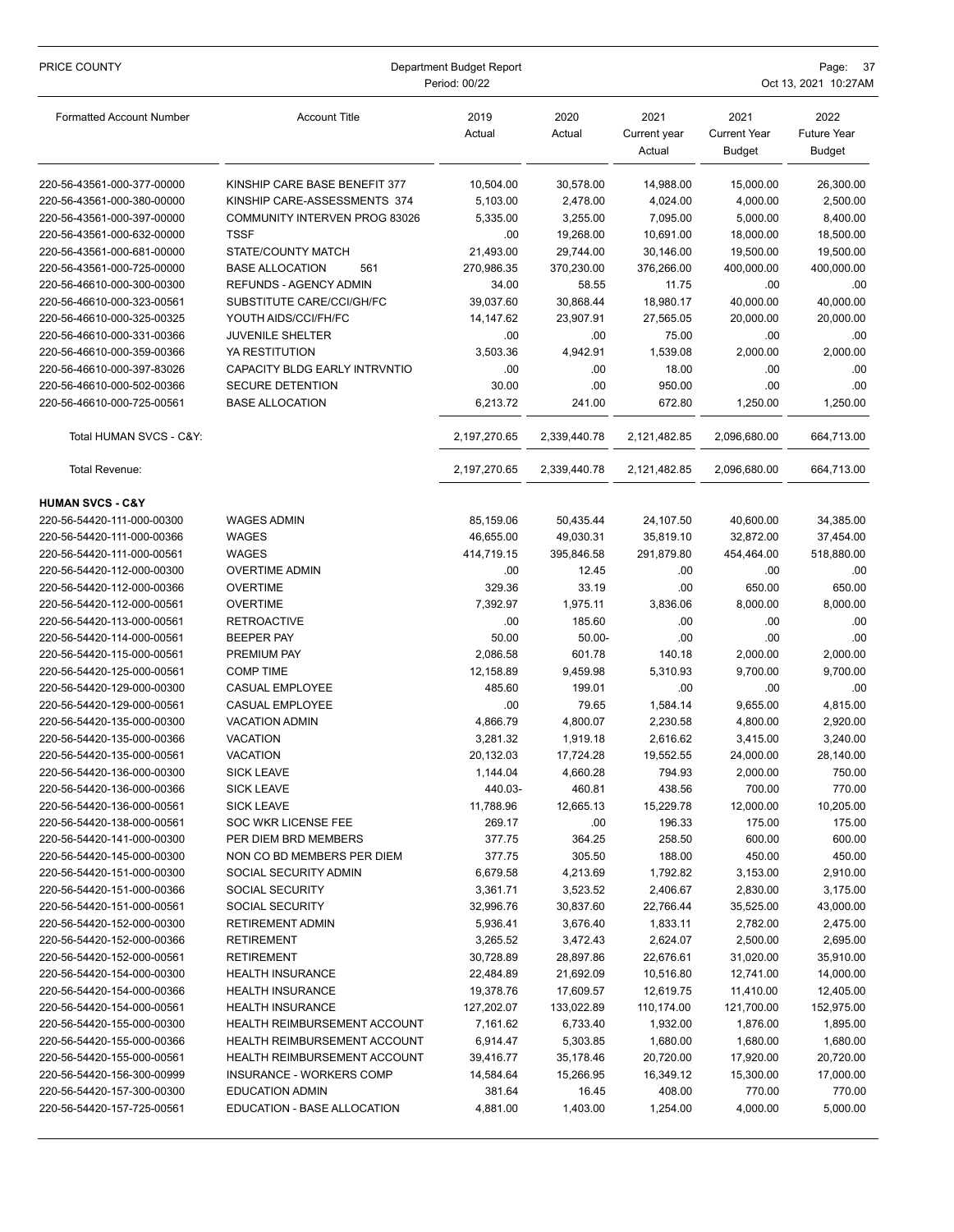| PRICE COUNTY                                             | Department Budget Report<br>Period: 00/22               |                  |                           |                                | Page:<br>38<br>Oct 13, 2021 10:27AM          |                                      |  |
|----------------------------------------------------------|---------------------------------------------------------|------------------|---------------------------|--------------------------------|----------------------------------------------|--------------------------------------|--|
| <b>Formatted Account Number</b>                          | <b>Account Title</b>                                    | 2019<br>Actual   | 2020<br>Actual            | 2021<br>Current year<br>Actual | 2021<br><b>Current Year</b><br><b>Budget</b> | 2022<br><b>Future Year</b><br>Budget |  |
| 220-56-54420-158-300-00300                               | UNEMPLOYMENT COMPENSATION                               | .00              | 2,344.56                  | .00                            | .00                                          | .00                                  |  |
| 220-56-54420-158-725-00561                               | UNEMPLOYMENT COMPENSATION                               | .00              | 1,958.69                  | .00                            | .00                                          | .00                                  |  |
| 220-56-54420-160-300-00300                               | MILEAGE ADMIN                                           | 790.90           | 330.74                    | 463.89                         | 1,600.00                                     | 1,000.00                             |  |
| 220-56-54420-160-725-00561                               | MILEAGE - BASE ALLOCATION                               | 31,654.73        | 12,709.67                 | 8,739.88                       | 26,000.00                                    | 26,000.00                            |  |
| 220-56-54420-193-000-00000                               | RELATED EMPLOYMENT EXPENSES                             | .00              | .00                       | 412.40                         | .00                                          | .00                                  |  |
| 220-56-54420-193-000-00561                               | <b>RELATED EMPLOYMENT EXPENSES</b>                      | 12,236.07        | 3,544.54                  | 1,471.54                       | .00                                          | .00                                  |  |
| 220-56-54420-193-300-00300                               | RELATED EMPLOYMENT EXPENSES                             | 1,044.86         | 298.62                    | 671.85                         | .00                                          | .00                                  |  |
| 220-56-54420-214-000-00561                               | <b>DATA PROCESSING</b>                                  | 1,955.00         | 1,955.00                  | 1,955.00                       | 1,955.00                                     | 1,955.00                             |  |
| 220-56-54420-219-300-00300                               | CONTRACT/PROFESSIONAL SVCS                              | 4,862.23         | 4,754.26                  | 3,764.77                       | 4,300.00                                     | 4,300.00                             |  |
| 220-56-54420-225-300-00300                               | <b>TELEPHONE ADMIN</b>                                  | 3,423.32         | 7,159.89                  | 5,074.46                       | 5,000.00                                     | 8,000.00                             |  |
| 220-56-54420-310-300-00300                               | POSTAGE & SUPPLIES ADMIN                                | 5,190.35         | .00                       | .00                            | .00                                          | .00                                  |  |
| 220-56-54420-311-300-00300                               | POSTAGE ADMIN                                           | .00              | 1,985.03                  | 1,423.91                       | 2,000.00                                     | 2,000.00                             |  |
| 220-56-54420-312-300-00300                               | OFFICE SUPPLIES ADMIN                                   | .00              | 5,106.37                  | 4,244.62                       | 3,000.00                                     | 3,000.00                             |  |
| 220-56-54420-513-300-00999                               | <b>INSURANCE - LIABILITY</b>                            | 16,064.91        | 18,264.02                 | 18,263.15                      | 19,177.00                                    | 19,175.00                            |  |
| 220-56-54420-520-300-00999                               | PREMIUMS ON SURETY BONDS                                | 91.96            | 157.70                    | 105.04                         | 160.00                                       | 160.00                               |  |
| 220-56-54420-813-300-00561                               | <b>OUTLAY</b>                                           | 5,468.48         | .00                       | .00                            | .00                                          | .00                                  |  |
| 220-56-54420-919-000-00683<br>220-56-54420-919-000-00999 | <b>COST ALLOCATION</b>                                  | 176,091.00       | 190,246.00<br>190.246.00- | 161,690.00                     | 176,100.00                                   | 176,100.00                           |  |
| 220-56-54420-919-000-03414                               | UNITS CLEARING ACCOUNT<br>JJ COMMUNITY SUPERVISION SERV | 176,091.00-      | .00                       | 161,690.00-<br>.00             | 176,100.00-<br>.00                           | 176,100.00-                          |  |
| 220-56-54420-919-000-03632                               | <b>TSSF</b>                                             | 30,459.00<br>.00 | 22,493.83                 | 11,973.97                      | 16,000.00                                    | .00<br>18,500.00                     |  |
| 220-56-54420-919-319-00319                               | COVID-19 RELATED                                        | .00              | 30,543.60                 | 10,985.00                      | .00                                          | .00                                  |  |
| 220-56-54420-919-323-00561                               | SUBSTITUTE CARE/CCI/GH/FC                               | 346,889.79       | 435,992.34                | 157,186.26                     | 475,000.00                                   | 475,000.00                           |  |
| 220-56-54420-919-325-00325                               | YOUTH AIDS/CCI/GH/FC                                    | 527,533.79       | 401,709.94                | 431,802.47                     | 400,000.00                                   | 400,000.00                           |  |
| 220-56-54420-919-329-00329                               | <b>TREATMENT FOSTER CARE</b>                            | 72,381.39        | 6,370.00                  | 21,426.48                      | 102,000.00                                   | 102,000.00                           |  |
| 220-56-54420-919-331-00366                               | YOUTH AIDS JUVENILE SHELTER                             | 260.00           | 1,950.00                  | 600.00                         | 1,000.00                                     | 1,000.00                             |  |
| 220-56-54420-919-331-00561                               | <b>JUVENILE SHELTER</b>                                 | 7,980.00         | .00                       | .00                            | 4,000.00                                     | 4,000.00                             |  |
| 220-56-54420-919-359-00366                               | YOUTH AIDS RESTITUTION                                  | 3,503.36         | 4,942.91                  | 1,289.08                       | 2,000.00                                     | 2,000.00                             |  |
| 220-56-54420-919-370-00369                               | YOUTH AIDS - AODA                                       | 1,264.75         | 1,866.73                  | 2,321.95                       | 2,200.00                                     | 1,265.00                             |  |
| 220-56-54420-919-375-00380                               | KINSHIP CARE-ASSESSMENTS                                | 2,757.66         | 3,272.39                  | 4,167.21                       | 2,100.00                                     | 2,500.00                             |  |
| 220-56-54420-919-377-00377                               | KINSHIP CARE-BENEFITS                                   | 13,967.56        | 30,826.60                 | 18,804.19                      | 18,000.00                                    | 26,300.00                            |  |
| 220-56-54420-919-397-83026                               | <b>COMMUNITY INTERVEN PROG 83026</b>                    | 6,402.77         | 2,824.26                  | 8,034.75                       | 6,400.00                                     | 8,400.00                             |  |
| 220-56-54420-919-502-00366                               | YOUTH AIDS SECURE DETENTION                             | 60,344.00        | 5,800.00                  | 9,600.00                       | 95,000.00                                    | 70,000.00                            |  |
| 220-56-54420-919-502-00561                               | <b>SECURE DETENTION</b>                                 | 9,190.00         | 1,600.00                  | .00                            | 15,000.00                                    | 15,000.00                            |  |
| 220-56-54420-919-616-00561                               | <b>CONSULTANTS</b>                                      | 6,942.60         | 771.40                    | .00                            | 8.500.00                                     | 8,500.00                             |  |
| 220-56-54420-919-725-00000                               | <b>BASE ALLOCATION</b>                                  | .00              | 2,345.32                  | .00                            | .00                                          | .00                                  |  |
| 220-56-54420-919-725-00561                               | <b>BASE ALLOCATION</b>                                  | 41,620.87        | 13,126.28                 | 2,461.50                       | 15,000.00                                    | 15,000.00                            |  |
| Total HUMAN SVCS - C&Y:                                  |                                                         | 2,150,489.47     | 1,888,561.45              | 1,361,180.32                   | 2,096,680.00                                 | 2,194,799.00                         |  |
| <b>Total Expenditure:</b>                                |                                                         | 2,150,489.47     | 1,888,561.45              | 1,361,180.32                   | 2,096,680.00                                 | 2,194,799.00                         |  |
| <b>HUMAN SVCS - ES</b>                                   |                                                         |                  |                           |                                |                                              |                                      |  |
| 220-58-41110-000-000-00000                               | <b>TAX LEVY</b>                                         | 89,815.00        | 70,815.00                 | 117,287.00                     | 117,287.00                                   | .00.                                 |  |
| 220-58-43529-000-000-00000                               | ROUTES TO RECOVERY GRANT                                | .00              | 9.69                      | .00                            | .00                                          | .00.                                 |  |
| 220-58-43561-000-061-00000                               | <b>WHEAP CRISIS</b>                                     | 6,363.00         | 12,950.00                 | 1,250.00                       | 8,000.00                                     | 1,250.00                             |  |
| 220-58-43561-000-063-00000                               | WHEAP PUBLIC BENEFITS                                   | 3,750.00         | .00                       | .00                            | 5,000.00                                     | .00                                  |  |
| 220-58-43561-000-161-00000                               | <b>WHEAP OPERATION</b>                                  | 4,134.00         | .00                       | .00                            | 4,000.00                                     | .00                                  |  |
| 220-58-43561-000-283-00000                               | <b>IMAA STATE SHARE</b>                                 | 72,359.50        | 72,360.50                 | 67,786.02                      | 72,360.00                                    | 72,360.00                            |  |
| 220-58-43561-000-284-00000                               | IMAA FEDERAL SHARE                                      | 177,885.00       | 180,392.50                | 96,854.19                      | 185,000.00                                   | 185,000.00                           |  |
| 220-58-43561-000-670-00000                               | CHILD CARE ADMINISTRATION 852                           | 7,977.16         | 7,307.05                  | 839.03                         | 5,000.00                                     | 5,000.00                             |  |
| 220-58-43561-000-746-00000                               | <b>CC CERTIFICATION</b>                                 | 1,421.00         | 9,049.00                  | 3,889.00                       | 2,500.00                                     | 2,500.00                             |  |
| 220-58-43561-000-834-00000                               | WHEAP OUTREACH                                          | 16,346.00        | 35,530.00                 | 11,065.44                      | 10,000.00                                    | 32,090.00                            |  |
| 220-58-43561-000-836-00000                               | <b>WHEAP WEATHERIZATION</b>                             | 8,443.00         | 10,765.00                 | 5,629.00                       | 8,400.00                                     | 10,745.00                            |  |
| 220-58-43561-000-965-00000                               | <b>FS AGENCY INCENTIVE</b><br>965                       | 2,014.70         | 2,276.80                  | 2,616.17                       | 3,000.00                                     | 3,000.00                             |  |
| 220-58-43561-000-980-00000<br>220-58-46610-000-671-00833 | MEDICAID AGENCY INCENTIVES<br>CC CERTIFICATION FEES     | 1,542.55<br>5.00 | 2,307.72<br>5.00          | 2,808.57                       | 1,600.00                                     | 2,500.00<br>.00.                     |  |
|                                                          |                                                         |                  |                           | .00                            | .00                                          |                                      |  |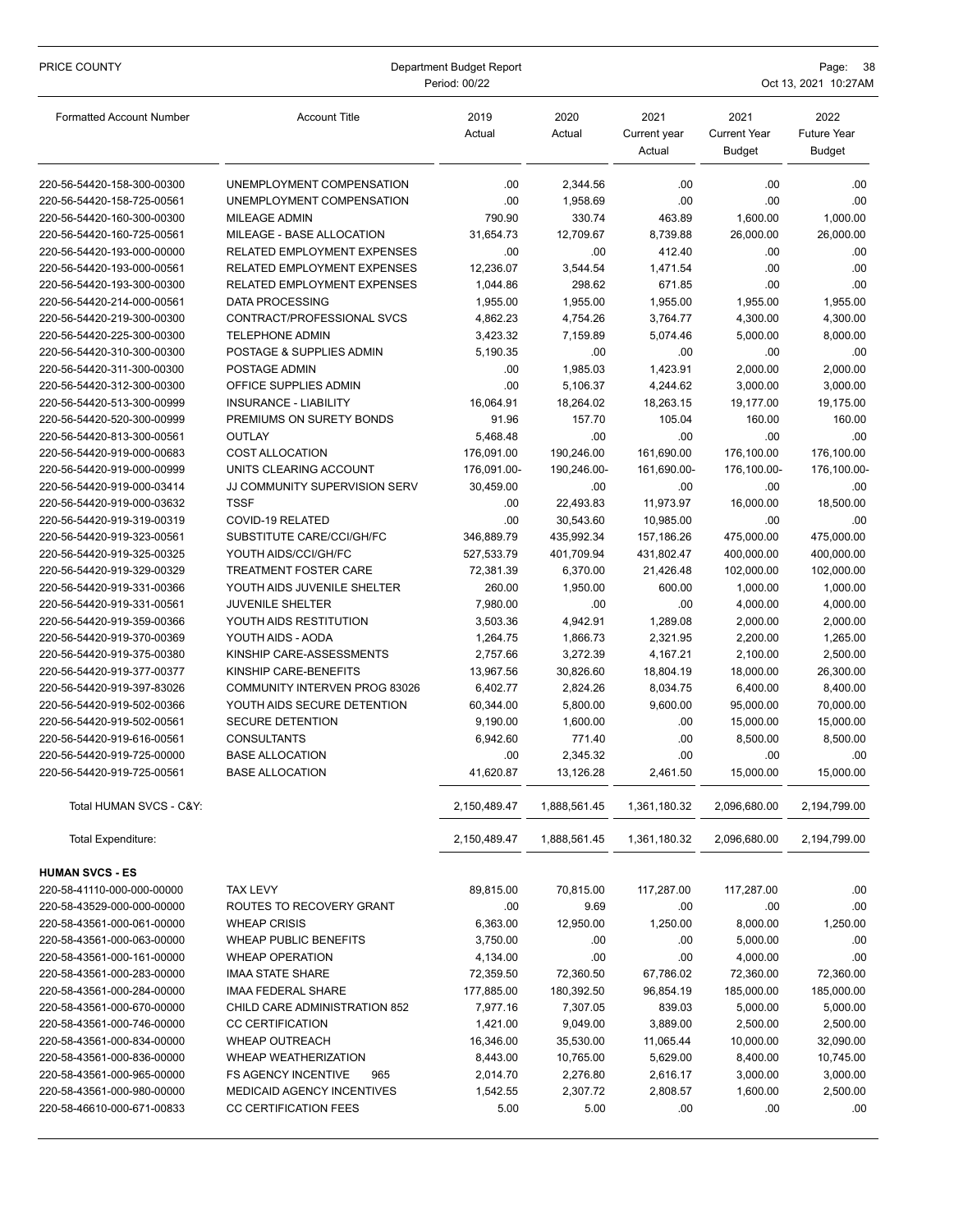| PRICE COUNTY                    | Department Budget Report<br>Period: 00/22 |                |                |                                |                                       | Page:<br>39<br>Oct 13, 2021 10:27AM         |  |  |
|---------------------------------|-------------------------------------------|----------------|----------------|--------------------------------|---------------------------------------|---------------------------------------------|--|--|
| <b>Formatted Account Number</b> | <b>Account Title</b>                      | 2019<br>Actual | 2020<br>Actual | 2021<br>Current year<br>Actual | 2021<br><b>Current Year</b><br>Budget | 2022<br><b>Future Year</b><br><b>Budget</b> |  |  |
| 220-58-46631-000-300-00300      | PROTECTIVE PAYEE                          | 2,277.38       | 1,340.40       | 11.00-                         | 2,700.00                              | 2,000.00                                    |  |  |
| Total HUMAN SVCS - ES:          |                                           | 394,333.29     | 405,108.66     | 310,013.42                     | 424,847.00                            | 316,445.00                                  |  |  |
| Total Revenue:                  |                                           | 394,333.29     | 405,108.66     | 310,013.42                     | 424,847.00                            | 316,445.00                                  |  |  |
| <b>HUMAN SVCS - ES</b>          |                                           |                |                |                                |                                       |                                             |  |  |
| 220-58-54420-111-000-00100      | <b>WAGES RMS POOL</b>                     | 126,674.33     | 134,761.35     | 99,684.36                      | 153,543.00                            | 148,410.00                                  |  |  |
| 220-58-54420-111-000-00300      | <b>WAGES ADMIN</b>                        | 50,627.63      | 43,800.27      | 33,787.45                      | 72,691.00                             | 71,180.00                                   |  |  |
| 220-58-54420-112-000-00100      | <b>OVERTIME RMS POOL</b>                  | 14.45          | .00            | 159.08                         | .00                                   | .00                                         |  |  |
| 220-58-54420-112-000-00300      | <b>OVERTIME ADMIN</b>                     | .00            | 5.51           | .00                            | .00                                   | .00                                         |  |  |
| 220-58-54420-113-000-00100      | <b>RETROACTIVE</b>                        | .00            | 40.00          | 19.50                          | .00                                   | .00                                         |  |  |
| 220-58-54420-129-000-00300      | <b>CASUAL EMPLOYEE</b>                    | 214.54         | 87.91          | .00                            | .00                                   | .00                                         |  |  |
| 220-58-54420-135-000-00100      | <b>VACATION RMS POOL</b>                  | 7,402.29       | 7,029.57       | 8,316.61                       | 8,000.00                              | 9,545.00                                    |  |  |
| 220-58-54420-135-000-00300      | <b>VACATION ADMIN</b>                     | 3,958.24       | 4,656.29       | 3,386.16                       | 4,000.00                              | 4,960.00                                    |  |  |
| 220-58-54420-136-000-00100      | <b>SICK LEAVE RMS POOL</b>                | 5,557.71       | 5,944.92       | 6,580.70                       | 5,000.00                              | 3,245.00                                    |  |  |
| 220-58-54420-136-000-00300      | <b>SICK LEAVE ADMIN</b>                   | 2,147.48       | 4,799.63       | 2,184.74                       | 3,000.00                              | 1,780.00                                    |  |  |
| 220-58-54420-141-000-00300      | PER DIEM BRD MEMBERS                      | 160.00         | 155.00         | 110.00                         | 300.00                                | 300.00                                      |  |  |
| 220-58-54420-145-000-00300      | NON CO BD MEMBERS PER DIEM                | 160.00         | 130.00         | 80.00                          | 240.00                                | 240.00                                      |  |  |
| 220-58-54420-151-000-00100      | SOCIAL SECURITY RMS POOL                  | 9,814.69       | 10,652.84      | 7,888.91                       | 12,741.00                             | 12,335.00                                   |  |  |
| 220-58-54420-151-000-00300      | SOCIAL SECURITY ADMIN                     | 3,962.21       | 3,465.08       | 2,665.44                       | 6,097.00                              | 5,960.00                                    |  |  |
| 220-58-54420-152-000-00100      | RETIREMENT RMS POOL                       | 9,161.21       | 9,971.21       | 7,594.82                       | 11,242.00                             | 10,480.00                                   |  |  |
| 220-58-54420-152-000-00300      | <b>RETIREMENT ADMIN</b>                   | 3,732.85       | 3,346.81       | 2,657.41                       | 5,379.00                              | 5,065.00                                    |  |  |
| 220-58-54420-154-000-00100      | <b>HEALTH INSURANCE RMS POOL</b>          | 46,474.08      | 42,441.64      | 44,249.26                      | 38,033.00                             | 62,020.00                                   |  |  |
| 220-58-54420-154-000-00300      | HEALTH INSURANCE ADMIN                    | 18,330.95      | 21,991.32      | 18,509.58                      | 31,187.00                             | 34,880.00                                   |  |  |
| 220-58-54420-155-000-00100      | HEALTH REIMBURS ACCT RMS POOL             | 18,089.49      | 12,390.45      | 8,400.00                       | 5,600.00                              | 8,400.00                                    |  |  |
| 220-58-54420-155-000-00300      | <b>HEALTH REIMBURSEMENT ACCOUNT</b>       | 6,206.50       | 6,894.97       | 4,956.00                       | 4,592.00                              | 4,710.00                                    |  |  |
| 220-58-54420-156-026-00999      | INSURANCE - WORKERS COMP                  | 1,830.53       | 300.88         | 385.97                         | 500.00                                | 500.00                                      |  |  |
| 220-58-54420-157-062-00833      | <b>EDUCATION - WHEAP</b>                  | 264.00         | .00            | .00                            | 264.00                                | 264.00                                      |  |  |
| 220-58-54420-157-300-00300      | <b>EDUCATION ADMIN</b>                    | 162.40         | 7.00           | 161.50                         | 225.00                                | 225.00                                      |  |  |
| 220-58-54420-158-300-00300      | UNEMPLOYMENT COMPENSATION                 | .00            | 1,299.34       | .00                            | .00                                   | .00                                         |  |  |
| 220-58-54420-160-026-00076      | MILEAGE - ES ADMIN                        | 2.27           | .00            | .00                            | .00                                   | .00                                         |  |  |
| 220-58-54420-160-062-00833      | MILEAGE - WHEAP OPERATIONS                | .00            | .00            | .00                            | 245.00                                | 245.00                                      |  |  |
| 220-58-54420-160-300-00100      | MILEAGE RMS POOL                          | .00            | 48.30          | .00                            | 50.00                                 | 100.00                                      |  |  |
| 220-58-54420-160-300-00300      | MILEAGE ADMIN                             | 334.42         | 135.47         | 201.85                         | 500.00                                | 400.00                                      |  |  |
| 220-58-54420-193-000-00076      | RELATED EMPLOYMENT EXPENSES               | 1,186.05       | 2,021.96       | 678.44                         | .00                                   | .00.                                        |  |  |
| 220-58-54420-193-300-00300      | <b>RELATED EMPLOYMENT EXPENSES</b>        | 461.68         | 140.30         | 272.94                         | .00                                   | .00.                                        |  |  |
| 220-58-54420-219-300-00300      | CONTRACT/PROFESSIONAL SVCS                | 1,738.97       | 1,884.76       | 1,541.00                       | 1,700.00                              | 2,000.00                                    |  |  |
| 220-58-54420-225-026-00000      | <b>TELEPHONE ADMIN</b><br>070             | .00            | .00            | 218.88                         | .00                                   | .00                                         |  |  |
| 220-58-54420-225-026-00076      | <b>TELEPHONE ADMIN</b>                    | 968.14         | 852.00         | 756.00                         | 968.00                                | 968.00                                      |  |  |
| 220-58-54420-225-300-00300      | <b>TELEPHONE ADMIN</b>                    | 899.14         | 1,017.55       | 710.37                         | 1,100.00                              | 1,100.00                                    |  |  |
| 220-58-54420-310-026-00076      | POSTAGE & SUPPLIES                        | 1,329.73       | .00            | .00                            | 120.00                                | .00                                         |  |  |
| 220-58-54420-310-300-00300      | POSTAGE & SUPPLIES ADMIN                  | 2,850.07       | .00            | .00                            | .00.                                  | .00.                                        |  |  |
| 220-58-54420-311-026-00076      | <b>POSTAGE</b>                            | .00            | .00            | .00                            | .00                                   | 250.00                                      |  |  |
| 220-58-54420-311-300-00300      | POSTAGE ADMIN                             | .00            | 875.78         | 550.14                         | 1,000.00                              | 1,000.00                                    |  |  |
| 220-58-54420-312-026-00076      | OFFICE SUPPLIES                           | .00            | 110.50         | 7,583.04                       | 120.00                                | 120.00                                      |  |  |
| 220-58-54420-312-300-00300      | OFFICE SUPPLIES ADMIN                     | .00            | 1,826.17       | 1,587.16                       | 1,400.00                              | 1,400.00                                    |  |  |
| 220-58-54420-513-026-00999      | INSURANCE - LIABILITY                     | 6,759.25       | 7,684.50       | 7,405.70                       | 8,070.00                              | 8,070.00                                    |  |  |
| 220-58-54420-520-026-00999      | PREMIUMS ON SURETY BONDS                  | 40.64          | 69.68          | 271.87                         | 70.00                                 | 300.00                                      |  |  |
| 220-58-54420-919-000-00100      | COST ALLOCATION                           | 74,932.00      | 80,956.00      | 64,001.00                      | 75,000.00                             | 75,000.00                                   |  |  |
| 220-58-54420-919-000-00999      | UNITS CLEARING ACCOUNT                    | 74,932.00-     | 80,956.00-     | 64,001.00-                     | 75,000.00-                            | 75,000.00-                                  |  |  |
| 220-58-54420-919-026-00076      | <b>IM SERVICES</b>                        | 100.00         | 100.00         | 95.00                          | 110.00                                | 110.00                                      |  |  |
| 220-58-54420-919-161-00832      | <b>WHEAP CLIENT CRISIS</b>                | 6,363.89       | 12,949.51      | 1,716.78                       | 8,000.00                              | 1,250.00                                    |  |  |
| 220-58-54420-919-161-00833      | <b>WHEAP OPERATIONS</b>                   | 3,869.37       | .00            | .00                            | 4,000.00                              | .00                                         |  |  |
| 220-58-54420-919-161-00834      | <b>WHEAP OUTREACH</b>                     | 16,492.83      | 35,423.18      | 16,563.34                      | 10,000.00                             | 32,090.00                                   |  |  |
| 220-58-54420-919-161-00835      | <b>WHEAP PUBLIC BENEFITS</b>              | 3,748.92       | .00            | .00                            | 5,000.00                              | .00.                                        |  |  |
|                                 |                                           |                |                |                                |                                       |                                             |  |  |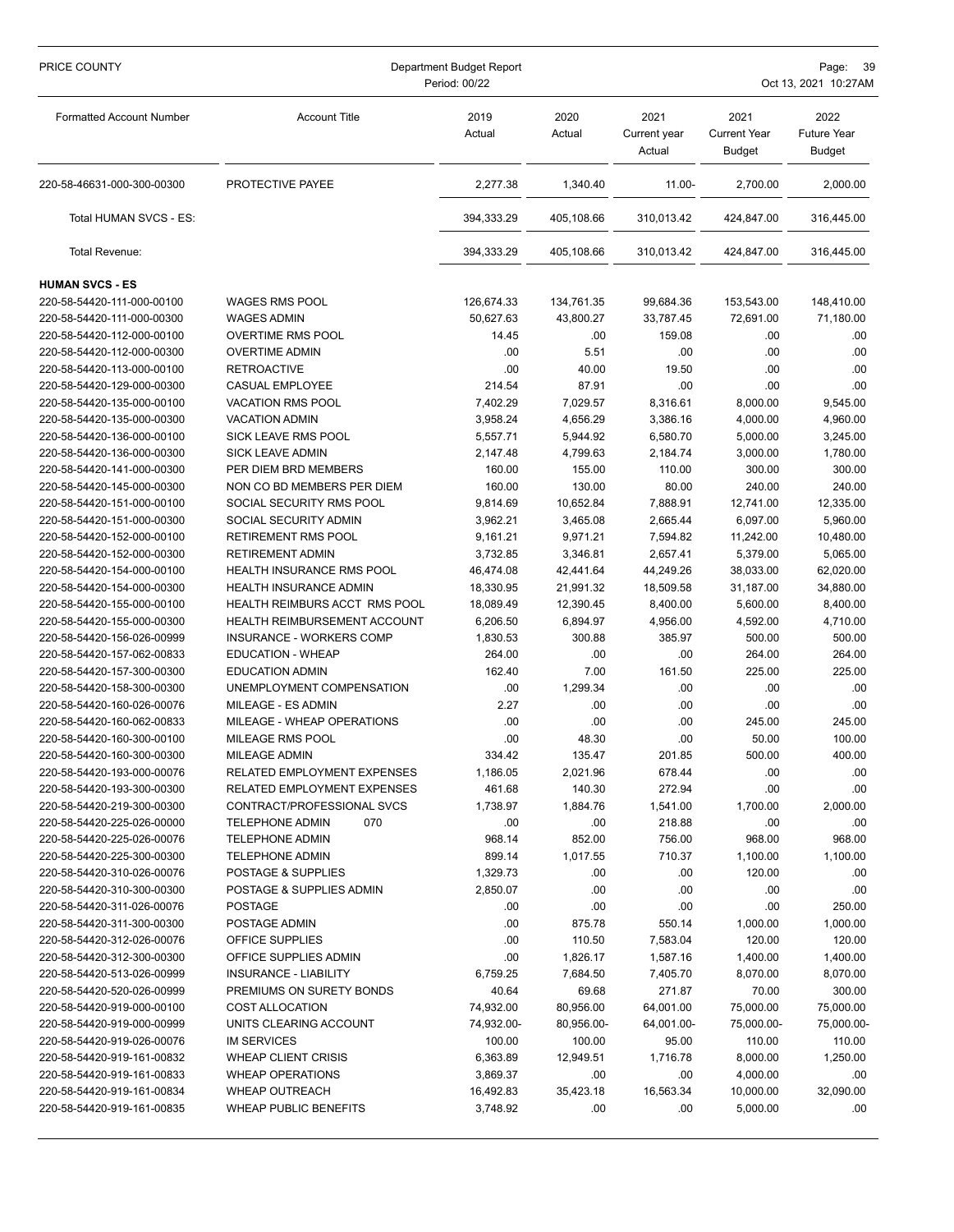| PRICE COUNTY                                             | Department Budget Report<br>Period: 00/22 |                     |                    |                                |                                              | Page:<br>- 40<br>Oct 13, 2021 10:27AM       |  |  |
|----------------------------------------------------------|-------------------------------------------|---------------------|--------------------|--------------------------------|----------------------------------------------|---------------------------------------------|--|--|
| <b>Formatted Account Number</b>                          | <b>Account Title</b>                      | 2019<br>Actual      | 2020<br>Actual     | 2021<br>Current year<br>Actual | 2021<br><b>Current Year</b><br><b>Budget</b> | 2022<br><b>Future Year</b><br><b>Budget</b> |  |  |
| 220-58-54420-919-161-00836                               | <b>WHEAP WEATHERIZATION</b>               | 8,442.44            | 10,778.69          | 8,223.30                       | 8,400.00                                     | 10,745.00                                   |  |  |
| 220-58-54420-919-671-00831                               | <b>CC CERTIFICATION</b>                   | 1,425.50            | 9,053.28           | 4,419.49                       | 5,000.00                                     | 7,500.00                                    |  |  |
| 220-58-54420-919-672-00832                               | <b>CC ELIGIBILITY</b>                     | 160.98              | .00                | .00                            | 225.00                                       | .00                                         |  |  |
| 220-58-54420-919-674-00841                               | CC FRAUD PROVIDER (840)                   | 535.13              | 535.13             | .00                            | 535.00                                       | .00                                         |  |  |
| 220-58-54420-919-736-00736                               | <b>GENERAL ASSISTANCE - REGULAR</b>       | 500.00              | .00                | .00                            | 1,000.00                                     | 1,000.00                                    |  |  |
| 220-58-54420-919-965-00000                               | <b>FS AGENCY INCENTIVES</b>               | 2,014.70            | 2,276.80           | 1,872.91                       | 3,000.00                                     | 3,000.00                                    |  |  |
| 220-58-54420-919-980-00000                               | MEDICAID AGENCY INCENTIVES                | 1,542.55            | 2,307.72           | 2,033.85                       | 1,600.00                                     | 2,500.00                                    |  |  |
| Total HUMAN SVCS - ES:                                   |                                           | 376,712.25          | 404,263.27         | 308,479.55                     | 424,847.00                                   | 458,647.00                                  |  |  |
| Total Expenditure:                                       |                                           | 376,712.25          | 404,263.27         | 308,479.55                     | 424,847.00                                   | 458,647.00                                  |  |  |
| <b>HUMAN SVCS - AGING &amp; DISABILIT</b>                |                                           |                     |                    |                                |                                              |                                             |  |  |
| 220-60-41110-000-000-00000                               | <b>TAX LEVY</b>                           | 36,295.00           | 182,167.00         | 221,920.00                     | 221,920.00                                   | .00.                                        |  |  |
| 220-60-43529-000-000-00000                               | ROUTES TO RECOVERY GRANT                  | .00                 | 9.69               | .00                            | .00                                          | .00                                         |  |  |
| 220-60-43561-000-312-00000                               | ADULT PROTECTIVE SVCS                     | 17,053.00           | 17,053.00          | 27.00                          | 17.053.00                                    | 17,053.00                                   |  |  |
| 220-60-43561-000-377-00000                               | CHILDRENS COP REVENUE 377                 | 18,472.00           | 5,089.00           | .00                            | .00                                          | .00                                         |  |  |
| 220-60-43561-000-381-00000                               | <b>ALZHEIMERS CAREGIVER AFCSP</b>         | 8,998.00            | 4,461.00           | 3,102.00                       | 9,000.00                                     | 9,000.00                                    |  |  |
| 220-60-43561-000-427-00000                               | CLTS DD AUTISM FED                        | 27,962.10           | 36,759.26          | .00                            | .00                                          | .00                                         |  |  |
| 220-60-43561-000-501-00999                               | ELDERLY ABUSE SERVICE                     | 11,314.00           | 11,315.00          | 2,963.00                       | 11,315.00                                    | 11,315.00                                   |  |  |
| 220-60-43561-000-550-00000                               | <b>BIRTH TO THREE</b>                     | 13,295.00           | 31,118.00          | 10,395.00                      | .00                                          | .00                                         |  |  |
| 220-60-43561-000-681-00000                               | STATE/COUNTY MATCH<br>681                 | 999.62              | 41,712.39          | .00                            | 58,649.00                                    | 58,649.00                                   |  |  |
| 220-60-43561-000-684-00000                               | ACT 318 ADJ - WIMCR                       | 18,016.73           | 7,813.12           | .00                            | 8,000.00                                     | 8,000.00                                    |  |  |
| 220-60-43561-000-725-00000                               | <b>BASE ALLOCATION - STATE</b>            | 193,064.95          | 314,457.39         | 186,586.50                     | 270,000.00                                   | 270,000.00                                  |  |  |
| 220-60-43561-000-882-00000                               | CLTS STATE MATCHED PARENTAL FE            | 99.00-              | 85.00-             | 23.00-                         | .00                                          | .00.                                        |  |  |
| 220-60-43561-000-917-00000                               | CSH ADJ TPA CLTS BCA MTCH                 | 16,130.00-          | 31,348.00-         | .00                            | .00                                          | .00                                         |  |  |
| 220-60-43561-000-921-00000<br>220-60-43561-000-997-00000 | TPA CLTS CWA MATCH<br><b>ADRC</b>         | 14.00-              | .00                | .00                            | .00<br>130,000.00                            | .00<br>200,000.00                           |  |  |
| 220-60-46610-000-300-00300                               | REFUNDS - AGENCY ADMIN                    | 131,087.65<br>12.30 | 194,604.00<br>1.50 | 80,455.00<br>.00               | .00                                          | .00                                         |  |  |
| 220-60-46610-000-377-37700                               | CHILDRENS COP REFUND                      | 460.51              | 834.99             | .00                            | .00                                          | .00                                         |  |  |
| 220-60-46610-000-550-00550                               | <b>BIRTH TO THREE</b>                     | 21,530.64           | 17,827.54          | .00                            | .00                                          | .00                                         |  |  |
| 220-60-46610-000-725-00561                               | <b>BASE - CLIENT</b>                      | 42.20               | 40.00              | .00                            | .00                                          | .00                                         |  |  |
| 220-60-46610-000-729-00561                               | BASE-MH-AODA                              | 100.00              | .00                | .00                            | .00                                          | .00                                         |  |  |
| 220-60-46610-000-738-00738                               | <b>GENERAL ASSISTANCE - LTS</b>           | .00                 | 25.00              | .00                            | .00                                          | .00                                         |  |  |
| 220-60-46610-000-882-00882                               | CLTS STATE MATCHED PARENTAL FE            | 117.36              | 95.77              | .00                            | .00                                          | .00                                         |  |  |
| 220-60-48190-000-000-00999                               | <b>INTEREST - COP</b>                     | 23.97               | 20.45              | 6.19                           | .00                                          | .00                                         |  |  |
| Total HUMAN SVCS - AGING & DISABILIT:                    |                                           | 482,602.03          | 833,971.10         | 505,431.69                     | 725,937.00                                   | 574,017.00                                  |  |  |
| Total Revenue:                                           |                                           | 482,602.03          | 833,971.10         | 505,431.69                     | 725,937.00                                   | 574,017.00                                  |  |  |
| <b>HUMAN SVCS - AGING &amp; DISABILIT</b>                |                                           |                     |                    |                                |                                              |                                             |  |  |
| 220-60-54420-111-000-00300                               | WAGES ADMIN                               | 37,596.04           | 41,632.20          | 30,829.48                      | 40,951.00                                    | 45,450.00                                   |  |  |
| 220-60-54420-111-000-00550                               | WAGES                                     | 22,569.70           | 23,216.48          | .00                            | .00                                          | .00.                                        |  |  |
| 220-60-54420-111-000-00561                               | WAGES                                     | 182,418.29          | 150,443.01         | 122,441.98                     | 190,255.00                                   | 184,515.00                                  |  |  |
| 220-60-54420-112-000-00300                               | <b>OVERTIME ADMIN</b>                     | .00                 | 5.51               | .00                            | .00                                          | .00                                         |  |  |
| 220-60-54420-112-000-00550                               | <b>OVERTIME</b>                           | .00                 | 174.82             | .00                            | .00                                          | .00                                         |  |  |
| 220-60-54420-112-000-00561                               | OVERTIME                                  | .00                 | 754.49             | 43.11                          | .00                                          | .00                                         |  |  |
| 220-60-54420-115-000-00550                               | PREMIUM PAY                               | .00                 | 130.05             | .00                            | .00                                          | .00                                         |  |  |
| 220-60-54420-125-000-00550                               | <b>COMP TIME</b>                          | 179.18              | 62.40              | .00                            | .00                                          | .00                                         |  |  |
| 220-60-54420-125-000-00561                               | <b>COMP TIME</b>                          | 1,302.81            | 596.36             | 378.18                         | 2,500.00                                     | .00                                         |  |  |
| 220-60-54420-129-000-00300                               | CASUAL EMPLOYEE ADMIN                     | 214.54              | 87.91              | .00                            | .00                                          | .00                                         |  |  |
| 220-60-54420-135-000-00300                               | <b>VACATION ADMIN</b>                     | 2,150.42            | 3,634.00           | 2,695.05                       | 2,500.00                                     | 3,720.00                                    |  |  |
| 220-60-54420-135-000-00550                               | VACATION                                  | 2,133.32            | 2,247.43           | .00                            | .00                                          | .00                                         |  |  |
| 220-60-54420-135-000-00561                               | <b>VACATION</b>                           | 21,691.96           | 11,927.93          | 8,154.86                       | 22,000.00                                    | 10,840.00                                   |  |  |
| 220-60-54420-136-000-00300                               | <b>SICK LEAVE ADMIN</b>                   | 479.76              | 2,421.70           | 1,004.00                       | 1,000.00                                     | 985.00                                      |  |  |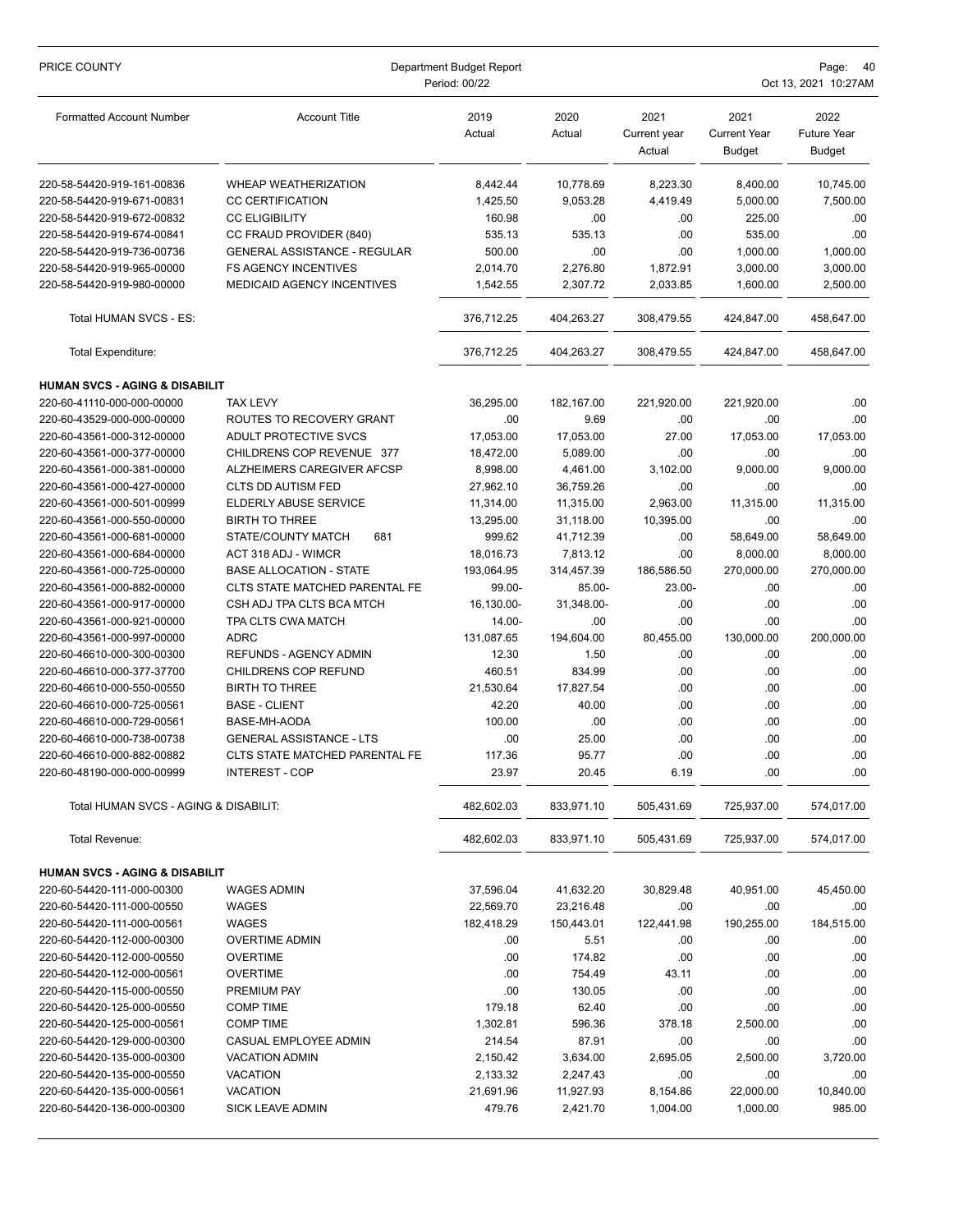| PRICE COUNTY                                             | Department Budget Report<br>Period: 00/22                 |                |                    |                                | Page: 41<br>Oct 13, 2021 10:27AM             |                                      |  |
|----------------------------------------------------------|-----------------------------------------------------------|----------------|--------------------|--------------------------------|----------------------------------------------|--------------------------------------|--|
| <b>Formatted Account Number</b>                          | <b>Account Title</b>                                      | 2019<br>Actual | 2020<br>Actual     | 2021<br>Current year<br>Actual | 2021<br><b>Current Year</b><br><b>Budget</b> | 2022<br><b>Future Year</b><br>Budget |  |
| 220-60-54420-136-000-00550                               | <b>SICK LEAVE</b>                                         | 2,382.02       | 1,938.41           | .00                            | .00                                          | .00                                  |  |
| 220-60-54420-136-000-00561                               | <b>SICK LEAVE</b>                                         | 15,203.36      | 6,463.68           | 8,992.18                       | 15,000.00                                    | 3,805.00                             |  |
| 220-60-54420-138-000-00561                               | <b>SOC WKR LICENSE FEE</b>                                | 141.67         | .00                | 72.33                          | 150.00                                       | 150.00                               |  |
| 220-60-54420-141-000-00300                               | PER DIEM BRD MEMBERS                                      | 169.75         | 162.75             | 115.50                         | 315.00                                       | 315.00                               |  |
| 220-60-54420-145-000-00300                               | NON CO BD MEMBERS PER DIEM                                | 169.75         | 136.50             | 84.00                          | 250.00                                       | 250.00                               |  |
| 220-60-54420-151-000-00300                               | SOCIAL SECURITY ADMIN                                     | 2.957.62       | 3,352.96           | 2,292.44                       | 3,706.00                                     | 3,840.00                             |  |
| 220-60-54420-151-000-00550                               | <b>SOCIAL SECURITY</b>                                    | 2,085.86       | 2.123.63           | .00                            | .00                                          | .00                                  |  |
| 220-60-54420-151-000-00561                               | <b>SOCIAL SECURITY</b>                                    | 16,125.90      | 12,165.48          | 10,476.54                      | 18,152.00                                    | 15,235.00                            |  |
| 220-60-54420-152-000-00300                               | <b>RETIREMENT ADMIN</b>                                   | 2,627.89       | 3,047.77           | 2,331.41                       | 3,270.00                                     | 3,260.00                             |  |
| 220-60-54420-152-000-00550                               | <b>RETIREMENT</b>                                         | 1,788.30       | 1,874.56           | .00                            | .00                                          | .00                                  |  |
| 220-60-54420-152-000-00561                               | <b>RETIREMENT</b>                                         | 13,083.37      | 11,382.44          | 10,030.07                      | 16,016.00                                    | 12,945.00                            |  |
| 220-60-54420-154-000-00300                               | HEALTH INSURANCE ADMIN                                    | 10,019.79      | 17,238.31          | 12,893.24                      | 15,023.00                                    | 17,535.00                            |  |
| 220-60-54420-154-000-00550                               | <b>HEALTH INSURANCE</b>                                   | 439.39         | .00                | .00                            | .00                                          | .00                                  |  |
| 220-60-54420-154-000-00561                               | <b>HEALTH INSURANCE</b>                                   | 35.479.34      | 29,721.90          | 15,470.68                      | 32,847.00                                    | 22,551.00                            |  |
| 220-60-54420-155-000-00300                               | HEALTH REIMBURSEMENT ACCT AD                              | 3.489.84       | 5.115.19           | 2,660.00                       | 2,212.00                                     | 2,360.00                             |  |
| 220-60-54420-155-000-00550                               | HEALTH REIMBURSEMENT ACCOUNT                              | 159.23         | .00                | .00                            | .00                                          | .00                                  |  |
| 220-60-54420-155-000-00561                               | HEALTH REIMBURSEMENT ACCOUNT                              | 15,275.00      | 3,645.80           | 1,820.00                       | 4,620.00                                     | 4,620.00                             |  |
| 220-60-54420-156-300-00999                               | INSURANCE - WORKERS COMP                                  | 9,972.40       | 5,248.76           | 5,243.71                       | 5,400.00                                     | 5,400.00                             |  |
| 220-60-54420-157-300-00300                               | <b>EDUCATION ADMIN</b>                                    | 170.52         | 7.35               | 144.50                         | 450.00                                       | 450.00                               |  |
| 220-60-54420-157-550-00550                               | EDUCATION - BIRTH TO THREE                                | 82.00          | .00                | .00                            | .00                                          | .00                                  |  |
| 220-60-54420-157-725-00561                               | <b>EDUCATION - BASE</b>                                   | 1,022.00       | 491.00             | 175.00                         | 900.00                                       | 900.00                               |  |
| 220-60-54420-158-300-00300                               | UNEMPLOYMENT COMPENSATION                                 | .00            | 1,252.03           | .00                            | .00                                          | .00                                  |  |
| 220-60-54420-160-300-00300                               | <b>MILEAGE ADMIN</b>                                      | 651.94         | 174.95             | 199.57                         | 900.00                                       | 900.00                               |  |
| 220-60-54420-160-300-00561                               | MILEAGE - ADRC                                            | .00            | .00                | 359.85                         | .00                                          | .00                                  |  |
| 220-60-54420-160-550-00550                               | MILEAGE - BIRTH TO THREE                                  | 1,156.27       | 426.07             | .00                            | .00                                          | .00                                  |  |
| 220-60-54420-160-725-00561                               | <b>MILEAGE - BASE</b>                                     | 5,985.15       | 1,533.15           | 704.28                         | 8,000.00                                     | 8,000.00                             |  |
| 220-60-54420-193-000-00561                               | RELATED EMPLOYMENT EXPENSES                               | 4,559.05       | 3,293.02           | 710.20                         | .00                                          | .00                                  |  |
| 220-60-54420-193-300-00300                               | RELATED EMPLOYMENT EXP ADMIN                              | 461.68         | 138.63             | 230.95                         | .00                                          | .00                                  |  |
| 220-60-54420-219-300-00300                               | CONTRACT/PROFESSIONAL SVCS                                | 2,058.62       | 1,901.31           | 1,599.57                       | 1,200.00                                     | 1,200.00                             |  |
| 220-60-54420-225-300-00300                               | <b>TELEPHONE ADMIN</b>                                    | 2,725.20       | 2,390.99           | 1,420.77                       | 3,300.00                                     | 3,300.00                             |  |
| 220-60-54420-310-300-00300                               | POSTAGE & SUPPLIES ADMIN<br>BIRTH TO 3 POSTAGE & SUPPLIES | 2.836.33       | .00                | .00                            | .00                                          | .00                                  |  |
| 220-60-54420-310-300-00550                               | POSTAGE & SUPPLIES                                        | 342.75         | .00                | .00                            | .00                                          | .00                                  |  |
| 220-60-54420-310-300-00561<br>220-60-54420-311-300-00300 | POSTAGE ADMIN                                             | 707.93<br>.00  | 7.21<br>877.72     | .00<br>517.79                  | 300.00<br>1,000.00                           | .00<br>1.000.00                      |  |
| 220-60-54420-311-300-00561                               | POSTAGE ADRC                                              | 00             |                    | 335.24                         |                                              | 200.00                               |  |
| 220-60-54420-312-300-00300                               | OFFICE SUPPLIES ADMIN                                     | .00            | 286.40<br>1,967.47 | 1,490.70                       | 200.00<br>1,100.00                           | 1.100.00                             |  |
| 220-60-54420-312-300-00550                               | OFFICE SUPPLIES                                           | .00            | 268.34             | .00                            | .00                                          | .00                                  |  |
| 220-60-54420-312-300-00561                               | OFFICE SUPPLIES ADRC                                      | .00            | 15,842.37          | 3,679.23                       | 380.00                                       | 380.00                               |  |
| 220-60-54420-513-300-00999                               | INSURANCE - LIABILITY                                     | 8,880.14       | 10,095.72          | 7,308.75                       | 10,600.00                                    | 8,000.00                             |  |
| 220-60-54420-520-300-00999                               | PREMIUMS ON SURETY BONDS                                  | 40.64          | 69.68              | 117.40                         | 70.00                                        | 120.00                               |  |
| 220-60-54420-919-000-00682                               | COST ALLOCATION                                           | 78,679.00      | 85,003.00          | 57,265.00                      | 85,000.00                                    | 85,000.00                            |  |
| 220-60-54420-919-000-00999                               | UNITS CLEARING ACCOUNT                                    | 78,679.00-     | 85,003.00-         | 57,265.00-                     | 85,000.00-                                   | 85,000.00-                           |  |
| 220-60-54420-919-312-00312                               | ADULT PROTECTIVE SVCS                                     | 17,053.33      | 17,512.00          | 4,084.26                       | 17,053.00                                    | 17,053.00                            |  |
| 220-60-54420-919-377-37700                               | <b>CHILDRENS COP</b>                                      | 2,539.13       | 5,923.15           | .00                            | .00                                          | .00                                  |  |
| 220-60-54420-919-381-00381                               | ALZHEIMER'S CARE GIVER                                    | 8,988.00       | 4,461.00           | 5,411.82                       | 9,000.00                                     | 9,000.00                             |  |
| 220-60-54420-919-429-00999                               | <b>CLTS DD FEDERAL</b>                                    | 5,753.11       | 9,246.94           | .00                            | 5,000.00                                     | .00                                  |  |
| 220-60-54420-919-501-00999                               | <b>ELDER ABUSE SERVICES</b>                               | 11,315.00      | 12,165.20          | 4,732.46                       | 11,315.00                                    | 11,315.00                            |  |
| 220-60-54420-919-550-00550                               | <b>BIRTH TO THREE</b>                                     | 73,192.61      | 46,208.52          | .00                            | 70,000.00                                    | .00                                  |  |
| 220-60-54420-919-725-00561                               | <b>BASE - FAMILY CARE</b>                                 | 189,366.68     | 186,778.11         | 94,066.02                      | 190,000.00                                   | 190,000.00                           |  |
| 220-60-54420-919-726-00561                               | <b>COMMUNITY SUPPORT PROG</b>                             | .41            | 8,013.93           | .00                            | .00                                          | .00                                  |  |
| 220-60-54420-919-729-00561                               | BASE-MH/AODA                                              | 58,586.15      | 60,004.32          | .00                            | 59,000.00                                    | .00                                  |  |
| 220-60-54420-919-731-00561                               | INTOXICATED DRIVER PROGRAM                                | 540.00         | .00                | .00                            | .00                                          | .00                                  |  |
| Total HUMAN SVCS - AGING & DISABILIT:                    |                                                           | 801,321.14     | 732,289.01         | 365,317.12                     | 765,935.00                                   | 590,694.00                           |  |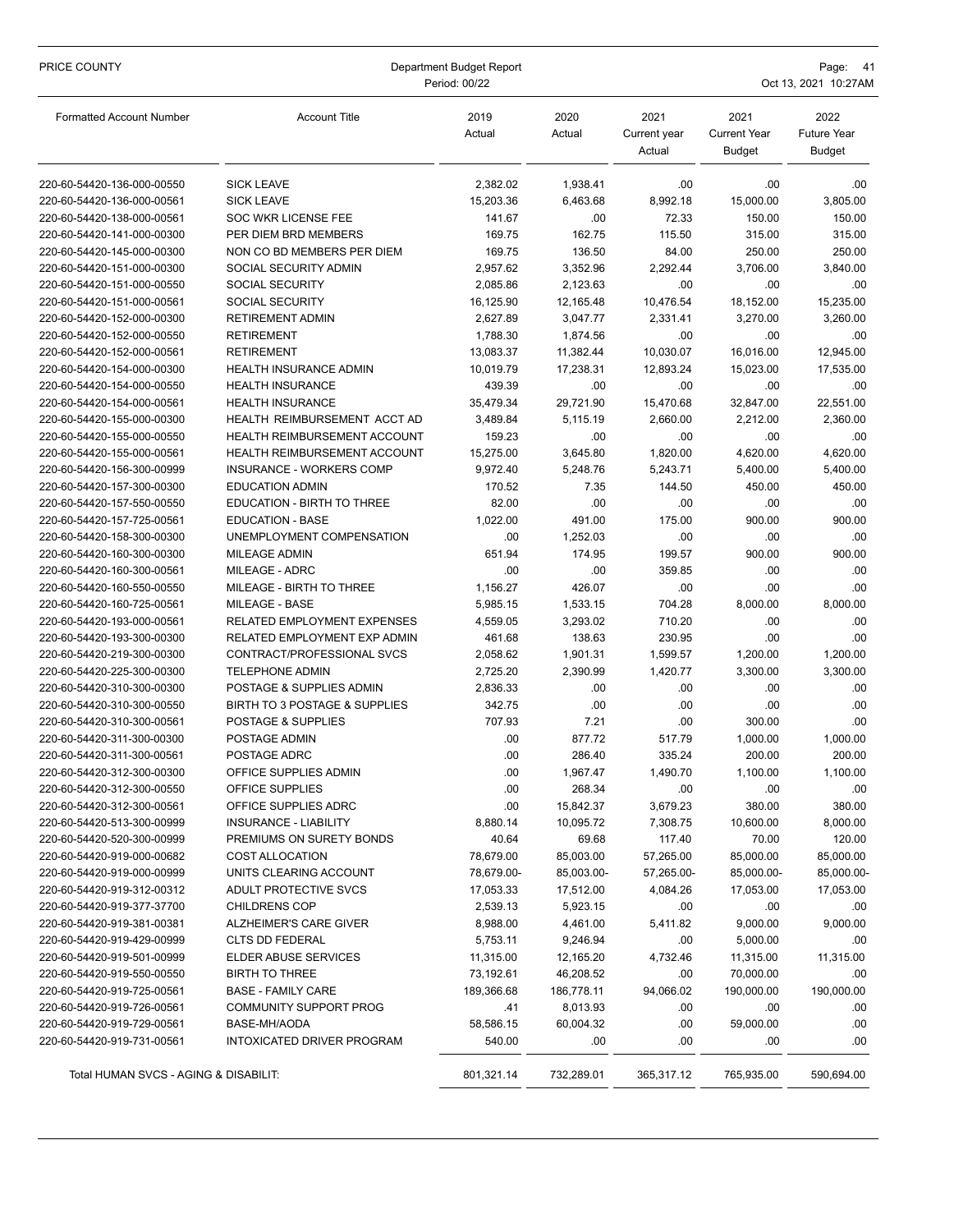| PRICE COUNTY                                             | Department Budget Report<br>Period: 00/22              |                |                |                                |                                              | Page: 42<br>Oct 13, 2021 10:27AM            |  |  |
|----------------------------------------------------------|--------------------------------------------------------|----------------|----------------|--------------------------------|----------------------------------------------|---------------------------------------------|--|--|
| <b>Formatted Account Number</b>                          | <b>Account Title</b>                                   | 2019<br>Actual | 2020<br>Actual | 2021<br>Current year<br>Actual | 2021<br><b>Current Year</b><br><b>Budget</b> | 2022<br><b>Future Year</b><br><b>Budget</b> |  |  |
| Total Expenditure:                                       |                                                        | 801,321.14     | 732,289.01     | 365,317.12                     | 765,935.00                                   | 590,694.00                                  |  |  |
| HUMAN SVCS - BEHAVIORAL HEALTH                           |                                                        |                |                |                                |                                              |                                             |  |  |
| 220-61-41110-000-000-00000                               | <b>TAX LEVY</b>                                        | 510,894.00     | 370,913.00     | 213,610.00                     | 213,610.00                                   | .00                                         |  |  |
| 220-61-43529-000-000-00000                               | ROUTES TO RECOVERY GRANT                               | .00            | 5.61           | .00                            | .00                                          | .00                                         |  |  |
| 220-61-43561-000-377-00000                               | CHILDRENS COP REVENUE 377                              | .00            | .00            | 3,314.00                       | 8,000.00                                     | 8,000.00                                    |  |  |
| 220-61-43561-000-427-00000                               | CLTS DD AUTISM FED                                     | .00            | .00            | 30,453.38                      | 27,000.00                                    | 33,000.00                                   |  |  |
| 220-61-43561-000-516-00000                               | COMMUNITY MENTAL HEALTH PROG                           | 56,564.00      | 86,275.00      | 50,310.00                      | 56,000.00                                    | 86,319.00                                   |  |  |
| 220-61-43561-000-528-00000                               | CST COUNTY EXPANSION GRANT                             | 44,356.00      | 71,073.00      | 26,727.00                      | 60,000.00                                    | 60,000.00                                   |  |  |
| 220-61-43561-000-545-00000                               | <b>AODA TREATMENT SVCS</b>                             | 3,040.00       | 10,315.00      | 400.00                         | 4,000.00                                     | 11,046.00                                   |  |  |
| 220-61-43561-000-546-00000                               | AODA MOTHER'S TREATEMENT                               | 260.00         | .00            | .00                            | 500.00                                       | 3,488.00                                    |  |  |
| 220-61-43561-000-550-00000                               | <b>BIRTH TO THREE</b>                                  | .00            | .00            | 11,339.00                      | 20,789.00                                    | 20,789.00                                   |  |  |
| 220-61-43561-000-681-00000                               | STATE/COUNTY MATCH 681                                 | 57.649.38      | 16,921.61      | .00                            | 58,000.00                                    | 58,000.00                                   |  |  |
| 220-61-43561-000-684-00000                               | ACT 318 ADJ - WIMCR                                    | .00            | .00            | .00                            | 5,000.00                                     | 20,000.00                                   |  |  |
| 220-61-43561-000-725-00000                               | <b>BASE ALLOCATIONS - STATE</b>                        | 340,072.05     | 219,009.61     | 230,049.50                     | 340,000.00                                   | 340,000.00                                  |  |  |
| 220-61-43561-000-733-00000                               | <b>MH BLOCK</b>                                        | 8,029.00       | 15,695.00      | 4,087.00                       | 8,029.00                                     | 8,029.00                                    |  |  |
| 220-61-43561-000-734-00000                               | PREVENTION BLOCK                                       | 4.045.00       | 10.082.00      | 3,375.00                       | 5,000.00                                     | 4,845.00                                    |  |  |
| 220-61-43561-000-882-00000                               | CLTS STATE MATCHED PARENTAL FE                         | .00            | .00            | 11.00-                         | 200.00                                       | .00                                         |  |  |
| 220-61-43561-000-917-00000                               | CHS ADJ TPA CLTS BCA MATCH                             | .00            | .00            | 3,115.00-                      | .00                                          | .00                                         |  |  |
| 220-61-43561-000-947-00000                               | MENDOTA MHI ADJUSTMENT                                 | 14,085.00      | .00            | .00                            | .00                                          | .00                                         |  |  |
| 220-61-43561-000-948-00000                               | WINNEBAGO ADJ                                          | 40,813.00-     | 66,214.00-     | 5,731.00                       | .00                                          | .00                                         |  |  |
| 220-61-46610-000-000-00938                               | INTENSIVE SUPERVISION PROGRAM                          | 693.00         | 150.00         | .00                            | 1,700.00                                     | .00                                         |  |  |
| 220-61-46610-000-059-00000                               | <b>COMP COMMUNITY SVCS</b>                             | 87,194.02      | 47,149.99      | 3,635.09                       | 93,000.00                                    | 93,000.00                                   |  |  |
| 220-61-46610-000-377-37700<br>220-61-46610-000-516-00516 | CHILDRENS COP REFUND<br><b>COMMUNITY MENTAL HEALTH</b> | .00<br>.00     | .00<br>.00     | .00<br>1,035.10                | 600.00<br>.00                                | 600.00<br>.00                               |  |  |
| 220-61-46610-000-550-00550                               | <b>BIRTH TO THREE</b>                                  | .00            | .00            | 12,666.23                      | 25,000.00                                    | 25,000.00                                   |  |  |
| 220-61-46610-000-724-00561                               | HFS 34 CRISIS                                          | 6,643.89       | 5,659.78       | 4,054.25                       | 7,000.00                                     | 7,000.00                                    |  |  |
| 220-61-46610-000-725-00561                               | <b>BASE - CLIENT</b>                                   | 4,622.02       | 2,470.74       | 688.53                         | 5,000.00                                     | 5,000.00                                    |  |  |
| 220-61-46610-000-726-00561                               | <b>BASE - COMMUNITY SUPPORT PROG</b>                   | 126,252.23     | 123,732.99     | 82,172.26                      | 133,000.00                                   | 133,000.00                                  |  |  |
| 220-61-46610-000-729-00561                               | <b>BASE MH AODA</b>                                    | 48,658.76      | 36,763.33      | 10,622.26                      | 50,000.00                                    | 50,000.00                                   |  |  |
| 220-61-46610-000-731-00561                               | INTENSIVE SUPERVISION PROGRAM                          | 777.97         | 533.31         | 1,350.00                       | 1,600.00                                     | 3,300.00                                    |  |  |
| 220-61-46610-000-731-00999                               | INTOXICATED DRIVER PROGRAM                             | 12,449.87      | 13,256.06      | 9,807.64                       | 12,500.00                                    | 12,500.00                                   |  |  |
| 220-61-46610-000-738-00738                               | <b>GENERAL ASSISTANCE - BH MEDS</b>                    | 875.00         | 3,639.00       | 225.85                         | 900.00                                       | 900.00                                      |  |  |
| 220-61-46610-000-882-00882                               | CLTS STATE MATCHED PARENTAL FE                         | .00            | .00            | 90.64                          | 200.00                                       | 200.00                                      |  |  |
| 220-61-48190-000-000-00999                               | <b>INTEREST - COP</b>                                  | .00            | .00            | .00                            | 15.00                                        | 15.00                                       |  |  |
| Total HUMAN SVCS - BEHAVIORAL HEALTH:                    |                                                        | 1,286,348.19   | 967,431.03     | 702,617.73                     | 1,136,643.00                                 | 984,031.00                                  |  |  |
| Total Revenue:                                           |                                                        | 1,286,348.19   | 967,431.03     | 702,617.73                     | 1,136,643.00                                 | 984,031.00                                  |  |  |
| HUMAN SVCS - BEHAVIORAL HEALTH                           |                                                        |                |                |                                |                                              |                                             |  |  |
| 220-61-54420-111-000-00300                               | WAGES ADMIN                                            | 21,744.79      | 24,634.55      | 19,083.01                      | 31,550.00                                    | 29,165.00                                   |  |  |
| 220-61-54420-111-000-00515                               | <b>WAGES - CST</b>                                     | 19,978.43      | 30,321.68      | 23,332.44                      | 30,685.00                                    | 30,880.00                                   |  |  |
| 220-61-54420-111-000-00550                               | <b>WAGES - BIRTH TO THREE</b>                          | .00            | 333.31         | 18,317.61                      | 23,659.00                                    | 27,670.00                                   |  |  |
| 220-61-54420-111-000-00561                               | <b>WAGES</b>                                           | 87,875.40      | 102,557.54     | 91,609.21                      | 93,870.00                                    | 116,900.00                                  |  |  |
| 220-61-54420-111-059-00000                               | WAGES - CCS                                            | 32,777.25      | 20,397.03      | 7,916.17                       | 34,492.00                                    | 30,000.00                                   |  |  |
| 220-61-54420-112-000-00300                               | <b>OVERTIME- ADMIN</b>                                 | .00            | 3.19           | .00                            | .00                                          | .00.                                        |  |  |
| 220-61-54420-112-000-00515                               | <b>OVERTIME - CST</b>                                  | .00            | .00            | 11.66                          | .00                                          | .00                                         |  |  |
| 220-61-54420-112-000-00550                               | OVERTIME BIRTH TO THREE                                | .00            | .00            | 35.71                          | .00                                          | .00                                         |  |  |
| 220-61-54420-112-000-00561                               | <b>OVERTIME</b>                                        | 158.46         | .00            | 64.83                          | .00                                          | .00                                         |  |  |
| 220-61-54420-113-000-00561                               | RETROACTIVE PAY                                        | .00            | 162.40         | .00                            | .00                                          | .00                                         |  |  |
| 220-61-54420-115-000-00550                               | PREMIUM PAY BIRTH TO THREE                             | .00            | 4.51           | 30.47                          | .00                                          | .00                                         |  |  |
| 220-61-54420-125-000-00515                               | COMP TIME - CST                                        | 123.43         | 98.78          | 15.22                          | .00                                          | .00                                         |  |  |
| 220-61-54420-125-000-00550                               | COMP TIME BIRTH TO THREE                               | .00            | .00            | 19.70                          | 500.00                                       | 500.00                                      |  |  |
| 220-61-54420-125-000-00561                               | <b>COMP TIME</b>                                       | 865.34         | 341.17         | 81.52                          | .00                                          | .00.                                        |  |  |
| 220-61-54420-129-000-00300                               | CASUAL EMPLOYEE                                        | 124.20         | 50.90          | .00                            | .00                                          | .00                                         |  |  |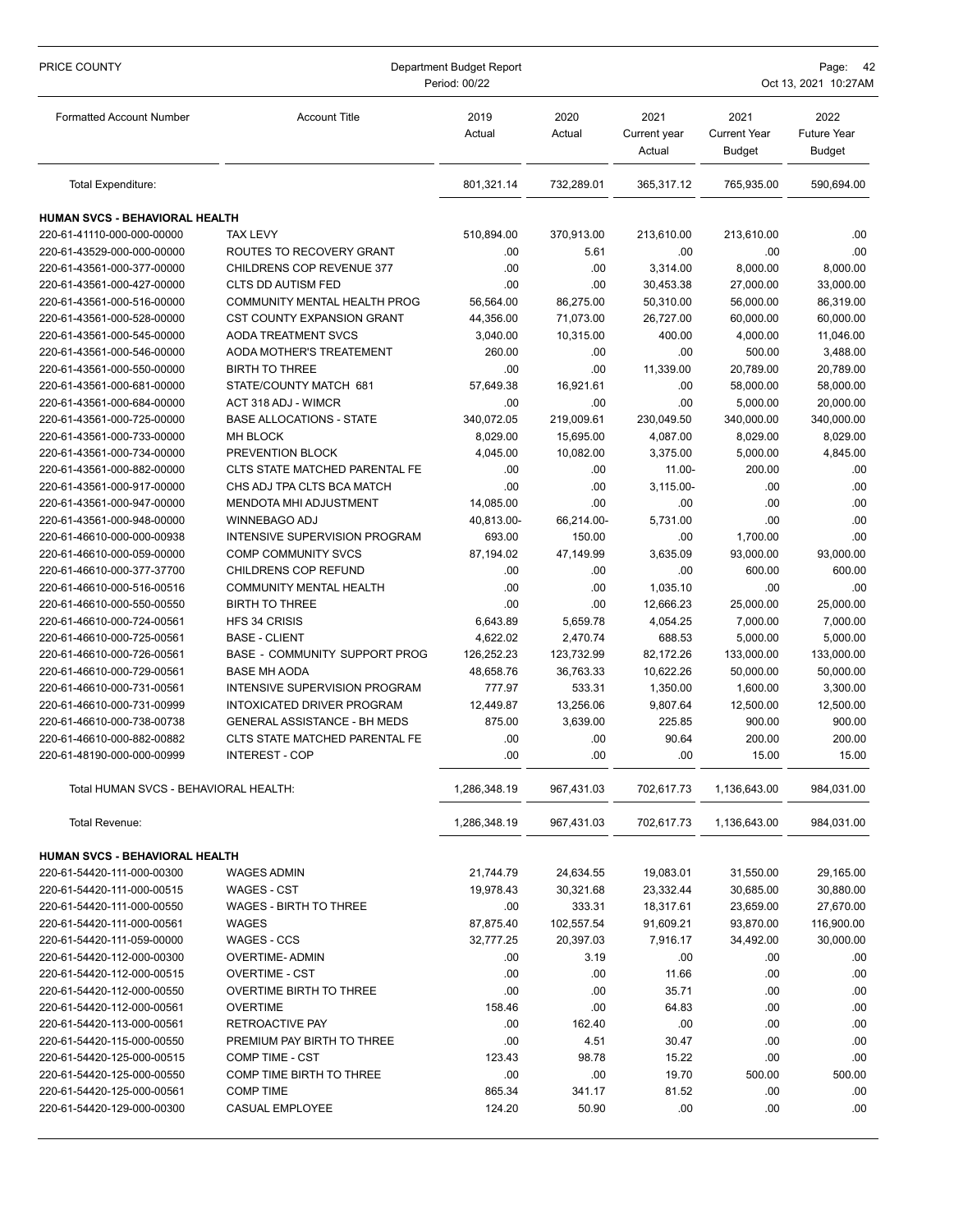| PRICE COUNTY                    | Department Budget Report<br>Period: 00/22 |                |                |                                | Page:<br>43<br>Oct 13, 2021 10:27AM          |                                             |  |  |
|---------------------------------|-------------------------------------------|----------------|----------------|--------------------------------|----------------------------------------------|---------------------------------------------|--|--|
| <b>Formatted Account Number</b> | <b>Account Title</b>                      | 2019<br>Actual | 2020<br>Actual | 2021<br>Current year<br>Actual | 2021<br><b>Current Year</b><br><b>Budget</b> | 2022<br><b>Future Year</b><br><b>Budget</b> |  |  |
| 220-61-54420-135-000-00300      | <b>VACATION ADMIN</b>                     | 1,244.98       | 2,237.30       | 1,753.05                       | 1,225.00                                     | 2,360.00                                    |  |  |
| 220-61-54420-135-000-00515      | VACATION - CST                            | 738.99         | 649.42         | 1,439.13                       | 815.00                                       | 1,545.00                                    |  |  |
| 220-61-54420-135-000-00550      | VACATION BIRTH TO THREE                   | .00            | 102.36         | 2,162.67                       | 2,160.00                                     | 1,430.00                                    |  |  |
| 220-61-54420-135-000-00561      | <b>VACATION</b>                           | 3,117.40       | 6,006.70       | 10,277.80                      | 3,500.00                                     | 10,320.00                                   |  |  |
| 220-61-54420-136-000-00300      | <b>SICK LEAVE</b>                         | 350.68         | 1,522.53       | 661.03                         | 1,200.00                                     | 635.00                                      |  |  |
| 220-61-54420-136-000-00515      | <b>SICK LEAVE - CST</b>                   | 797.90         | 1,355.26       | 647.27                         | 800.00                                       | 635.00                                      |  |  |
| 220-61-54420-136-000-00550      | SICK LEAVE BIRTH TO THREE                 | .00            | .00            | 964.62                         | 1,000.00                                     | 570.00                                      |  |  |
| 220-61-54420-136-000-00561      | <b>SICK LEAVE</b>                         | 6,855.70       | 6,189.23       | 3,557.92                       | 3,000.00                                     | 3,080.00                                    |  |  |
| 220-61-54420-138-000-00561      | SOC WORKER LICENSE FEE                    | 195.16         | .00            | 171.84                         | 200.00                                       | 200.00                                      |  |  |
| 220-61-54420-141-000-00300      | PER DIEM BOARD MEMBERS                    | 93.50          | 93.00          | 66.00                          | 180.00                                       | 180.00                                      |  |  |
| 220-61-54420-145-000-00300      | NON CO BRD MEMBERS PER DIEM               | 94.50          | 78.00          | 48.00                          | 144.00                                       | 144.00                                      |  |  |
| 220-61-54420-145-059-00000      | NON CO BRD MEMBERS PER DIEM               | 50.00          | .00            | .00                            | .00                                          | .00                                         |  |  |
| 220-61-54420-151-000-00300      | SOCIAL SECURITY ADMIN                     | 1,716.29       | 1,995.15       | 1,462.12                       | 2,600.00                                     | 2,460.00                                    |  |  |
| 220-61-54420-151-000-00515      | SOCIAL SECURITY - CST                     | 1,531.66       | 2,087.53       | 1,778.38                       | 2,471.00                                     | 2,530.00                                    |  |  |
| 220-61-54420-151-000-00550      | SOCIAL SECURITY BIRTH TO THREE            | .00            | 33.67          | 1,645.98                       | 2,205.00                                     | 2,270.00                                    |  |  |
| 220-61-54420-151-000-00561      | <b>SOCIAL SECURITY</b>                    | 6,790.38       | 7,900.10       | 7,372.56                       | 7,510.00                                     | 9,970.00                                    |  |  |
| 220-61-54420-151-059-00000      | SOCIAL SECURITY CCS                       | 2,511.29       | 1,546.09       | 535.72                         | 2,640.00                                     | 2,295.00                                    |  |  |
| 220-61-54420-152-000-00300      | WRS RETIREMENT ADMIN                      | 1.526.42       | 1,817.41       | 1,451.41                       | 2,295.00                                     | 2,090.00                                    |  |  |
| 220-61-54420-152-000-00515      | <b>WRS RETIREMENT CST</b>                 | 1,419.18       | 2,188.71       | 1,717.58                       | 2,180.00                                     | 2,150.00                                    |  |  |
| 220-61-54420-152-000-00550      | WRS RETIREMENT BIRTH TO THREE             | .00            | 29.71          | 1,453.29                       | 1,945.00                                     | 1,930.00                                    |  |  |
| 220-61-54420-152-000-00561      | <b>WRS RETIREMENT</b>                     | 6,489.08       | 7,752.03       | 7,127.36                       | 6,626.00                                     | 8,470.00                                    |  |  |
| 220-61-54420-152-059-00000      | <b>WRS RETIREMENT - CCS</b>               | 2,146.90       | 1,376.81       | 534.34                         | 2,328.00                                     | 1,950.00                                    |  |  |
| 220-61-54420-154-000-00300      | <b>HEALTH INSURANCE</b>                   | 5,551.96       | 10,378.11      | 8,598.60                       | 10,459.00                                    | 11,900.00                                   |  |  |
| 220-61-54420-154-000-00515      | <b>HEALTH INSURANCE CST</b>               | 7,772.33       | 11,728.41      | 9,776.54                       | 11,410.00                                    | 12,405.00                                   |  |  |
| 220-61-54420-154-000-00550      | HEALTH INSURANCE BIRTH TO THRE            | .00            | .00            | .00                            | 762.00                                       | .00                                         |  |  |
| 220-61-54420-154-000-00561      | <b>HEALTH INSURANCE</b>                   | 33,724.87      | 41,504.56      | 24,670.78                      | 32,365.00                                    | 34,560.00                                   |  |  |
| 220-61-54420-154-059-00000      | HEALTH INSURANCE CCS                      | 10,606.19      | 7,200.75       | 2,500.40                       | 13,275.00                                    | 1,900.00                                    |  |  |
| 220-61-54420-155-000-00300      | HEALTH REIMBURSEMENT ACCOUNT              | 1,094.27       | 3,195.18       | 1,596.00                       | 1,540.00                                     | 1,605.00                                    |  |  |
| 220-61-54420-155-000-00515      | HEALTH REIMBURSEMENT ACC CST              | 1,408.43       | 3,621.83       | 1,680.00                       | 1,680.00                                     | 1,680.00                                    |  |  |
| 220-61-54420-155-000-00550      | HEALTH REIMBURSEMENT ACCT B3              | .00            | .00            | .00                            | 75.00                                        | .00                                         |  |  |
| 220-61-54420-155-000-00561      | <b>HEALTH REIMBURSEMENT ACCOUNT</b>       | 2,958.60       | 12,384.86      | 4,717.19                       | 2,976.00                                     | 4,830.00                                    |  |  |
| 220-61-54420-155-059-00000      | HEALTH REIMBURSEMENT ACCO-CC              | 3,843.65       | 2,176.94       | .00                            | 3,744.00                                     | .00                                         |  |  |
| 220-61-54420-156-300-00999      | <b>INSURANCE - WORKERS COMP</b>           | 2,922.08       | 4,947.80       | 7,224.31                       | 5,200.00                                     | 7,500.00                                    |  |  |
| 220-61-54420-157-059-00000      | <b>EDUCATION - CCS</b>                    | 82.00          | .00            | .00                            | 200.00                                       | 300.00                                      |  |  |
| 220-61-54420-157-300-00300      | <b>EDUCATION ADMIN</b>                    | 152.44         | 4.20           | 136.00                         | 200.00                                       | 200.00                                      |  |  |
| 220-61-54420-157-725-00561      | <b>EDUCATION - BASE</b>                   | 1,292.00       | 355.00         | 124.79                         | 1,000.00                                     | 1,500.00                                    |  |  |
| 220-61-54420-158-300-00300      | UNEMPLOYMENT COMPENSATION                 | .00            | 760.28         | .00                            | .00                                          | .00.                                        |  |  |
| 220-61-54420-160-059-00000      | MILEAGE - CCS                             | 1,318.16       | 504.28         | 110.88                         | 1,600.00                                     | 1,600.00                                    |  |  |
| 220-61-54420-160-300-00300      | MILEAGE - ADMIN                           | 382.95         | 166.93         | 145.68                         | 390.00                                       | 390.00                                      |  |  |
| 220-61-54420-160-515-00515      | MILEAGE - CST                             | 690.72         | .58            | .00                            | 1,160.00                                     | 1,160.00                                    |  |  |
| 220-61-54420-160-550-00550      | MILEAGE - BIRTH TO THREE                  | .00            | .00            | 640.64                         | 1,000.00                                     | 1,000.00                                    |  |  |
| 220-61-54420-160-725-00561      | MILEAGE - BASE                            | 6,224.34       | 1,465.32       | 1,277.69                       | 7,900.00                                     | 7,900.00                                    |  |  |
| 220-61-54420-193-000-00561      | RELATED EMPLOYMENT EXPENSES               | 10.00          | .00            | .00                            | .00                                          | .00.                                        |  |  |
| 220-61-54420-193-300-00300      | RELATED EMPLOYMENT EXP ADMIN              | 267.27         | 80.11          | 230.95                         | .00                                          | .00                                         |  |  |
| 220-61-54420-219-300-00300      | CONTRACT/PROFESSIONAL SERVICE             | 1,447.71       | 1,351.33       | 1,075.79                       | 1,500.00                                     | 1,500.00                                    |  |  |
| 220-61-54420-225-300-00300      | <b>TELEPHONE ADMIN</b>                    | 520.62         | 1,558.57       | 1,271.09                       | 1,300.00                                     | 1,800.00                                    |  |  |
| 220-61-54420-310-300-00300      | POSTAGE & SUPPLIES ADMIN                  | 2,279.59       | .00            | .00                            | .00                                          | .00.                                        |  |  |
| 220-61-54420-311-300-00300      | POSTAGE ADMIN                             | .00.           | 507.85         | 485.37                         | 600.00                                       | 600.00                                      |  |  |
| 220-61-54420-311-300-00550      | POSTAGE- BIRTH TO THREE                   | .00            | .00            | .00                            | 250.00                                       | 250.00                                      |  |  |
| 220-61-54420-312-300-00300      | OFFICE SUPPLIES ADMIN                     | .00            | 1,975.32       | 1,328.77                       | 1,700.00                                     | 1,700.00                                    |  |  |
| 220-61-54420-312-300-00550      | OFFICE SUPPLIES - BIRTH TO THR            | .00            | .00            | 375.30                         | 250.00                                       | 250.00                                      |  |  |
| 220-61-54420-513-300-00999      | INSURANCE - LIABILITY                     | 2,980.84       | 3,388.88       | 7,466.88                       | 3,560.00                                     | 7,500.00                                    |  |  |
| 220-61-54420-520-300-00999      | PREMIUMS ON SURETY BOND                   | 23.53          | 40.34          | 92.68                          | 40.00                                        | 100.00                                      |  |  |
| 220-61-54420-919-000-00682      | COST ALLOCATION                           | 44,959.00      | 48,573.00      | 53,896.00                      | 44,960.00                                    | 44,960.00                                   |  |  |
| 220-61-54420-919-000-00999      | UNITS CLEARING ACCOUNT                    | 44,959.00-     | 48,573.00-     | 53,896.00-                     | 44,960.00-                                   | 44,960.00-                                  |  |  |
| 220-61-54420-919-059-00000      | <b>CCS</b>                                | 76,504.05      | 21,665.19      | 3,998.10                       | 75,000.00                                    | 100,000.00                                  |  |  |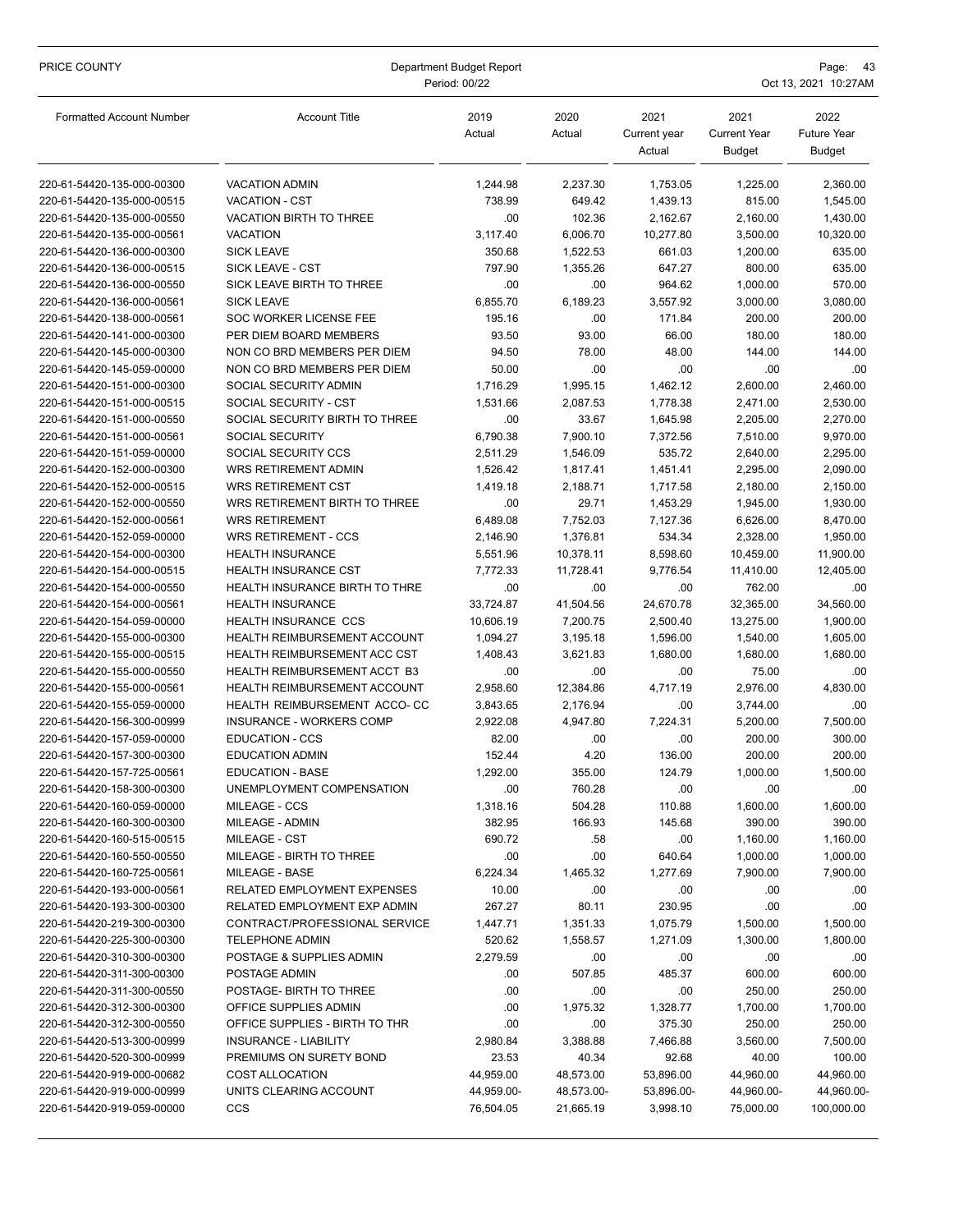| PRICE COUNTY                          | Department Budget Report<br>Period: 00/22    |                |                |                                |                                              | Page:<br>-44<br>Oct 13, 2021 10:27AM        |  |  |
|---------------------------------------|----------------------------------------------|----------------|----------------|--------------------------------|----------------------------------------------|---------------------------------------------|--|--|
| <b>Formatted Account Number</b>       | <b>Account Title</b>                         | 2019<br>Actual | 2020<br>Actual | 2021<br>Current year<br>Actual | 2021<br><b>Current Year</b><br><b>Budget</b> | 2022<br><b>Future Year</b><br><b>Budget</b> |  |  |
| 220-61-54420-919-377-37700            | <b>CHILDRENS COP</b>                         | .00            | .00            | 395.02                         | 8,000.00                                     | 8,000.00                                    |  |  |
| 220-61-54420-919-429-00999            | <b>CLTS DD FEDERAL</b>                       | .00            | .00            | 6,676.37                       | .00                                          | 5,000.00                                    |  |  |
| 220-61-54420-919-515-00515            | <b>CST COUNTY EXPANSION GRANT</b>            | 9,895.30       | 19,020.69      | 8,674.42                       | 60,000.00                                    | 27,700.00                                   |  |  |
| 220-61-54420-919-516-00516            | COMMUNITY MENTAL HEALTH PROG                 | 56,563.89      | 86,274.16      | 76,503.51                      | 75,000.00                                    | 86,319.00                                   |  |  |
| 220-61-54420-919-550-00550            | <b>BIRTH TO THREE PROGRAM</b>                | .00            | .00            | 55,540.33                      | .00                                          | 70,000.00                                   |  |  |
| 220-61-54420-919-725-00561            | <b>BASE</b>                                  | 1.508.24       | 2,675.50       | 2,179.52                       | 1.200.00                                     | 3,000.00                                    |  |  |
| 220-61-54420-919-726-00561            | COMMUNITY SUPPORT PROGRAM                    | 223,995.87     | 199,139.21     | 122,583.54                     | 240,000.00                                   | 240,000.00                                  |  |  |
| 220-61-54420-919-729-00561            | <b>BASE MH AODA</b>                          | 227,714.77     | 190,268.91     | 136,893.61                     | 240,000.00                                   | 240,000.00                                  |  |  |
| 220-61-54420-919-731-00561            | INTENSIVE SUPERVISION PROGRAM                | 12,676.37      | 4,805.00       | 12,980.00                      | 12,000.00                                    | 17,000.00                                   |  |  |
| 220-61-54420-919-733-00569            | <b>MH BLOCK</b>                              | 11,861.96      | 15,695.00      | 5,893.38                       | 8,029.00                                     | 8,029.00                                    |  |  |
| 220-61-54420-919-734-00545            | <b>AODA TREATMENT SVCS</b>                   | 3,040.00       | 13,916.13      | 400.00                         | 4,000.00                                     | 11,046.00                                   |  |  |
| 220-61-54420-919-734-00546            | AODA MOTHER'S TREATMENT                      | 260.00         | .00            | .00                            | 500.00                                       | 3,488.00                                    |  |  |
| 220-61-54420-919-734-00570            | <b>AODA PREVENTION</b>                       | 4,045.00       | 6,480.00       | 5,400.00                       | 5,000.00                                     | 4,845.00                                    |  |  |
| Total HUMAN SVCS - BEHAVIORAL HEALTH: |                                              | 916.937.31     | 893,103.29     | 720.989.75                     | 1.096.645.00                                 | 1,220,886.00                                |  |  |
| Total Expenditure:                    |                                              | 916,937.31     | 893,103.29     | 720,989.75                     | 1,096,645.00                                 | 1,220,886.00                                |  |  |
| <b>SPECIAL REVENUE - ARPA</b>         |                                              |                |                |                                |                                              |                                             |  |  |
| 250-80-43240-000-000-00000            | <b>GRANT - ARPA</b>                          | .00            | .00            | 1,296,637.50                   | .00                                          | .00                                         |  |  |
| Total SPECIAL REVENUE - ARPA:         |                                              | .00            | .00            | 1,296,637.50                   | .00                                          | .00                                         |  |  |
| Total Revenue:                        |                                              | .00            | .00            | 1,296,637.50                   | .00                                          | .00                                         |  |  |
| <b>SPECIAL REVENUE - ARPA</b>         |                                              |                |                |                                |                                              |                                             |  |  |
| 250-80-51260-800-000-00000            | CLERK OF COURTS JURY SOC DIST                | .00            | .00            | 13,751.36                      | .00                                          | .00                                         |  |  |
| 250-80-57140-800-001-00000            | <b>B&amp;G TOUCHLESS SINKS</b>               | .00            | .00            | 155.50                         | .00                                          | .00                                         |  |  |
| 250-80-57140-800-002-00000            | HHS CONGREGATE AREA CHILLER                  | .00            | .00            | 199,128.79                     | .00                                          | .00                                         |  |  |
| 250-80-57140-800-003-00000            | <b>B&amp;G SAFETY BLDG AIR HANDLER &amp;</b> | .00            | .00            | 195,647.00                     | .00                                          | .00                                         |  |  |
| 250-80-57140-800-004-00000            | <b>B&amp;G PUBLIC HLTH EXAM RM FLOOR</b>     | .00            | .00            | 5,600.00                       | .00                                          | .00                                         |  |  |
| 250-80-57140-800-005-00000            | <b>B&amp;G CABINET PUBLIC HLTH EXAM</b>      | .00            | .00            | 7,155.00                       | .00                                          | .00                                         |  |  |
| Total SPECIAL REVENUE - ARPA:         |                                              | .00            | .00            | 421,437.65                     | .00                                          | .00                                         |  |  |
| Total Expenditure:                    |                                              | .00            | .00            | 421,437.65                     | .00                                          | .00                                         |  |  |
| <b>DEBT SERVICE</b>                   |                                              |                |                |                                |                                              |                                             |  |  |
| 300-00-41110-000-000-00000            | <b>GENERAL PROPERTY TAX</b>                  | 1,412,697.00   | 1,600,410.00   | 2,619,415.00                   | 2,619,415.00                                 | .00                                         |  |  |
| 300-00-49100-000-000-00000            | PROCEEDS FROM LONG TERM DEBT                 | .00            | 3,088,750.00   | .00                            | .00                                          | .00                                         |  |  |
| 300-00-49210-000-000-00000            | TRANS FROM GENL FUND (OPER IN)               | 710,945.00-    | 712,410.00-    | 1,730,715.00-                  | .00                                          | .00                                         |  |  |
| 300-00-49270-000-000-00000            | TRANSF FROM CAP IMPROVEMENT F                | 105,955.55     | 109,127.97     | .00                            | .00                                          | .00                                         |  |  |
| Total DEBT SERVICE:                   |                                              | 807,707.55     | 4,085,877.97   | 888,700.00                     | 2,619,415.00                                 | .00                                         |  |  |
| Total Revenue:                        |                                              | 807,707.55     | 4,085,877.97   | 888,700.00                     | 2,619,415.00                                 | .00                                         |  |  |
| <b>DEBT SERVICE</b>                   |                                              |                |                |                                |                                              |                                             |  |  |
| 300-00-58200-610-000-00000            | PRINCIPAL-DEBT SERVICE                       | 297,047.98     | 3,323,750.00   | 176,250.00                     | 2,595,000.00                                 | 3,067,000.00                                |  |  |
| 300-00-58200-620-000-00000            | <b>INTEREST-DEBT SERVICE</b>                 | 108,237.99     | 116,045.65     | 50,167.91                      | 24,415.00                                    | 31,211.00                                   |  |  |
| Total DEBT SERVICE:                   |                                              | 405,285.97     | 3,439,795.65   | 226,417.91                     | 2,619,415.00                                 | 3,098,211.00                                |  |  |
|                                       |                                              |                |                |                                |                                              |                                             |  |  |
| Total Expenditure:                    |                                              | 405,285.97     | 3,439,795.65   | 226,417.91                     | 2,619,415.00                                 | 3,098,211.00                                |  |  |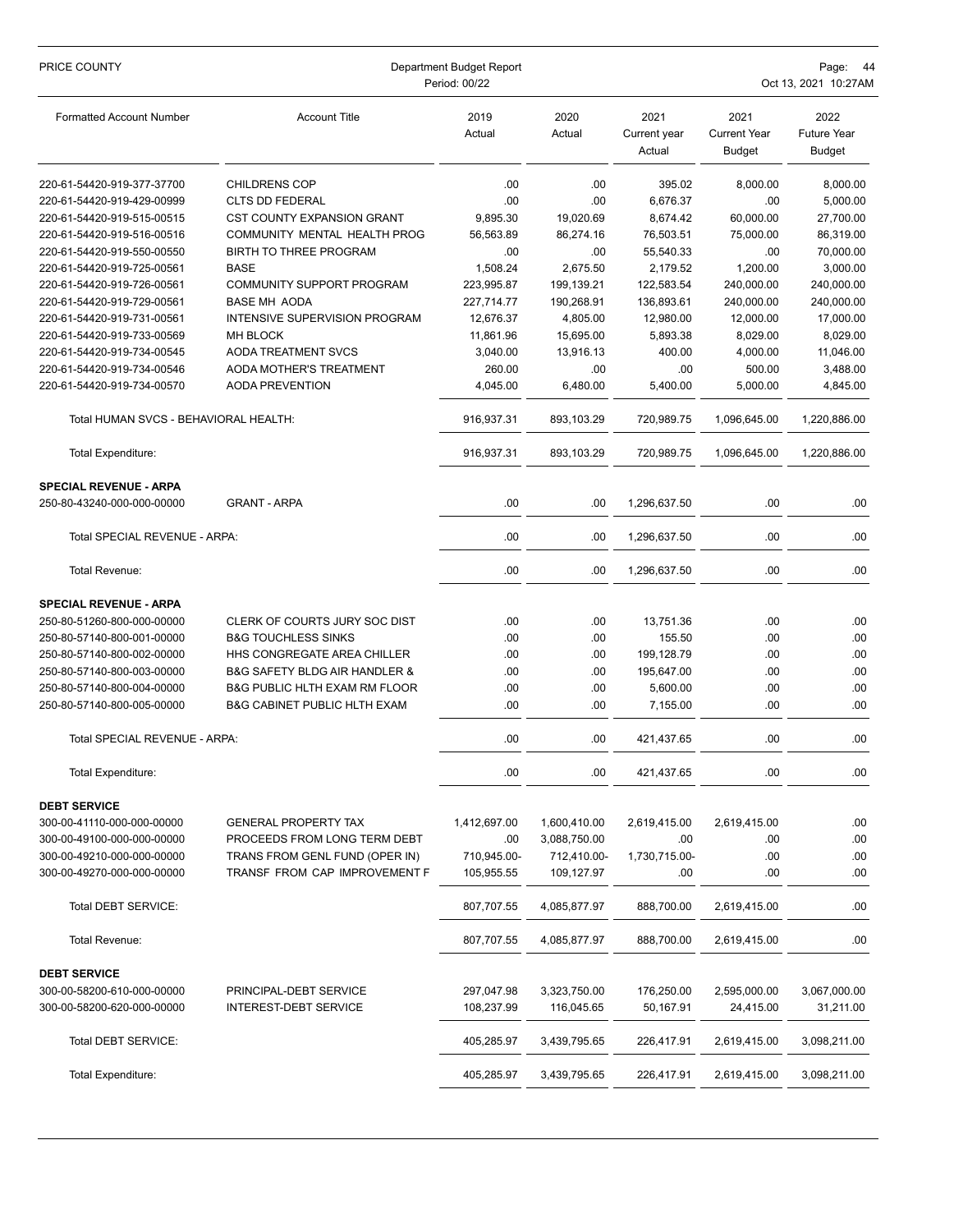| PRICE COUNTY                                             | Department Budget Report<br>Period: 00/22                | Page:<br>-45<br>Oct 13, 2021 10:27AM |                      |                                |                                              |                                             |
|----------------------------------------------------------|----------------------------------------------------------|--------------------------------------|----------------------|--------------------------------|----------------------------------------------|---------------------------------------------|
| <b>Formatted Account Number</b>                          | <b>Account Title</b>                                     | 2019<br>Actual                       | 2020<br>Actual       | 2021<br>Current year<br>Actual | 2021<br><b>Current Year</b><br><b>Budget</b> | 2022<br><b>Future Year</b><br><b>Budget</b> |
| <b>CAPITAL PROJECTS</b>                                  |                                                          |                                      |                      |                                |                                              |                                             |
| 400-07-43589-000-000-00000<br>400-07-48900-000-000-00000 | PROCEEDS FROM GRANT MATCH<br>MISCELLANEOUS REVENUE       | .00<br>.00                           | 2,564.33<br>7.550.00 | .00<br>.00                     | .00<br>.00                                   | .00<br>.00                                  |
| Total CAPITAL PROJECTS:                                  |                                                          | .00                                  | 10,114.33            | .00                            | .00                                          | .00.                                        |
| Total Revenue:                                           |                                                          | .00                                  | 10,114.33            | .00                            | .00                                          | .00                                         |
| <b>CAPITAL PROJECTS</b>                                  |                                                          |                                      |                      |                                |                                              |                                             |
| 400-07-57000-818-011-00000                               | <b>VOTING MACHINES</b>                                   | 146,338.00                           | .00                  | .00                            | .00                                          | .00                                         |
| 400-07-57000-818-012-00000                               | <b>VHF REPEATERS</b>                                     | 45,180.00                            | .00                  | .00                            | .00                                          | .00                                         |
| 400-07-57000-818-013-00000                               | 911 SYSTEM                                               | 181,760.66                           | .00                  | .00                            | .00                                          | .00                                         |
| 400-07-57000-818-014-00000                               | <b>SECURITY &amp; VOICE SYSTEM</b>                       | .00                                  | 5,335.65             | .00                            | .00                                          | .00                                         |
| 400-07-57000-818-015-00000                               | PHONE SYSTEM                                             | .00                                  | .00                  | 7,089.12                       | .00                                          | .00                                         |
| 400-07-57000-818-020-00000                               | SHERIFF EMERGENCY RADIOS                                 | .00                                  | .00                  | 386,656.04                     | .00                                          | .00                                         |
| 400-07-57000-822-001-00000                               | <b>BUILDINGS &amp; GROUNDS EQUIPMENT</b>                 | 46,401.00                            | .00                  | .00                            | .00                                          | .00                                         |
| 400-07-57000-822-018-00000                               | LAW ENFORCEMENT CENTER UPGR                              | 4,000.00                             | .00                  | .00                            | .00                                          | .00                                         |
| 400-07-57000-822-021-00000                               | FORESTRY SOLDBERG PARK                                   | 47.045.24                            | 5,527.44             | .00                            | .00                                          | .00                                         |
| 400-07-57000-823-019-00000                               | IT - PROJECTS                                            | 217,254.59                           | 39,052.97            | .00                            | .00                                          | .00                                         |
| 400-07-57000-830-000-00000                               | CAP OUTLAY-AUTOMOTIVE                                    | 34, 117.50                           | 174,112.70           | 121,957.43                     | .00                                          | .00                                         |
| Total CAPITAL PROJECTS:                                  |                                                          | 722,096.99                           | 224,028.76           | 515,702.59                     | .00                                          | .00                                         |
| Total Expenditure:                                       |                                                          | 722,096.99                           | 224,028.76           | 515,702.59                     | .00                                          | .00.                                        |
| <b>HIGHWAY DEPARTMENT</b>                                |                                                          |                                      |                      |                                |                                              |                                             |
| 700-47-41110-000-000-00000                               | TAX LEVY - HIGHWAY                                       | 1,178,846.00                         | 1,178,846.00         | 1,157,860.00                   | 1,157,860.00                                 | .00                                         |
| 700-47-43531-000-000-00000                               | LOCAL TRANSPORTATION AID                                 | 667,088.00                           | 648,706.48           | 489,733.62                     | 738,877.00                                   | 799,525.00                                  |
| 700-47-44220-000-000-00000                               | <b>DRIVEWAY PERMIT</b>                                   | 200.00                               | 450.00               | 600.00                         | .00                                          | 800.00                                      |
| 700-47-46310-000-000-00000                               | <b>HIGHWAY MAINT &amp; CONSTRUCTION</b>                  | .00                                  | 200.00               | .00                            | .00                                          | .00                                         |
| 700-47-47100-000-000-00000                               | FEDERAL GOVERNMENT REVENUE                               | .00                                  | .00                  | .00                            | 200.00                                       | .00                                         |
| 700-47-47231-000-000-00000                               | <b>STATE RMA REVENUE</b>                                 | 1,308,916.83                         | 1,076,182.87         | 698,748.87                     | 1,222,000.00                                 | 1,222,000.00                                |
| 700-47-47233-000-000-00000                               | STATE LFA REVENUE                                        | .00                                  | 379.20               | .00                            | 10,000.00                                    | 10,000.00                                   |
| 700-47-47234-000-000-00000                               | <b>STATE DMA REVENUE</b>                                 | 212,083.33                           | 17,027.63            | 94,108.04                      | 25,000.00                                    | 25,000.00                                   |
| 700-47-47236-000-000-00000                               | STATE CAR DEER KILL SERVICES                             | 4,669.42                             | .00                  | .00                            | .00                                          | .00                                         |
| 700-47-47250-000-000-00000                               | PERFORMANCE BASED MAINTENCE                              | 67,351.28                            | 229,643.13           | .00                            | 193,000.00                                   | 150,000.00                                  |
| 700-47-47300-000-000-00000                               | OTHER LOCAL GOVERNMENT REVEN                             | 161,474.97                           | 89,739.47            | 120,027.67                     | 160,000.00                                   | 160,000.00                                  |
| 700-47-47400-000-000-00000                               | LOCAL DEPARTMENT REVENUES                                | 196,662.08                           | 230,330.13           | 149,568.40                     | 230,000.00                                   | 238,000.00                                  |
| 700-47-47600-000-000-00000                               | NON GOVERNMENT REVENUE                                   | 418.80                               | 2,626.82             | 18,813.60                      | 400.00                                       | 5,000.00                                    |
| 700-47-48330-000-000-00000                               | SALE OF MATERIALS AND SUPPLIES                           | .00                                  | .00                  | 805.45                         | 1,500.00                                     | .00.                                        |
| 700-47-48900-000-000-00000                               | <b>MISC REVENUE</b>                                      | 1,257.89                             | 955.82               | 3,033.04                       | 3,000.00                                     | 4,500.00                                    |
| 700-47-49210-000-000-00000                               | TRANS FROM FUND BAL (OPER IN)                            | 6,435.96                             | 335,134.00           | 129,379.36                     | .00                                          | .00                                         |
| 700-47-49220-000-000-00000                               | PROCEEDS-DEBT SERVICE LEVIED                             | .00                                  | .00                  | .00                            | 1,800,000.00                                 | 2,700,000.00                                |
| 700-47-49230-000-000-00000<br>700-47-49270-000-000-00000 | TRANSFER FROM DEBT SERVICE FU<br>TRANS FROM CAP IMP FUND | 710,945.00<br>153,300.00             | 712,410.00<br>.00    | 1,730,715.00<br>.00            | 1,730,715.00<br>.00                          | 2,219,320.00<br>.00                         |
|                                                          |                                                          |                                      |                      |                                |                                              |                                             |
| Total HIGHWAY DEPARTMENT:                                |                                                          | 4,669,649.56                         | 4,522,631.55         | 4,593,393.05                   | 7,272,552.00                                 | 7,534,145.00                                |
| Total Revenue:                                           |                                                          | 4,669,649.56                         | 4,522,631.55         | 4,593,393.05                   | 7,272,552.00                                 | 7,534,145.00                                |
| <b>HIGHWAY DEPARTMENT</b>                                |                                                          |                                      |                      |                                |                                              |                                             |
| 700-47-53000-111-000-00000                               | WAGES                                                    | .00                                  | .00                  | 40,363.63                      | .00                                          | .00.                                        |
| 700-47-53000-112-000-00000                               | SALARIES - OVERTIME                                      | .00                                  | .00                  | 1,725.92                       | .00                                          | .00.                                        |
| 700-47-53000-114-000-00000                               | SHIFT DIFFERENTIAL                                       | .00                                  | .00                  | 740.00                         | .00                                          | .00.                                        |
| 700-47-53000-115-000-00000                               | PREMIUM PAY                                              | .00                                  | .00                  | 215.73                         | .00                                          | .00.                                        |
| 700-47-53000-129-000-00000                               | CASUAL EMPLOYEE                                          | .00                                  | .00                  | 4,113.79                       | .00                                          | .00.                                        |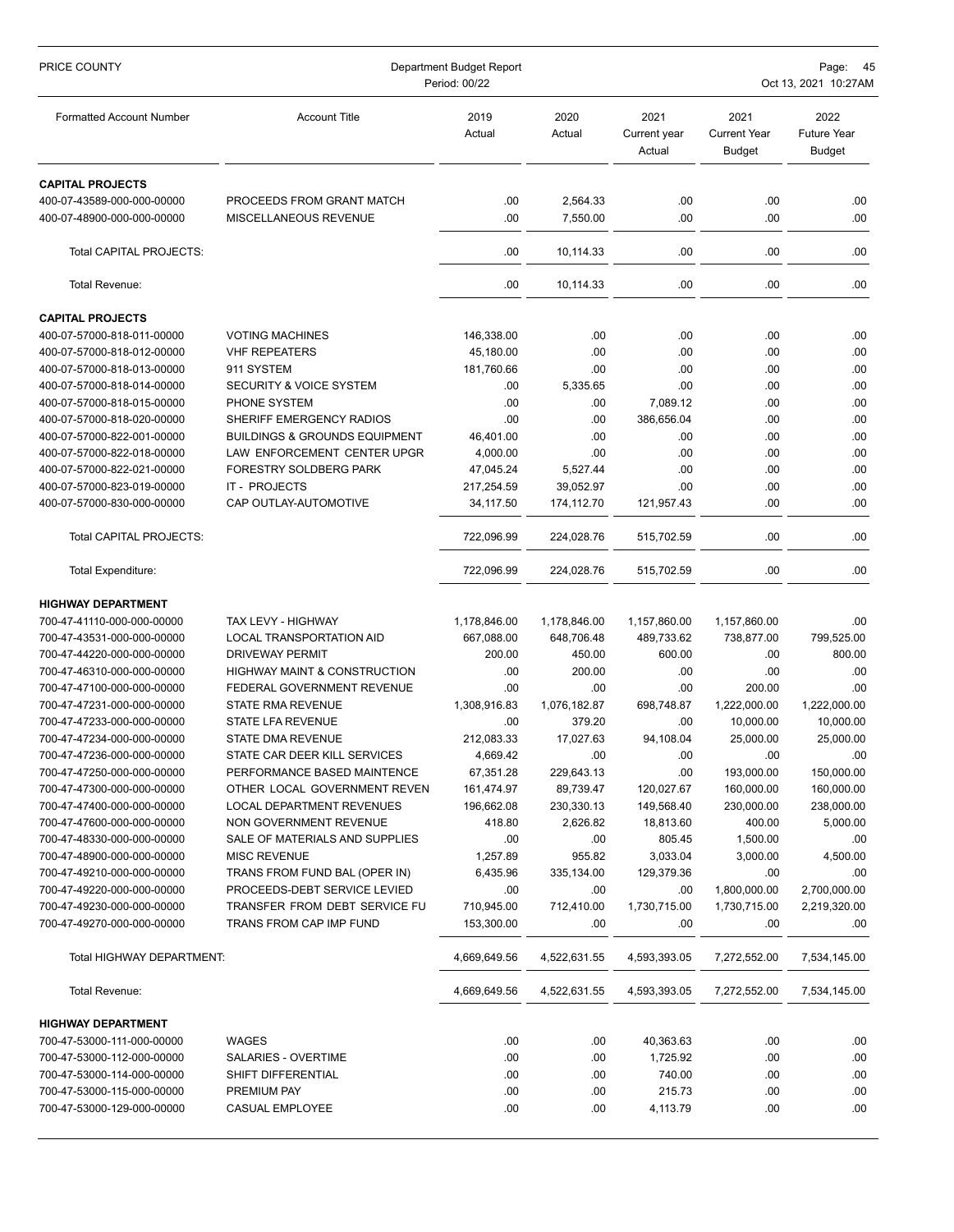| PRICE COUNTY                                             | Department Budget Report<br>Period: 00/22  |                |                |                                |                                              | Page: 46<br>Oct 13, 2021 10:27AM            |  |  |
|----------------------------------------------------------|--------------------------------------------|----------------|----------------|--------------------------------|----------------------------------------------|---------------------------------------------|--|--|
| <b>Formatted Account Number</b>                          | <b>Account Title</b>                       | 2019<br>Actual | 2020<br>Actual | 2021<br>Current year<br>Actual | 2021<br><b>Current Year</b><br><b>Budget</b> | 2022<br><b>Future Year</b><br><b>Budget</b> |  |  |
| 700-47-53000-135-000-00000                               | <b>VACATION</b>                            | .00            | .00            | 5,065.34                       | .00                                          | .00                                         |  |  |
| 700-47-53000-136-000-00000                               | <b>SICK LEAVE</b>                          | .00            | .00            | 645.85                         | .00                                          | .00                                         |  |  |
| 700-47-53000-141-000-00000                               | <b>PER DIEM</b>                            | .00            | .00            | 150.00                         | .00.                                         | .00                                         |  |  |
| 700-47-53000-151-000-00000                               | SOCIAL SECURITY                            | .00            | .00            | 3,813.22                       | .00.                                         | .00                                         |  |  |
| 700-47-53000-152-000-00000                               | <b>WRS RETIREMENT</b>                      | .00            | .00            | 2,982.59                       | .00                                          | .00                                         |  |  |
| 700-47-53000-154-000-00000                               | <b>HEALTH INSURANCE</b>                    | .00            | .00            | 12,752.39                      | .00                                          | .00                                         |  |  |
| 700-47-53000-159-000-00000                               | UNIFORM ALLOWANCE                          | .00            | .00            | 336.48                         | .00                                          | .00                                         |  |  |
| 700-47-53000-339-000-00000                               | MILEAGE/MEALS/LODGING                      | .00            | .00            | 99.16                          | .00.                                         | .00                                         |  |  |
| 700-47-53000-788-000-00000                               | TRANSFER TO HIGHWAY FUND                   | .00            | .00            | 102,003.00                     | .00.                                         | .00                                         |  |  |
| 700-47-53000-788-100-00000                               | TRANSFER TO CONSTRUCTION FUN               | 404,904.00     | .00            | .00                            | .00                                          | .00                                         |  |  |
| 700-47-53000-788-200-00000                               | TRANSFER TO BLDG & GROUND FUN              | 51,364.00      | .00            | .00                            | .00                                          | .00                                         |  |  |
| 700-47-53110-000-000-00000                               | <b>HIGHWAY ADMINISTRATION</b>              | 251,715.40     | 310,959.25     | 213,128.02                     | 316,343.00                                   | 326,120.00                                  |  |  |
| 700-47-53191-000-000-00000                               | PATROL SUPERINTENDENT                      | 124,385.33     | 101,369.57     | 72,368.30                      | 112,120.00                                   | 114,450.00                                  |  |  |
| 700-47-53192-000-000-00000                               | <b>RADIO EXPENSES</b>                      | 15,357.67      | 7,714.56       | 6,770.16                       | 7,000.00                                     | 7,000.00                                    |  |  |
| 700-47-53193-000-000-00000                               | <b>GENERAL PUBLIC LIABILTY INS</b>         | 31,587.00      | 24,699.00      | 29,362.00                      | 24,000.00                                    | 30,000.00                                   |  |  |
| 700-47-53210-000-000-00000                               | <b>INCIDENTAL LABOR EXPENSES</b>           | 31,387.43-     | 9,153.47       | 55,635.63-                     | .00.                                         | .00                                         |  |  |
| 700-47-53220-000-000-00000                               | FIELD SMALL TOOLS EXPENSE                  | .00.           | .00            | 17,131.96                      | .00                                          | .00                                         |  |  |
| 700-47-53230-000-000-00000                               | SHOP OPERATIONS                            | .00            | .00            | 76,137.64                      | .00                                          | .00                                         |  |  |
| 700-47-53232-000-000-00000                               | <b>FUEL HANDLING</b>                       | .00            | .00            | 15,073.31-                     | .00                                          | .00                                         |  |  |
| 700-47-53240-000-000-00000                               | MACHINERY OPERATIONS                       | 1,071,657.98   | 1,007,771.90   | 399,483.16                     | 680,000.00                                   | 680,000.00                                  |  |  |
| 700-47-53247-000-000-00000                               | MACHINERY DEPRECIATIONS                    | .00            | .00            | .00                            | 286,006.00                                   | 300,000.00                                  |  |  |
| 700-47-53249-000-000-00000                               | EQUIPMENT RENTAL REVENUE                   | 1,251,329.68-  | 987,948.35-    | 683,132.88-                    | 966,006.00-                                  | 980,000.00-                                 |  |  |
| 700-47-53270-222-000-00000<br>700-47-53270-224-000-00000 | ELECTRIC- HWY B&G<br>NATURAL GAS - HWY B&G | .00<br>.00     | .00            | 14,762.76                      | 24,800.00                                    | 24,800.00                                   |  |  |
| 700-47-53270-227-000-00000                               | WATER/SEWER - HWY B&G                      | .00.           | .00<br>.00     | 11,560.31<br>1,994.30          | 22,000.00<br>6,750.00                        | 22,000.00<br>6,700.00                       |  |  |
| 700-47-53270-247-000-00000                               | MAINTENANCE & REPAIR - HWY B&G             | .00            | .00            | 85,494.53                      | 43,000.00                                    | 43,000.00                                   |  |  |
| 700-47-53270-248-000-00000                               | BUILDING DEPRECIATION- HWY B&G             | .00            | .00            | .00                            | .00.                                         | 117,642.00                                  |  |  |
| 700-47-53270-249-000-00000                               | FACILITIES IMPROV - HWY B&G                | .00.           | .00            | .00                            | 117,642.00                                   | .00.                                        |  |  |
| 700-47-53270-250-000-00000                               | COST POOL ALLOCATION OFFSET                | .00            | .00            | .00                            | 218,192.00-                                  | 218,542.00-                                 |  |  |
| 700-47-53281-000-000-00000                               | REPAIR& MAINT OF CAPITAL ASSET             | .00.           | .00            | 293.02                         | .00.                                         | .00.                                        |  |  |
| 700-47-53283-000-000-00000                               | <b>MAKE SALT SAND</b>                      | .00            | .00            | 3,272.82                       | .00                                          | .00                                         |  |  |
| 700-47-53290-000-000-00000                               | <b>BUILDING FROST TUBES</b>                | .00            | .00            | 150.58                         | .00                                          | .00                                         |  |  |
| 700-47-53311-000-000-00000                               | COUNTY ROUTINE MAINTENANCE                 | 1,107,036.67   | 797,830.58     | 512,815.70                     | 711,411.00                                   | 711,411.00                                  |  |  |
| 700-47-53312-000-000-00000                               | COUNTY WINTER MAINTENANCE                  | 805,781.24     | 449,000.53     | 270,147.69                     | 729.818.00                                   | 729,818.00                                  |  |  |
| 700-47-53313-000-000-00000                               | COUNTY ROADS CAPITAL IMPROVE               | 750,168.43     | 549,832.86     | 2,062,908.72                   | 1,834,145.00                                 | 2,895,000.00                                |  |  |
| 700-47-53316-000-000-00000                               | STORM/FLOOD DAMAGE                         | .00            | 255.87         | .00                            | .00                                          | .00                                         |  |  |
| 700-47-53317-000-000-00000                               | COUNTY CONSTRUCTION (LFA)                  | .00.           | 110,424.00     | .00                            | .00                                          | .00                                         |  |  |
| 700-47-53318-000-000-00000                               | <b>BRIDGE CONSTRUCTION</b>                 | 66,386.04      | 641,015.62     | 275,565.68                     | 250,000.00                                   | 125,000.00                                  |  |  |
| 700-47-53321-000-000-00000                               | STATE HIGHWAY MAINTENANCE                  | 1,302,560.91   | 882,208.22     | 599,408.34                     | 1,222,000.00                                 | 1,222,000.00                                |  |  |
| 700-47-53323-000-000-00000                               | <b>STATE OTHER</b>                         | 75,172.85      | 79,869.20      | .00                            | .00.                                         | .00                                         |  |  |
| 700-47-53324-000-000-00000                               | PERFORMANCE BASED MAINTENAN                | 27,047.30      | 140,385.74     | .00                            | 75,000.00                                    | 100,000.00                                  |  |  |
| 700-47-53330-000-000-00000                               | OTHER LOCAL GOVERNMENTS                    | 158,790.00     | 89,897.46      | 134,867.20                     | 140,000.00                                   | 140,000.00                                  |  |  |
| 700-47-53340-000-000-00000                               | <b>LOCAL DEPARTMENTS</b>                   | 172,368.39     | 210,267.44     | 161,467.10                     | 120,000.00                                   | 120,000.00                                  |  |  |
| 700-47-53350-000-000-00000                               | OTHER NON-PROFIT                           | 224.04         | .00            | 21.84                          | .00.                                         | .00                                         |  |  |
| 700-47-53360-000-000-00000                               | NON GOVERNMENTAL CUSTOMERS                 | 400.54         | 2,512.26       | 691.32                         | .00.                                         | 30.00                                       |  |  |
| 700-47-53511-000-000-00000                               | INSURANCE ON BUILDINGS                     | .00            | .00            | 4,458.78                       | 4,000.00                                     | 4,400.00                                    |  |  |
| 700-47-53710-000-000-00000                               | <b>INTEREST EXPENSE - BOND</b>             | 2,475.00       | .00            | .00                            | .00.                                         | .00                                         |  |  |
| 700-47-53712-000-000-00000                               | PRINCIPAL PAYMENT - LOAN                   | .00            | .00            | .00                            | 1,710,000.00                                 | 19,320.00                                   |  |  |
| 700-47-53720-000-000-00000                               | <b>INTEREST EXPENSE - GO</b>               | 15,802.87      | 15,607.84      | 5,362.49                       | 20,715.00                                    | 2,200,000.00                                |  |  |
| Total HIGHWAY DEPARTMENT:                                |                                            | 5, 152, 468.55 | 4,442,827.02   | 4,380,789.70                   | 7,272,552.00                                 | 8,740,149.00                                |  |  |
| Total Expenditure:                                       |                                            | 5, 152, 468.55 | 4,442,827.02   | 4,380,789.70                   | 7,272,552.00                                 | 8,740,149.00                                |  |  |
| <b>HIGHWAY B &amp; G FUND</b>                            |                                            |                |                |                                |                                              |                                             |  |  |
| 705-00-49210-000-000-00000                               | TRNS FRM HWY FND (OPER IN)                 | 51,364.00      | .00            | .00                            | .00.                                         | .00.                                        |  |  |